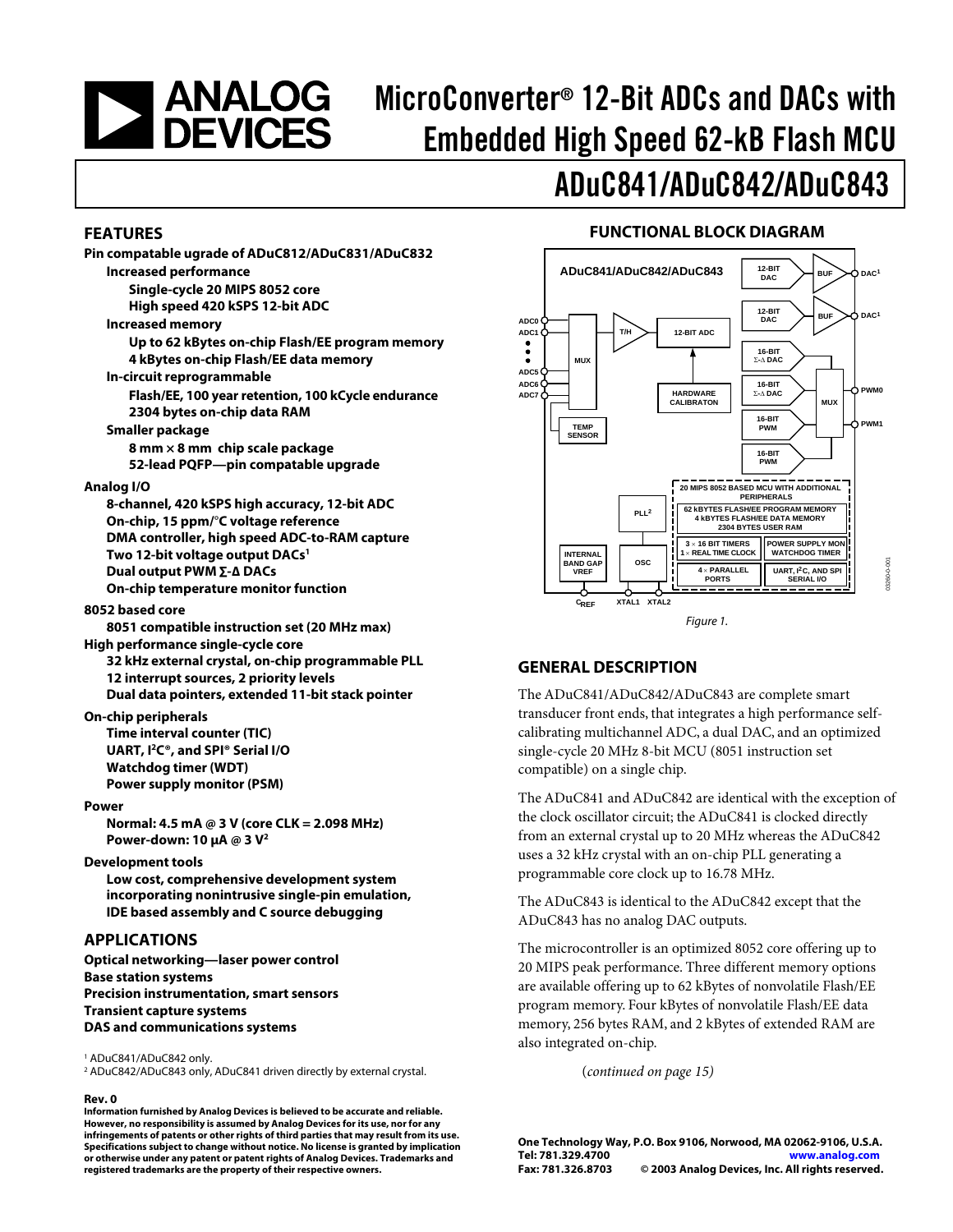### **TABLE OF CONTENTS**

| Pin Configurations and Functional Descriptions 9 |
|--------------------------------------------------|
|                                                  |
|                                                  |
|                                                  |
|                                                  |
|                                                  |
|                                                  |
|                                                  |
|                                                  |
|                                                  |
|                                                  |
|                                                  |
|                                                  |
|                                                  |
|                                                  |
|                                                  |
|                                                  |
|                                                  |

| Timer/Counter 0 and 1 Operating Modes 62 |  |
|------------------------------------------|--|
|                                          |  |
|                                          |  |
|                                          |  |
|                                          |  |
|                                          |  |
|                                          |  |
|                                          |  |
|                                          |  |
|                                          |  |
|                                          |  |
|                                          |  |

#### **REVISION HISTORY**

Revision 0: Initial Version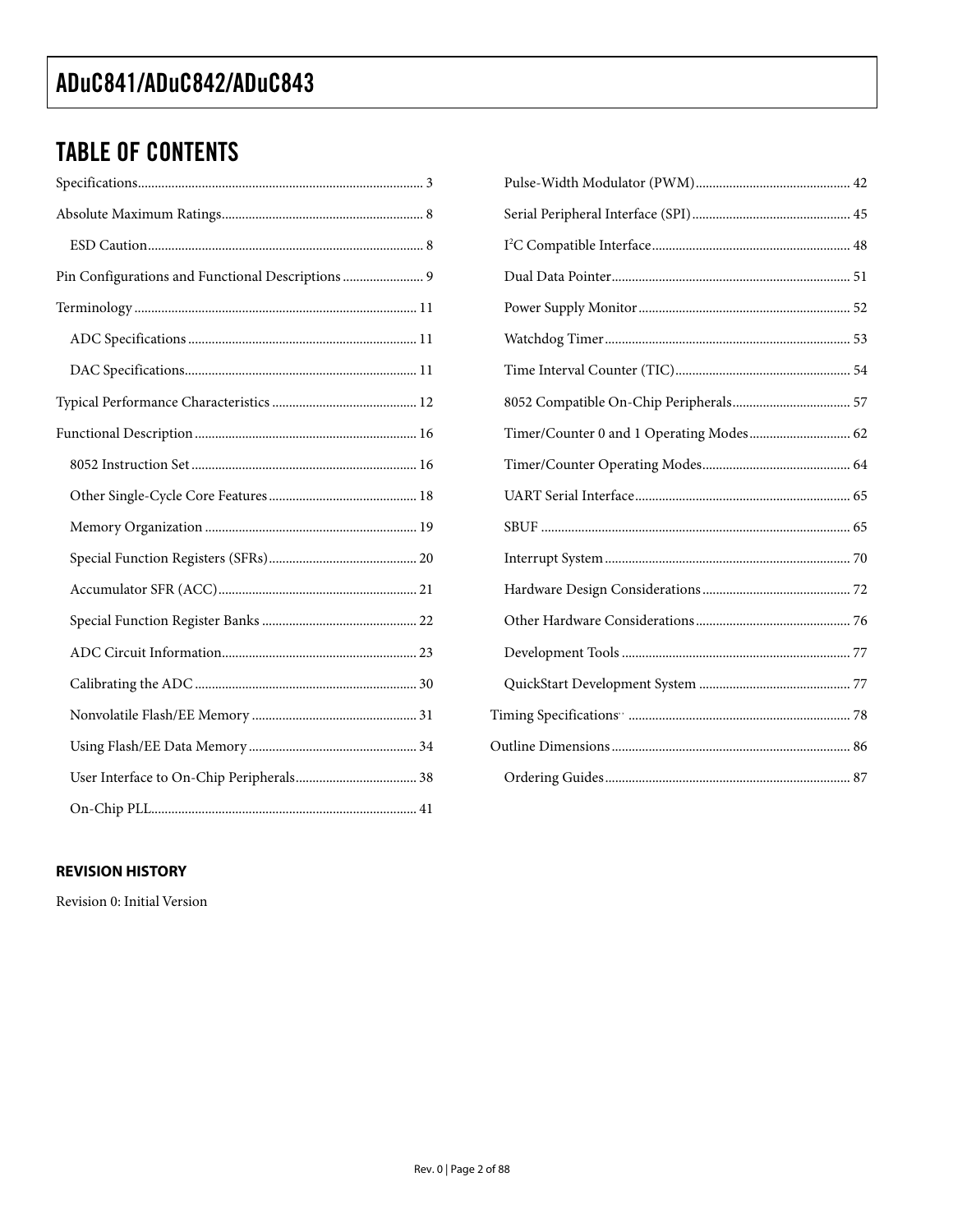### SPECIFICATIONS<sup>1</sup>

Table 1.  $AV_{DD} = DV_{DD} = 2.7 V$  to 3.6 V or 4.75 V to 5.25 V;  $V_{REF} = 2.5 V$  internal reference,  $f_{CORE} = 16.78 MHz$  @ 5 V 8.38 MHz @ 3 V; all specifications  $T_A = T_{MIN}$  to  $T_{MAX}$ , unless otherwise noted

| $\sim$ $\frac{m}{2}$<br>Parameter                                            | $V_{DD} = 5 V$       | $V_{DD} = 3 V$        | Unit         | <b>Test Conditions/Comments</b>                    |
|------------------------------------------------------------------------------|----------------------|-----------------------|--------------|----------------------------------------------------|
| <b>ADC CHANNEL SPECIFICATIONS</b>                                            |                      |                       |              |                                                    |
| DC ACCURACY <sup>2, 3</sup>                                                  |                      |                       |              | $f_{SAMPLE} = 120$ kHz, see the Typical            |
|                                                                              |                      |                       |              | Performance Characteristics for typical            |
|                                                                              |                      |                       |              | performance at other values of f <sub>SAMPLE</sub> |
| Resolution                                                                   | 12                   | 12                    | <b>Bits</b>  |                                                    |
| <b>Integral Nonlinearity</b>                                                 | ±1                   | ±1                    | LSB max      | 2.5 V internal reference                           |
|                                                                              | ±0.3                 | $\pm 0.3$             | LSB typ      |                                                    |
| <b>Differential Nonlinearity</b>                                             | $+1/-0.9$            | $+1/-0.9$             | LSB max      | 2.5 V internal reference                           |
|                                                                              | ±0.3                 | $\pm 0.3$             | LSB typ      |                                                    |
| Integral Nonlinearity <sup>4</sup>                                           | ±2                   | ±1.5                  | LSB max      | 1 V external reference                             |
| Differential Nonlinearity <sup>4</sup>                                       | $+1.5/-0.9$          | $+1.5/-0.9$           | LSB max      | 1 V external reference                             |
| Code Distribution                                                            | 1                    | 1                     | LSB typ      | ADC input is a dc voltage                          |
| CALIBRATED ENDPOINT ERRORS5,6                                                |                      |                       |              |                                                    |
| <b>Offset Error</b>                                                          | ±3                   | ±2                    | LSB max      |                                                    |
| <b>Offset Error Match</b>                                                    | ±1                   | ±1                    | LSB typ      |                                                    |
| Gain Error                                                                   | ±3                   | ±2                    | LSB max      |                                                    |
| <b>Gain Error Match</b>                                                      | ±1                   | ±1                    | LSB typ      |                                                    |
| DYNAMIC PERFORMANCE                                                          |                      |                       |              | $f_{IN}$ = 10 kHz sine wave                        |
|                                                                              |                      |                       |              | $f_{SAMPLE} = 120$ kHz                             |
| Signal-to-Noise Ratio (SNR) <sup>7</sup>                                     | 71                   | 71                    | dB typ       |                                                    |
| <b>Total Harmonic Distortion (THD)</b>                                       | $-85$                | $-85$                 | dB typ       |                                                    |
| Peak Harmonic or Spurious Noise<br>Channel-to-Channel Crosstalk <sup>8</sup> | $-85$                | $-85$                 | dB typ       |                                                    |
|                                                                              | $-80$                | $-80$                 | dB typ       |                                                    |
| <b>ANALOG INPUT</b>                                                          |                      |                       |              |                                                    |
| Input Voltage Range                                                          | 0 to VREF            | 0 to VREE             | $\vee$       |                                                    |
| Leakage Current                                                              | ±1                   | ±1                    | µA max       |                                                    |
| Input Capacitance                                                            | 32                   | 32                    | pF typ       |                                                    |
| TEMPERATURE SENSOR <sup>9</sup>                                              |                      |                       |              |                                                    |
| Voltage Output at 25°C                                                       | 700                  | 700                   | mV typ       |                                                    |
| Voltage TC                                                                   | $-1.4$               | $-1.4$                | mV/°C typ    |                                                    |
| Accuracy                                                                     | ±1.5                 | ±1.5                  | °C typ       | Internal/External 2.5 V VREF                       |
| <b>DAC CHANNEL SPECIFICATIONS</b>                                            |                      |                       |              | DAC load to AGND                                   |
| <b>Internal Buffer Enabled</b>                                               |                      |                       |              | $R_L = 10 k\Omega$ , $C_L = 100 pF$                |
| ADuC841/ADuC842 Only                                                         |                      |                       |              |                                                    |
| DC ACCURACY <sup>10</sup>                                                    |                      |                       |              |                                                    |
| Resolution                                                                   | 12                   | 12                    | <b>Bits</b>  |                                                    |
| Relative Accuracy                                                            | ±3                   | ±3                    | LSB typ      |                                                    |
| Differential Nonlinearity <sup>11</sup>                                      | $-1$                 | $-1$                  | LSB max      | Guaranteed 12-bit monotonic                        |
|                                                                              | ±1/2                 | ±1/2                  | LSB typ      |                                                    |
| Offset Error                                                                 | ±50                  | ±50                   | mV max       | V <sub>REF</sub> range                             |
| <b>Gain Error</b>                                                            | ±1                   | ±1                    | $%$ max      | AV <sub>DD</sub> range                             |
|                                                                              | ±1                   | ±1                    | % typ        | V <sub>REF</sub> range                             |
| <b>Gain Error Mismatch</b>                                                   | 0.5                  | 0.5                   | % typ        | % of full-scale on DAC1                            |
| ANALOG OUTPUTS                                                               |                      |                       |              |                                                    |
| Voltage Range_0                                                              | 0 to VREF            | 0 to V <sub>REF</sub> | V typ        | DAC $V_{REF}$ = 2.5 V                              |
| Voltage Range_1                                                              | 0 to V <sub>DD</sub> | 0 to V <sub>DD</sub>  | V typ        | DAC $V_{REF} = V_{DD}$                             |
| Output Impedance                                                             | 0.5                  | 0.5                   | $\Omega$ typ |                                                    |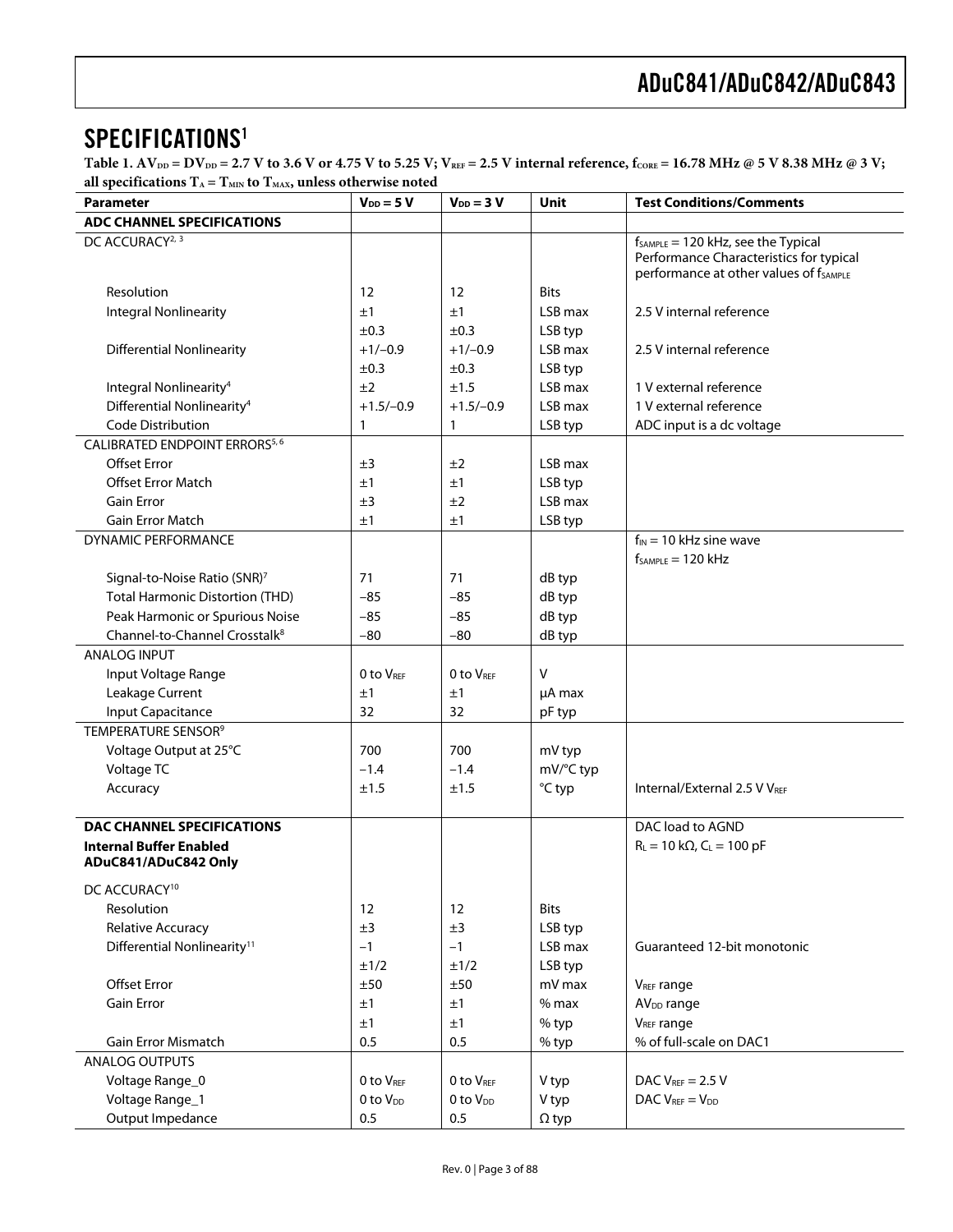| <b>Parameter</b>                                          | $V_{DD} = 5 V$    | $V_{DD} = 3 V$   | Unit          | <b>Test Conditions/Comments</b>                                      |
|-----------------------------------------------------------|-------------------|------------------|---------------|----------------------------------------------------------------------|
| DAC AC CHARACTERISTICS                                    |                   |                  |               |                                                                      |
| Voltage Output Settling Time                              | 15                | 15               | us typ        | Full-scale settling time to within<br>1/2 LSB of final value         |
| Digital-to-Analog Glitch Energy                           | 10                | 10               | nV-sec typ    | 1 LSB change at major carry                                          |
| DAC CHANNEL SPECIFICATIONS <sup>12, 13</sup>              |                   |                  |               |                                                                      |
| Internal Buffer Disabled ADuC841/ADuC842 Only             |                   |                  |               |                                                                      |
| DC ACCURACY <sup>10</sup>                                 |                   |                  |               |                                                                      |
| Resolution                                                | $12 \overline{ }$ | 12               | <b>Bits</b>   |                                                                      |
| <b>Relative Accuracy</b>                                  | ±3                | ±3               | LSB typ       |                                                                      |
| Differential Nonlinearity <sup>11</sup>                   | $-1$              | $-1$             | LSB max       | Guaranteed 12-bit monotonic                                          |
|                                                           | ±1/2              | ±1/2             | LSB typ       |                                                                      |
| <b>Offset Error</b>                                       | ±5                | ±5               | mV max        | V <sub>REF</sub> range                                               |
| <b>Gain Error</b>                                         | ±0.5              | ±0.5             | % typ         | <b>VREF range</b>                                                    |
| Gain Error Mismatch <sup>4</sup>                          | 0.5               | 0.5              | % typ         | % of full-scale on DAC1                                              |
| <b>ANALOG OUTPUTS</b>                                     |                   |                  |               |                                                                      |
| Voltage Range_0                                           | 0 to VREF         | $0$ to $V_{REF}$ | V typ         | DAC $V_{REF}$ = 2.5 V                                                |
| REFERENCE INPUT/OUTPUT REFERENCE OUTPUT <sup>14</sup>     |                   |                  |               |                                                                      |
| Output Voltage (VREF)                                     | 2.5               | 2.5              | V             |                                                                      |
| Accuracy                                                  | ±10               | ±10              | mV Max        | Of VREF measured at the CREF pin                                     |
|                                                           |                   |                  |               | $T_A = 25^{\circ}C$                                                  |
| Power Supply Rejection                                    | 65                | 67               | dB typ        |                                                                      |
| Reference Temperature Coefficient                         | ±15               | ±15              | ppm/°C typ    |                                                                      |
| Internal V <sub>REF</sub> Power-On Time                   | $\overline{2}$    | $\overline{2}$   | ms typ        |                                                                      |
| EXTERNAL REFERENCE INPUT <sup>15</sup>                    |                   |                  |               |                                                                      |
| Voltage Range (V <sub>REF</sub> ) <sup>4</sup>            | 1                 | 1                | V min         |                                                                      |
|                                                           | V <sub>DD</sub>   | V <sub>DD</sub>  | V max         |                                                                      |
| Input Impedance                                           | 20                | 20               | $k\Omega$ typ |                                                                      |
| Input Leakage                                             | $\mathbf{1}$      | 1                | µA max        | Internal band gap deselected via                                     |
|                                                           |                   |                  |               | ADCCON1.6                                                            |
| POWER SUPPLY MONITOR (PSM)                                |                   |                  |               |                                                                      |
| DV <sub>DD</sub> Trip Point Selection Range               |                   | 2.93             | V min         | Two trip points selectable in this<br>range programmed via TPD1-0 in |
|                                                           |                   | 3.08             | V max         | PSMCON, 3 V part only                                                |
| DV <sub>DD</sub> Power Supply Trip Point Accuracy         |                   | ±2.5             | $%$ max       |                                                                      |
| WATCHDOG TIMER (WDT) <sup>4</sup>                         |                   |                  |               |                                                                      |
| <b>Timeout Period</b>                                     | 0                 | 0                | ms min        | Nine timeout periods selectable in                                   |
|                                                           | 2000              | 2000             | ms max        | this range                                                           |
| FLASH/EE MEMORY RELIABILITY CHARACTERISTICS <sup>16</sup> |                   |                  |               |                                                                      |
| Endurance <sup>17</sup>                                   | 100,000           | 100,000          | Cycles min    |                                                                      |
| Data Retention <sup>18</sup>                              | 100               | 100              | Years min     |                                                                      |
| <b>DIGITAL INPUTS</b>                                     |                   |                  |               |                                                                      |
| Input Leakage Current (Port 0, EA)                        | ±10               | ±10              | $\mu$ A max   | $V_{IN} = 0$ V or $V_{DD}$                                           |
|                                                           | ±1                | ±1               | µA typ        | $V_{IN} = 0 V$ or $V_{DD}$                                           |
| Logic 1 Input Current                                     |                   |                  |               |                                                                      |
| (All Digital Inputs), SDATA, SCLOCK                       | ±10               | ±10              | µA max        | $V_{IN} = V_{DD}$                                                    |
|                                                           | ±1                | ±1               | µA typ        | $V_{IN} = V_{DD}$                                                    |
| Logic 0 Input Current (Ports 1, 2, 3) SDATA, SCLOCK       | $-75$             | $-25$            | µA max        |                                                                      |
|                                                           | $-40$             | $-15$            | µA typ        | $V_{IL} = 450$ mV                                                    |
| Logic 1 to Logic 0 Transition Current (Ports 2 and 3)     | $-660$            | $-250$           | µA max        | $V_{IL} = 2 V$                                                       |
|                                                           | $-400$            | $-140$           | µA typ        | $V_{IL} = 2 V$                                                       |
| <b>RESET</b>                                              | ±10               | ±10              | µA max        | $V_{IN} = 0 V$                                                       |
|                                                           | 10                | 5                | μA min        | $V_{IN}$ = 5 V, 3 V Internal Pull Down                               |
|                                                           | 105               | 35               | µA max        | $V_{IN}$ = 5 V, 3 V Internal Pull Down                               |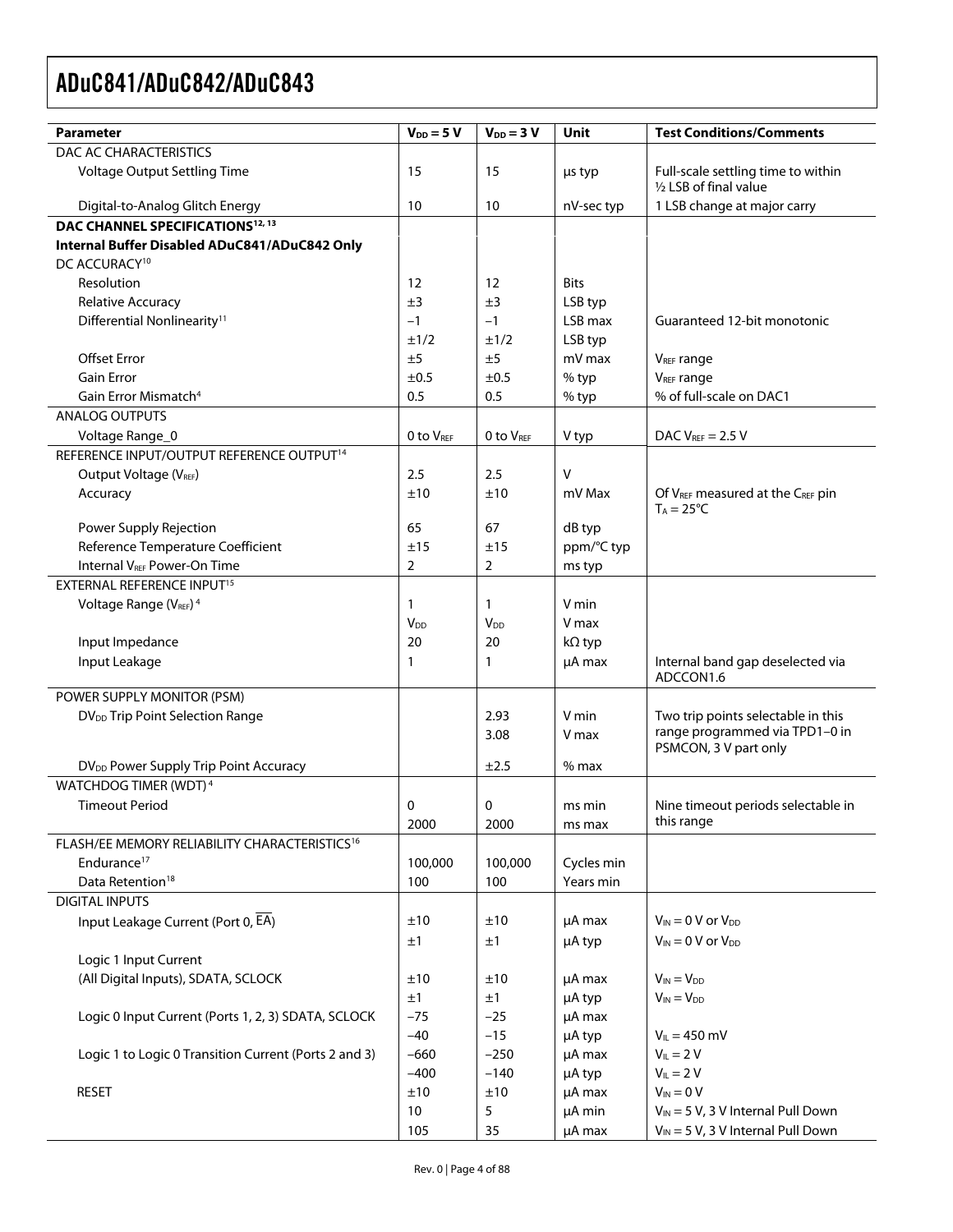| <b>Parameter</b>                            | $V_{DD} = 5 V$ | $V_{DD} = 3 V$ | Unit    | <b>Test Conditions/Comments</b>   |
|---------------------------------------------|----------------|----------------|---------|-----------------------------------|
| LOGIC INPUTS <sup>4</sup>                   |                |                |         |                                   |
| <b>INPUT VOLTAGES</b>                       |                |                |         |                                   |
| All Inputs Except SCLOCK, SDATA, RESET, and |                |                |         |                                   |
| XTAL1                                       |                |                |         |                                   |
| VINL, Input Low Voltage                     | 0.8            | 0.4            | V max   |                                   |
| VINH, Input High Voltage                    | 2.0            | 2.0            | V min   |                                   |
| <b>SDATA</b>                                |                |                |         |                                   |
| VINL, Input Low Voltage                     | 0.8            | 0.8            | V max   |                                   |
| VINH, Input High Voltage                    | 2.0            | 2.0            | V min   |                                   |
|                                             |                |                |         |                                   |
| SCLOCK and RESET Only <sup>4</sup>          |                |                |         |                                   |
| (Schmitt-Triggered Inputs)                  |                |                |         |                                   |
| $V_{T+}$                                    | 1.3            | 0.95           | V min   |                                   |
|                                             | 3.0            | 0.25           | V max   |                                   |
| $V_{T-}$                                    | 0.8            | 0.4            | V min   |                                   |
|                                             | 1.4            | 1.1            | V max   |                                   |
| $V_{T+} - V_{T-}$                           | 0.3            | 0.3            | V min   |                                   |
|                                             | 0.85           | 0.85           | V max   |                                   |
| <b>CRYSTAL OSCILLATOR</b>                   |                |                |         |                                   |
| Logic Inputs, XTAL1 Only                    |                |                |         |                                   |
| VINL, Input Low Voltage                     | 0.8            | 0.4            | V typ   |                                   |
| V <sub>INH</sub> , Input High Voltage       | 3.5            | 2.5            | V typ   |                                   |
| XTAL1 Input Capacitance                     | 18             | 18             | pF typ  |                                   |
| XTAL2 Output Capacitance                    | 18             | 18             | pF typ  |                                   |
| MCU CLOCK RATE                              | 16.78          | 8.38           | MHz max | ADuC842/ADuC843 Only              |
|                                             | 20             | 8.38           | MHz max | ADuC841 Only                      |
| <b>DIGITAL OUTPUTS</b>                      |                |                |         |                                   |
| Output High Voltage (V <sub>OH</sub> )      | 2.4            |                | V min   | $V_{DD} = 4.5 V$ to 5.5 V         |
|                                             | $\overline{4}$ |                | V typ   | $I_{\text{SOWRCE}} = 80 \mu A$    |
|                                             |                | 2.4            | V min   | $V_{DD} = 2.7 V$ to 3.3 V         |
|                                             |                | 2.6            | V typ   | $I_{\text{SOWRCE}} = 20 \mu A$    |
| Output Low Voltage (VoL)                    |                |                |         |                                   |
| ALE, Ports 0 and 2                          | 0.4            | 0.4            | V max   | $I_{SINK} = 1.6 mA$               |
|                                             | 0.2            | 0.2            | V typ   | $I_{SINK} = 1.6$ mA               |
| Port 3                                      | 0.4            | 0.4            | V max   | $I_{SINK} = 4 mA$                 |
| SCLOCK/SDATA                                | 0.4            | 0.4            | V max   | $I_{SINK} = 8$ mA, $I^2C$ Enabled |
| Floating State Leakage Current <sup>4</sup> | ±10            | ±10            | µA max  |                                   |
|                                             | ±1             | ±1             | µA typ  |                                   |
| <b>STARTUP TIME</b>                         |                |                |         | At any core CLK                   |
| At Power-On                                 | 500            | 500            | ms typ  |                                   |
| From Idle Mode                              | 100            | 100            | µs typ  |                                   |
| From Power-Down Mode                        |                |                |         |                                   |
| Wake-up with INTO Interrupt                 | 150            | 400            | µs typ  |                                   |
| Wake-up with SPI/I <sup>2</sup> C Interrupt | 150            | 400            | us typ  |                                   |
| Wake-up with External RESET                 | 150            | 400            | µs typ  |                                   |
| After External RESET in Normal Mode         | 30             | 30             | ms typ  |                                   |
| After WDT Reset in Normal Mode              | 3              | 3              | ms typ  | Controlled via WDCON SFR          |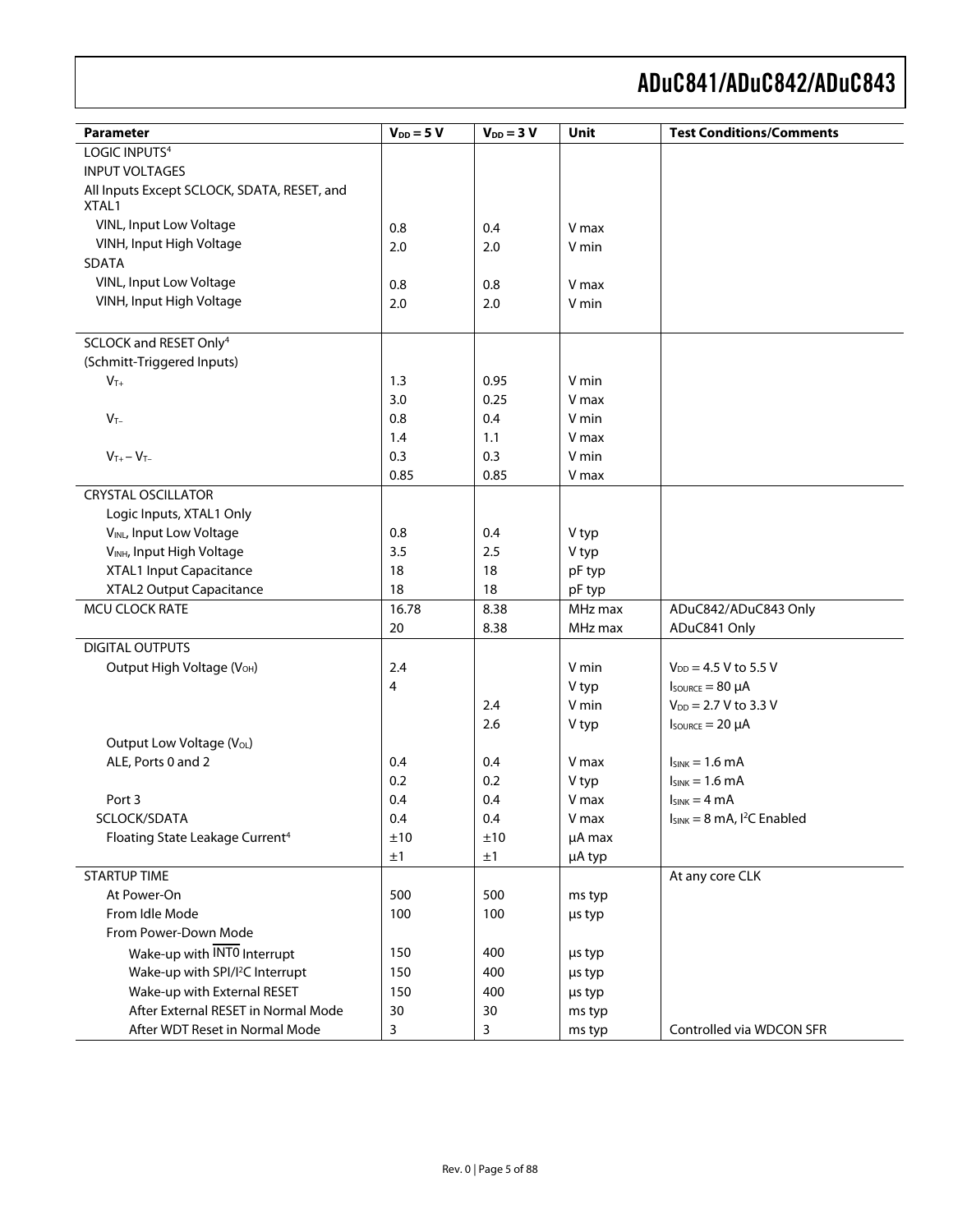| <b>Parameter</b>                                    | $V_{DD} = 5 V$ | $V_{DD} = 3 V$ | <b>Unit</b> | <b>Test Conditions/Comments</b>      |
|-----------------------------------------------------|----------------|----------------|-------------|--------------------------------------|
| POWER REQUIREMENTS <sup>19, 20</sup>                |                |                |             |                                      |
| Power Supply Voltages                               |                |                |             |                                      |
| $AV_{DD}/DV_{DD} - AGND$                            |                | 2.7            | V min       | $AVDD/DVDD = 3 V$ nom                |
|                                                     |                | 3.6            | V max       |                                      |
|                                                     | 4.75           |                | V min       | $AV_{DD}/DV_{DD} = 5 V$ nom          |
|                                                     | 5.25           |                | V max       |                                      |
| Power Supply Currents Normal Mode <sup>21</sup>     |                |                |             |                                      |
| DV <sub>DD</sub> Current <sup>4</sup>               | 10             | 4.5            | mA typ      | Core $CLK = 2.097$ MHz               |
| <b>AV<sub>DD</sub></b> Current                      | 1.7            | 1.7            | mA max      | Core $CLK = 2.097$ MHz               |
| DV <sub>DD</sub> Current                            | 38             | 12             | mA max      | Core CLK = 16.78MHz/8.38 MHz 5 V/3 V |
|                                                     | 33             | 10             | mA typ      | Core CLK = 16.78MHz/8.38 MHz 5 V/3 V |
| AV <sub>DD</sub> Current                            | 1.7            | 1.7            | mA max      | Core CLK = 16.78MHz/8.38 MHz 5 V/3 V |
| DV <sub>DD</sub> Current <sup>4</sup>               | 45             | N/A            | mA max      | Core CLK = $20MHz$ ADuC841 Only      |
| Power Supply Currents Idle Mode <sup>21</sup>       |                |                |             |                                      |
| <b>DV<sub>DD</sub></b> Current                      | 4.5            | 2.2            | mA typ      | Core $CLK = 2.097$ MHz               |
| AV <sub>DD</sub> Current                            | $\overline{3}$ | 2              | µA typ      | Core $CLK = 2.097$ MHz               |
| DV <sub>DD</sub> Current <sup>4</sup>               | 12             | 5              | mA max      | Core CLK = 16.78MHz/8.38 MHz 5 V/3 V |
|                                                     | 10             | 3.5            | mA typ      | Core CLK = 16.78MHz/8.38 MHz 5 V/3 V |
| AV <sub>DD</sub> Current                            | $\overline{3}$ | $\overline{2}$ | µA typ      | Core CLK = 16.78MHz/8.38 MHz 5 V/3 V |
| Power Supply Currents Power-Down Mode <sup>21</sup> |                |                |             | Core $CLK =$ any frequency           |
| DV <sub>DD</sub> Current                            | 28             | 18             | µA max      | Oscillator Off / TIMECON.1 = 0       |
|                                                     | 20             | 10             | µA typ      |                                      |
| AV <sub>DD</sub> Current                            | $\overline{2}$ | 1              | µA typ      | Core $CLK = any frequency$           |
|                                                     |                |                |             | ADuC841 Only                         |
| DV <sub>DD</sub> Current <sup>4</sup>               | 3              | 1              | mA max      | TIMECON. $1 = 1$                     |
| DV <sub>DD</sub> Current <sup>4</sup>               | 50             | 22             | µA max      | Core $CLK = any frequency$           |
|                                                     | 40             | 15             | µA typ      | ADuC842/ADuC843 Only                 |
|                                                     |                |                |             | Oscillator On                        |
| <b>Typical Additional Power Supply Currents</b>     |                |                |             |                                      |
| <b>PSM Peripheral</b>                               | 15             | 10             | µA typ      | $AV_{DD} = DV_{DD}$                  |
| ADC <sup>4</sup>                                    | 1.0            | 1.0            | mA min      | $MCLK$ Divider = 32                  |
|                                                     | 2.8            | 1.8            | mA max      | $MCLK$ Divider = 2                   |
| <b>DAC</b>                                          | 150            | 130            | µA typ      |                                      |

See footnotes on the next page.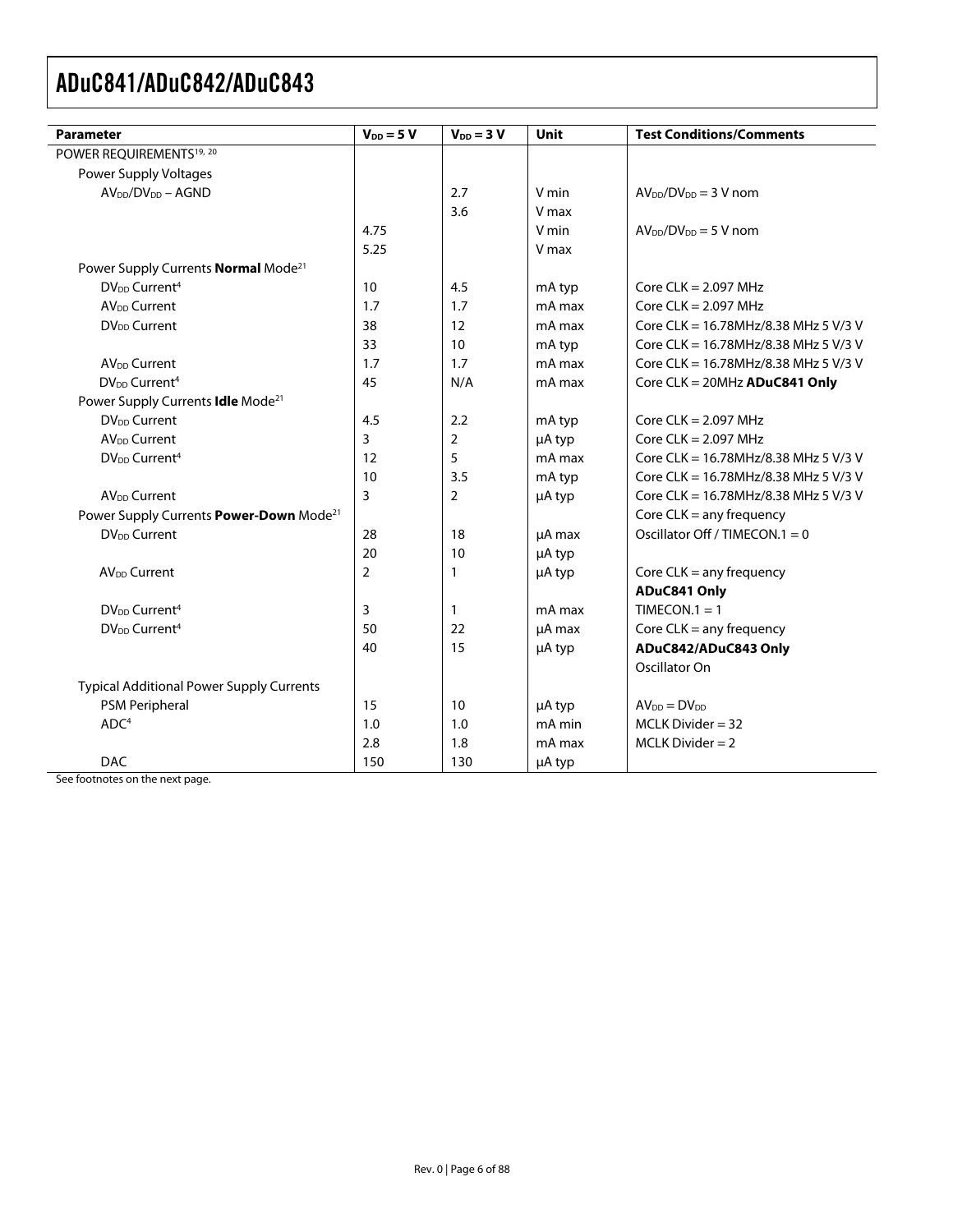$\overline{a}$ 

<sup>2</sup> ADC linearity is quaranteed during normal MicroConverter core operation. <sup>2</sup> ADC linearity is guaranteed during normal MicroConverter core operation.<br><sup>3</sup> ADC LSB size – Verc/2<sup>12</sup> i.e., for internal Verc – 2.5 V, 1.LSB – 610 UV, and for

- $^3$  ADC LSB size = V $_{\rm REF}/2^{12}$ , i.e., for internal V $_{\rm REF}$  = 2.5 V, 1 LSB = 610 µV, and for external V $_{\rm REF}$  = 1 V, 1 LSB = 244 µV.<br>4 These numbers are not production tested but are supported by design and/or charact
- These numbers are not production tested but are supported by design and/or characterization data on production release.
- <sup>5</sup> Offset and gain error and offset and gain error match are measured after factory calibration.<br><sup>6</sup> Based on external ADC system components, the user may need to execute a system calibrati

<sup>6</sup> Based on external ADC system components, the user may need to execute a system calibration to remove additional external channel errors to achieve these specifications.

- <sup>7</sup> SNR calculation includes distortion and noise components.
- <sup>8</sup> Channel-to-channel crosstalk is measured on adjacent channels.
- <sup>9</sup> The temperature monitor gives a measure of the die temperature directly; air temperature can be inferred from this result.<br><sup>10</sup> DAC linearity is calculated using:

Reduced code range of 100 to 4095, 0 V to  $V_{REF}$  range.

Reduced code range of 100 to 3945, 0 V to V<sub>DD</sub> range.

DAC output load = 10 kΩ and 100 pF.<br><sup>11</sup> DAC differential nonlinearity specified on 0 V to V<sub>RFF</sub> and 0 V to V<sub>DD</sub> ranges.

<sup>12</sup> DAC specification for output impedance in the unbuffered case depends on DAC code.<br><sup>13</sup> DAC specifications for I<sub>SINK</sub>, voltage output settling time, and digital-to-analog glitch energy depend on external buffer impl

<sup>14</sup> Measured with C<sub>REF</sub> pin decoupled with 0.47 µF capacitor to ground. Power-up time for the internal reference is determined by the value of the decoupling capacitor

chosen for the C<sub>REF</sub> pin.<br><sup>15</sup> When using an external reference device, the internal band gap reference input can be bypassed by setting the ADCCON1.6 bit.<br><sup>16</sup> Flash/EE memory reliability characteristics apply to both th

<sup>17</sup> Endurance is qualified to 100,000 cycles as per JEDEC Std. 22 method A117 and measured at  $-40^{\circ}$ C, +25°C, and +85°C. Typical endurance at 25°C is 700,000 cycles.<br><sup>18</sup> Retention lifetime equivalent at junction temp

<sup>19</sup> Power supply current consumption is measured in normal, idle, and power-down modes under the following conditions:

Normal Mode: Reset = 0.4 V, digital I/O pins = open circuit, Core Clk changed via CD bits in PLLCON (ADuC842/ADuC843), core executing internal

software loop. Idle Mode: Reset = 0.4 V, digital I/O pins = open circuit, Core Clk changed via CD bits in PLLCON (ADuC842/ADuC843), PCON.0 = 1, core execution suspended in idle mode.

Power-Down Mode: Reset = 0.4 V, all Port 0 pins = 0.4 V, All other digital I/O and Port 1 pins are open circuit, Core Clk changed via CD bits in PLLCON (ADuC842/ADuC843), PCON.0 = 1, core execution suspended in power-down mode, OSC turned on or off via OSC\_PD bit (PLLCON.7) in

PLLCON SFR (ADuC842/ADuC843).<br><sup>20</sup> DV<sub>DD</sub> power supply current increases typically by 3 mA (3 V operation) and 10 mA (5 V operation) during a Flash/EE memory program or erase cycle.<br><sup>21</sup> Power supply currents are productio

<sup>1</sup> Temperature Range –40°C to +85°C.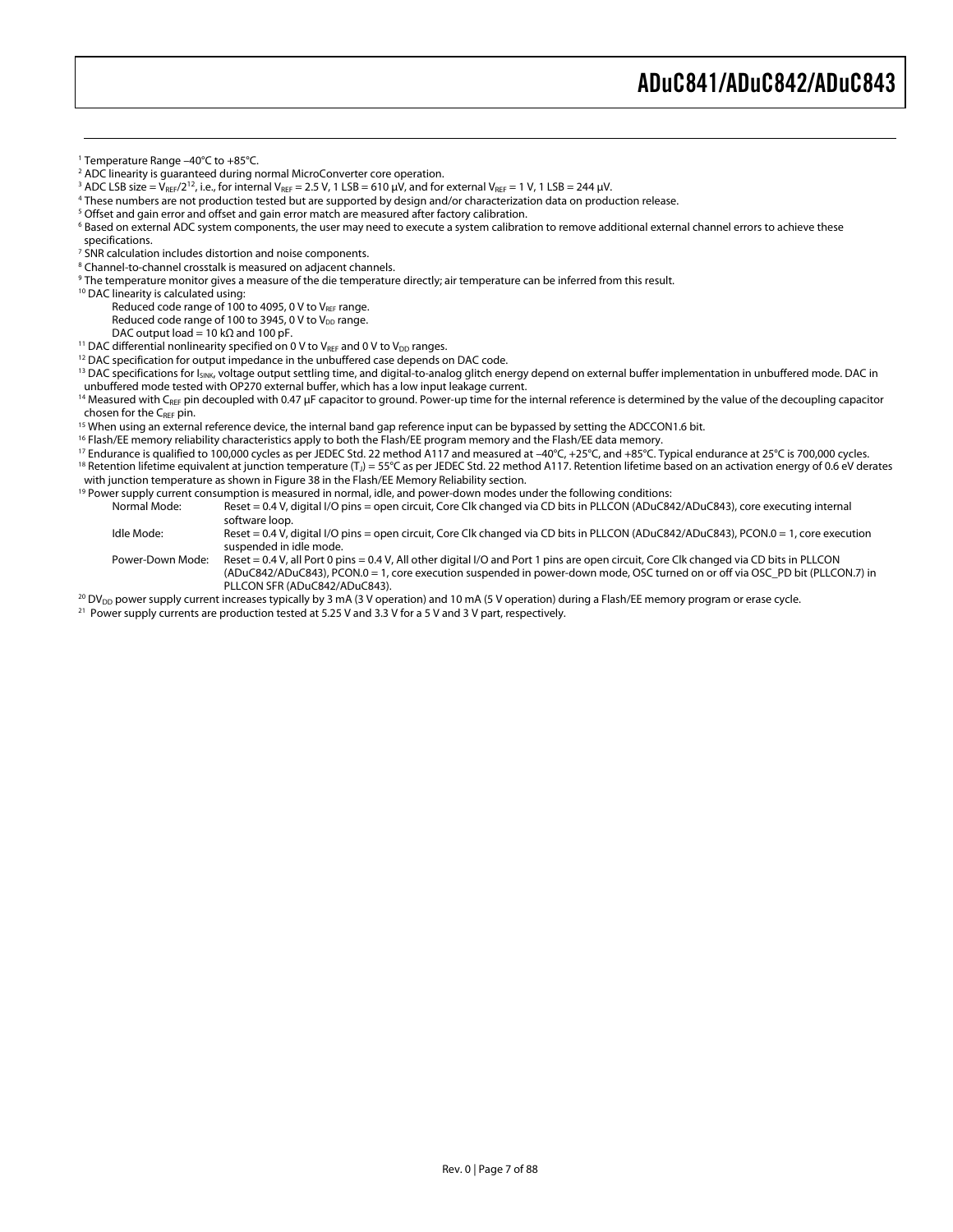### ABSOLUTE MAXIMUM RATINGS

Table 2. T<sub>A</sub> = 25°C, unless otherwise noted

| Parameter                                                                                                            | Rating                                |
|----------------------------------------------------------------------------------------------------------------------|---------------------------------------|
| AV <sub>DD</sub> to DV <sub>DD</sub>                                                                                 | $-0.3$ V to $+0.3$ V                  |
| <b>AGND to DGND</b>                                                                                                  | $-0.3$ V to $+0.3$ V                  |
| $DV_{DD}$ to DGND, $AV_{DD}$ to AGND                                                                                 | $-0.3$ V to $+7$ V                    |
| Digital Input Voltage to DGND                                                                                        | $-0.3$ V to DV <sub>DD</sub> + 0.3 V  |
| Digital Output Voltage to DGND                                                                                       | $-0.3$ V to DV <sub>pp</sub> + 0.3 V  |
| V <sub>REE</sub> to AGND                                                                                             | $-0.3$ V to AV <sub>DD</sub> $+0.3$ V |
| Analog Inputs to AGND                                                                                                | $-0.3$ V to $AV_{DD} + 0.3$ V         |
| Operating Temperature Range,<br>Industrial<br>ADuC841BS,ADuC842BS,ADuC843BS<br>ADuC841BCP, ADuC842BCP,<br>ADuC843BCP | $-40^{\circ}$ C to $+85^{\circ}$ C    |
| Storage Temperature Range                                                                                            | $-65^{\circ}$ C to $+150^{\circ}$ C   |
| <b>Junction Temperature</b>                                                                                          | $150^{\circ}$ C                       |
| $\theta_{JA}$ Thermal Impedance (ADuC84xBS)                                                                          | 90°C/W                                |
| $\theta_{JA}$ Thermal Impedance (ADuC84xBCP)                                                                         | 52°C/W                                |
| Lead Temperature, Soldering<br>Vapor Phase (60 sec)<br>Infrared (15 sec)                                             | $215^{\circ}$ C<br>$220^{\circ}$ C    |

Stresses above those listed under Absolute Maximum Ratings may cause permanent damage to the device. This is a stress rating only and functional operation of the device at these or any other conditions above those indicated in the operational section of this specification is not implied. Exposure to absolute maximum rating conditions for extended periods may affect device reliability.

#### **ESD CAUTION**

ESD (electrostatic discharge) sensitive device. Electrostatic charges as high as 4000 V readily accumulate on the human body and test equipment and can discharge without detection. Although this product features proprietary ESD protection circuitry, permanent damage may occur on devices subjected to high energy electrostatic discharges. Therefore, proper ESD precautions are recommended to avoid performance degradation or loss of functionality.





Figure 2. ADuC Block Diagram (Shaded Areas are Features Not Present on the ADuC812), No DACs on ADuC843, PLL on ADuC842/ADuC843 Only.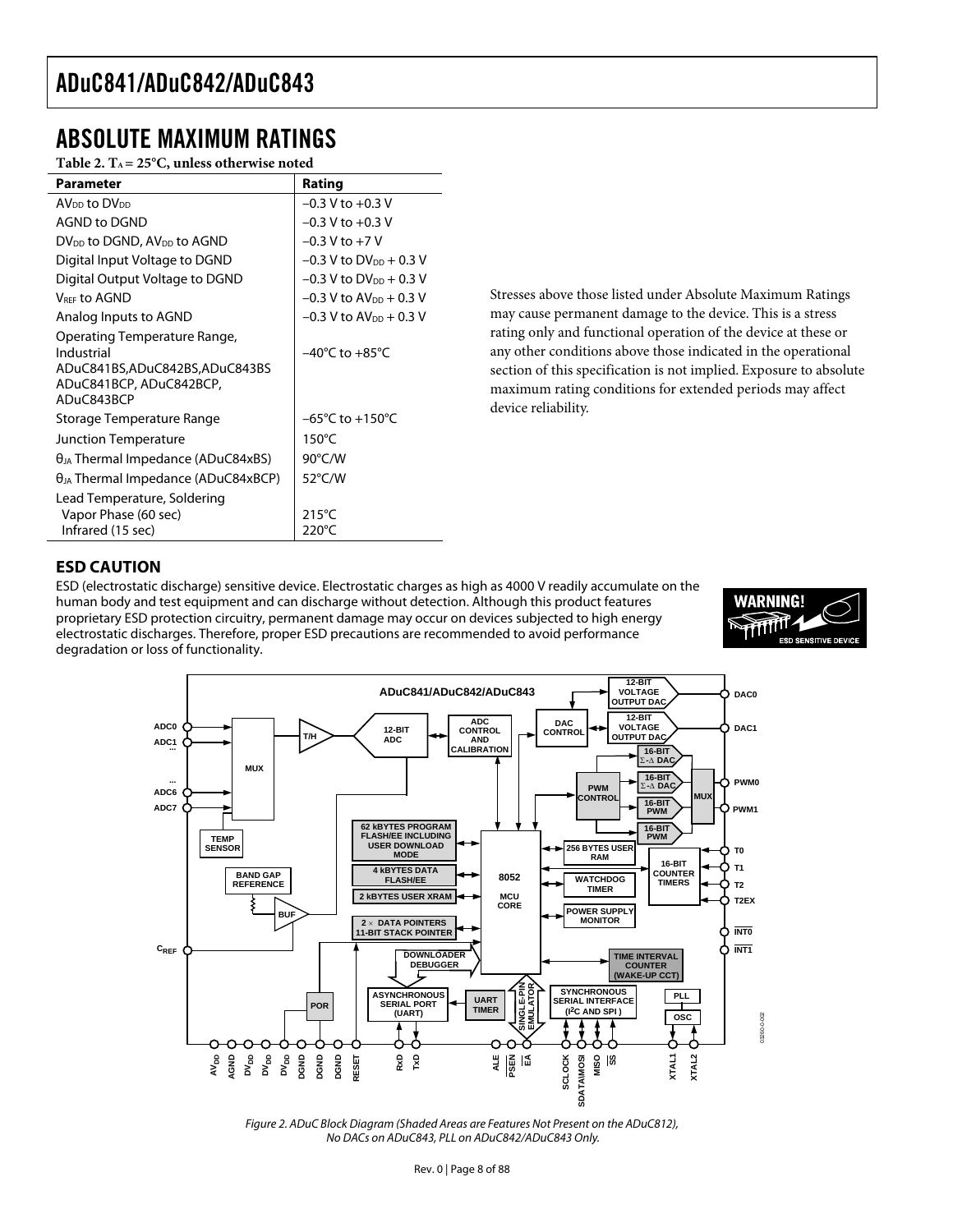### PIN CONFIGURATIONS AND FUNCTIONAL DESCRIPTIONS



#### **Table 3. Pin Function Descriptions**

| <b>Mnemonic</b>        | Type      | <b>Function</b>                                                                                                                                                                     |
|------------------------|-----------|-------------------------------------------------------------------------------------------------------------------------------------------------------------------------------------|
| $DV_{DD}$              | P         | Digital Positive Supply Voltage. 3 V or 5 V nominal.                                                                                                                                |
| <b>AV<sub>DD</sub></b> | P         | Analog Positive Supply Voltage. 3 V or 5 V nominal.                                                                                                                                 |
| $C_{REF}$              | 1/O       | Decoupling Input for On-Chip Reference. Connect a 0.47 µF capacitor between this pin and AGND.                                                                                      |
| $V_{\text{REF}}$       | <b>NC</b> | Not connected. This was reference out on the ADuC812; the CREF pin should be used instead.                                                                                          |
| <b>AGND</b>            | G         | Analog Ground. Ground reference point for the analog circuitry.                                                                                                                     |
| $P1.0 - P1.7$          |           | Port 1 is an 8-bit input port only. Unlike other ports, Port 1 defaults to analog input mode. To configure any of<br>these port pins as a digital input, write a 0 to the port bit. |
| ADC0-ADC7              |           | Analog Inputs. Eight single-ended analog inputs. Channel selection is via ADCCON2 SFR.                                                                                              |
| T <sub>2</sub>         |           | Timer 2 Digital Input. Input to Timer/Counter 2. When enabled, Counter 2 is incremented in response to a 1-to-0<br>transition of the T2 input.                                      |
| T <sub>2</sub> EX      |           | Digital Input. Capture/reload trigger for Counter 2; also functions as an up/down control input for Counter 2.                                                                      |
| $\overline{\text{SS}}$ |           | Slave Select Input for the SPI Interface.                                                                                                                                           |
| <b>SDATA</b>           | 1/O       | User Selectable, <sup>2</sup> C Compatible, or SPI Data Input/Output Pin.                                                                                                           |
| <b>SCLOCK</b>          | 1/O       | Serial Clock Pin for <sup>2</sup> C Compatible or for SPI Serial Interface Clock.                                                                                                   |
| <b>MOSI</b>            | 1/O       | SPI Master Output/Slave Input Data I/O Pin for SPI Interface.                                                                                                                       |
| <b>MISO</b>            | 1/O       | SPI Master Input/Slave Output Data I/O Pin for SPI Serial Interface.                                                                                                                |
| DAC0                   | O         | Voltage Output from DAC0. This pin is a no connect on the ADuC843.                                                                                                                  |
| DAC <sub>1</sub>       | O         | Voltage Output from DAC1. This pin is a no connect on the ADuC843.                                                                                                                  |
| <b>RESET</b>           |           | Digital Input. A high level on this pin for 24 master clock cycles while the oscillator is running resets the device.                                                               |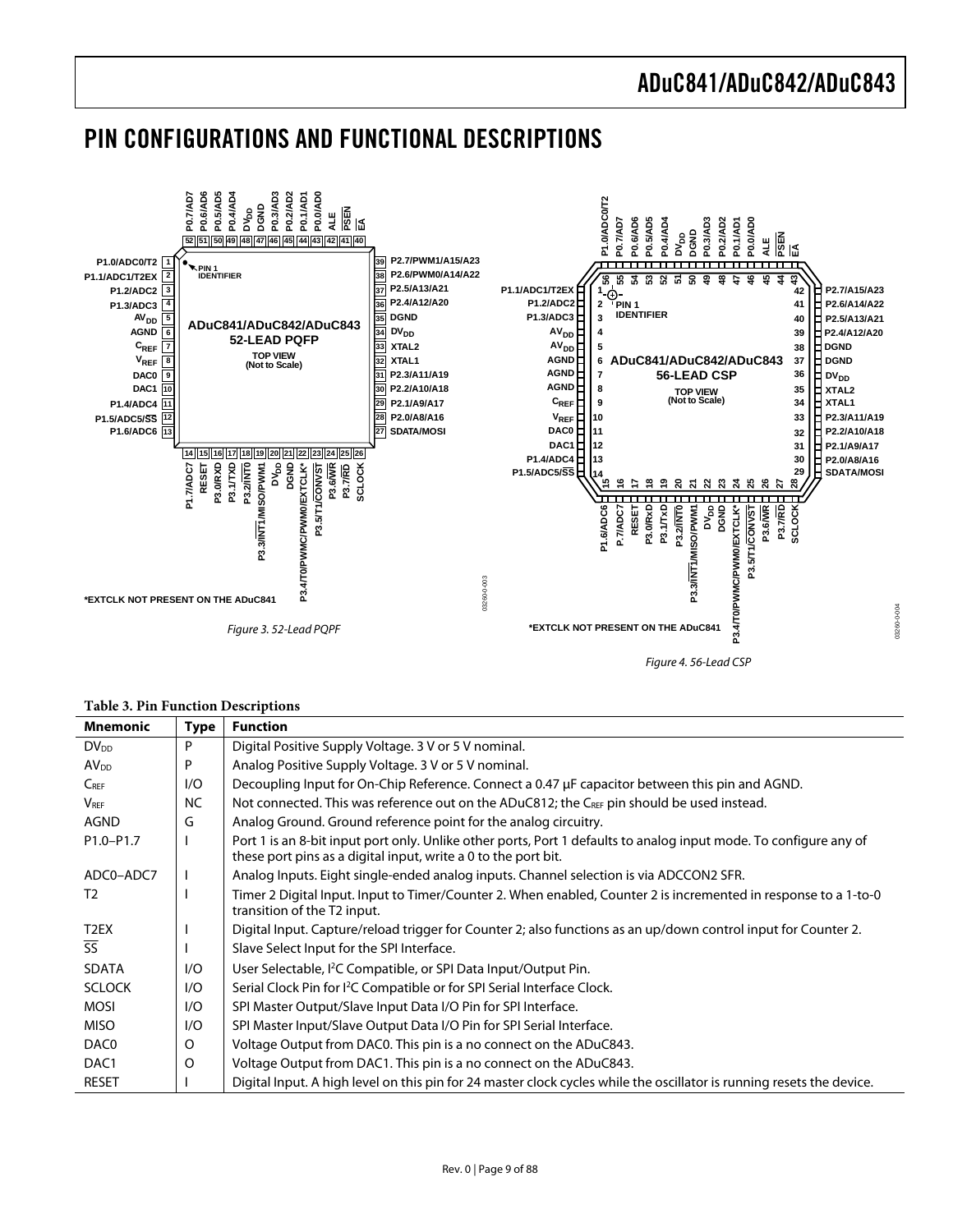| <b>Mnemonic</b>                            | <b>Type</b>  | <b>Function</b>                                                                                                                                                                                                                                                                                                                                                                                                                                                                                                 |
|--------------------------------------------|--------------|-----------------------------------------------------------------------------------------------------------------------------------------------------------------------------------------------------------------------------------------------------------------------------------------------------------------------------------------------------------------------------------------------------------------------------------------------------------------------------------------------------------------|
| P3.0-P3.7                                  | 1/O          | Port 3 is a bidirectional port with internal pull-up resistors. Port 3 pins that have 1s written to them are pulled high<br>by the internal pull-up resistors, and in that state can be used as inputs. As inputs, Port 3 pins being pulled<br>externally low source current because of the internal pull-up resistors. Port 3 pins also contain various secondary<br>functions, which are described below.                                                                                                     |
| <b>PWMC</b>                                | $\mathbf{I}$ | PWM Clock Input.                                                                                                                                                                                                                                                                                                                                                                                                                                                                                                |
| PWM <sub>0</sub>                           | $\Omega$     | PWM0 Voltage Output. PWM outputs can be configured to use Ports 2.6 and 2.7 or Ports 3.4 and 3.3.                                                                                                                                                                                                                                                                                                                                                                                                               |
| PWM1                                       | $\Omega$     | PWM1 Voltage Output. See the CFG841/CFG842 register for further information.                                                                                                                                                                                                                                                                                                                                                                                                                                    |
| <b>RxD</b>                                 | 1/O          | Receiver Data Input (Asynchronous) or Data Input/Output (Synchronous) of the Serial (UART) Port.                                                                                                                                                                                                                                                                                                                                                                                                                |
| <b>TxD</b>                                 | O            | Transmitter Data Output (Asynchronous) or Clock Output (Synchronous) of the Serial (UART) Port.                                                                                                                                                                                                                                                                                                                                                                                                                 |
| $\overline{\text{INTO}}$                   | J.           | Interrupt 0. Programmable edge or level triggered interrupt input; can be programmed to one of two priority<br>levels. This pin can also be used as a gate control input to Timer 0.                                                                                                                                                                                                                                                                                                                            |
| $\overline{INT1}$                          | $\mathbf{I}$ | Interrupt 1. Programmable edge or level triggered interrupt input; can be programmed to one of two priority<br>levels. This pin can also be used as a gate control input to Timer 1.                                                                                                                                                                                                                                                                                                                            |
| T <sub>0</sub>                             | J.           | Timer/Counter 0 Input.                                                                                                                                                                                                                                                                                                                                                                                                                                                                                          |
| T1                                         | J.           | Timer/Counter 1 Input.                                                                                                                                                                                                                                                                                                                                                                                                                                                                                          |
| <b>CONVST</b>                              | $\mathbf{I}$ | Active Low Convert Start Logic Input for the ADC Block when the External Convert Start Function is Enabled. A<br>low-to-high transition on this input puts the track-and-hold into hold mode and starts the conversion.                                                                                                                                                                                                                                                                                         |
| <b>EXTCLK</b>                              | L            | Input for External Clock Signal. Has to be enabled via the CFG842 register.                                                                                                                                                                                                                                                                                                                                                                                                                                     |
| $\overline{\text{WR}}$                     | O            | Write Control Signal, Logic Output. Latches the data byte from Port 0 into the external data memory.                                                                                                                                                                                                                                                                                                                                                                                                            |
| $\overline{RD}$                            | O            | Read Control Signal, Logic Output. Enables the external data memory to Port 0.                                                                                                                                                                                                                                                                                                                                                                                                                                  |
| XTAL <sub>2</sub>                          | O            | Output of the Inverting Oscillator Amplifier.                                                                                                                                                                                                                                                                                                                                                                                                                                                                   |
| XTAL1                                      | L            | Input to the Inverting Oscillator Amplifier.                                                                                                                                                                                                                                                                                                                                                                                                                                                                    |
| <b>DGND</b>                                | G            | Digital Ground. Ground reference point for the digital circuitry.                                                                                                                                                                                                                                                                                                                                                                                                                                               |
| P2.0-P2.7<br>$(A8 - A15)$<br>$(A16 - A23)$ | 1/O          | Port 2 is a bidirectional port with internal pull-up resistors. Port 2 pins that have 1s written to them are pulled high<br>by the internal pull-up resistors, and in that state can be used as inputs. As inputs, Port 2 pins being pulled<br>externally low source current because of the internal pull-up resistors. Port 2 emits the middle and high-order<br>address bytes during accesses to the external 24-bit external data memory space.                                                              |
| <b>PSEN</b>                                | $\circ$      | Program Store Enable, Logic Output. This pin remains low during internal program execution. PSEN is used to<br>enable serial download mode when pulled low through a resistor on power-up or reset. On reset this pin will<br>momentarily become an input and the status of the pin is sampled. If there is no pulldown resistor in place the pin<br>will go momentarilly high and then user code will execute. If a pull-down resistor is in place, the embedded serial<br>download/debug kernel will execute. |
| <b>ALE</b>                                 | O            | Address Latch Enable, Logic Output. This output is used to latch the low byte and page byte for 24-bit address<br>space accesses of the address into external data memory.                                                                                                                                                                                                                                                                                                                                      |
| $E\overline{A}$                            | J.           | External Access Enable, Logic Input. When held high, this input enables the device to fetch code from internal<br>program memory locations. The parts do not support external code memory. This pin should not be left floating.                                                                                                                                                                                                                                                                                |
| P0.7-P0.0<br>$(A0-A7)$                     | 1/O          | Port 0 is an 8-bit open-drain bidirectional I/O port. Port 0 pins that have 1s written to them float, and in that state<br>can be used as high impedance inputs. Port 0 is also the multiplexed low-order address and data bus during<br>accesses to external data memory. In this application, it uses strong internal pull-ups when emitting 1s.                                                                                                                                                              |

 $Types: P = Power, G = Ground, I = Input, O = Output, NC = No Connect$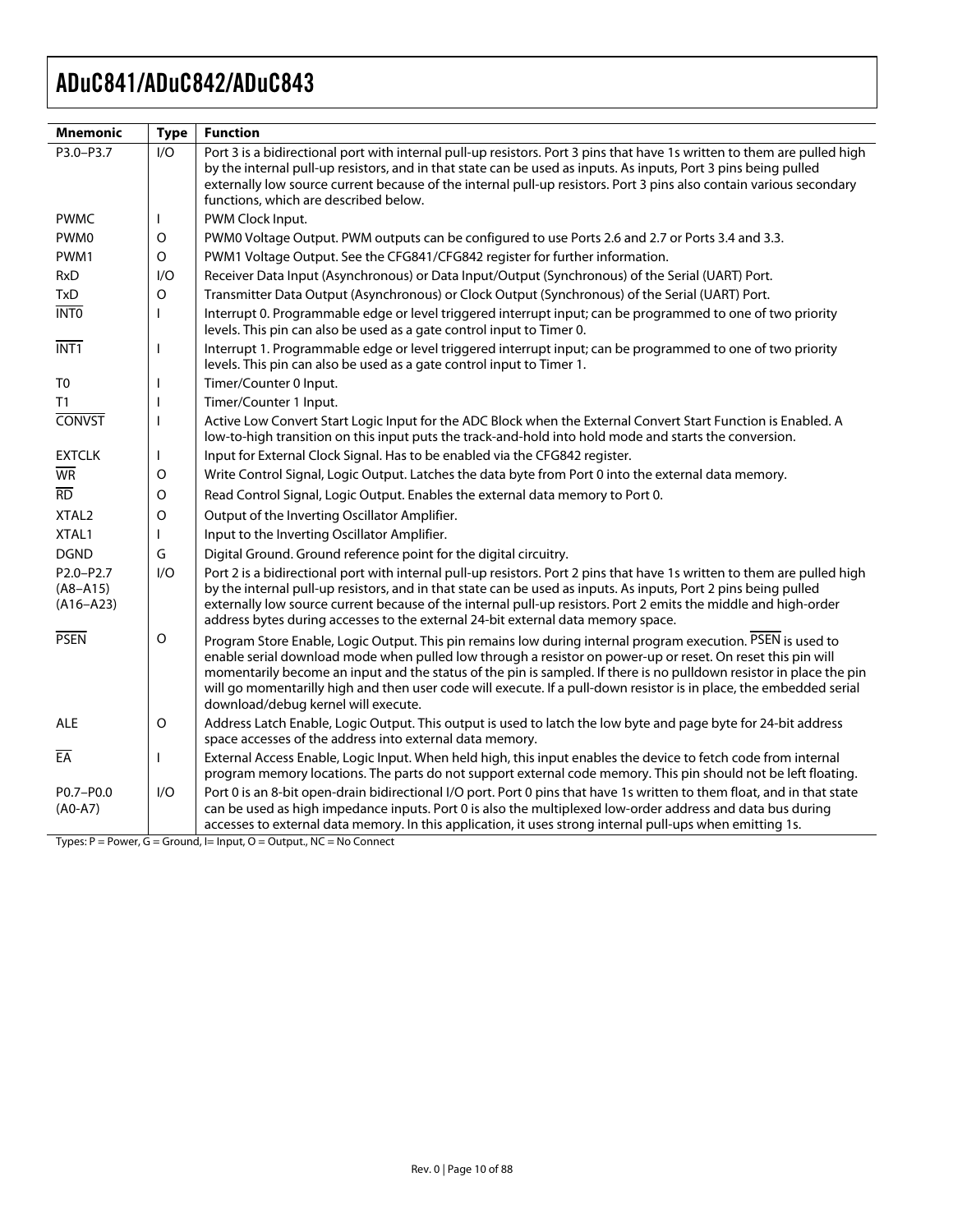### **TERMINOLOGY ADC SPECIFICATIONS**

#### **Integral Nonlinearity**

The maximum deviation of any code from a straight line passing through the endpoints of the ADC transfer function. The endpoints of the transfer function are zero scale, a point ½ LSB below the first code transition, and full scale, a point ½ LSB above the last code transition.

#### **Differential Nonlinearity**

The difference between the measured and the ideal 1 LSB change between any two adjacent codes in the ADC.

#### **Offset Error**

The deviation of the first code transition (0000 . . . 000) to  $(0000...001)$  from the ideal, i.e.,  $+\frac{1}{2}$  LSB.

#### **Gain Error**

The deviation of the last code transition from the ideal AIN voltage (Full Scale – ½ LSB) after the offset error has been adjusted out.

#### **Signal-to-(Noise + Distortion) Ratio**

The measured ratio of signal to (noise + distortion) at the output of the ADC. The signal is the rms amplitude of the fundamental. Noise is the rms sum of all nonfundamental signals up to half the sampling frequency  $(f_s/2)$ , excluding dc. The ratio depends on the number of quantization levels in the digitization process; the more levels, the smaller the quantization noise. The theoretical signal-to-(noise + distortion) ratio for an ideal N-bit converter with a sine wave input is given by

*Signal-to-(Noise + Distortion)* = (6.02*N* + 1.76) *dB*

Thus for a 12-bit converter, this is 74 dB.

#### **Total Harmonic Distortion (THD)**

The ratio of the rms sum of the harmonics to the fundamental.

#### **DAC SPECIFICATIONS**

#### **Relative Accuracy**

Relative accuracy or endpoint linearity is a measure of the maximum deviation from a straight line passing through the endpoints of the DAC transfer function. It is measured after adjusting for zero error and full-scale error.

#### **Voltage Output Settling Time**

The amount of time it takes for the output to settle to a specified level for a full-scale input change.

#### **Digital-to-Analog Glitch Impulse**

The amount of charge injected into the analog output when the inputs change state. It is specified as the area of the glitch in nV-sec.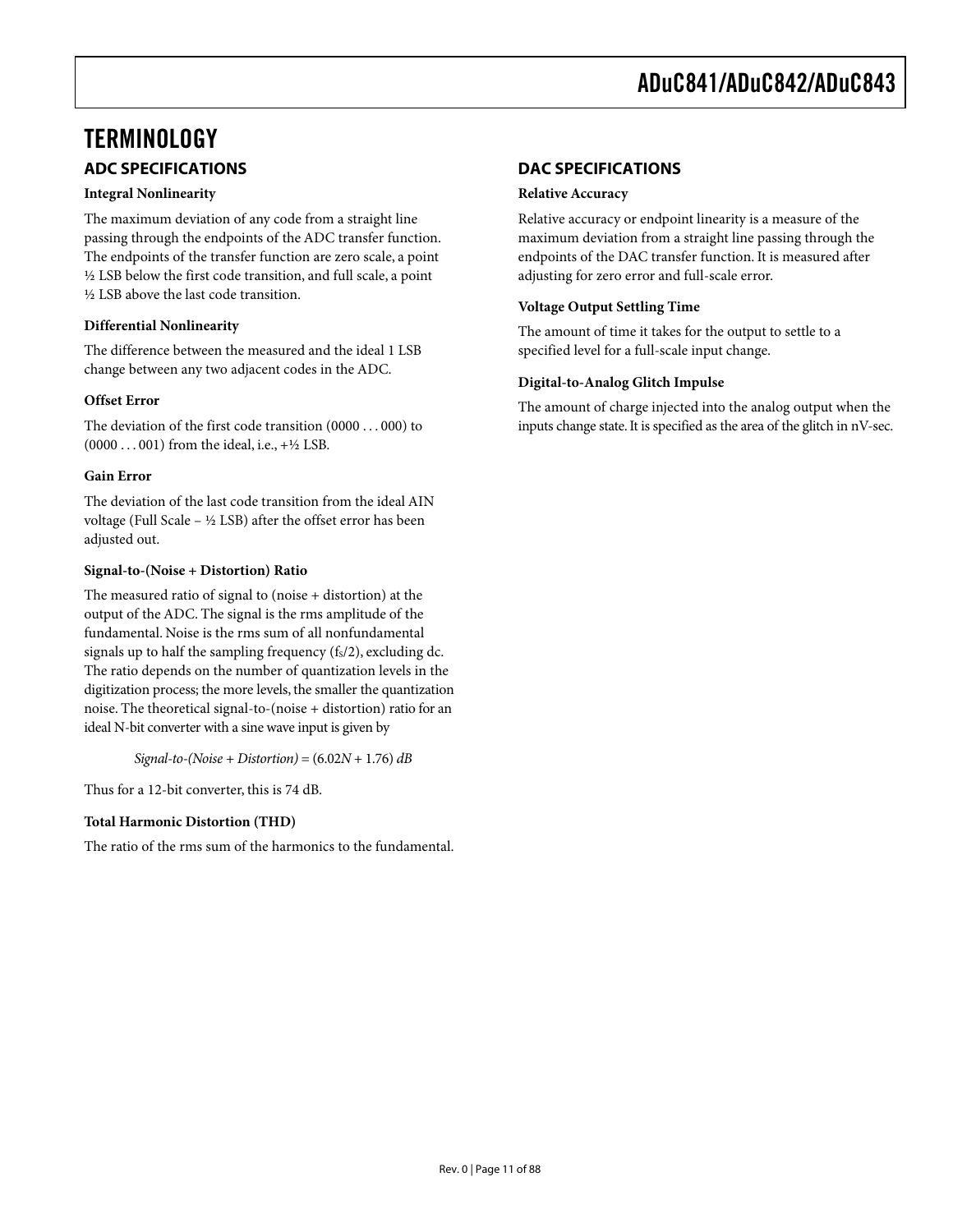# TYPICAL PERFORMANCE CHARACTERISTICS

The typical performance plots presented in this section illustrate typical performance of the ADuC841/ADuC842/ ADuC843 under various operating conditions.

Figure 5 and Figure 6 show typical ADC integral nonlinearity (INL) errors from ADC Code 0 to Code 4095 at 5 V and 3 V supplies, respectively. The ADC is using its internal reference (2.5 V) and is operating at a sampling rate of 152 kHz; the typical worst-case errors in both plots are just less than 0.3 LSB. Figure 7 and Figure 8 also show ADC INL at a higher sampling rate of 400 kHz. Figure 9 and Figure 10 show the variation in worst-case positive (WCP) INL and worst-case negative (WCN) INL versus external reference input voltage.

Figure 11 and Figure 12 show typical ADC differential nonlinearity (DNL) errors from ADC Code 0 to Code 4095 at 5 V and 3 V supplies, respectively. The ADC is using its internal reference (2.5 V) and is operating at a sampling rate of 152 kHz; the typical worst-case errors in both plots are just less than 0.2 LSB. Figure 13 and Figure 14 show the variation in worstcase positive (WCP) DNL and worst-case negative (WCN) DNL versus external reference input voltage.

Figure 15 shows a histogram plot of 10,000 ADC conversion results on a dc input with  $V_{DD} = 5$  V. The plot illustrates an excellent code distribution pointing to the low noise performance of the on-chip precision ADC.



Figure 5. Typical INL Error,  $V_{DD} = 5$  V,  $f_s = 152$  kHz

Figure 16 shows a histogram plot of 10,000 ADC conversion results on a dc input for  $V_{DD} = 3$  V. The plot again illustrates a very tight code distribution of 1 LSB with the majority of codes appearing in one output pin.

Figure 17 and Figure 18 show typical FFT plots for the parts. These plots were generated using an external clock input. The ADC is using its internal reference (2.5 V), sampling a full-scale, 10 kHz sine wave test tone input at a sampling rate of 149.79 kHz. The resulting FFTs shown at 5 V and 3 V supplies illustrate an excellent 100 dB noise floor, 71 dB signal-to-noise ratio (SNR), and THD greater than –80 dB.

Figure 19 and Figure 20 show typical dynamic performance versus external reference voltages. Again, excellent ac performance can be observed in both plots with some roll-off being observed as V<sub>REF</sub> falls below 1 V.

Figure 21 shows typical dynamic performance versus sampling frequency. SNR levels of 71 dB are obtained across the sampling range of the parts.

Figure 22 shows the voltage output of the on-chip temperature sensor versus temperature. Although the initial voltage output at 25°C can vary from part to part, the resulting slope of −1. 4 mV/°C is constant across all parts.



Figure 6. Typical INL Error,  $V_{DD} = 3 V$ ,  $f_s = 152$  kHz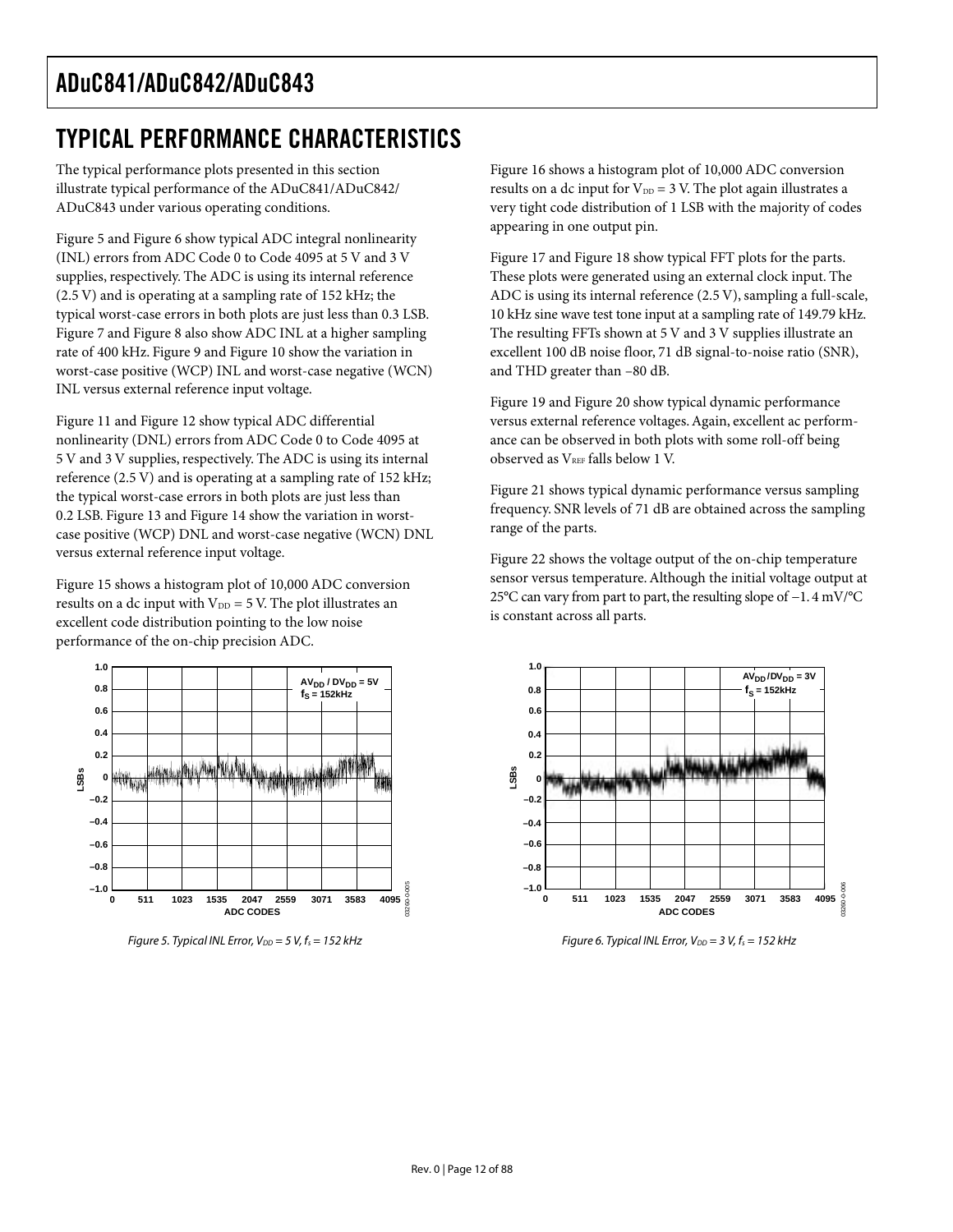**WCN INL**

 $AV_{DD}/DV_{DD} = 5V$  $f_S = 152kHz$ 

 $AV_{DD}/DV_{DD} = 3V$  $f_S = 152$ kHz

**WCP INL**

 $AV<sub>DD</sub>/DV<sub>DD</sub> = 3V$  $f_S = 152$ **kHz** 

**WCN–INL (LSBs)**

**0.8**

**0.4**

**0.2**

**0.6**

**0**

**–0.4**

**–0.6**

**–0.2**

**–0.8**

03260-0-008

080-0-008

03260-0-009

03260-0-010

13260-0-01



Figure 9. Typical Worst-Case INL Error vs.  $V_{REF}$ ,  $V_{DD} = 5$  V

Figure 12. Typical DNL Error,  $V_{DD} = 3 V$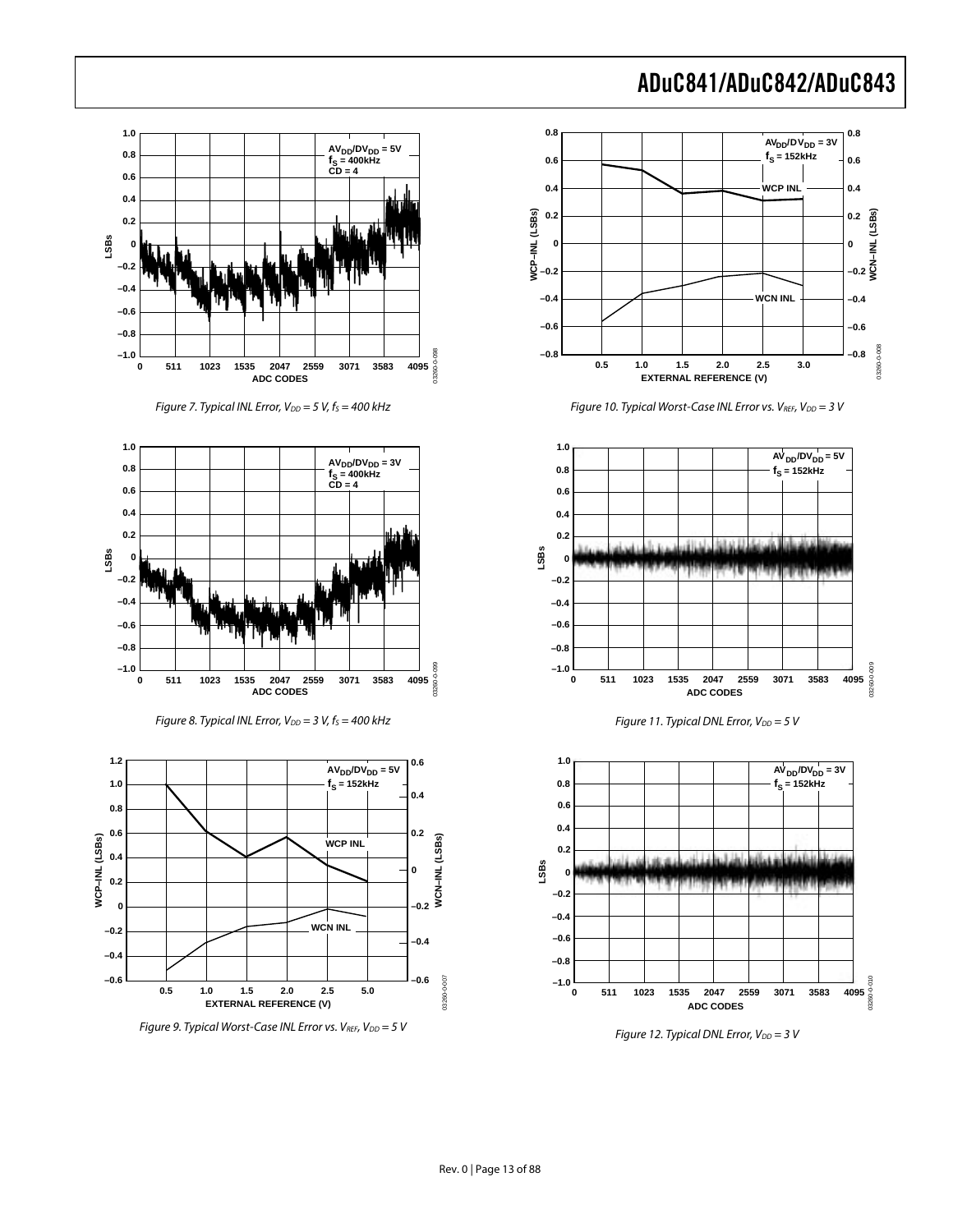

Figure 13. Typical Worst-Case DNL Error vs.  $V_{REF}$ ,  $V_{DD} = 5$  V







Figure 15. Code Histogram Plot,  $V_{DD} = 5$  V



Figure 16. Code Histogram Plot,  $V_{DD} = 3 V$ 







Figure 18. Dynamic Performance at  $V_{DD} = 3 V$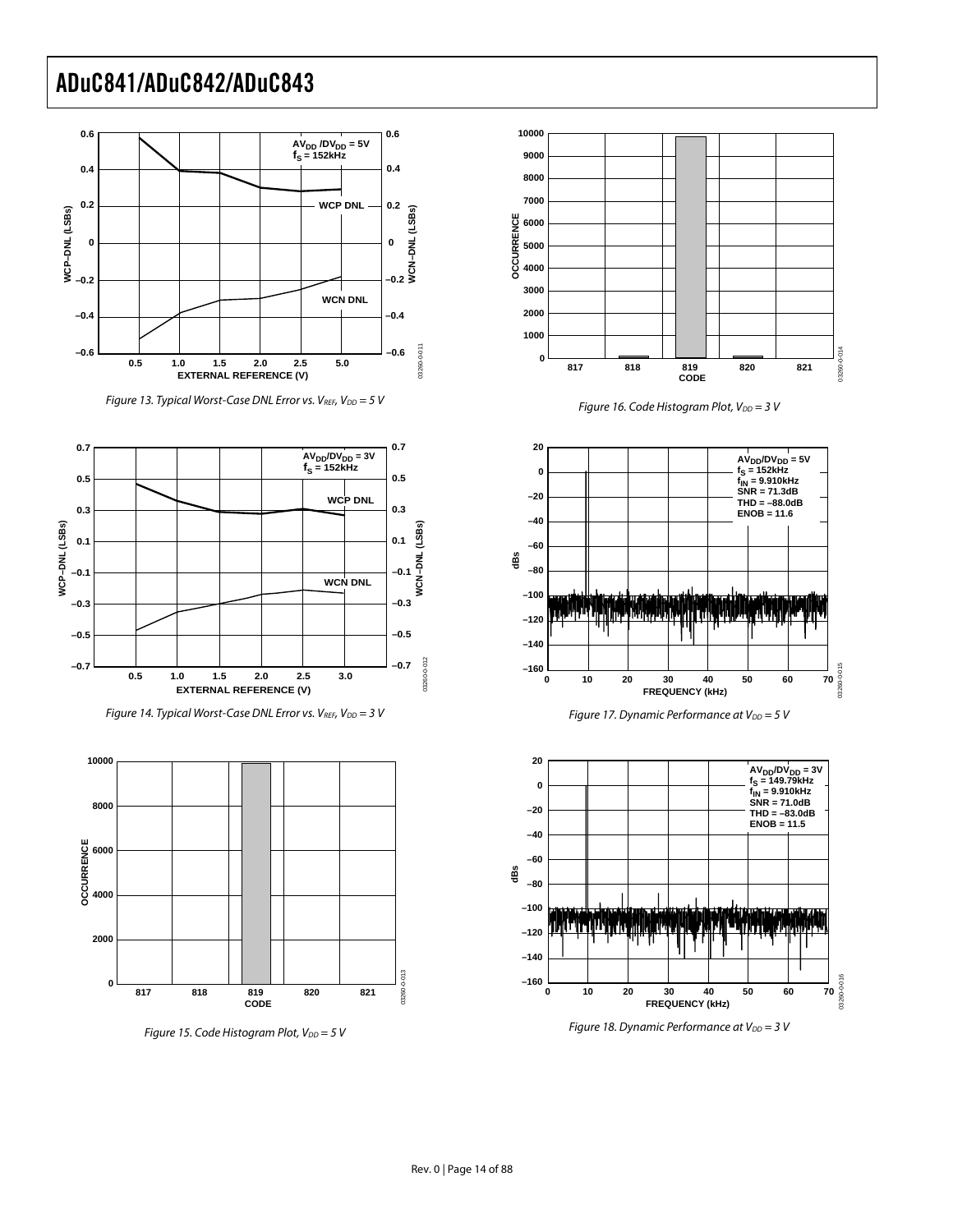

Figure 19. Typical Dynamic Performance vs.  $V_{REF}$ ,  $V_{DD} = 5$  V



Figure 20. Typical Dynamic Performance vs.  $V_{REF}$ ,  $V_{DD} = 3 V$ 

#### **GENERAL DESCRIPTION (continued)**

The parts also incorporate additional analog functionality with two 12-bit DACs, power supply monitor, and a band gap reference. On-chip digital peripherals include two 16-bit ∑-∆. DACs, a dual output 16-bit PWM, a watchdog timer, a time interval counter, three timers/counters, and three serial I/O ports (SPI, I2 C, and UART).

On the ADuC812 and the ADuC832, the I<sup>2</sup> C and SPI interfaces share some of the same pins. For backwards compatibility, this is also the case for the ADuC841/ADuC842/ADuC843.

# ADuC841/ADuC842/ADuC843



Figure 21. Typical Dynamic Performance vs. Sampling Frequency



Figure 22. Typical Temperature Sensor Output vs. Temperature

However, there is also the option to allow SPI operate separately on P3.3, P3.4, and P3.5, while I<sup>2</sup>C uses the standard pins. The I2 C interface has also been enhanced to offer repeated start, general call, and quad addressing.

On-chip factory firmware supports in-circuit serial download and debug modes (via UART) as well as single-pin emulation mode via the  $\overline{\text{EA}}$  pin. A functional block diagram of the parts is shown on the first page.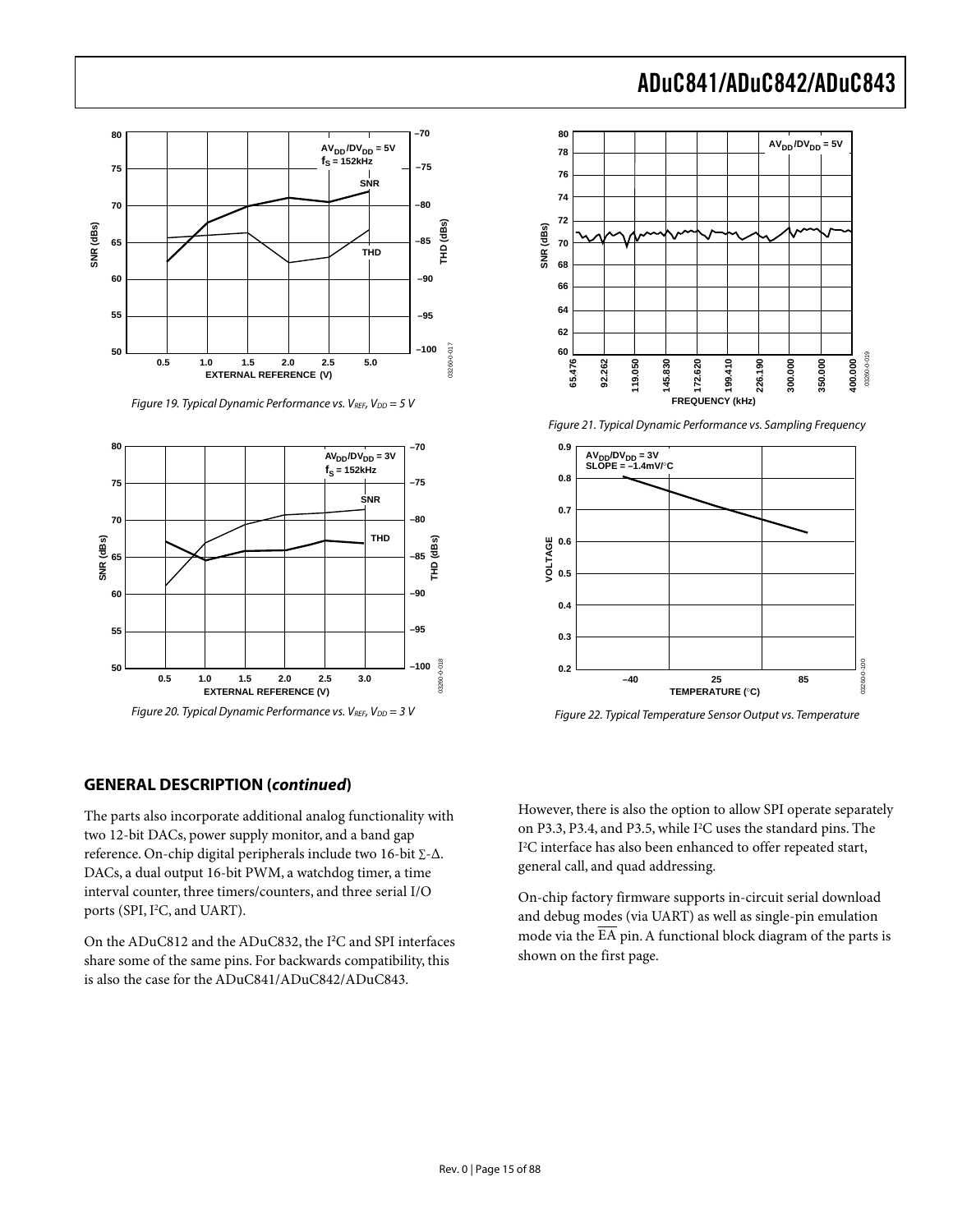### FUNCTIONAL DESCRIPTION

#### **8052 INSTRUCTION SET**

Table 4 documents the number of clock cycles required for each instruction. Most instructions are executed in one or two clock cycles, resulting in a 16 MIPS peak performance when operating at PLLCON = 00H on the ADuC842/ADuC843. On the ADuC841, 20 MIPS peak performance is possible with a 20 MHz external crystal.

#### **Table 4. Instructions**

| <b>Mnemonic</b>   | <b>Description</b>                          | <b>Bytes</b>   | Cycles         |
|-------------------|---------------------------------------------|----------------|----------------|
| <b>Arithmetic</b> |                                             |                |                |
| ADD A,Rn          | Add register to A                           | 1              | 1              |
| ADD A,@Ri         | Add indirect memory to A                    | 1              | $\overline{2}$ |
| ADD A,dir         | Add direct byte to A                        | $\overline{2}$ | $\overline{2}$ |
| ADD A,#data       | Add immediate to A                          | $\overline{2}$ | $\overline{2}$ |
| ADDC A,Rn         | Add register to A with carry                | 1              | 1              |
| ADDC A,@Ri        | Add indirect memory to A with carry         | 1              | $\overline{2}$ |
| ADDC A,dir        | Add direct byte to A with carry             | $\overline{2}$ | $\mathbf 2$    |
| ADD A,#data       | Add immediate to A with carry               | $\overline{2}$ | 2              |
| SUBB A,Rn         | Subtract register from A with borrow        | 1              | 1              |
| SUBB A,@Ri        | Subtract indirect memory from A with borrow | 1              | $\overline{2}$ |
| SUBB A,dir        | Subtract direct from A with borrow          | $\mathbf 2$    | $\overline{2}$ |
| SUBB A,#data      | Subtract immediate from A with borrow       | $\overline{2}$ | $\overline{2}$ |
| INC A             | Increment A                                 | 1              | $\mathbf{1}$   |
| <b>INC Rn</b>     | Increment register                          | 1              | 1              |
| INC@Ri            | Increment indirect memory                   | 1              | 2              |
| INC dir           | Increment direct byte                       | $\overline{2}$ | $\overline{2}$ |
| <b>INC DPTR</b>   | Increment data pointer                      | $\mathbf{1}$   | 3              |
| DEC A             | Decrement A                                 | 1              | 1              |
| DEC Rn            | Decrement register                          | 1              | 1              |
| DEC @Ri           | Decrement indirect memory                   | 1              | $\overline{2}$ |
| DEC dir           | Decrement direct byte                       | $\overline{2}$ | $\overline{2}$ |
| <b>MUL AB</b>     | Multiply A by B                             | 1              | 9              |
| DIV AB            | Divide A by B                               | 1              | 9              |
| DA A              | Decimal adjust A                            | $\mathbf{1}$   | 2              |
| Logic             |                                             |                |                |
| ANL A,Rn          | AND register to A                           | 1              | 1              |
| ANL A,@Ri         | AND indirect memory to A                    | 1              | $\overline{2}$ |
| ANL A,dir         | AND direct byte to A                        | $\overline{2}$ | $\overline{2}$ |
| ANL A,#data       | AND immediate to A                          | $\overline{2}$ | $\overline{2}$ |
| ANL dir, A        | AND A to direct byte                        | $\overline{2}$ | $\overline{2}$ |
| ANL dir,#data     | AND immediate data to direct byte           | 3              | 3              |
| ORL A,Rn          | OR register to A                            | 1              | $\mathbf{1}$   |
| ORL A,@Ri         | OR indirect memory to A                     | 1              | $\overline{2}$ |
| ORL A,dir         | OR direct byte to A                         | $\overline{2}$ | $\overline{2}$ |
| ORL A,#data       | OR immediate to A                           | $\overline{2}$ | $\overline{2}$ |
| ORL dir, A        | OR A to direct byte                         | $\overline{2}$ | $\overline{2}$ |
| ORL dir,#data     | OR immediate data to direct byte            | 3              | 3              |
| XRL A,Rn          | Exclusive-OR register to A                  | 1              | 1              |
| XRL A,@Ri         | Exclusive-OR indirect memory to A           | $\overline{2}$ | 2              |
| XRL A,#data       | Exclusive-OR immediate to A                 | $\overline{2}$ | $\overline{2}$ |
| XRL dir, A        | Exclusive-OR A to direct byte               | $\overline{2}$ | $\overline{2}$ |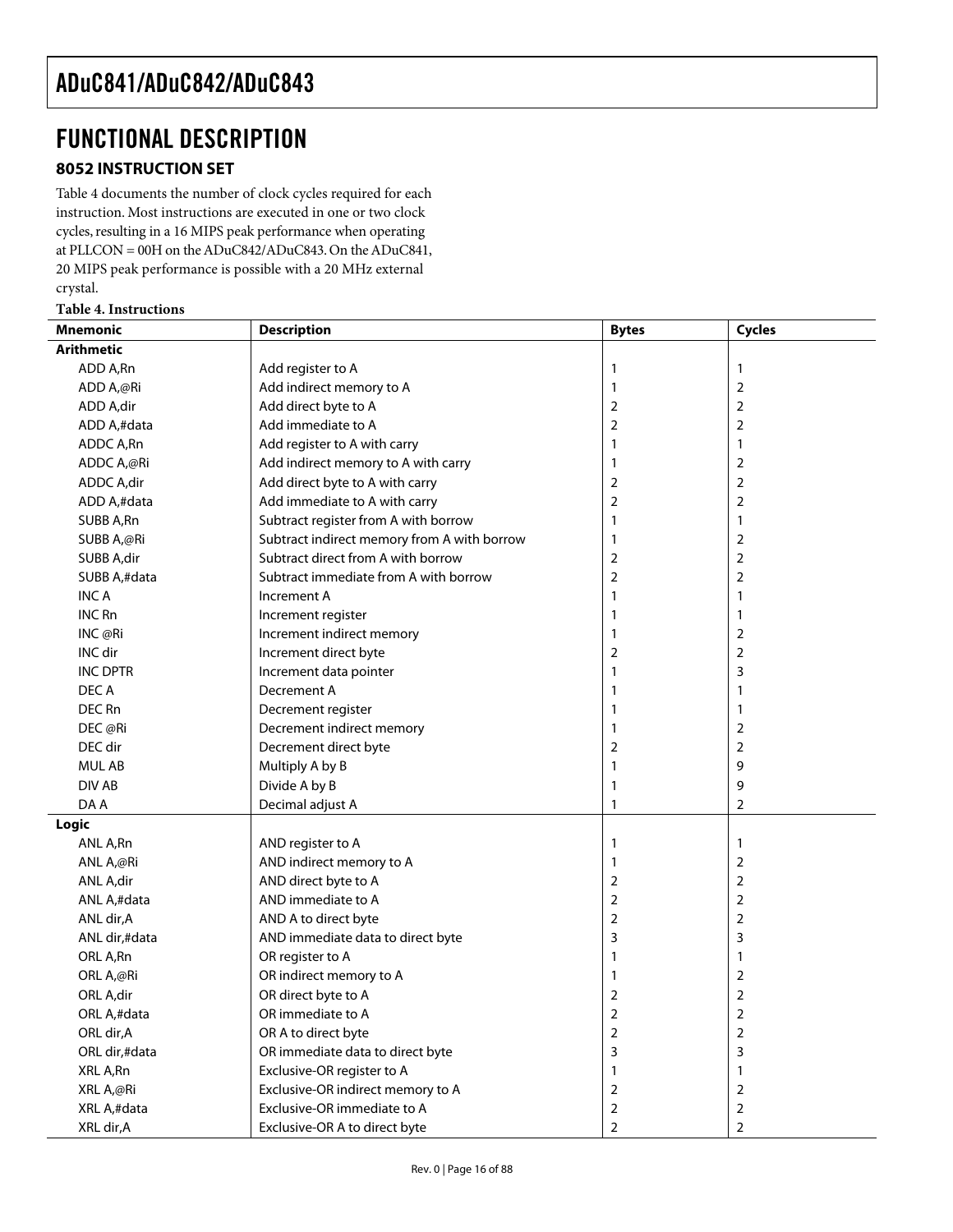| Mnemonic                | <b>Description</b>                    | <b>Bytes</b>   | <b>Cycles</b>  |
|-------------------------|---------------------------------------|----------------|----------------|
| XRL A,dir               | Exclusive-OR indirect memory to A     | $\overline{2}$ | $\overline{2}$ |
| XRL dir,#data           | Exclusive-OR immediate data to direct | 3              | 3              |
| <b>CLRA</b>             | Clear A                               | 1              | ı              |
| CPL A                   | Complement A                          | 1              |                |
| SWAP A                  | Swap nibbles of A                     |                |                |
| <b>RLA</b>              | Rotate A left                         |                |                |
| <b>RLCA</b>             | Rotate A left through carry           |                | 1              |
| RR A                    | Rotate A right                        | 1              | 1              |
| <b>RRC A</b>            | Rotate A right through carry          | 1              | 1              |
| <b>Data Transfer</b>    |                                       |                |                |
| MOV A,Rn                | Move register to A                    | 1              | $\mathbf{1}$   |
| MOV A,@Ri               | Move indirect memory to A             | 1              | $\overline{2}$ |
| MOV Rn,A                | Move A to register                    | 1              | 1              |
| MOV @Ri,A               | Move A to indirect memory             | 1              | $\overline{2}$ |
| MOV A, dir              | Move direct byte to A                 | 2              | $\overline{2}$ |
| MOV A,#data             | Move immediate to A                   | 2              | $\overline{2}$ |
| MOV Rn,#data            | Move register to immediate            | 2              | $\overline{2}$ |
| MOV dir, A              | Move A to direct byte                 | 2              | $\overline{2}$ |
| MOV Rn, dir             | Move register to direct byte          | 2              | $\overline{2}$ |
| MOV dir, Rn             | Move direct to register               | 2              | $\overline{2}$ |
| MOV @Ri,#data           | Move immediate to indirect memory     | 2              | $\overline{2}$ |
| MOV dir,@Ri             | Move indirect to direct memory        | 2              | $\overline{2}$ |
| MOV @Ri,dir             | Move direct to indirect memory        | 2              | $\overline{2}$ |
| MOV dir, dir            | Move direct byte to direct byte       | 3              | 3              |
| MOV dir,#data           | Move immediate to direct byte         | 3              | 3              |
| MOV DPTR,#data          | Move immediate to data pointer        | 3              | 3              |
| MOVC A,@A+DPTR          | Move code byte relative DPTR to A     | 1              | 4              |
| MOVC A,@A+PC            | Move code byte relative PC to A       | 1              | 4              |
| MOVX A,@Ri              | Move external (A8) data to A          | 1              | 4              |
| MOVX A,@DPTR            | Move external (A16) data to A         | 1              | 4              |
| MOVX @Ri,A              | Move A to external data (A8)          | 1              | 4              |
| MOVX @DPTR,A            | Move A to external data (A16)         | 1              | 4              |
| PUSH dir                | Push direct byte onto stack           | 2              | $\overline{2}$ |
| POP dir                 | Pop direct byte from stack            | 2              | $\overline{2}$ |
| XCH A,Rn                | Exchange A and register               | 1              | 1              |
| XCH A,@Ri               | Exchange A and indirect memory        |                | 2              |
| XCHD A,@Ri              | Exchange A and indirect memory nibble | 1              | $\overline{2}$ |
| XCH A,dir               | Exchange A and direct byte            | 2              | 2              |
| <b>Boolean</b>          |                                       |                |                |
| CLR <sub>C</sub>        | Clear carry                           | 1              | $\mathbf{1}$   |
| CLR bit                 | Clear direct bit                      | 2              | $\overline{2}$ |
| SETB <sub>C</sub>       | Set carry                             | 1              | 1              |
| SETB bit                | Set direct bit                        | 2              | $\overline{2}$ |
| CPL C                   | Complement carry                      | 1              | 1              |
| CPL bit                 | Complement direct bit                 | 2              | 2              |
| ANL C, bit              | AND direct bit and carry              | 2              | 2              |
| ANL C <sub>,</sub> /bit | AND direct bit inverse to carry       | 2              | 2              |
| ORL C, bit              | OR direct bit and carry               | 2              | 2              |
| ORL C <sub>,</sub> /bit | OR direct bit inverse to carry        | 2              | 2              |
| MOV C, bit              | Move direct bit to carry              | 2              | 2              |
| MOV bit,C               | Move carry to direct bit              | 2              | $\overline{2}$ |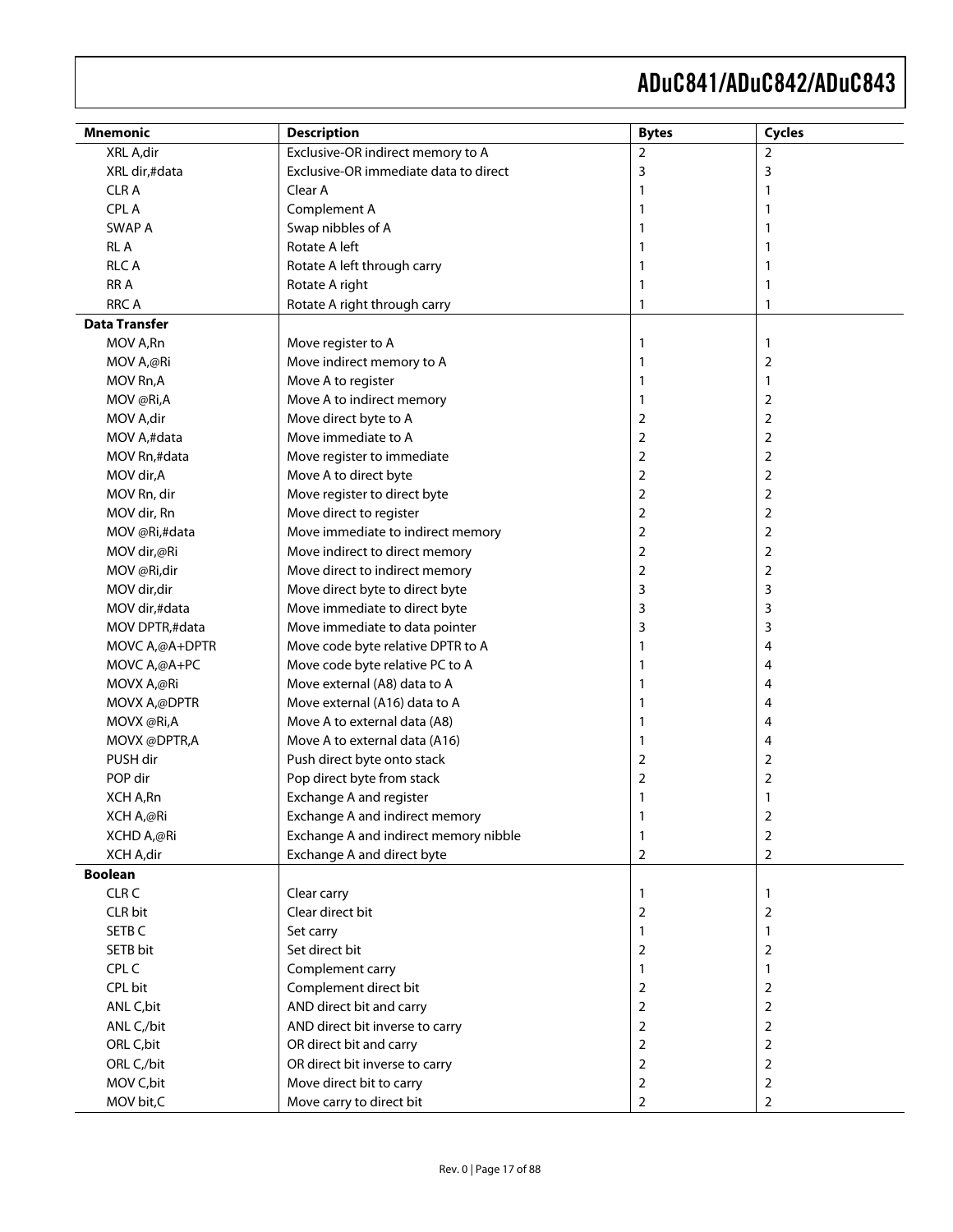| <b>Mnemonic</b>      | <b>Description</b>                       | <b>Bytes</b> | <b>Cycles</b> |
|----------------------|------------------------------------------|--------------|---------------|
| <b>Branching</b>     |                                          |              |               |
| JMP @A+DPTR          | Jump indirect relative to DPTR           |              | 3             |
| <b>RET</b>           | Return from subroutine                   |              | 4             |
| <b>RETI</b>          | Return from interrupt                    |              | 4             |
| ACALL addr11         | Absolute jump to subroutine              | 2            | 3             |
| AJMP addr11          | Absolute jump unconditional              | 2            | 3             |
| SJMP rel             | Short jump (relative address)            | 2            | 3             |
| JC rel               | Jump on carry equal to 1                 | 2            | 3             |
| JNC rel              | Jump on carry equal to 0                 | 2            | 3             |
| JZ rel               | Jump on accumulator $= 0$                | 2            | 3             |
| JNZ rel              | Jump on accumulator not equal to 0       | 2            | 3             |
| DJNZ Rn,rel          | Decrement register, JNZ relative         | 2            | 3             |
| <b>LJMP</b>          | Long jump unconditional                  | 3            | 4             |
| LCALL addr16         | Long jump to subroutine                  | 3            | 4             |
| JB bit,rel           | Jump on direct bit $= 1$                 | 3            | 4             |
| JNB bit,rel          | Jump on direct bit $= 0$                 | 3            | 4             |
| JBC bit.rel          | Jump on direct bit $=$ 1 and clear       | 3            | 4             |
| CJNE A, dir, rel     | Compare A, direct JNE relative           | 3            | 4             |
| CJNE A,#data,rel     | Compare A, immediate JNE relative        | 3            | 4             |
| CJNE Rn,#data,rel    | Compare register, immediate JNE relative | 3            | 4             |
| CJNE @Ri,#data,rel   | Compare indirect, immediate JNE relative | 3            | 4             |
| DJNZ dir,rel         | Decrement direct byte, JNZ relative      | 3            | 4             |
| <b>Miscellaneous</b> |                                          |              |               |
| <b>NOP</b>           | No operation                             |              |               |

1. One cycle is one clock.

2. Cycles of MOVX instructions are four cycles when they have 0 wait state. Cycles of MOVX instructions are 4 + n cycles when they have n wait states.

3. Cycles of LCALL instruction are three cycles when the LCALL instruction comes from interrupt.

#### **OTHER SINGLE-CYCLE CORE FEATURES Timer Operation**

Timers on a standard 8052 increment by 1 with each machine cycle. On the ADuC841/ADuC842/ADuC843, one machine cycle is equal to one clock cycle; therefore the timers increment at the same rate as the core clock.

#### **ALE**

The output on the ALE pin on a standard 8052 part is a clock at 1/6th of the core operating frequency. On the ADuC841/ ADuC842/ADuC843 the ALE pin operates as follows. For a single machine cycle instruction,ALE is high for the first half of the machine cycle and low for the second half. The ALE output is at the core operating frequency. For a two or more machine cycle instruction, ALE is high for the first half of the first machine cycle and low for the rest of the machine cycles.

#### **External Memory Access**

There is no support for external program memory access on the parts. When accessing external RAM, the EWAIT register may need to be programmed to give extra machine cycles to MOVX commands. This is to account for differing external RAM access speeds.

#### **EWAIT SFR**

| SFR Address      | 9FH |
|------------------|-----|
| Power-On Default | 00H |
| Bit Addressable  | Nο  |

This special function register (SFR) is programmed with the number of wait states for a MOVX instruction. This value can range from 0H to 7H.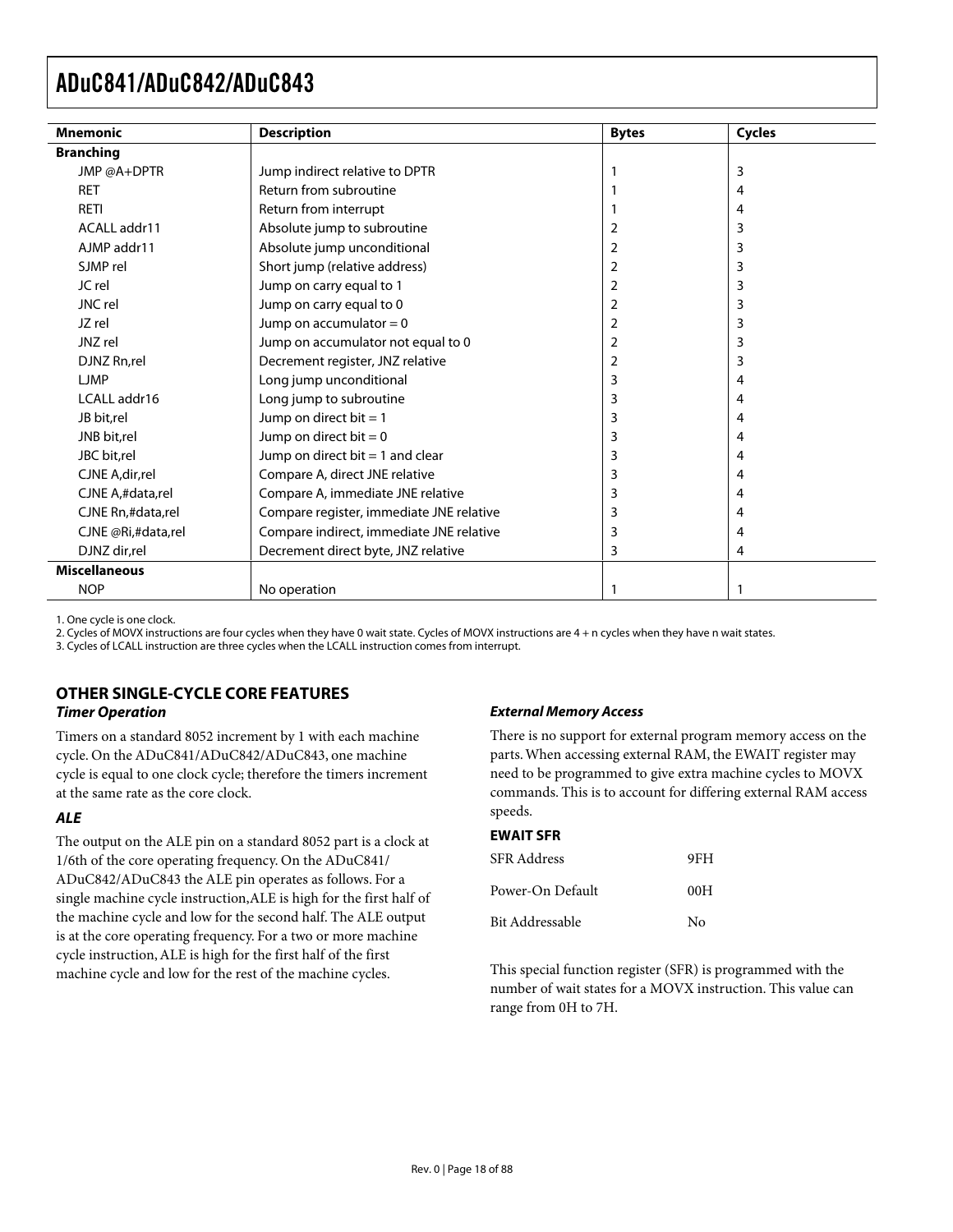#### **MEMORY ORGANIZATION**

The ADuC841/ADuC842/ADuC843 each contain four different memory blocks:

- Up to 62 kBytes of on-chip Flash/EE program memory
- 4 kBytes of on-chip Flash/EE data memory
- 256 bytes of general-purpose RAM
- 2 kBytes of internal XRAM

#### **Flash/EE Program Memory**

The parts provide up to 62 kBytes of Flash/EE program memory to run user code. The user can run code from this internal memory only. Unlike the ADuC812, where code execution can overflow from the internal code space to external code space once the PC becomes greater than 1FFFH, the parts do not support the roll-over from F7FFH in internal code space to F800H in external code space. Instead, the 2048 bytes between F800H and FFFFH appear as NOP instructions to user code.

This internal code space can be downloaded via the UART serial port while the device is in-circuit. 56 kBytes of the program memory can be reprogrammed during run time; thus the code space can be upgraded in the field by using a user defined protocol, or it can be used as a data memory. This is discussed in more detail in the Flash/EE Memory section.

For the 32 kBytes memory model, the top 8 kBytes function as the ULOAD space; this is explained in the Flash/EE Memory section.

#### **Flash/EE Data Memory**

4 kBytes of Flash/EE data memory are available to the user and can be accessed indirectly via a group of control registers mapped into the special function register (SFR) area. Access to the Flash/EE data memory is discussed in detail in the Flash/EE Memory section.

#### **General-Purpose RAM**

The general-purpose RAM is divided into two separate memories: the upper and the lower 128 bytes of RAM. The lower 128 bytes of RAM can be accessed through direct or indirect addressing. The upper 128 bytes of RAM can be accessed only through indirect addressing because it shares the same address space as the SFR space, which can be accessed only through direct addressing.

The lower 128 bytes of internal data memory are mapped as shown in Figure 23. The lowest 32 bytes are grouped into four banks of eight registers addressed as R0 to R7. The next 16 bytes (128 bits), locations 20H to 2FH above the register banks, form a block of directly addressable bit locations at Bit Addresses 00H to 7FH. The stack can be located anywhere in the internal memory address space, and the stack depth can be expanded up to 2048 bytes.

Reset initializes the stack pointer to location 07H and increments it once before loading the stack to start from location 08H, which is also the first register (R0) of register bank 1. Thus, if the user needs to use more than one register bank, the stack pointer should be initialized to an area of RAM not used for data storage.



Figure 23. Lower 128 Bytes of Internal Data Memory

The parts contain 2048 bytes of internal XRAM, 1792 bytes of which can be configured to an extended 11-bit stack pointer.

By default, the stack operates exactly like an 8052 in that it rolls over from FFH to 00H in the general-purpose RAM. On the parts, however, it is possible (by setting CFG841.7 or CFG842.7) to enable the 11-bit extended stack pointer. In this case, the stack rolls over from FFH in RAM to 0100H in XRAM.

The 11-bit stack pointer is visible in the SP and SPH SFRs. The SP SFR is located at 81H as with a standard 8052. The SPH SFR is located at B7H. The 3 LSBs of this SFR contain the 3 extra bits necessary to extend the 8-bit stack pointer into an 11-bit stack pointer.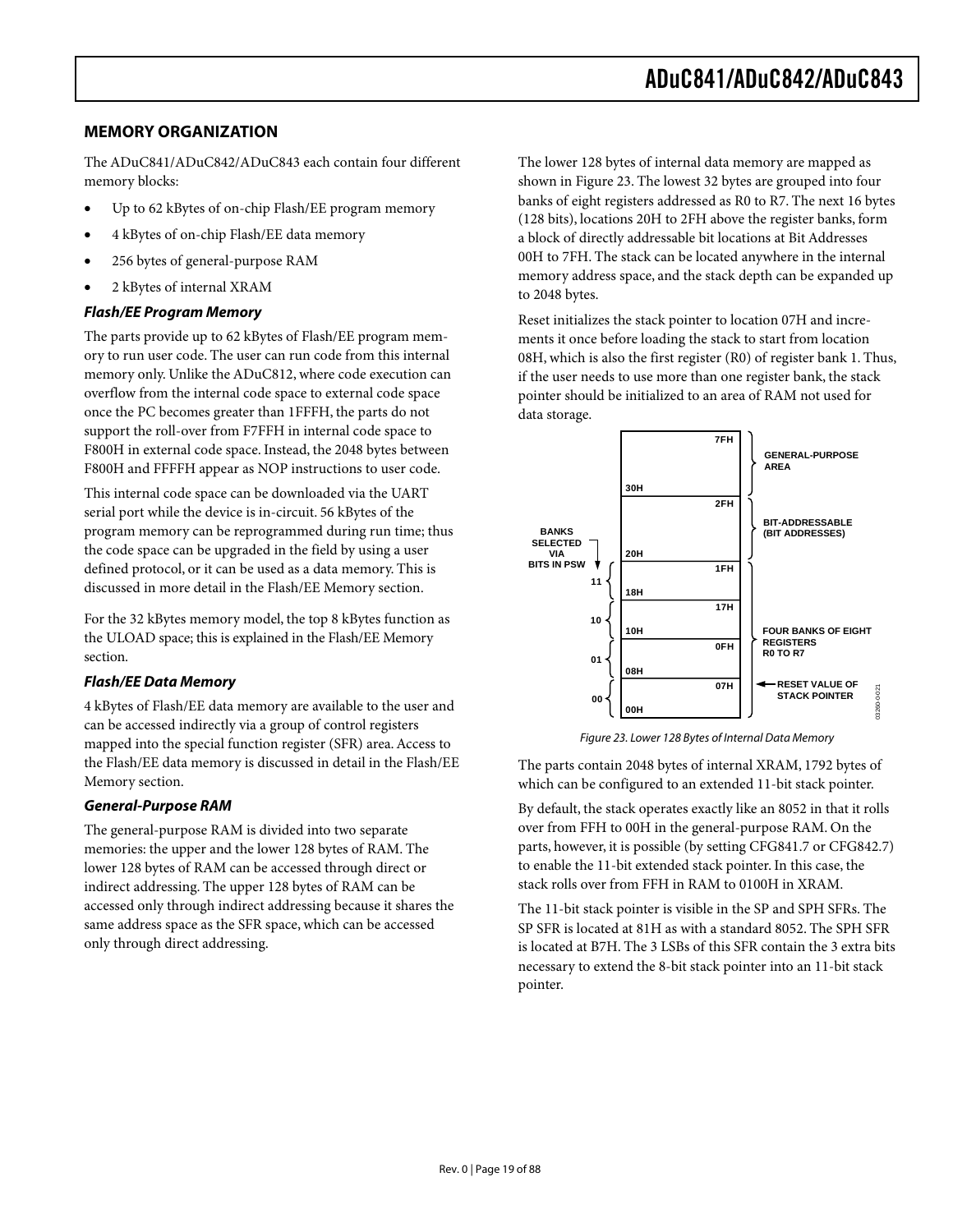



Figure 24. Extended Stack Pointer Operation

#### **External Data Memory (External XRAM)**

Just like a standard 8051 compatible core, the ADuC841/ ADuC842/ADuC843 can access external data memory by using a MOVX instruction. The MOVX instruction automatically outputs the various control strobes required to access the data memory.

The parts, however, can access up to 16 MBytes of external data memory. This is an enhancement of the 64 kBytes of external data memory space available on a standard 8051 compatible core. The external data memory is discussed in more detail in the Hardware Design Considerations section.

#### **Internal XRAM**

The parts contain 2 kBytes of on-chip data memory. This memory, although on-chip, is also accessed via the MOVX instruction. The 2 kBytes of internal XRAM are mapped into the bottom 2 kBytes of the external address space if the CFG841/CFG842 bit is set. Otherwise, access to the external data memory occurs just like a standard 8051. When using the internal XRAM, Ports 0 and 2 are free to be used as generalpurpose I/O.

#### **SPECIAL FUNCTION REGISTERS (SFRS)**

The SFR space is mapped into the upper 128 bytes of internal data memory space and is accessed by direct addressing only. It provides an interface between the CPU and all on-chip peripherals. A block diagram showing the programming model of the parts via the SFR area is shown in Figure 26.

All registers, except the program counter (PC) and the four general-purpose register banks, reside in the SFR area. The SFR registers include control, configuration, and data registers, which provide an interface between the CPU and all on-chip peripherals.



Figure 26. Programming Model

Figure 25. Internal and External XRAM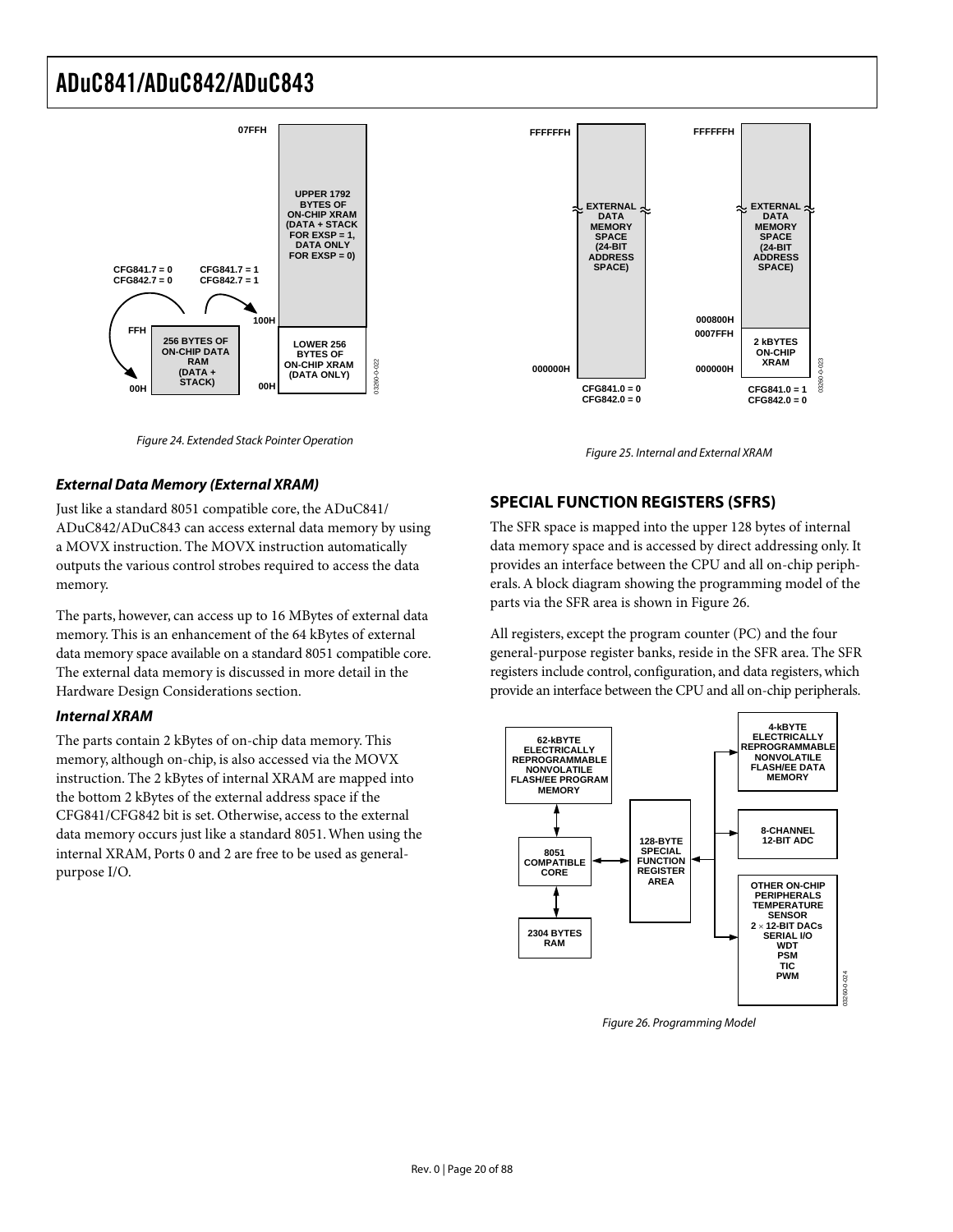#### **ACCUMULATOR SFR (ACC)**

ACC is the accumulator register and is used for math operations including addition, subtraction, integer multiplication and division, and Boolean bit manipulations. The mnemonics for accumulator-specific instructions refer to the accumulator as A.

#### **B SFR (B)**

The B register is used with the ACC for multiplication and division operations. For other instructions, it can be treated as a general-purpose scratchpad register.

#### **Stack Pointer (SP and SPH)**

The SP SFR is the stack pointer and is used to hold an internal RAM address that is called the top of the stack. The SP register is incremented before data is stored during PUSH and CALL executions. While the stack may reside anywhere in on-chip RAM, the SP register is initialized to 07H after a reset, which causes the stack to begin at location 08H.

As mentioned earlier, the parts offer an extended 11-bit stack pointer. The 3 extra bits used to make up the 11-bit stack pointer are the 3 LSBs of the SPH byte located at B7H.

#### **Data Pointer (DPTR)**

The data pointer is made up of three 8-bit registers named DPP (page byte), DPH (high byte), and DPL (low byte). These are used to provide memory addresses for internal and external code access and for external data access. They may be manipulated as a 16-bit register (DPTR = DPH, DPL), although INC DPTR instructions automatically carry over to DPP, or as three independent 8-bit registers (DPP, DPH, DPL). The parts support dual data pointers. Refer to the Dual Data Pointer section.

#### **Program Status Word (PSW)**

The PSW SFR contains several bits reflecting the current status of the CPU, as detailed in Table 5.

| SFR Address      | D <sub>0</sub> H |
|------------------|------------------|
| Power-On Default | 00H              |
| Bit Addressable  | Yes              |

#### **Table 5. PSW SFR Bit Designations**

| Bit | <b>Name</b>     | <b>Description</b>         |                       |               |  |  |  |
|-----|-----------------|----------------------------|-----------------------|---------------|--|--|--|
| 7   | CY              | Carry Flag.                |                       |               |  |  |  |
| 6   | AC              |                            | Auxiliary Carry Flag. |               |  |  |  |
| 5   | F <sub>0</sub>  |                            | General-Purpose Flag. |               |  |  |  |
| 4   | RS <sub>1</sub> | Register Bank Select Bits. |                       |               |  |  |  |
| 3   | RS <sub>0</sub> | RS <sub>1</sub>            | RSO -                 | Selected Bank |  |  |  |
|     |                 | 0                          | 0                     |               |  |  |  |
|     |                 | ŋ                          |                       |               |  |  |  |
|     |                 |                            | O                     |               |  |  |  |
|     |                 |                            |                       | 3             |  |  |  |
|     | OV              | Overflow Flag.             |                       |               |  |  |  |
|     | F <sub>1</sub>  | General-Purpose Flag.      |                       |               |  |  |  |
|     | Ρ               |                            | Parity Bit.           |               |  |  |  |

#### **Power Control SFR (PCON)**

The PCON SFR contains bits for power-saving options and general-purpose status flags, as shown in Table 6.

| <b>SFR</b> Address | 87H            |
|--------------------|----------------|
| Power-On Default   | 00H            |
| Bit Addressable    | N <sub>0</sub> |

#### **Table 6. PCON SFR Bit Designations**

| Bit No.        | <b>Name</b>     | <b>Description</b>                                |
|----------------|-----------------|---------------------------------------------------|
|                | SMOD            | Double UART Baud Rate.                            |
| 6              | <b>SERIPD</b>   | I <sup>2</sup> C/SPI Power-Down Interrupt Enable. |
| 5              | <b>INTOPD</b>   | INTO Power-Down Interrupt Enable.                 |
| 4              | <b>ALEOFF</b>   | Disable ALE Output.                               |
| 3              | GF1             | General-Purpose Flag Bit.                         |
| $\overline{2}$ | GF <sub>0</sub> | General-Purpose Flag Bit.                         |
|                | PD              | Power-Down Mode Enable.                           |
|                | וחו             | Idle Mode Enable.                                 |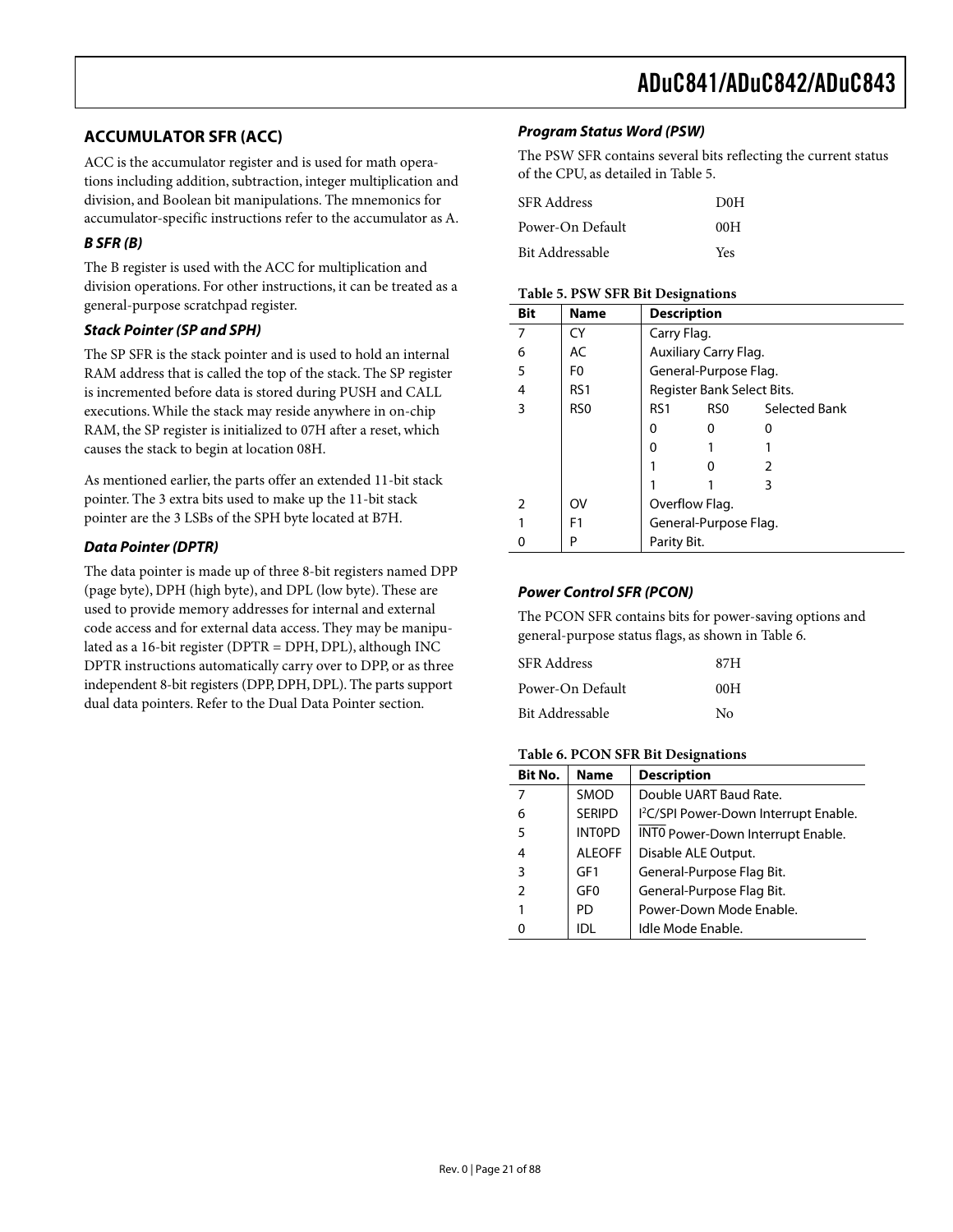#### **SPECIAL FUNCTION REGISTER BANKS**

All registers except the program counter and the four generalpurpose register banks reside in the special function register (SFR) area. The SFR registers include control, configuration, and data registers, which provide an interface between the CPU and other on-chip peripherals. Figure 27 shows a full SFR memory map and SFR contents on reset. Unoccupied SFR locations are shown dark-shaded in the figure (NOT USED). Unoccupied locations in the SFR address space are not

implemented, i.e., no register exists at this location. If an unoccupied location is read, an unspecified value is returned. SFR locations reserved for on-chip testing are shown lighter shaded (RESERVED) and should not be accessed by user software. Sixteen of the SFR locations are also bit addressable and denoted by 1 in Figure 27, i.e., the bit addressable SFRs are those whose address ends in 0H or 8H.

03260-0-025

13260-0-025

| <b>ISPI</b>         | <b>WCOL</b>                        | <b>SPE</b>            | <b>SPIM</b>                              | CPOL                                            | <b>CPHA</b>         | SPR <sub>1</sub>             | SPR <sub>0</sub>           | <b>BITS</b> | <b>SPICON</b>       | <b>DAC0L</b>            | <b>DAC0H</b>                      | DAC1L                                                                                 | DAC1H                    | <b>DACCON</b>                       | <b>RESERVED</b>          | <b>RESERVED</b>                 |
|---------------------|------------------------------------|-----------------------|------------------------------------------|-------------------------------------------------|---------------------|------------------------------|----------------------------|-------------|---------------------|-------------------------|-----------------------------------|---------------------------------------------------------------------------------------|--------------------------|-------------------------------------|--------------------------|---------------------------------|
| <b>FFH</b>          |                                    |                       |                                          | $0$ FEH $0$ FDH $0$ FCH $0$ FBH $0$ FAH $1$ F9H |                     |                              | 0 F8H<br>$\mathbf{0}$      |             | F8H<br>04H          | F9H<br>00H              | FAH 00H                           | FBH 00H                                                                               | FCH 00H                  | FDH 04H                             |                          |                                 |
|                     |                                    |                       |                                          |                                                 |                     |                              |                            |             | B <sup>1</sup>      |                         |                                   | ADCOFSL <sup>3</sup> ADCOFSH <sup>3</sup> ADCGAINL <sup>3</sup> ADCGAINH <sup>3</sup> |                          | <b>ADCCON3</b>                      |                          | <b>SPIDAT</b>                   |
| F7H                 | 0 F6H                              | OIF5H OIF4H           |                                          | $0$ F3H $0$ F2H $0$ F1H                         |                     |                              | 0 FOH<br>$\mathbf{0}$      | <b>BITS</b> | <b>FOH</b><br>00H   | F <sub>1</sub> H<br>00H | F2H<br>20H                        | F3H<br>00H                                                                            | F4H<br>00H               | F5H<br>00H                          | <b>RESERVED</b>          | F7H 00H                         |
|                     |                                    |                       | I2CSI/MDO I2CGC/MDE I2C1O1MCO I2C1O0/MDI | I2CM                                            | <b>I2CRS</b>        |                              | 12CI                       |             | <b>I2CCON</b>       |                         |                                   |                                                                                       |                          |                                     |                          | <b>ADCCON1</b>                  |
| EFH                 |                                    |                       |                                          | 0 EEH 0 EDH 0 ECH 0 EBH 0 EAH                   |                     | I2CTX<br>$\mathbf{0}$<br>E9H | $0$ E8H $0$                | <b>BITS</b> |                     | <b>RESERVED</b>         | <b>RESERVED</b>                   | <b>RESERVEDI</b>                                                                      | <b>RESERVED</b>          | <b>RESERVED</b>                     | <b>RESERVED</b>          | EFH 40H                         |
|                     |                                    |                       |                                          |                                                 |                     |                              |                            |             | E8H 00H             |                         |                                   |                                                                                       |                          |                                     |                          |                                 |
|                     |                                    |                       |                                          |                                                 |                     | 0 E1H                        | 0 EOH                      | <b>BITS</b> | ACC <sup>1</sup>    |                         | <b>RESERVEDI RESERVEDI</b>        |                                                                                       |                          | RESERVED RESERVED RESERVED RESERVED |                          | <b>RESERVED</b>                 |
| E7H                 |                                    |                       |                                          | $0 E6H$ 0 E5H 0 E4H 0 E3H 0 E2H                 |                     |                              |                            |             | EOH<br>00H          |                         |                                   |                                                                                       |                          |                                     |                          |                                 |
| <b>ADCI</b>         | <b>DMA</b>                         |                       | <b>CCONV SCONV</b>                       | CS3                                             | CS <sub>2</sub>     | CS1                          | CS <sub>0</sub>            | <b>BITS</b> | <b>ADCCON21</b>     |                         | <b>ADCDATAL ADCDATAH</b>          | <b>RESERVED</b>                                                                       | <b>RESERVED</b>          |                                     | <b>RESERVED RESERVED</b> | <b>PSMCON</b>                   |
|                     |                                    |                       |                                          | DFH 0 DEH 0 DDH 0 DCH 0 DBH 0 DAH 0 D9H         |                     |                              | 0 D8H<br>$\mathbf{0}$      |             | D8H<br><b>OOH</b>   | D9H 00H                 | DAH 00H                           |                                                                                       |                          |                                     |                          | DFH DEH                         |
| CY                  | AC                                 | F0                    | RS1                                      | <b>RS0</b>                                      | ov                  | FI                           | Р                          |             | <b>PSW1</b>         | <b>RESERVED</b>         | <b>DMAL</b>                       | <b>DMAH</b>                                                                           | <b>DMAP</b>              |                                     | <b>RESERVED RESERVED</b> | <b>PLLCON</b>                   |
| D7H<br>$\mathbf{o}$ | D6H                                | 0 D5H<br> 0           |                                          | $D4H$ 0 D3H 0 D2H 0 D1H                         |                     |                              | 0 DOH<br>$\mathbf{0}$      | <b>BITS</b> | <b>DOH</b><br>00H   |                         | D2H 00H                           | D3H 00H                                                                               | D4H 00H                  |                                     |                          | D7H.<br>53H                     |
| TF <sub>2</sub>     | EXF <sub>2</sub>                   | <b>RCLK</b>           | TCLK                                     | EXEN <sub>2</sub>                               | TR <sub>2</sub>     | CNT2                         | CAP <sub>2</sub>           |             | <b>T2CON'</b>       |                         | <b>RCAP2L</b>                     | <b>RCAP2H</b>                                                                         | TL <sub>2</sub>          | TH <sub>2</sub>                     |                          |                                 |
| CFH 0               |                                    |                       |                                          | CEH 0 CDH 0 CCH 0 CBH 0 CAH 0 C9H               |                     |                              | 0 C8H<br>$\mathbf 0$       | <b>BITS</b> | C8H<br>00H          | <b>RESERVED</b>         | CAH 00H                           | CBH 00H                                                                               | CCH 00H                  | CDH 00H                             | <b>RESERVED</b>          | <b>RESERVED</b>                 |
|                     |                                    |                       |                                          |                                                 |                     |                              |                            |             |                     |                         |                                   |                                                                                       |                          |                                     | <b>EDARL</b>             | <b>EDARH</b>                    |
| PRE3                | PRE2                               | PRE1                  | PRE0                                     | <b>WDIR</b>                                     | <b>WDS</b>          | <b>WDE</b>                   | <b>WDWR</b>                | <b>BITS</b> | <b>WDCON</b>        | <b>RESERVED</b>         | <b>CHIPID</b>                     | <b>RESERVED</b>                                                                       | <b>RESERVED</b>          | <b>RESERVED</b>                     |                          |                                 |
| C7H<br>$\mathbf 0$  |                                    | $C6H$ $0 C5H$ $0 $    | C4H<br>-1                                |                                                 |                     | C3H 0 C2H 0 C1H              | 0 COH<br>$\mathbf{0}$      |             | COH<br>10H          |                         | C <sub>2</sub> H X <sub>X</sub> H |                                                                                       |                          |                                     | C6H 00H                  | C7H 00H                         |
| PSI                 | <b>PADC</b>                        | PT <sub>2</sub>       | PS                                       | PT <sub>1</sub>                                 | PX1                 | PT0                          | PX0                        | <b>BITS</b> | IP <sup>1</sup>     | <b>ECON</b>             | <b>RESERVED</b>                   | <b>RESERVED</b>                                                                       | EDATA1                   | EDATA2                              | EDATA3                   | EDATA4                          |
| BFH<br>$\mathbf{o}$ |                                    |                       |                                          | BEH 0 BDH 0 BCH 0 BBH 0 BAH 0                   |                     | B9H                          | 0 B8H<br>$\mathbf{0}$      |             | B8H<br>00H          | B9H 00H                 |                                   |                                                                                       | BCH 00H                  | BDH 00H                             | BEH 00H                  | BFH 00H                         |
| <b>RD</b>           | <b>WR</b>                          | T1                    | T0                                       | INT <sub>1</sub>                                | <b>INTO</b>         | TxD                          | <b>RxD</b>                 | <b>BITS</b> | P31                 | <b>PWM0L</b>            | <b>PWM0H</b>                      | PWM1L                                                                                 | PWM1H                    | <b>NOT USED</b>                     | <b>NOT USED</b>          | <b>SPH</b>                      |
| B7H<br>$\mathbf{1}$ | B6H<br>1                           | B5H<br>1              | B4H<br>-1                                | взн<br>-1                                       | B2H 1               | B1H<br>-1                    | <b>B0H</b>                 |             | B0H FFH             | IB1H<br>00H             | IB2H                              | 00H B3H<br>00H                                                                        | B4H<br><b>OOH</b>        |                                     |                          | B7H<br>OOH                      |
| EA                  | <b>EADC</b>                        | ET <sub>2</sub>       | ES                                       | ET <sub>1</sub>                                 | EX <sub>1</sub>     | ET0                          | EX <sub>0</sub>            |             | IE1                 | IEIP <sub>2</sub>       |                                   |                                                                                       |                          |                                     | <b>PWMCON</b>            | CFG841/                         |
|                     |                                    |                       |                                          | AFH 0 AEH 0 ADH 0 ACH 0 ABH 0 AAH 0             |                     | A9H                          | 0 A SH<br>$\mathbf{0}$     | <b>BITS</b> | A8H 00H             | A9H A0H                 | <b>RESERVED</b>                   |                                                                                       | <b>RESERVED RESERVED</b> | <b>RESERVED</b>                     | <b>AEH</b>               | <b>CFG842</b><br>00H AFH<br>00H |
|                     |                                    |                       |                                          |                                                 |                     |                              |                            |             | P21                 | <b>TIMECON</b>          | <b>HTHSEC</b>                     | <b>SEC</b>                                                                            | MIN                      | <b>HOUR</b>                         | <b>INTVAL</b>            | <b>DPCON</b>                    |
| A7H                 | 1   A6H<br>$\overline{\mathbf{1}}$ | A5H<br>$\blacksquare$ | A4H<br>-1                                | АЗН                                             | $1$ $A2H$ $1$ $A1H$ |                              | <b>A0H</b>                 | <b>BITS</b> | AOH FFH             |                         |                                   |                                                                                       |                          |                                     | A6H<br>00H               | A7H<br>00H                      |
|                     |                                    |                       |                                          |                                                 |                     |                              |                            |             |                     | A1H<br>00H              | A <sub>2</sub> H<br>00H           | АЗН<br>00H                                                                            | A4H 00H                  | A5H<br>00H<br>T3FD                  | T3CON                    |                                 |
| <b>SMO</b>          | SM <sub>1</sub>                    | SM <sub>2</sub>       | <b>REN</b>                               | TB8<br>9FH 0 9EH 0 9DH 0 9CH 0 9BH 0 9AH 0 99H  | RB <sub>8</sub>     | ΤI                           | RI<br>0 98H<br>$\mathbf 0$ | <b>BITS</b> | SCON <sup>1</sup>   | <b>SBUF</b>             | <b>I2CDAT</b>                     | <b>I2CADD</b>                                                                         | <b>NOT USED</b>          |                                     |                          | <b>NOT USED</b>                 |
|                     |                                    |                       |                                          |                                                 |                     |                              |                            |             | 98H<br>00H          | 99H<br>00H              | 9AH<br>00H                        | 9BH<br>55H                                                                            |                          | 9DH                                 | 00H 9EH<br>00H           |                                 |
|                     |                                    |                       |                                          |                                                 |                     | T2EX                         | T2                         | <b>BITS</b> | P <sub>1</sub> 1, 2 | <b>I2CADD1</b>          | I2CADD2                           | <b>I2CADD3</b>                                                                        | <b>NOT USED</b>          | <b>NOT USED</b>                     | <b>NOT USED</b>          | <b>NOT USED</b>                 |
| 97H                 | 1   96H                            | 1   95H               | 1   94 H<br>11                           | 93H 192H                                        |                     | 1   91 H<br>-1               | 90H                        |             | 90H FFH             | 91H 7FH                 | 92H 7FH                           | 93H 7FH                                                                               |                          |                                     |                          |                                 |
| TF1                 | TR <sub>1</sub>                    | TF0                   | TR0                                      | IE <sub>1</sub>                                 | IT <sub>1</sub>     | IE0                          | <b>ITO</b>                 | <b>BITS</b> | <b>TCON</b>         | <b>TMOD</b>             | TL0                               | TL1                                                                                   | тно                      | TH1                                 | <b>RESERVED</b>          | <b>RESERVED</b>                 |
| 8FH<br>$\mathbf{0}$ | 8EH                                | OI8DH OI8CH           |                                          | 0 8BH 0 8AH                                     |                     | 0 89H                        | 0 88H<br>$\mathbf 0$       |             | 88H 00H             | 89H<br>00H              | 8AH 00H                           | 8BH<br>00H                                                                            | 8CH 00H                  | 8DH 00H                             |                          |                                 |
|                     |                                    |                       |                                          |                                                 |                     |                              |                            |             | P <sub>01</sub>     | SP                      | <b>DPL</b>                        | <b>DPH</b>                                                                            | <b>DPP</b>               |                                     |                          | <b>PCON</b>                     |
| 87H                 | 1 86H 1 85H 1 84H                  |                       |                                          | 1   83H                                         | 1   82H             | 1 81 H                       | 1 80H                      | <b>BITS</b> | 80H FFH             | 81H 07H                 | OOH<br>82H                        | 00H<br>83H                                                                            | 84H 00H                  | <b>RESERVED</b>                     | <b>RESERVED</b>          | 87H 00H                         |
|                     |                                    |                       |                                          |                                                 |                     |                              |                            |             |                     |                         |                                   |                                                                                       |                          |                                     |                          |                                 |

**SFR MAP KEY: THESE BITS ARE CONTAINED IN THIS BYTE.**



**NOTES 1SFRs WHOSE ADDRESS ENDS IN 0H OR 8H ARE BIT ADDRESSABLE.**

**2THE PRIMARY FUNCTION OF PORT1 IS AS AN ANALOG INPUT PORT; THEREFORE, TO ENABLE THE DIGITAL SECONDARY FUNCTIONS ON THESE PORT PINS, WRITE A 0 TO THE CORRESPONDING PORT 1 SFR BIT.**

**3CALIBRATION COEFFICIENTS ARE PRECONFIGURED ON POWER-UP TO FACTORY CALIBRATED VALUES.**

Figure 27. Special Function Register Locations and Reset Values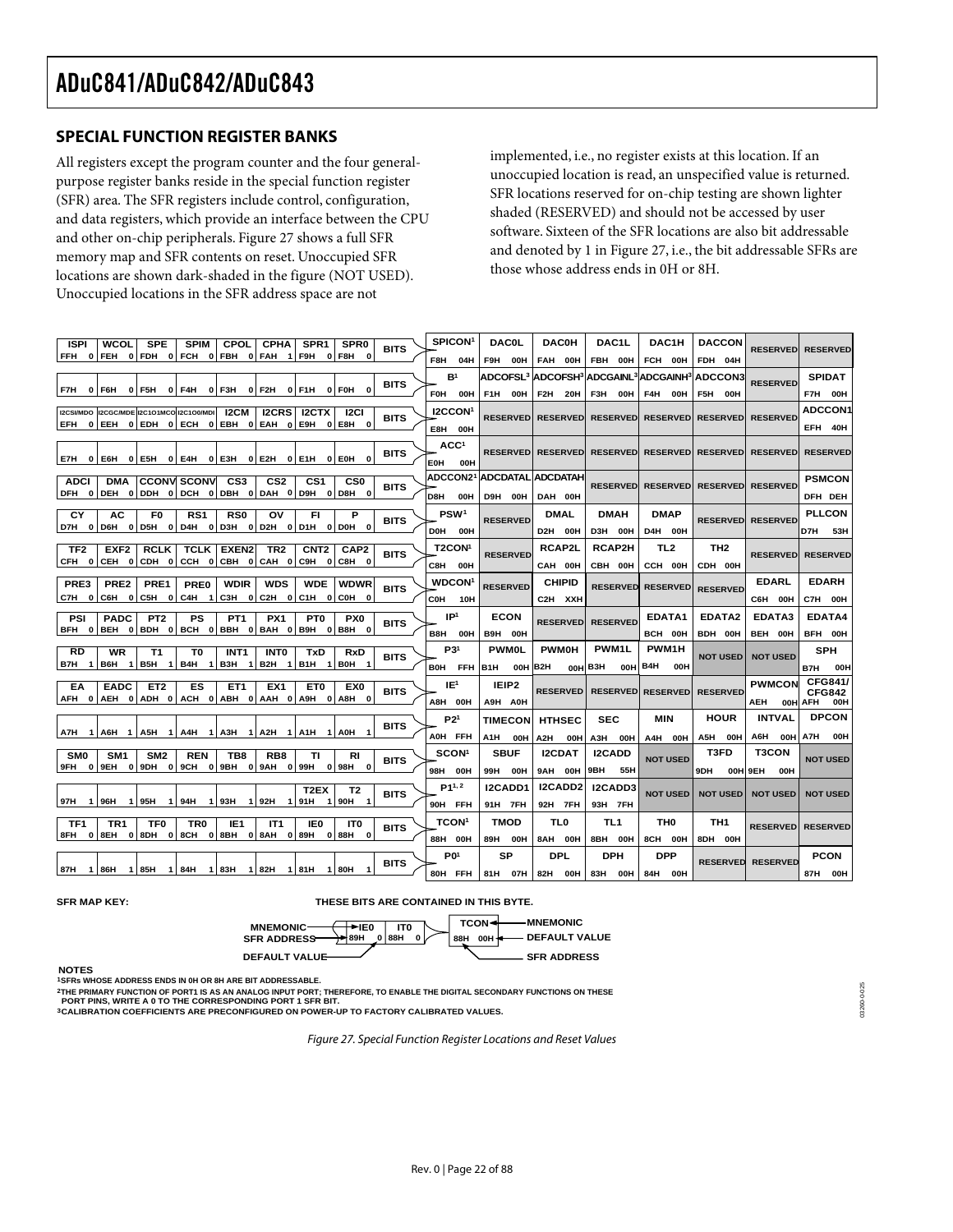#### **ADC CIRCUIT INFORMATION General Overview**

The ADC conversion block incorporates a fast, 8-channel, 12-bit, single-supply ADC. This block provides the user with multichannel mux, track-and-hold, on-chip reference, calibration features, and ADC. All components in this block are easily configured via a 3-register SFR interface.

The ADC converter consists of a conventional successive approximation converter based around a capacitor DAC. The converter accepts an analog input range of  $0 \,$ V to  $V_{REF}$ . A high precision, 15 ppm, low drift, factory calibrated 2.5 V reference is provided on-chip. An external reference can be connected as described in the Voltage Reference Connections section. This external reference can be in the range  $1 \text{ V}$  to  $AV_{DD}$ .

Single-step or continuous conversion modes can be initiated in software or alternatively by applying a convert signal to an external pin. Timer 2 can also be configured to generate a repetitive trigger for ADC conversions. The ADC may be configured to operate in a DMA mode whereby the ADC block continuously converts and captures samples to an external RAM space without any interaction from the MCU core. This automatic capture facility can extend through a 16 MByte external data memory space.

The ADuC841/ADuC842/ADuC843 are shipped with factory programmed calibration coefficients that are automatically downloaded to the ADC on power-up, ensuring optimum ADC performance. The ADC core contains internal offset and gain calibration registers that can be hardware calibrated to minimize system errors.

A voltage output from an on-chip band gap reference proportional to absolute temperature can also be routed through the front end ADC multiplexer (effectively a 9th ADC channel input), facilitating a temperature sensor implementation.

#### **ADC Transfer Function**

The analog input range for the ADC is 0 V to  $V_{REF}$ . For this range, the designed code transitions occur midway between successive integer LSB values, i.e., 0.5 LSB, 1.5 LSB, 2.5 LSB ... FS –1.5 LSB. The output coding is straight binary with 1 LSB = FS/4096 or 2.5 V/4096 =  $0.61$  mV when V<sub>REF</sub> = 2.5 V. The ideal input/output transfer characteristic for the  $0 \text{ V}$  to  $\text{V}_{\text{REF}}$  range is shown in Figure 28.



Figure 28. ADC Transfer Function

#### **Typical Operation**

Once configured via the ADCCON 1–3 SFRs, the ADC converts the analog input and provides an ADC 12-bit result word in the ADCDATAH/L SFRs. The top 4 bits of the ADCDATAH SFR are written with the channel selection bits to identify the channel result. The format of the ADC 12-bit result word is shown in Figure 29.



Figure 29. ADC Result Word Format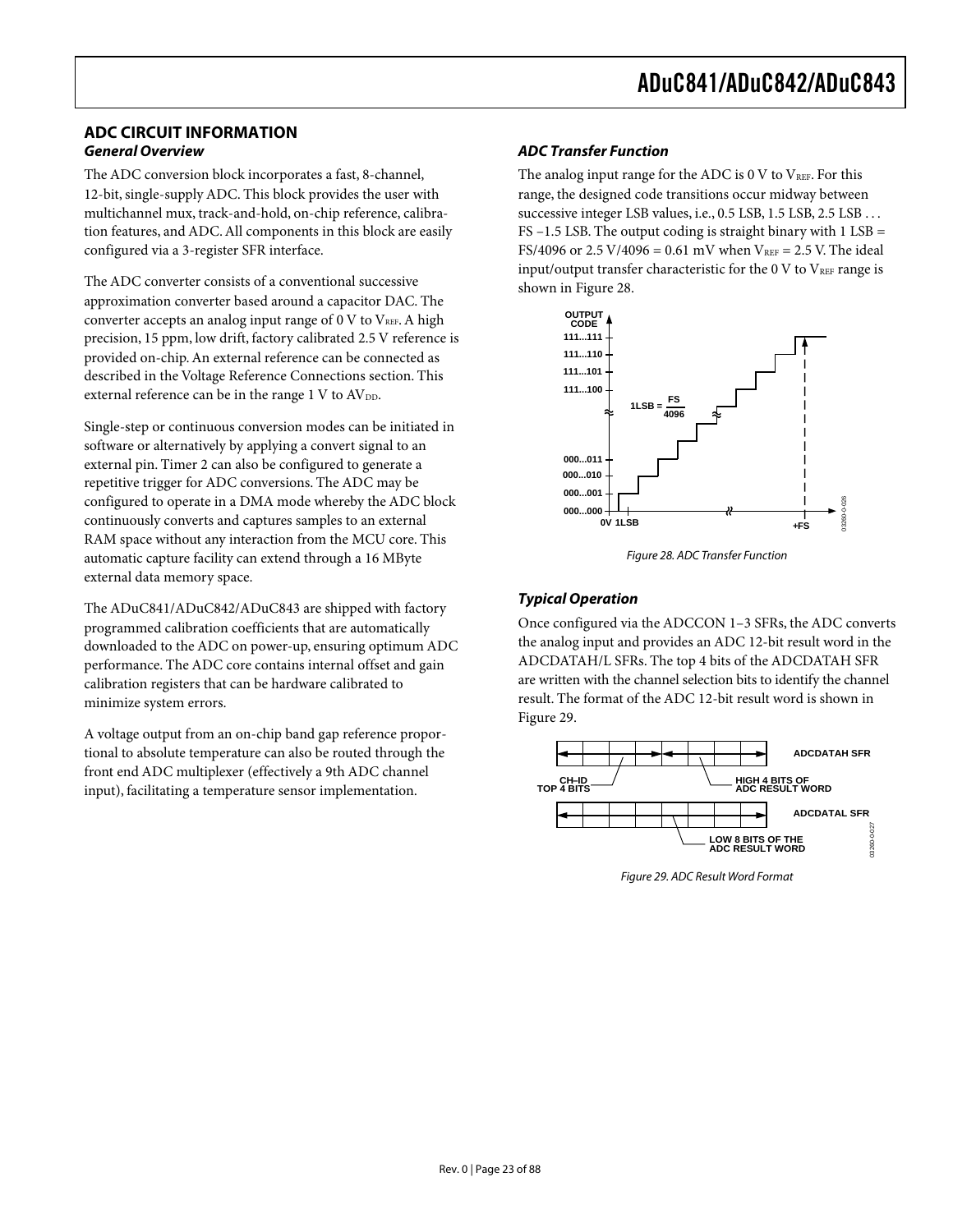#### **ADCCON1—(ADC Control SFR 1)**

The ADCCON1 register controls conversion and acquisition times, hardware conversion modes, and power-down modes as detailed below.

| <b>SFR</b> Address   | EFH |
|----------------------|-----|
| SFR Power-On Default | 40H |
| Bit Addressable      | No  |

#### **Table 7. ADCCON1 SFR Bit Designations**

| <b>Bit No.</b>     | <b>Name</b>                        | <b>Description</b>                                                                                                                                                                                                                                                                 |                                                                                                                                                                                                                                                                      |                                                                                                                                                                                                                                     |  |  |  |  |  |  |
|--------------------|------------------------------------|------------------------------------------------------------------------------------------------------------------------------------------------------------------------------------------------------------------------------------------------------------------------------------|----------------------------------------------------------------------------------------------------------------------------------------------------------------------------------------------------------------------------------------------------------------------|-------------------------------------------------------------------------------------------------------------------------------------------------------------------------------------------------------------------------------------|--|--|--|--|--|--|
| 7                  | MD <sub>1</sub>                    |                                                                                                                                                                                                                                                                                    | The mode bit selects the active operating mode of the ADC.                                                                                                                                                                                                           |                                                                                                                                                                                                                                     |  |  |  |  |  |  |
|                    |                                    |                                                                                                                                                                                                                                                                                    | Set by the user to power up the ADC.                                                                                                                                                                                                                                 |                                                                                                                                                                                                                                     |  |  |  |  |  |  |
|                    |                                    |                                                                                                                                                                                                                                                                                    |                                                                                                                                                                                                                                                                      | Cleared by the user to power down the ADC.                                                                                                                                                                                          |  |  |  |  |  |  |
| 6                  | EXT REF                            |                                                                                                                                                                                                                                                                                    |                                                                                                                                                                                                                                                                      | Set by the user to select an external reference.                                                                                                                                                                                    |  |  |  |  |  |  |
|                    |                                    |                                                                                                                                                                                                                                                                                    |                                                                                                                                                                                                                                                                      | Cleared by the user to use the internal reference.                                                                                                                                                                                  |  |  |  |  |  |  |
| 5                  | CK1                                |                                                                                                                                                                                                                                                                                    |                                                                                                                                                                                                                                                                      | The ADC clock divide bits (CK1, CK0) select the divide ratio for the PLL master clock (ADuC842/ADuC843) or the                                                                                                                      |  |  |  |  |  |  |
|                    | CK <sub>0</sub>                    |                                                                                                                                                                                                                                                                                    | external crystal (ADuC841) used to generate the ADC clock. To ensure correct ADC operation, the divider ratio<br>must be chosen to reduce the ADC clock to 8.38 MHz or lower. A typical ADC conversion requires 16 ADC clocks<br>plus the selected acquisition time. |                                                                                                                                                                                                                                     |  |  |  |  |  |  |
|                    |                                    | The divider ratio is selected as follows:                                                                                                                                                                                                                                          |                                                                                                                                                                                                                                                                      |                                                                                                                                                                                                                                     |  |  |  |  |  |  |
|                    |                                    | CK1                                                                                                                                                                                                                                                                                | CK <sub>0</sub>                                                                                                                                                                                                                                                      | <b>MCLK Divider</b>                                                                                                                                                                                                                 |  |  |  |  |  |  |
|                    |                                    | 0                                                                                                                                                                                                                                                                                  | 0                                                                                                                                                                                                                                                                    | 32                                                                                                                                                                                                                                  |  |  |  |  |  |  |
|                    |                                    | 0                                                                                                                                                                                                                                                                                  |                                                                                                                                                                                                                                                                      | 4 (Do not use with a CD setting of 0)                                                                                                                                                                                               |  |  |  |  |  |  |
|                    |                                    |                                                                                                                                                                                                                                                                                    | 0                                                                                                                                                                                                                                                                    | 8                                                                                                                                                                                                                                   |  |  |  |  |  |  |
|                    |                                    |                                                                                                                                                                                                                                                                                    |                                                                                                                                                                                                                                                                      | 2                                                                                                                                                                                                                                   |  |  |  |  |  |  |
| 3<br>$\mathcal{P}$ | AO <sub>1</sub><br>AO <sub>0</sub> | The ADC acquisition select bits (AQ1, AQ0) select the time provided for the input track-and-hold amplifier to<br>acquire the input signal. An acquisition of three or more ADC clocks is recommended; clocks are as follows:<br>No. ADC Clks<br>AO <sub>1</sub><br>AO <sub>0</sub> |                                                                                                                                                                                                                                                                      |                                                                                                                                                                                                                                     |  |  |  |  |  |  |
|                    |                                    | 0                                                                                                                                                                                                                                                                                  | 0                                                                                                                                                                                                                                                                    |                                                                                                                                                                                                                                     |  |  |  |  |  |  |
|                    |                                    | 0                                                                                                                                                                                                                                                                                  |                                                                                                                                                                                                                                                                      |                                                                                                                                                                                                                                     |  |  |  |  |  |  |
|                    |                                    |                                                                                                                                                                                                                                                                                    | 0                                                                                                                                                                                                                                                                    | 3                                                                                                                                                                                                                                   |  |  |  |  |  |  |
|                    |                                    |                                                                                                                                                                                                                                                                                    |                                                                                                                                                                                                                                                                      |                                                                                                                                                                                                                                     |  |  |  |  |  |  |
|                    | T <sub>2</sub> C                   | conversion start trigger input.                                                                                                                                                                                                                                                    |                                                                                                                                                                                                                                                                      | The Timer 2 conversion bit (T2C) is set by the user to enable the Timer 2 overflow bit to be used as the ADC                                                                                                                        |  |  |  |  |  |  |
| 0                  | <b>EXC</b>                         | required sample rate.                                                                                                                                                                                                                                                              |                                                                                                                                                                                                                                                                      | The external trigger enable bit (EXC) is set by the user to allow the external Pin P3.5 (CONVST) to be used as the<br>active low convert start input. This input should be an active low pulse (minimum pulse width >100 ns) at the |  |  |  |  |  |  |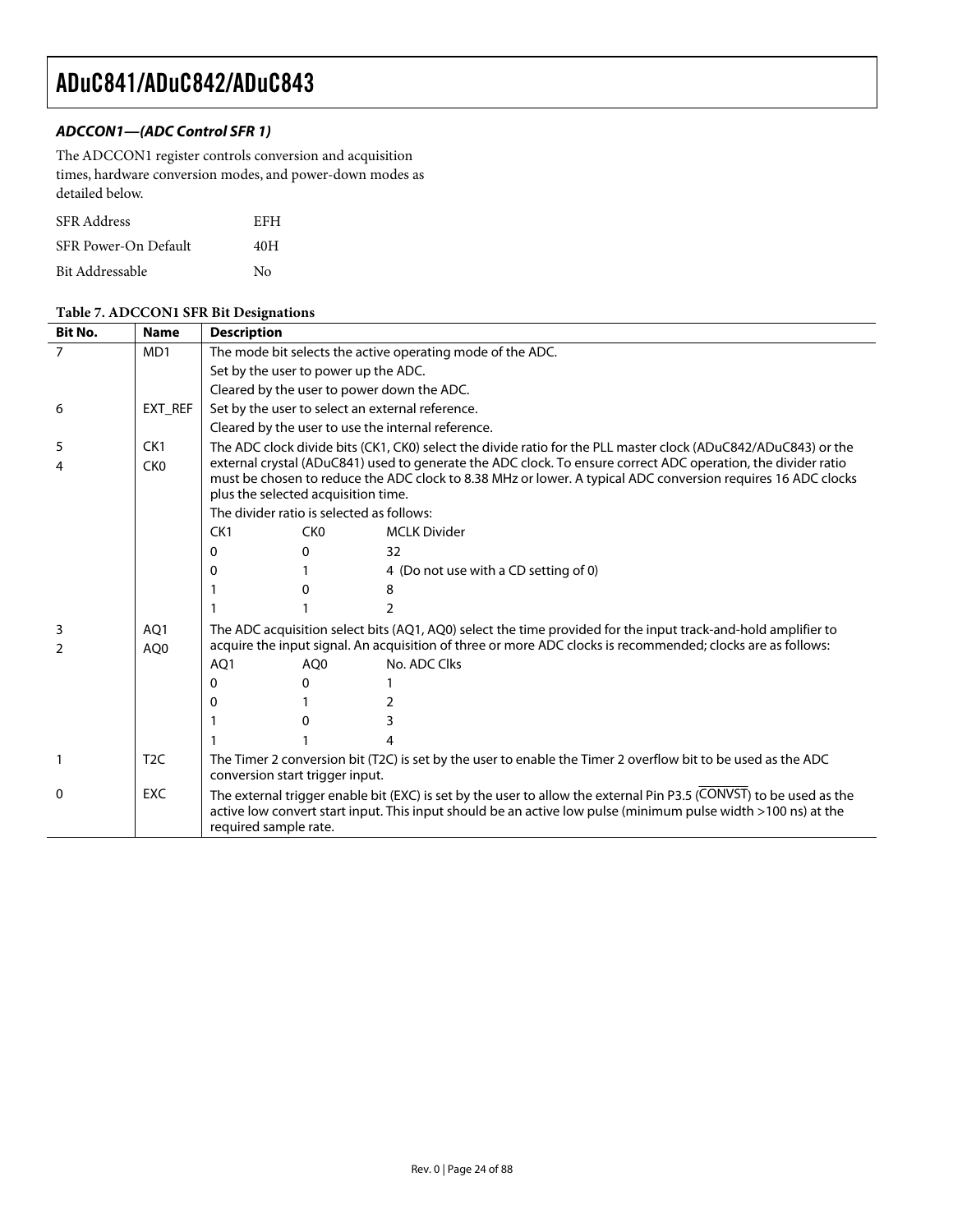#### **ADCCON2—(ADC Control SFR 2)**

The ADCCON2 register controls ADC channel selection and conversion modes as detailed below.

| <b>SFR</b> Address   | D8H |
|----------------------|-----|
| SFR Power-On Default | 00H |
| Bit Addressable      | Yes |

#### **Table 8. ADCCON2 SFR Bit Designations**

| <b>Bit No.</b>                                                                                                                                                                                                                                                                                                                                                            | <b>Name</b>     | <b>Description</b>                                                                                                                                                                                                                                                                                                                                                    |                                                                                                                                                                                                                                                                                                    |              |                 |                     |                                                                                                                  |  |  |  |  |  |  |
|---------------------------------------------------------------------------------------------------------------------------------------------------------------------------------------------------------------------------------------------------------------------------------------------------------------------------------------------------------------------------|-----------------|-----------------------------------------------------------------------------------------------------------------------------------------------------------------------------------------------------------------------------------------------------------------------------------------------------------------------------------------------------------------------|----------------------------------------------------------------------------------------------------------------------------------------------------------------------------------------------------------------------------------------------------------------------------------------------------|--------------|-----------------|---------------------|------------------------------------------------------------------------------------------------------------------|--|--|--|--|--|--|
| $\overline{7}$                                                                                                                                                                                                                                                                                                                                                            | <b>ADCI</b>     | ADC Interrupt Bit.                                                                                                                                                                                                                                                                                                                                                    |                                                                                                                                                                                                                                                                                                    |              |                 |                     |                                                                                                                  |  |  |  |  |  |  |
|                                                                                                                                                                                                                                                                                                                                                                           |                 | Set by hardware at the end of a single ADC conversion cycle or at the end of a DMA block conversion.                                                                                                                                                                                                                                                                  |                                                                                                                                                                                                                                                                                                    |              |                 |                     |                                                                                                                  |  |  |  |  |  |  |
|                                                                                                                                                                                                                                                                                                                                                                           |                 | Cleared by hardware when the PC vectors to the ADC interrupt service routine. Otherwise, the ADCI bit is cleared                                                                                                                                                                                                                                                      |                                                                                                                                                                                                                                                                                                    |              |                 |                     |                                                                                                                  |  |  |  |  |  |  |
|                                                                                                                                                                                                                                                                                                                                                                           |                 | by user code.                                                                                                                                                                                                                                                                                                                                                         |                                                                                                                                                                                                                                                                                                    |              |                 |                     |                                                                                                                  |  |  |  |  |  |  |
| 6                                                                                                                                                                                                                                                                                                                                                                         | <b>DMA</b>      |                                                                                                                                                                                                                                                                                                                                                                       | DMA Mode Enable Bit.                                                                                                                                                                                                                                                                               |              |                 |                     |                                                                                                                  |  |  |  |  |  |  |
|                                                                                                                                                                                                                                                                                                                                                                           |                 | Set by the user to enable a preconfigured ADC DMA mode operation. A more detailed description of this mode is<br>given in the ADC DMA Mode section. The DMA bit is automatically set to 0 at the end of a DMA cycle. Setting this<br>bit causes the ALE output to cease; it will start again when DMA is started and will operate correctly after DMA is<br>complete. |                                                                                                                                                                                                                                                                                                    |              |                 |                     |                                                                                                                  |  |  |  |  |  |  |
| 5                                                                                                                                                                                                                                                                                                                                                                         | CCONV           |                                                                                                                                                                                                                                                                                                                                                                       | <b>Continuous Conversion Bit.</b>                                                                                                                                                                                                                                                                  |              |                 |                     |                                                                                                                  |  |  |  |  |  |  |
|                                                                                                                                                                                                                                                                                                                                                                           |                 |                                                                                                                                                                                                                                                                                                                                                                       | Set by the user to initiate the ADC into a continuous mode of conversion. In this mode, the ADC starts converting<br>based on the timing and channel configuration already set up in the ADCCON SFRs; the ADC automatically starts<br>another conversion once a previous conversion has completed. |              |                 |                     |                                                                                                                  |  |  |  |  |  |  |
| 4                                                                                                                                                                                                                                                                                                                                                                         | <b>SCONV</b>    |                                                                                                                                                                                                                                                                                                                                                                       | Single Conversion Bit.                                                                                                                                                                                                                                                                             |              |                 |                     |                                                                                                                  |  |  |  |  |  |  |
|                                                                                                                                                                                                                                                                                                                                                                           |                 | conversion cycle.                                                                                                                                                                                                                                                                                                                                                     |                                                                                                                                                                                                                                                                                                    |              |                 |                     | Set to initiate a single conversion cycle. The SCONV bit is automatically reset to 0 on completion of the single |  |  |  |  |  |  |
| 3                                                                                                                                                                                                                                                                                                                                                                         | CS <sub>3</sub> |                                                                                                                                                                                                                                                                                                                                                                       | <b>Channel Selection Bits.</b>                                                                                                                                                                                                                                                                     |              |                 |                     |                                                                                                                  |  |  |  |  |  |  |
| $\overline{2}$<br>CS <sub>2</sub><br>Allow the user to program the ADC channel selection under software control. When a conversion is initiated, the<br>CS1<br>1<br>converted channel is the one pointed to by these channel selection bits. In DMA mode, the channel selection is<br>CS <sub>0</sub><br>0<br>derived from the channel ID written to the external memory. |                 |                                                                                                                                                                                                                                                                                                                                                                       |                                                                                                                                                                                                                                                                                                    |              |                 |                     |                                                                                                                  |  |  |  |  |  |  |
|                                                                                                                                                                                                                                                                                                                                                                           |                 | CS <sub>3</sub>                                                                                                                                                                                                                                                                                                                                                       | CS <sub>2</sub>                                                                                                                                                                                                                                                                                    | CS1          | CS <sub>0</sub> | CH#                 |                                                                                                                  |  |  |  |  |  |  |
|                                                                                                                                                                                                                                                                                                                                                                           |                 | 0                                                                                                                                                                                                                                                                                                                                                                     | 0                                                                                                                                                                                                                                                                                                  | 0            | 0               | $\mathbf 0$         |                                                                                                                  |  |  |  |  |  |  |
|                                                                                                                                                                                                                                                                                                                                                                           |                 | $\mathbf 0$                                                                                                                                                                                                                                                                                                                                                           | 0                                                                                                                                                                                                                                                                                                  | 0            | $\mathbf{1}$    | 1                   |                                                                                                                  |  |  |  |  |  |  |
|                                                                                                                                                                                                                                                                                                                                                                           |                 | $\mathbf{0}$                                                                                                                                                                                                                                                                                                                                                          | 0                                                                                                                                                                                                                                                                                                  | $\mathbf{1}$ | 0               | $\overline{2}$      |                                                                                                                  |  |  |  |  |  |  |
|                                                                                                                                                                                                                                                                                                                                                                           |                 | $\mathbf{0}$                                                                                                                                                                                                                                                                                                                                                          | 0                                                                                                                                                                                                                                                                                                  | $\mathbf{1}$ | $\mathbf{1}$    | 3                   |                                                                                                                  |  |  |  |  |  |  |
|                                                                                                                                                                                                                                                                                                                                                                           |                 | 0                                                                                                                                                                                                                                                                                                                                                                     | $\mathbf{1}$                                                                                                                                                                                                                                                                                       | $\mathbf{0}$ | $\Omega$        | $\overline{4}$      |                                                                                                                  |  |  |  |  |  |  |
|                                                                                                                                                                                                                                                                                                                                                                           |                 | 0                                                                                                                                                                                                                                                                                                                                                                     | 1                                                                                                                                                                                                                                                                                                  | $\Omega$     | $\mathbf{1}$    | 5                   |                                                                                                                  |  |  |  |  |  |  |
|                                                                                                                                                                                                                                                                                                                                                                           |                 | 0                                                                                                                                                                                                                                                                                                                                                                     | 1                                                                                                                                                                                                                                                                                                  | $\mathbf{1}$ | 0               | 6                   |                                                                                                                  |  |  |  |  |  |  |
|                                                                                                                                                                                                                                                                                                                                                                           |                 | 0                                                                                                                                                                                                                                                                                                                                                                     | 1                                                                                                                                                                                                                                                                                                  | $\mathbf{1}$ | 1               | $\overline{7}$      |                                                                                                                  |  |  |  |  |  |  |
|                                                                                                                                                                                                                                                                                                                                                                           |                 | $\mathbf{1}$                                                                                                                                                                                                                                                                                                                                                          | 0                                                                                                                                                                                                                                                                                                  | 0            | 0               | <b>Temp Monitor</b> | Requires minimum of 1 µs to acquire.                                                                             |  |  |  |  |  |  |
|                                                                                                                                                                                                                                                                                                                                                                           |                 | 1                                                                                                                                                                                                                                                                                                                                                                     | $\Omega$                                                                                                                                                                                                                                                                                           | $\mathbf{0}$ | $\mathbf{1}$    | DAC <sub>0</sub>    | Only use with internal DAC output buffer on.                                                                     |  |  |  |  |  |  |
|                                                                                                                                                                                                                                                                                                                                                                           |                 | 1                                                                                                                                                                                                                                                                                                                                                                     | $\Omega$                                                                                                                                                                                                                                                                                           | $\mathbf{1}$ | 0               | DAC <sub>1</sub>    | Only use with internal DAC output buffer on.                                                                     |  |  |  |  |  |  |
|                                                                                                                                                                                                                                                                                                                                                                           |                 | 1                                                                                                                                                                                                                                                                                                                                                                     | $\mathbf{0}$                                                                                                                                                                                                                                                                                       | 1            | $\mathbf{1}$    | <b>AGND</b>         |                                                                                                                  |  |  |  |  |  |  |
|                                                                                                                                                                                                                                                                                                                                                                           |                 | 1                                                                                                                                                                                                                                                                                                                                                                     | 1                                                                                                                                                                                                                                                                                                  | $\mathbf 0$  | 0               | $V_{RF}$            |                                                                                                                  |  |  |  |  |  |  |
|                                                                                                                                                                                                                                                                                                                                                                           |                 | 1                                                                                                                                                                                                                                                                                                                                                                     | 1                                                                                                                                                                                                                                                                                                  | $\mathbf{1}$ | $\mathbf{1}$    | DMA STOP            | Place in XRAM location to finish DMA sequence; refer to<br>the ADC DMA Mode section.                             |  |  |  |  |  |  |
|                                                                                                                                                                                                                                                                                                                                                                           |                 | All other combinations reserved.                                                                                                                                                                                                                                                                                                                                      |                                                                                                                                                                                                                                                                                                    |              |                 |                     |                                                                                                                  |  |  |  |  |  |  |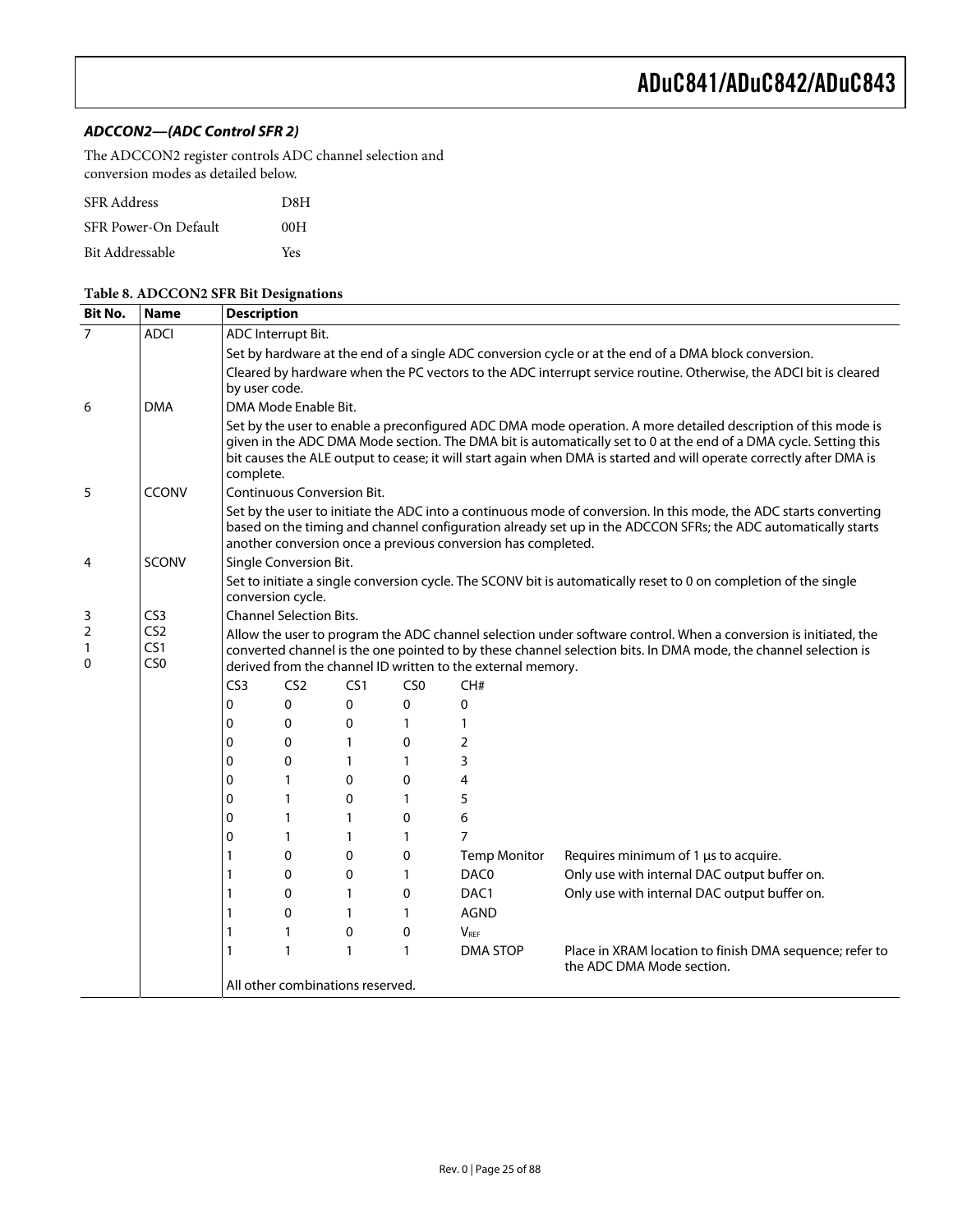#### **ADCCON3—(ADC Control SFR 3)**

The ADCCON3 register controls the operation of various calibration modes and also indicates the ADC busy status.

| <b>SFR</b> Address   | F5H |
|----------------------|-----|
| SFR Power-On Default | 00H |
| Bit Addressable      | Nο  |

#### **Table 9. ADCCON3 SFR Bit Designations**

| $\overline{7}$<br><b>BUSY</b><br>ADC Busy Status Bit.<br>A read-only status bit that is set during a valid ADC conversion or during a calibration cycle.<br>Busy is automatically cleared by the core at the end of conversion or calibration.<br>Reserved. This bit should always be written as 0.<br><b>RSVD</b><br>6 | <b>Description</b> |  |  |  |  |  |
|-------------------------------------------------------------------------------------------------------------------------------------------------------------------------------------------------------------------------------------------------------------------------------------------------------------------------|--------------------|--|--|--|--|--|
|                                                                                                                                                                                                                                                                                                                         |                    |  |  |  |  |  |
|                                                                                                                                                                                                                                                                                                                         |                    |  |  |  |  |  |
|                                                                                                                                                                                                                                                                                                                         |                    |  |  |  |  |  |
|                                                                                                                                                                                                                                                                                                                         |                    |  |  |  |  |  |
| Number of Average Selection Bits.<br>5<br>AVGS1                                                                                                                                                                                                                                                                         |                    |  |  |  |  |  |
| This bit selects the number of ADC readings that are averaged during a calibration cycle.<br>AVGS0<br>4                                                                                                                                                                                                                 |                    |  |  |  |  |  |
| Number of Averages<br>AVGS1<br>AVGS0                                                                                                                                                                                                                                                                                    |                    |  |  |  |  |  |
| 15<br><sup>0</sup><br>0                                                                                                                                                                                                                                                                                                 |                    |  |  |  |  |  |
|                                                                                                                                                                                                                                                                                                                         |                    |  |  |  |  |  |
| 31                                                                                                                                                                                                                                                                                                                      |                    |  |  |  |  |  |
| 63                                                                                                                                                                                                                                                                                                                      |                    |  |  |  |  |  |
| <b>RSVD</b><br>Reserved. This bit should always be written as 0.<br>3                                                                                                                                                                                                                                                   |                    |  |  |  |  |  |
| $\overline{2}$<br><b>RSVD</b><br>This bit should always be written as 1 by the user when performing calibration.                                                                                                                                                                                                        |                    |  |  |  |  |  |
| Calibration Type Select Bit.<br><b>TYPICAL</b>                                                                                                                                                                                                                                                                          |                    |  |  |  |  |  |
| This bit selects between offset (zero-scale) and gain (full-scale) calibration.                                                                                                                                                                                                                                         |                    |  |  |  |  |  |
| Set to 0 for offset calibration.                                                                                                                                                                                                                                                                                        |                    |  |  |  |  |  |
| Set to 1 for gain calibration.                                                                                                                                                                                                                                                                                          |                    |  |  |  |  |  |
| <b>Start Calibration Cycle Bit.</b><br><b>SCAL</b><br>$\mathbf{0}$                                                                                                                                                                                                                                                      |                    |  |  |  |  |  |
| When set, this bit starts the selected calibration cycle.                                                                                                                                                                                                                                                               |                    |  |  |  |  |  |
| It is automatically cleared when the calibration cycle is completed.                                                                                                                                                                                                                                                    |                    |  |  |  |  |  |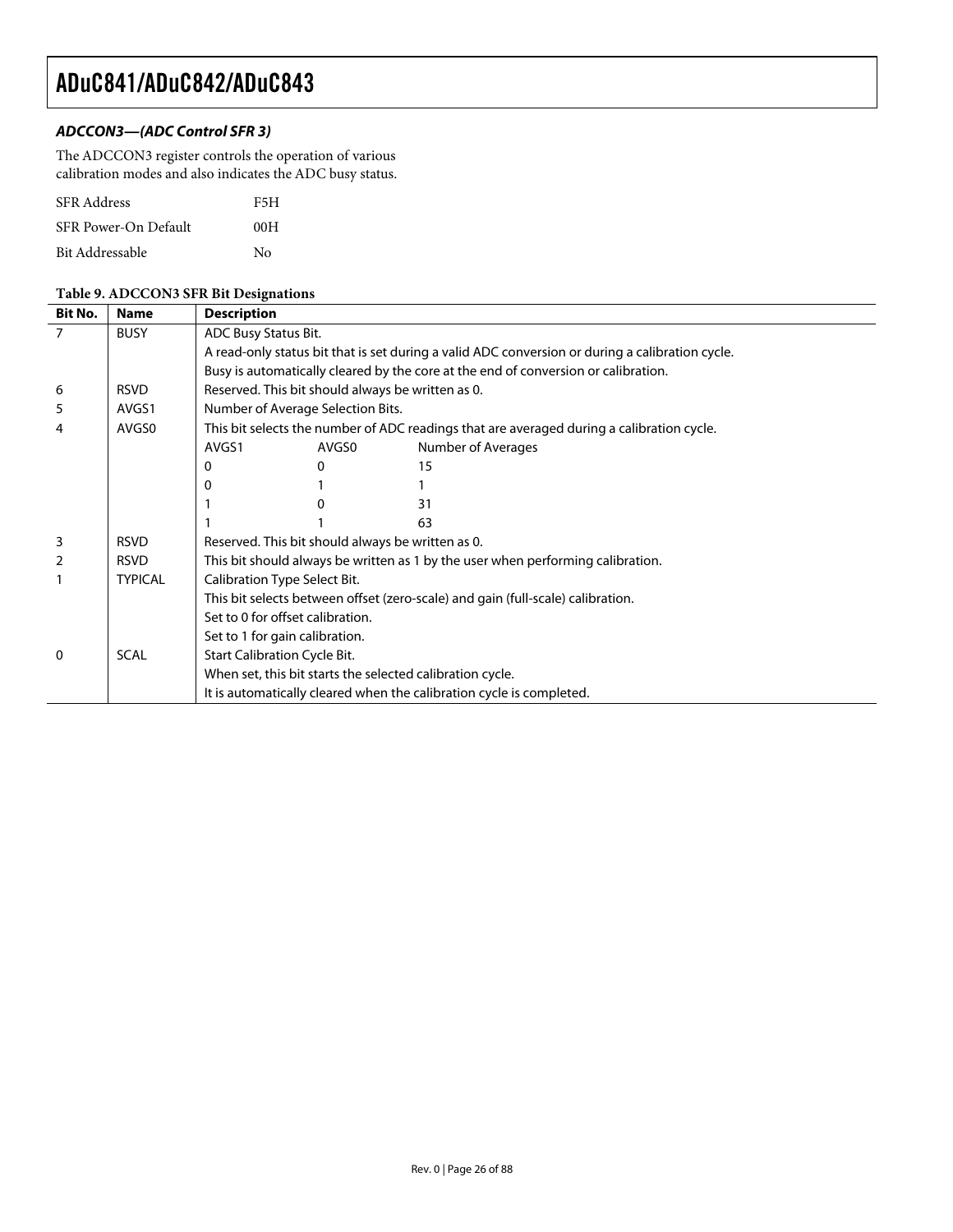The ADC incorporates a successive approximation architecture (SAR) involving a charge-sampled input stage. Figure 30 shows the equivalent circuit of the analog input section. Each ADC conversion is divided into two distinct phases, as defined by the position of the switches in Figure 30. During the sampling phase (with SW1 and SW2 in the track position), a charge proportional to the voltage on the analog input is developed across the input sampling capacitor. During the conversion phase (with both switches in the hold position), the capacitor DAC is adjusted via internal SAR logic until the voltage on Node A is 0, indicating that the sampled charge on the input capacitor is balanced out by the charge being output by the capacitor DAC. The final digital value contained in the SAR is then latched out as the result of the ADC conversion. Control of the SAR and timing of acquisition and sampling modes is handled automatically by built-in ADC control logic. Acquisition and conversion times are also fully configurable under user control.



Figure 30. Internal ADC Structure

Note that whenever a new input channel is selected, a residual charge from the 32 pF sampling capacitor places a transient on the newly selected input. The signal source must be capable of recovering from this transient before the sampling switches go into hold mode. Delays can be inserted in software (between channel selection and conversion request) to account for input stage settling, but a hardware solution alleviates this burden from the software design task and ultimately results in a cleaner system implementation. One hardware solution is to choose a very fast settling op amp to drive each analog input. Such an op amp would need to fully settle from a small signal transient in less than 300 ns in order to guarantee adequate settling under all software configurations. A better solution, recommended for use with any amplifier, is shown in Figure 31. Though at first glance the circuit in Figure 31 may look like a simple antialiasing filter, it actually serves no such purpose since its corner frequency is well above the Nyquist frequency, even at a 200

kHz sample rate. Though the R/C does help to reject some incoming high frequency noise, its primary function is to ensure that the transient demands of the ADC input stage are met.



Figure 31. Buffering Analog Inputs

It does so by providing a capacitive bank from which the 32 pF sampling capacitor can draw its charge. Its voltage does not change by more than one count (1/4096) of the 12-bit transfer function when the 32 pF charge from a previous channel is dumped onto it. A larger capacitor can be used if desired, but not a larger resistor (for reasons described below). The Schottky diodes in Figure 31 may be necessary to limit the voltage applied to the analog input pin per the Absolute Maximum Ratings. They are not necessary if the op amp is powered from the same supply as the part since in that case the op amp is unable to generate voltages above  $V_{DD}$  or below ground. An op amp of some kind is necessary unless the signal source is very low impedance to begin with. DC leakage currents at the parts' analog inputs can cause measurable dc errors with external source impedances as low as 100  $\Omega$  or so. To ensure accurate ADC operation, keep the total source impedance at each analog input less than 61 Ω. The Table 10 illustrates examples of how source impedance can affect dc accuracy.

**Table 10. Source Impedance and DC Accuracy** 

| Source<br>Impedance $\Omega$ | Error from 1 µA<br><b>Leakage Current</b> | Error from $10 \mu A$<br><b>Leakage Current</b> |  |
|------------------------------|-------------------------------------------|-------------------------------------------------|--|
| 61                           | $61 \mu V = 0.1$ LSB                      | $610 \mu V = 1$ LSB                             |  |
| 610                          | $610 \mu V = 1$ LSB                       | 6.1 mV = $10$ LSB                               |  |

Although Figure 31 shows the op amp operating at a gain of 1, one can, of course, configure it for any gain needed. Also, one can just as easily use an instrumentation amplifier in its place to condition differential signals. Use an amplifier that is capable of delivering the signal (0 V to  $V_{REF}$ ) with minimal saturation. Some single-supply rail-to-rail op amps that are useful for this purpose are described in Table 11. Check Analog Devices website [www.analog.com](http://www.analog.com) for details on these and other op amps and instrumentation amps.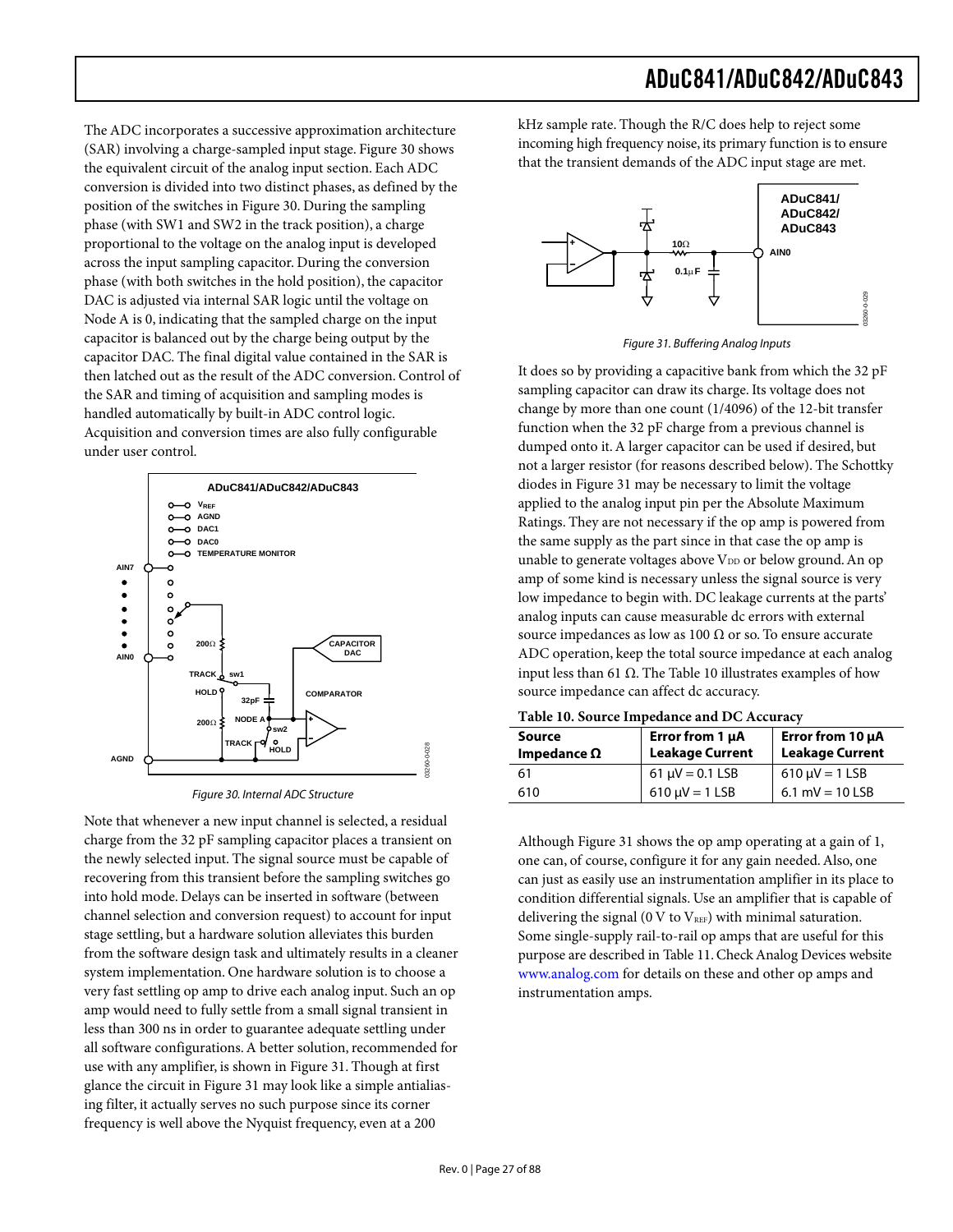| <b>Characteristics</b>                        |
|-----------------------------------------------|
| Micropower                                    |
| I/O Good up to V <sub>DD</sub> , Low Cost     |
| I/O to V <sub>DD</sub> , Micropower, Low Cost |
| High Gain-Bandwidth Product                   |
| High GBP, Micro Package                       |
| FET Input, Low Cost                           |
| FET Input, High GBP                           |
|                                               |

#### **Table 11. Some Single-Supply Op Amps**

Keep in mind that the ADC's transfer function is  $0$  V to  $V_{REF}$ , and that any signal range lost to amplifier saturation near ground will impact dynamic range. Though the op amps in Table 11 are capable of delivering output signals that very closely approach ground, no amplifier can deliver signals all the way to ground when powered by a single supply. Therefore, if a negative supply is available, you might consider using it to power the front end amplifiers. If you do, however, be sure to include the Schottky diodes shown in Figure 31 (or at least the lower of the two diodes) to protect the analog input from undervoltage conditions. To summarize this section, use the circuit in Figure 31 to drive the analog input pins of the parts.

#### **Voltage Reference Connections**

The on-chip 2.5 V band gap voltage reference can be used as the reference source for the ADC and DACs. To ensure the accuracy of the voltage reference, you must decouple the  $C_{REF}$  pin to ground with a 0.47 µF capacitor, as shown in Figure 32. Note that this is different from the ADuC812/ADuC831/ADuC832.



Figure 32. Decoupling VREF and CREF

If the internal voltage reference is to be used as a reference for external circuitry, the CREF output should be used. However, a buffer must be used in this case to ensure that no current is drawn from the  $C_{REF}$  pin itself. The voltage on the  $C_{REF}$  pin is that of an internal node within the buffer block, and its voltage is critical for ADC and DAC accuracy. The parts power up with their internal voltage reference in the off state.

If an external voltage reference is preferred, it should be connected to the CREF pin as shown in Figure 33. Bit 6 of the ADCCON1 SFR must be set to 1 to switch in the external reference voltage.

To ensure accurate ADC operation, the voltage applied to CREF must be between  $1 \text{ V}$  and  $\text{AV}_{DD}$ . In situations where analog input signals are proportional to the power supply (such as in some strain gage applications), it may be desirable to connect the CREF pin directly to AV<sub>DD</sub>. Operation of the ADC or DACs with a reference voltage below 1 V, however, may incur loss of accuracy, eventually resulting in missing codes or nonmonotonicity. For that reason, do not use a reference voltage lower than 1 V.



Figure 33. Using an External Voltage Reference

#### **Configuring the ADC**

The parts' successive approximation ADC is driven by a divided down version of the master clock. To ensure adequate ADC operation, this ADC clock must be between 400 kHz and 8.38 MHz. Frequencies within this range can be achieved easily with master clock frequencies from 400 kHz to well above 16 MHz, with the four ADC clock divide ratios to choose from. For example, set the ADC clock divide ratio to 8 (i.e., ADCCLK  $= 16.777216 \text{ MHz}/8 = 2 \text{ MHz}$  by setting the appropriate bits in ADCCON1 (ADCCON1.5 = 1, ADCCON1.4 = 0). The total ADC conversion time is 15 ADC clocks, plus 1 ADC clock for synchronization, plus the selected acquisition time (1, 2, 3, or 4 ADC clocks). For the preceding example, with a 3-clock acquisition time, total conversion time is 19 ADC clocks (or 9.05 µs for a 2 MHz ADC clock).

In continuous conversion mode, a new conversion begins each time the previous one finishes. The sample rate is then simply the inverse of the total conversion time described previously. In the preceding example, the continuous conversion mode sample rate is 110.3 kHz.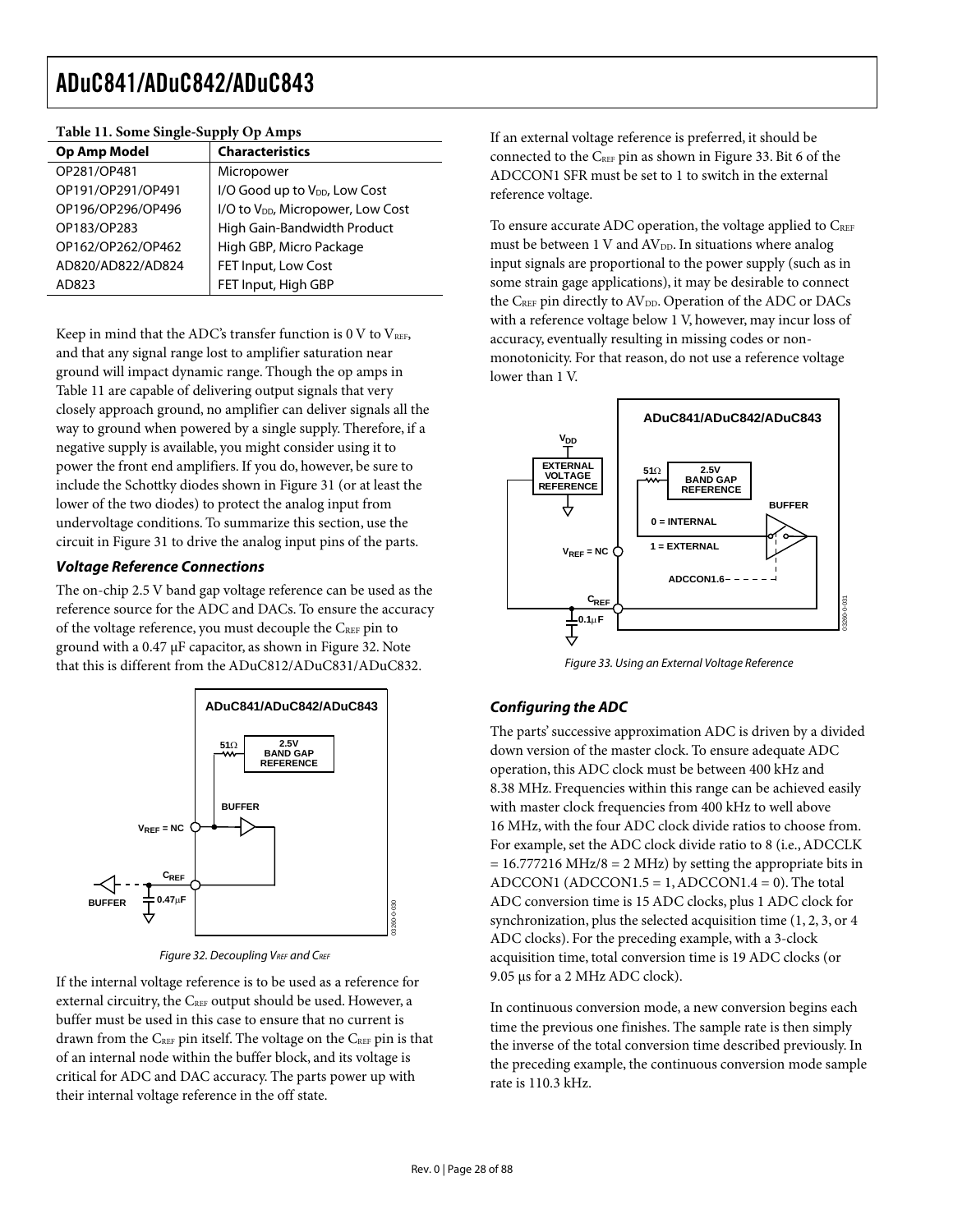If using the temperature sensor as the ADC input, the ADC should be configured to use an ADCCLK of MCLK/32 and four acquisition clocks.

Increasing the conversion time on the temperature monitor channel improves the accuracy of the reading. To further improve the accuracy, an external reference with low temperature drift should also be used.

#### **ADC DMA Mode**

The on-chip ADC has been designed to run at a maximum conversion speed of 2.38 µs (420 kHz sampling rate). When converting at this rate, the ADuC841/ADuC842/ADuC843 MicroConverter has 2 µs to read the ADC result and to store the result in memory for further postprocessing; otherwise the next ADC sample could be lost. In an interrupt driven routine, the MicroConverter would also have to jump to the ADC interrupt service routine, which also increases the time required to store the ADC results. In applications where the parts cannot sustain the interrupt rate, an ADC DMA mode is provided.

To enable DMA mode, Bit 6 in ADCCON2 (DMA) must be set, which allows the ADC results to be written directly to a 16 MByte external static memory SRAM (mapped into data memory space) without any interaction from the core of the part. This mode allows the part to capture a contiguous sample stream at full ADC update rates (420 kHz).

#### **Typical DMA Mode Configuration Example**

Setting the parts to DMA mode consists of the following steps:

- 1. The ADC must be powered down. This is done by ensuring that MD1 and MD0 are both set to 0 in ADCCON1.
- 2. The DMA address pointer must be set to the start address of where the ADC results are to be written. This is done by writing to the DMA mode address pointers DMAL, DMAH, and DMAP. DMAL must be written to first, followed by DMAH, and then by DMAP.
- 3. The external memory must be preconfigured. This consists of writing the required ADC channel IDs into the top four bits of every second memory location in the external SRAM, starting at the first address specified by the DMA address pointer. Because the ADC DMA mode operates independently from the ADuC841/ADuC842/ADuC843 core, it is necessary to provide it with a stop command. This is done by duplicating the last channel ID to be converted followed by 1111 into the next channel selection field. A typical preconfiguration of external memory is shown in Figure 34.



#### Figure 34. Typical DMA External Memory Preconfiguration

- The DMA is initiated by writing to the ADC SFRs in the following sequence:
	- a. ADCCON2 is written to enable the DMA mode, i.e., MOV ADCCON2, #40H; DMA mode enabled.
	- b. ADCCON1 is written to configure the conversion time and power-up of the ADC. It can also enable Timer 2 driven conversions or external triggered conversions if required.
	- ADC conversions are initiated. This is done by starting single conversions, starting Timer 2, running for Timer 2 conversions, or receiving an external trigger.

When the DMA conversions are complete, the ADC interrupt bit, ADCI, is set by hardware, and the external SRAM contains the new ADC conversion results as shown in Figure 35. Note that no result is written to the last two memory locations.

When the DMA mode logic is active, it takes the responsibility of storing the ADC results away from both the user and the core logic of the part. As the DMA interface writes the results of the ADC conversions to external memory, it takes over the external memory interface from the core. Thus, any core instructions that access the external memory while DMA mode is enabled does not get access to the external memory. The core executes the instructions, and they take the same time to execute, but they cannot access the external memory.



Figure 35. Typical External Memory Configuration Post ADC DMA Operation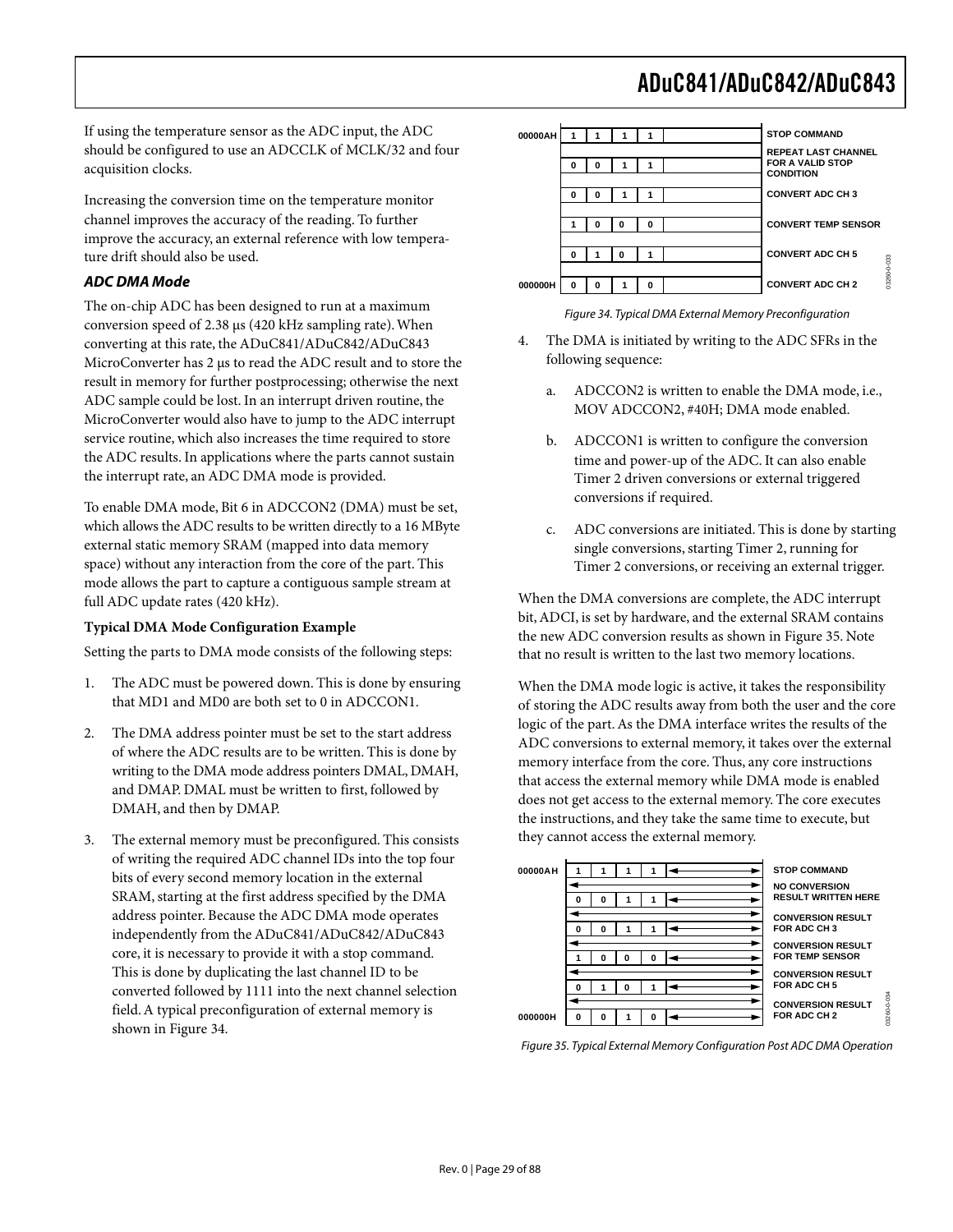The DMA logic operates from the ADC clock and uses pipelining to perform the ADC conversions and to access the external memory at the same time. The time it takes to perform one ADC conversion is called a DMA cycle. The actions performed by the logic during a typical DMA cycle are shown in Figure 36.



Figure 36. DMA Cycle

Figure 36 shows that during one DMA cycle, the following actions are performed by the DMA logic:

- 1. An ADC conversion is performed on the channel whose ID was read during the previous cycle.
- 2. The 12-bit result and the channel ID of the conversion performed in the previous cycle is written to the external memory.
- 3. The ID of the next channel to be converted is read from external memory.

For the previous example, the complete flow of events is shown in Figure 36. Because the DMA logic uses pipelining, it takes three cycles before the first correct result is written out.

#### **Micro Operation during ADC DMA Mode**

During ADC DMA mode, the MicroConverter core is free to continue code execution, including general housekeeping and communication tasks. However, note that MCU core accesses to Ports 0 and 2 (which of course are being used by the DMA controller) are gated off during the ADC DMA mode of operation. This means that even though the instruction that accesses the external Ports 0 or 2 appears to execute, no data is seen at these external ports as a result. Note that during DMA to the internally contained XRAM, Ports 0 and 2 are available for use.

The only case in which the MCU can access XRAM during DMA is when the internal XRAM is enabled and the section of RAM to which the DMA ADC results are being written to lies in an external XRAM. Then the MCU can access the internal XRAM only. This is also the case for use of the extended stack pointer.

The MicroConverter core can be configured with an interrupt to be triggered by the DMA controller when it has finished filling the requested block of RAM with ADC results, allowing the service routine for this interrupt to postprocess data without any real-time timing constraints.

#### **ADC Offset and Gain Calibration Coefficients**

The ADuC841/ADuC842/ADuC843 have two ADC calibration coefficients, one for offset calibration and one for gain calibration. Both the offset and gain calibration coefficients are 14-bit words, and are each stored in two registers located in the special function register (SFR) area. The offset calibration coefficient is divided into ADCOFSH (six bits) and ADCOFSL (8 bits), and the gain calibration coefficient is divided into ADCGAINH (6 bits) and ADCGAINL (8 bits).

The offset calibration coefficient compensates for dc offset errors in both the ADC and the input signal. Increasing the offset coefficient compensates for positive offset, and effectively pushes the ADC transfer function down. Decreasing the offset coefficient compensates for negative offset, and effectively pushes the ADC transfer function up. The maximum offset that can be compensated is typically  $\pm 5\%$  of V<sub>REF</sub>, which equates to typically ±125 mV with a 2.5 V reference.

Similarly, the gain calibration coefficient compensates for dc gain errors in both the ADC and the input signal. Increasing the gain coefficient compensates for a smaller analog input signal range and scales the ADC transfer function up, effectively increasing the slope of the transfer function. Decreasing the gain coefficient compensates for a larger analog input signal range and scales the ADC transfer function down, effectively decreasing the slope of the transfer function. The maximum analog input signal range for which the gain coefficient can compensate is  $1.025 \times V_{REF}$ , and the minimum input range is  $0.975 \times V_{REF}$ , which equates to typically  $\pm 2.5\%$  of the reference voltage.

#### **CALIBRATING THE ADC**

Two hardware calibration modes are provided, which can be easily initiated by user software. The ADCCON3 SFR is used to calibrate the ADC. Bit 1 (typical) and CS3 to CS0 (ADCCON2) set up the calibration modes.

Device calibration can be initiated to compensate for significant changes in operating condition frequency, analog input range, reference voltage, and supply voltages. In this calibration mode, offset calibration uses internal AGND selected via ADCCON2 register Bits CS3 to CS0 (1011), and gain calibration uses internal  $V_{REF}$  selected by Bits CS3 to CS0 (1100). Offset calibration should be executed first, followed by gain calibration. System calibration can be initiated to compensate for both internal and external system errors. To perform system calibration by using an external reference, tie the system ground and reference to any two of the six selectable inputs. Enable external reference mode (ADCCON1.6). Select the channel connected to AGND via Bits CS3 to CS0 and perform system offset calibration. Select the channel connected to VREF via Bits CS3 to CS0 and perform system gain calibration.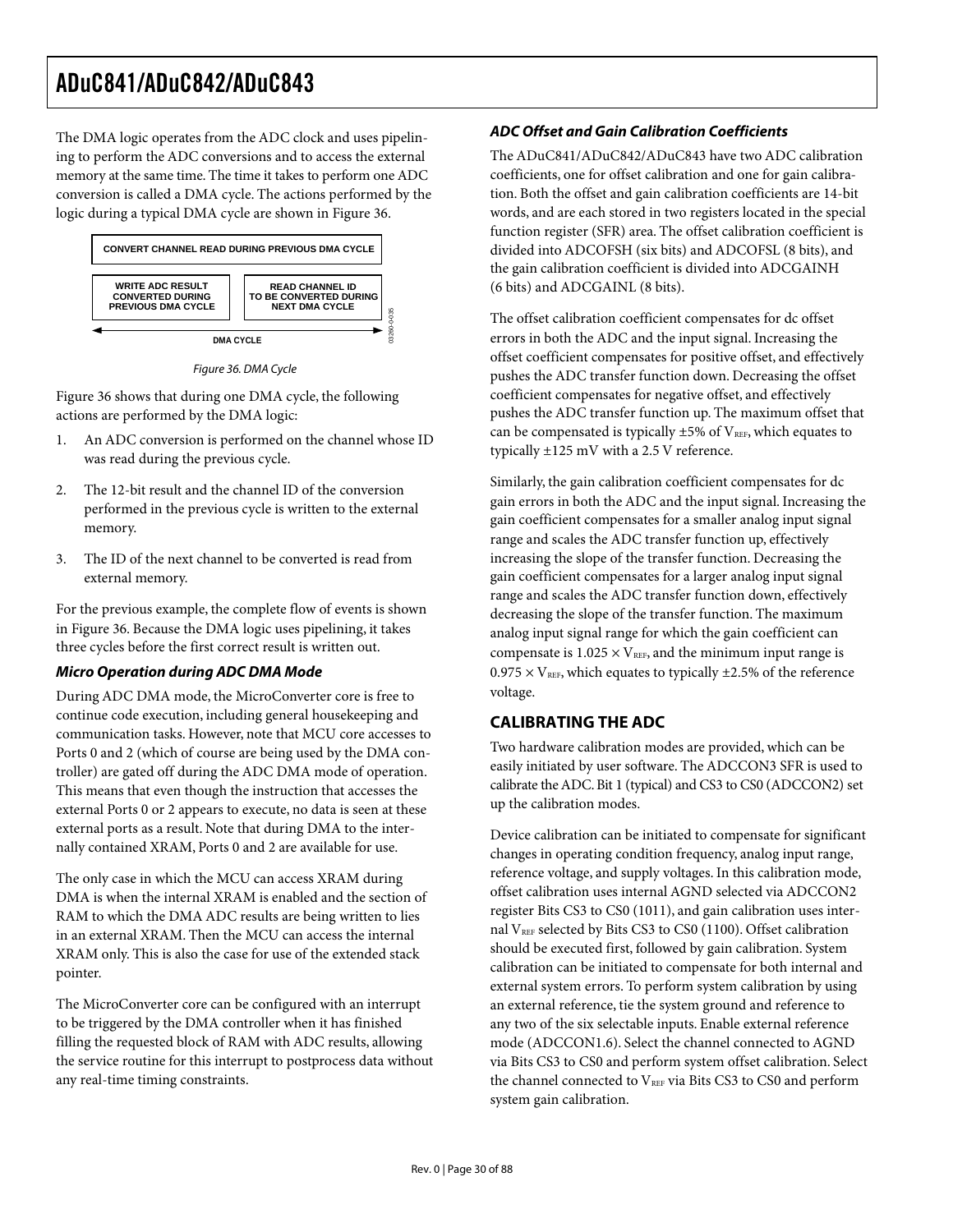#### **Initiating the Calibration in Code**

When calibrating the ADC using ADCCON1, the ADC must be set up into the configuration in which it will be used. The ADCCON3 register can then be used to set up the device and to calibrate the ADC offset and gain.

MOV ADCCON1,#08CH ; ADC on; ADCCLK set ;to divide by 32,4 ;acquisition clock

To calibrate device offset:

| MOV ADCCON2, #0BH | select internal AGND:                        |
|-------------------|----------------------------------------------|
| MOV ADCCON3, #25H | ; select offset calibration,                 |
|                   | ;31 averages per bit,<br>:offset calibration |

To calibrate device gain:

| MOV ADCCON2, #0CH | select internal V <sub>nn</sub> |
|-------------------|---------------------------------|
| MOV ADCCON3, #27H | select offset calibration,      |
|                   | ;31 averages per bit,           |
|                   | offset calibration;             |

To calibrate system offset, connect system AGND to an ADC channel input (0).

| MOV ADCCON2, #00H | select external AGND:      |
|-------------------|----------------------------|
| MOV ADCCON3, #25H | select offset calibration, |
|                   | ;31 averages per bit       |

To calibrate system gain, connect system  $V_{REF}$  to an ADC channel input (1).

| MOV ADCCON2,#01H<br>MOV ADCCON3,#27H | ; select external V <sub>nes</sub><br>select offset calibration, |
|--------------------------------------|------------------------------------------------------------------|
|                                      | ;31 averages per bit,<br>offset calibration;                     |

The calibration cycle time T<sub>CAL</sub> is calculated by the following equation:

 $T_{CAL} = 14 \times ADCCLK \times NUMAV \times (16 + T_{ACO})$ 

For an ADCCLK/FCORE divide ratio of 32,  $T_{ACQ} = 4$  ADCCLK, and NUMAV = 15, the calibration cycle time is

$$
T_{CAL} = 14 \times (1/524288) \times 15 \times (16 + 4)
$$
  
\n
$$
T_{CAL} = 8 \text{ ms}
$$

In a calibration cycle, the ADC busy flag (Bit 7), instead of framing an individual ADC conversion as in normal mode, goes high at the start of calibration and returns to zero only at the end of the calibration cycle. It can therefore be monitored in code to indicate when the calibration cycle is completed. The following code can be used to monitor the BUSY signal during a calibration cycle:

WAIT:<br>MOV A, ADCCON3<br>JB ACC.7, WAIT

; move ADCCON3 to A ; If Bit 7 is set jump to WAIT else continue

#### **NONVOLATILE FLASH/EE MEMORY**

The ADuC841/ADuC842/ADuC843 incorporate Flash/EE memory technology on-chip to provide the user with nonvolatile, in-circuit, reprogrammable code and data memory space. Flash/EE memory is a relatively recent type of nonvolatile memory technology, which is based on a single transistor cell architecture. Flash/EE memory combines the flexible in-circuit reprogrammable features of EEPROM with the space efficient/ density features of EPROM as shown in Figure 37.

Because Flash/EE technology is based on a single transistor cell architecture, a flash memory array, such as EPROM, can be implemented to achieve the space efficiencies or memory densities required by a given design. Like EEPROM, flash memory can be programmed in-system at a byte level; it must first be erased, the erase being performed in page blocks. Thus, flash memory is often and more correctly referred to as Flash/EE memory.



Figure 37. Flash/EE Memory Development

Overall, Flash/EE memory represents a step closer to the ideal memory device that includes nonvolatility, in-circuit programmability, high density, and low cost. Incorporated in the parts, Flash/EE memory technology allows the user to update program code space in-circuit, without the need to replace one-time programmable (OTP) devices at remote operating nodes.

#### **Flash/EE Memory and the ADuC841/ADuC842/ADuC843**

The parts provide two arrays of Flash/EE memory for user applications. Up to 62 kBytes of Flash/EE program space are provided on-chip to facilitate code execution without any external discrete ROM device requirements. The program memory can be programmed in-circuit by using the serial download mode provided, by using conventional third party memory programmers, or via a user defined protocol that can configure it as data if required.

Note that the following sections use the 62 kByte program space as an example when referring to ULOAD mode. For the other memory models (32 kByte and 8 kByte), the ULOAD space moves to the top 8 kBytes of the on-chip program memory, i.e., for 32 kBytes, the ULOAD space is from 24 kBytes to 32 kBytes, the kernel still resides in a protected space from 60 kBytes to 62 kBytes. There is no ULOAD space present on the 8 kBtye part.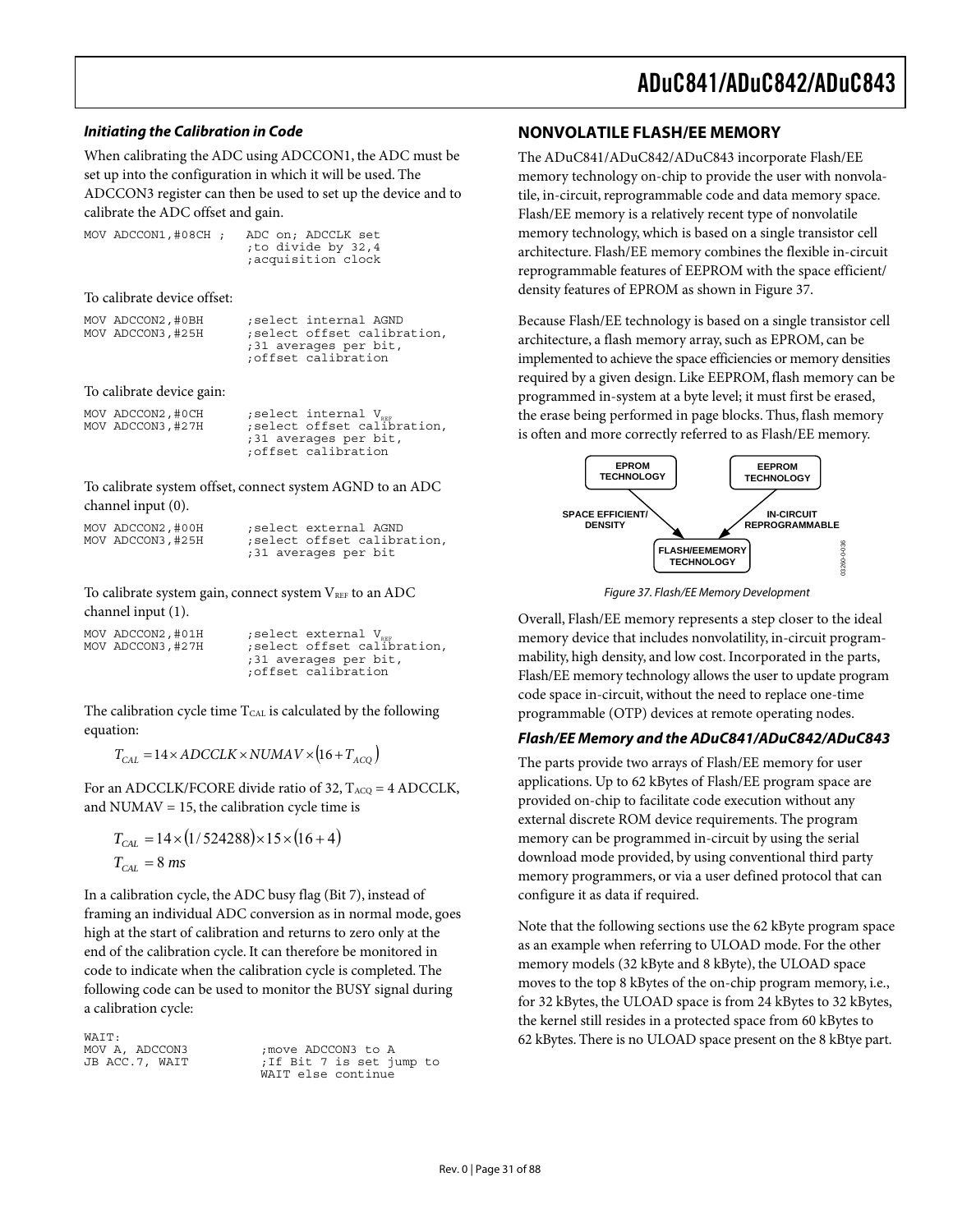A 4 kByte Flash/EE data memory space is also provided onchip. This may be used as a general-purpose nonvolatile scratchpad area. User access to this area is via a group of six SFRs. This space can be programmed at a byte level, although it must first be erased in 4-byte pages.

#### **Flash/EE Memory Reliability**

The Flash/EE program and data memory arrays on the parts are fully qualified for two key Flash/EE memory characteristics: Flash/EE memory cycling endurance and Flash/EE memory data retention.

Endurance quantifies the ability of the Flash/EE memory to be cycled through many program, read, and erase cycles. In real terms, a single endurance cycle is composed of four independent, sequential events, defined as

- 1. Initial page erase sequence.
- 2. Read/verify sequence a single Flash/EE.
- 3. Byte program sequence memory.
- 4. Second read/verify sequence endurance cycle.

In reliability qualification, every byte in both the program and data Flash/EE memory is cycled from 00H to FFH until a first fail is recorded, signifying the endurance limit of the on-chip Flash/EE memory.

As indicated in the Specifications table, the parts' Flash/EE memory endurance qualification has been carried out in accordance with JEDEC Retention Lifetime Specification A117 over the industrial temperature range of –40°C to +25°C and +25°C to +85°C. The results allow the specification of a minimum endurance figure over supply and over temperature of 100,000 cycles, with an endurance figure of 700,000 cycles being typical of operation at 25°C.

Retention quantifies the ability of the Flash/EE memory to retain its programmed data over time. Again, the parts have been qualified in accordance with the formal JEDEC Retention Lifetime Specification (A117) at a specific junction temperature  $(T<sub>I</sub> = 55°C)$ . As part of this qualification procedure, the Flash/EE memory is cycled to its specified endurance limit, described previously, before data retention is characterized. This means that the Flash/EE memory is guaranteed to retain its data for its fully specified retention lifetime every time the Flash/EE memory is reprogrammed. Also note that retention lifetime, based on an activation energy of 0.6 eV, derates with  $T<sub>J</sub>$  as shown in Figure 38.



Figure 38. Flash/EE Memory Data Retention

#### **Using the Flash/EE Program Memory**

The 62 kByte Flash/EE program memory array is mapped into the lower 62 kBytes of the 64 kByte program space addressable by the parts, and is used to hold user code in typical applications. The program Flash/EE memory array can be programmed in three ways:

#### **Serial Downloading (In-Circuit Programming)**

The parts facilitate code download via the standard UART serial port. The parts enter serial download mode after a reset or power cycle if the PSEN pin is pulled low through an external 1 kΩ resistor. Once in serial download mode, the user can download code to the full 62 kBytes of Flash/EE program memory while the device is in-circuit in its target application hardware.

A PC serial download executable is provided as part of the ADuC841/ADuC842 QuickStart development system. The serial download protocol is detailed in MicroConverter Application Note uC004.

#### **Parallel Programming**

Parallel programming mode is fully compatible with conventional third party flash or EEPROM device programmers. In this mode, Ports P0, P1, and P2 operate as the external data and address bus interface, ALE operates as the write enable strobe, and Port P3 is used as a general configuration port, which configures the device for various program and erase operations during parallel programming. The high voltage (12 V) supply required for flash programming is generated using on-chip charge pumps to supply the high voltage program lines. The complete parallel programming specification is available on the MicroConverter home page at www.analog.com/microconverter.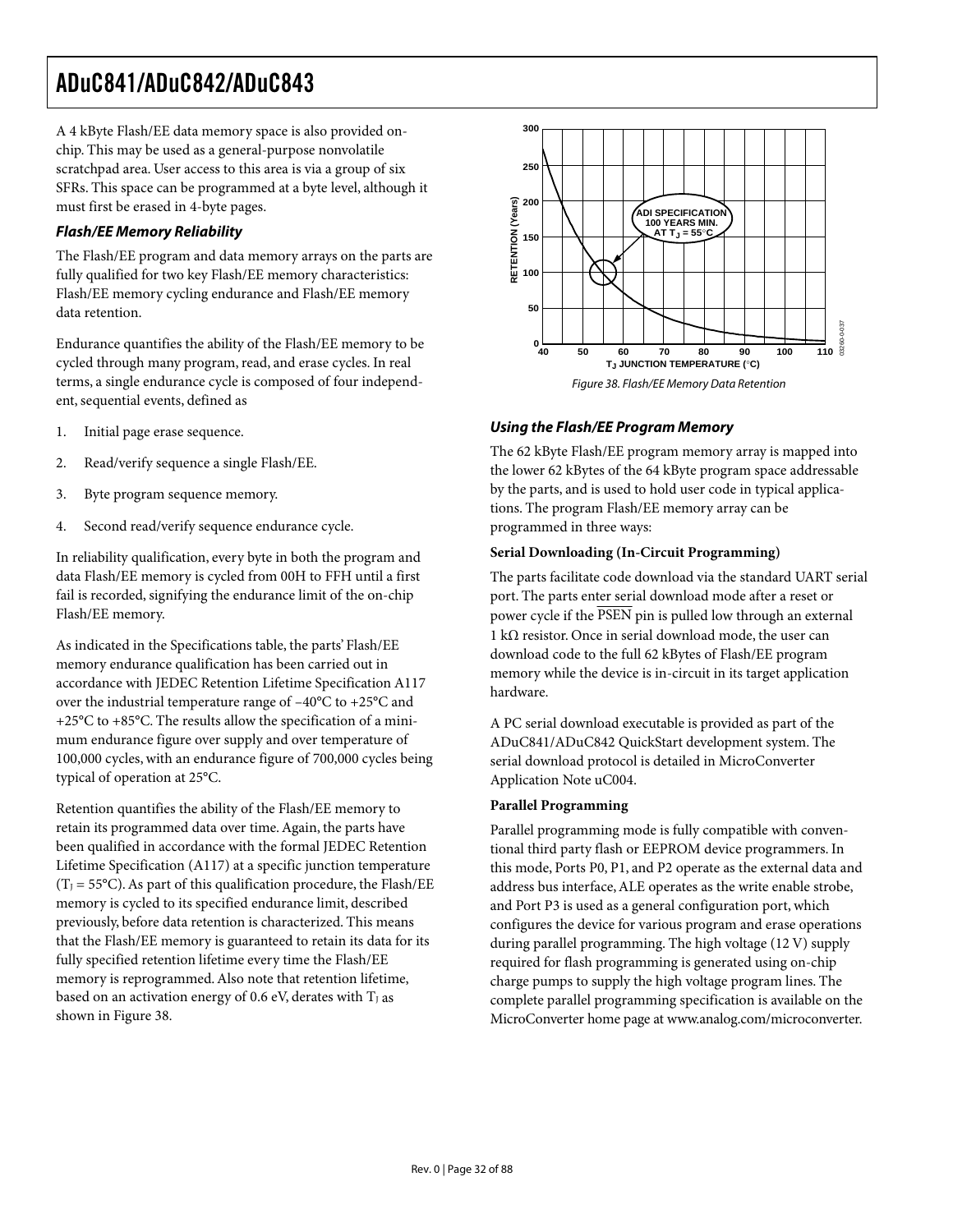#### **User Download Mode (ULOAD)**

Figure 39 shows that it is possible to use the 62 kBytes of Flash/EE program memory available to the user as a single block of memory. In this mode, all of the Flash/EE memory is read-only to user code.

However, the Flash/EE program memory can also be written to during runtime simply by entering ULOAD mode. In ULOAD mode, the lower 56 kBytes of program memory can be erased and reprogrammed by user software as shown in Figure 39. ULOAD mode can be used to upgrade your code in the field via any user defined download protocol. By configuring the SPI port on the part as a slave, it is possible to completely reprogram the 56 kBytes of Flash/EE program memory in only 5 seconds (refer to Application Note uC007).

Alternatively, ULOAD mode can be used to save data to the 56 kBytes of Flash/EE memory. This can be extremely useful in data logging applications where the part can provide up to 60 kBytes of NV data memory on chip (4 kBytes of dedicated Flash/EE data memory also exist).

The upper 6 kBytes of the 62 kBytes of Flash/EE program memory are programmable only via serial download or parallel programming. This means that this space appears as read-only to user code. Therefore, it cannot be accidentally erased or reprogrammed by erroneous code execution, which makes it very suitable to use the 6 kBytes as a bootloader.

A bootload enable option exists in the serial downloader to "always run from E000H after reset." If using a bootloader, this option is recommended to ensure that the bootloader always executes correct code after reset. Programming the Flash/EE program memory via ULOAD mode is described in more detail in the description of ECON and in Application Note uC007.



Figure 39. Flash/EE Program Memory Map in ULOAD Mode (62 kByte Part)



Figure 40. Flash/EE Program Memory Map in ULOAD Mode (32 kByte Part)

#### **Flash/EE Program Memory Security**

The ADuC841/ADuC842/ADuC843 facilitate three modes of Flash/EE program memory security. These modes can be independently activated, restricting access to the internal code space. These security modes can be enabled as part of serial download protocol as described in Application Note uC004 or via parallel programming. The security modes available on the parts are as follows:

#### **Lock Mode**

This mode locks the code memory, disabling parallel programming of the program memory. However, reading the memory in parallel mode and reading the memory via a MOVC command from external memory is still allowed. This mode is deactivated by initiating a code-erase command in serial download or parallel programming modes.

#### **Secure Mode**

This mode locks code in memory, disabling parallel programming (program and verify/read commands) as well as disabling the execution of a MOVC instruction from external memory, which is attempting to read the op codes from internal memory. Read/write of internal data Flash/EE from external memory is also disabled. This mode is deactivated by initiating a code-erase command in serial download or parallel programming modes.

#### **Serial Safe Mode**

This mode disables serial download capability on the device. If serial safe mode is activated and an attempt is made to reset the part into serial download mode, i.e., RESET asserted and deasserted with PSEN low, the part interprets the serial download reset as a normal reset only. It therefore cannot enter serial download mode but can only execute as a normal reset sequence. Serial safe mode can be disabled only by initiating a code-erase command in parallel programming mode.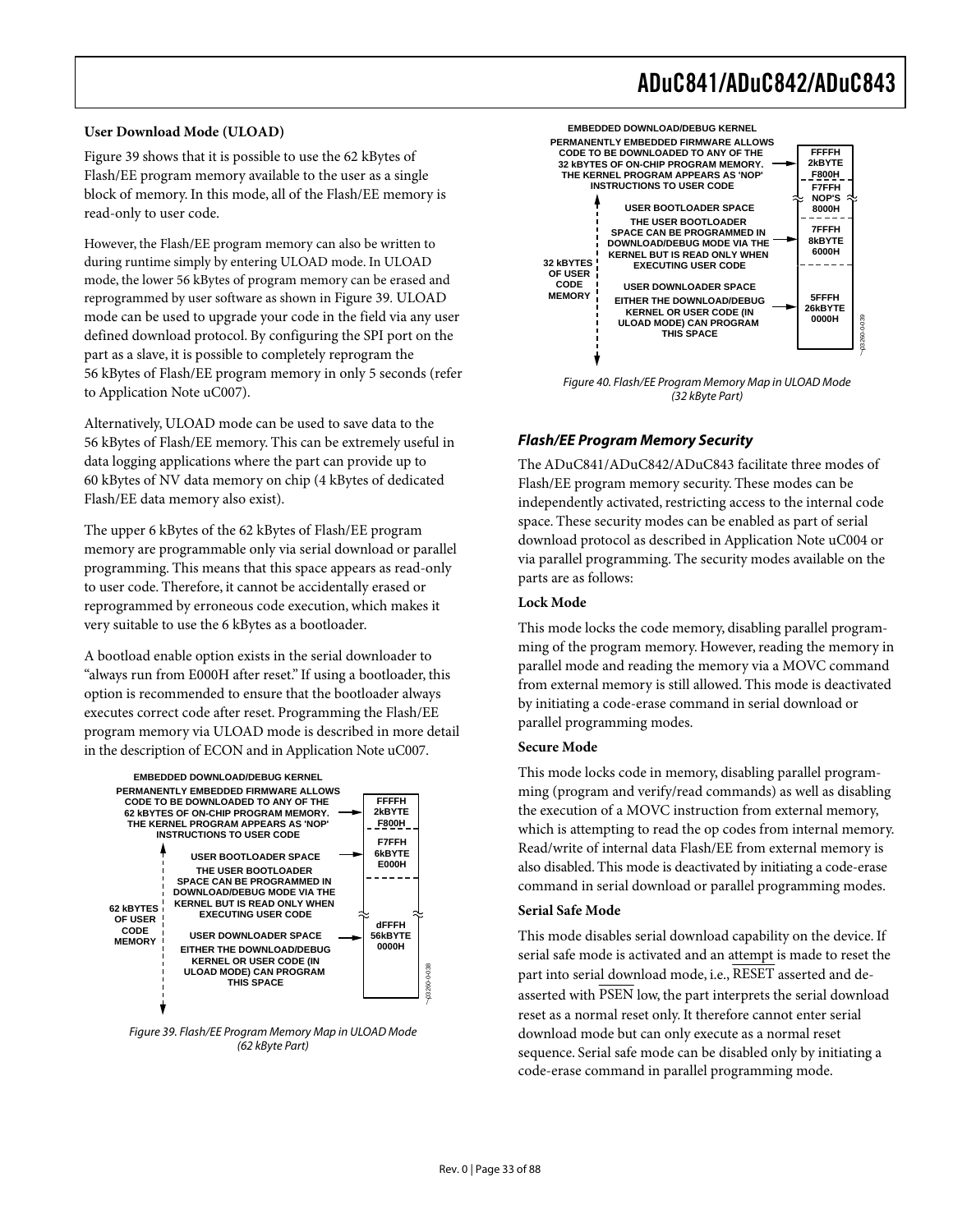#### **USING FLASH/EE DATA MEMORY**

The 4 kBytes of Flash/EE data memory are configured as 1024 pages, each of 4 bytes. As with the other ADuC841/ADuC842/ ADuC843 peripherals, the interface to this memory space is via a group of registers mapped in the SFR space. A group of four data registers (EDATA1–4) is used to hold the four bytes of data at each page. The page is addressed via the two registers, EADRH and EADRL. Finally, ECON is an 8-bit control register that may be written with one of nine Flash/EE memory access commands to trigger various read, write, erase, and verify functions. A block diagram of the SFR interface to the Flash/EE data memory array is shown in Figure 41.

#### **ECON—Flash/EE Memory Control SFR**

Programming of either Flash/EE data memory or Flash/ EE program memory is done through the Flash/EE memory control SFR (ECON). This SFR allows the user to read, write, erase, or verify the 4 kBytes of Flash/EE data memory or the 56 kBytes of Flash/EE program memory.

| 3FFH                                                                      | <b>BYTE</b> 1        | BYTE <sub>2</sub> | BYTE <sub>3</sub> | <b>BYTE4</b>              |
|---------------------------------------------------------------------------|----------------------|-------------------|-------------------|---------------------------|
|                                                                           | (OFFCH)              | (OFFDH)           | (OFFEH)           | (OFFFH)                   |
| 3FEH                                                                      | <b>BYTE1</b>         | BYTE <sub>2</sub> | <b>BYTE 3</b>     | <b>BYTE 4</b>             |
|                                                                           | (OFF8H)              | (OFF9H)           | (OFFAH)           | (OFFBH)                   |
| ADDRESS<br>(DRH/L)                                                        |                      |                   |                   |                           |
| PAGE                                                                      | BYTE <sub>1</sub>    | BYTE <sub>2</sub> | <b>BYTE 3</b>     | <b>BYTE 4</b>             |
| 03H                                                                       | (000CH)              | (000DH)           | (000EH)           | (000FH)                   |
| 02H                                                                       | BYTE <sub>1</sub>    | <b>BYTE 2</b>     | <b>BYTE3</b>      | <b>BYTE 4</b>             |
|                                                                           | (0008H)              | (0009H)           | (000AH)           | (000BH)                   |
| 01H                                                                       | <b>BYTE 1</b>        | BYTE <sub>2</sub> | <b>BYTE3</b>      | <b>BYTE 4</b>             |
|                                                                           | (0004H)              | (0005H)           | (0006H)           | (0007H)                   |
| 00H                                                                       | <b>BYTE1</b>         | <b>BYTE 2</b>     | BYTE <sub>3</sub> | <b>BYTE 4</b>             |
|                                                                           | (0000H)              | (0001H)           | (0002H)           | (0003H)                   |
| <b>BYTE</b><br><b>ADDRESSES</b><br><b>ARE GIVEN IN</b><br><b>BRACKETS</b> | <b>SFR</b><br>EDATA1 | EDATA2 SFR        | EDATA3 SFR        | EDATA4 SFR<br>03260-0-040 |

Figure 41. Flash/EE Data Memory Control and Configuration

| <b>ECON VALUE</b>          | <b>Command Description (Normal Mode)</b><br>(Power-On Default)                                                                                                                                                                                               | <b>Command Description (ULOAD Mode)</b>                                                                                                                                                                                                           |
|----------------------------|--------------------------------------------------------------------------------------------------------------------------------------------------------------------------------------------------------------------------------------------------------------|---------------------------------------------------------------------------------------------------------------------------------------------------------------------------------------------------------------------------------------------------|
| 01H<br><b>READ</b>         | Results in 4 bytes in the Flash/EE data memory, addressed<br>by the page address EADRH/L, being read into EDATA1-4.                                                                                                                                          | Not implemented. Use the MOVC instruction.                                                                                                                                                                                                        |
| 02H<br><b>WRITE</b>        | Results in 4 bytes in EDATA1-4 being written to the<br>Flash/EE data memory at the page address given by<br>EADRH/L (0 - EADRH/L < 0400H).                                                                                                                   | Results in bytes 0-255 of internal XRAM being written to<br>the 256 bytes of Flash/EE program memory at the page<br>address given by EADRH (0 - EADRH < E0H).                                                                                     |
|                            | Note that the 4 bytes in the page being addressed must<br>be pre-erased.                                                                                                                                                                                     | Note that the 256 bytes in the page being addressed must<br>be pre-erased.                                                                                                                                                                        |
| 03H                        | Reserved.                                                                                                                                                                                                                                                    | Reserved.                                                                                                                                                                                                                                         |
| 04H<br><b>VERIFY</b>       | Verifies that the data in EDATA1-4 is contained in the<br>page address given by EADRH/L. A subsequent read of the<br>ECON SFR results in 0 being read if the verification is valid,<br>or a nonzero value being read to indicate an invalid<br>verification. | Not implemented. Use the MOVC and MOVX instructions<br>to verify the write in software.                                                                                                                                                           |
| 05H<br><b>ERASE PAGE</b>   | Results in erasing the 4-byte page of Flash/EE data<br>memory addressed by the page address EADRH/L.                                                                                                                                                         | Results in the 64 byte page of Flash/EE program memory,<br>addressed by the byte address EADRH/L, being erased.<br>EADRL can equal any of 64 locations within the page. A<br>new page starts whenever EADRL is equal to 00H, 40H,<br>80H, or C0H. |
| 06H<br><b>ERASE ALL</b>    | Results in erasing the entire 4 kBytes of Flash/EE data<br>memory.                                                                                                                                                                                           | Results in erasing the entire 56 kBytes of ULOAD Flash/EE<br>program memory.                                                                                                                                                                      |
| 81H<br><b>READBYTE</b>     | Results in the byte in the Flash/EE data memory,<br>addressed by the byte address EADRH/L, being read into<br>EDATA1 (0 - EADRH / L - OFFFH).                                                                                                                | Not implemented. Use the MOVC command.                                                                                                                                                                                                            |
| 82H<br><b>WRITEBYTE</b>    | Results in the byte in EDATA1 being written into Flash/EE<br>data memory at the byte address EADRH/L                                                                                                                                                         | Results in the byte in EDATA1 being written into Flash/EE<br>program memory at the byte address EADRH/L (0 -<br>EADRH/L - DFFFH).                                                                                                                 |
| 0FH<br><b>EXULOAD</b>      | Leaves the ECON instructions to operate on the Flash/EE<br>data memory.                                                                                                                                                                                      | Enters normal mode directing subsequent ECON<br>instructions to operate on the Flash/EE data memory.                                                                                                                                              |
| <b>FOH</b><br><b>ULOAD</b> | Enters ULOAD mode, directing subsequent ECON<br>instructions to operate on the Flash/EE program memory.                                                                                                                                                      | Leaves the ECON instructions to operate on the Flash/EE<br>program memory.                                                                                                                                                                        |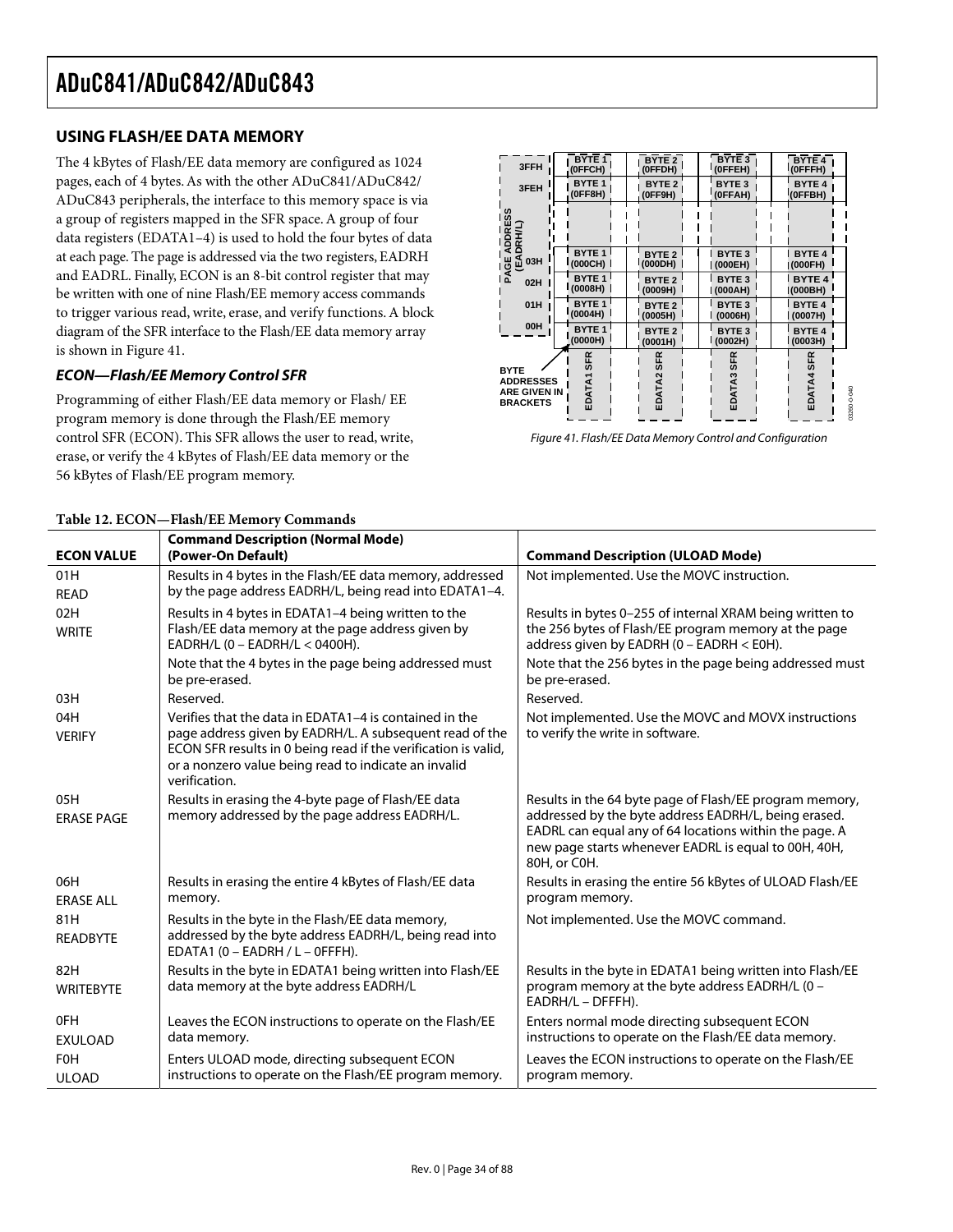#### **Example: Programming the Flash/EE Data Memory**

A user wants to program F3H into the second byte on Page 03H of the Flash/EE data memory space while preserving the other 3 bytes already in this page. A typical program of the Flash/EE data array involves

- 1. Setting EADRH/L with the page address.
- 2. Writing the data to be programmed to the EDATA1–4.
- 3. Writing the ECON SFR with the appropriate command.

#### **Step 1: Set Up the Page Address**

Address registers EADRH and EADRL hold the high byte address and the low byte address of the page to be addressed. The assembly language to set up the address may appear as

MOV EADRH,#0 ; Set Page Address Pointer MOV EADRL,#03H

#### **Step 2: Set Up the EDATA Registers**

Write the four values to be written into the page into the four SFRs, EDATA1–4. Unfortunately, the user does not know three of them. Thus, the user must read the current page and overwrite the second byte.

| MOV ECON,#1      |                    |  | ; Read Page into EDATA1-4 |  |
|------------------|--------------------|--|---------------------------|--|
| MOV EDATA2,#0F3H | ; Overwrite byte 2 |  |                           |  |

#### **Step 3: Program Page**

A byte in the Flash/EE array can be programmed only if it has previously been erased. To be more specific, a byte can be programmed only if it already holds the value FFH. Because of the Flash/EE architecture, this erase must happen at a page level; therefore, a minimum of 4 bytes (1 page) are erased when an erase command is initiated. Once the page is erase, the user can program the 4 bytes in-page and then perform a verification of the data.

| MOV ECON, #5 | ; ERASE Page                |
|--------------|-----------------------------|
| MOV ECON, #2 | ; WRITE Page                |
| MOV ECON, #4 | : VERIFY Page               |
| MOV A, ECON  | ; Check if $ECON=0$ $(OK!)$ |
| JNZ ERROR    |                             |

Although the 4 kBytes of Flash/EE data memory are shipped from the factory pre-erased, i.e., byte locations set to FFH, it is nonetheless good programming practice to include an ERASEALL routine as part of any configuration/setup code running on the parts. An ERASEALL command consists of writing 06H to the ECON SFR, which initiates an erase of the 4-kByte Flash/EE array. This command coded in 8051 assembly would appear as

MOV ECON, #06H ; Erase all Command ; 2 ms Duration

#### **Flash/EE Memory Timing**

Typical program and erase times for the parts are as follows:

| Normal Mode (operating on Flash/EE data memory) |                           |  |  |
|-------------------------------------------------|---------------------------|--|--|
| READPAGE (4 bytes)                              | 22 machine cycles         |  |  |
| WRITEPAGE (4 bytes)                             | $380 \text{ }\mu\text{s}$ |  |  |
| VERIFYPAGE (4 bytes)                            | 22 machine cycles         |  |  |
| ERASEPAGE (4 bytes)                             | $2 \text{ ms}$            |  |  |
| ERASEALL (4 kBytes)                             | 2 <sub>ms</sub>           |  |  |
| READBYTE (1 byte)                               | 9 machine cycles          |  |  |
| WRITEBYTE (1 byte)                              | $200 \mu s$               |  |  |
|                                                 |                           |  |  |

#### **ULOAD Mode (operating on Flash/EE program memory)**

| $200 \mu s$ |
|-------------|
|             |

Note that a given mode of operation is initiated as soon as the command word is written to the ECON SFR. The core microcontroller operation on the parts is idled until the requested program/read or erase mode is completed. In practice, this means that even though the Flash/EE memory mode of operation is typically initiated with a two machine cycle MOV instruction (to write to the ECON SFR), the next instruction is not executed until the Flash/EE operation is complete. This means that the core cannot respond to interrupt requests until the Flash/EE operation is complete, although the core peripheral functions like counter/timers continue to count and time as configured throughout this period.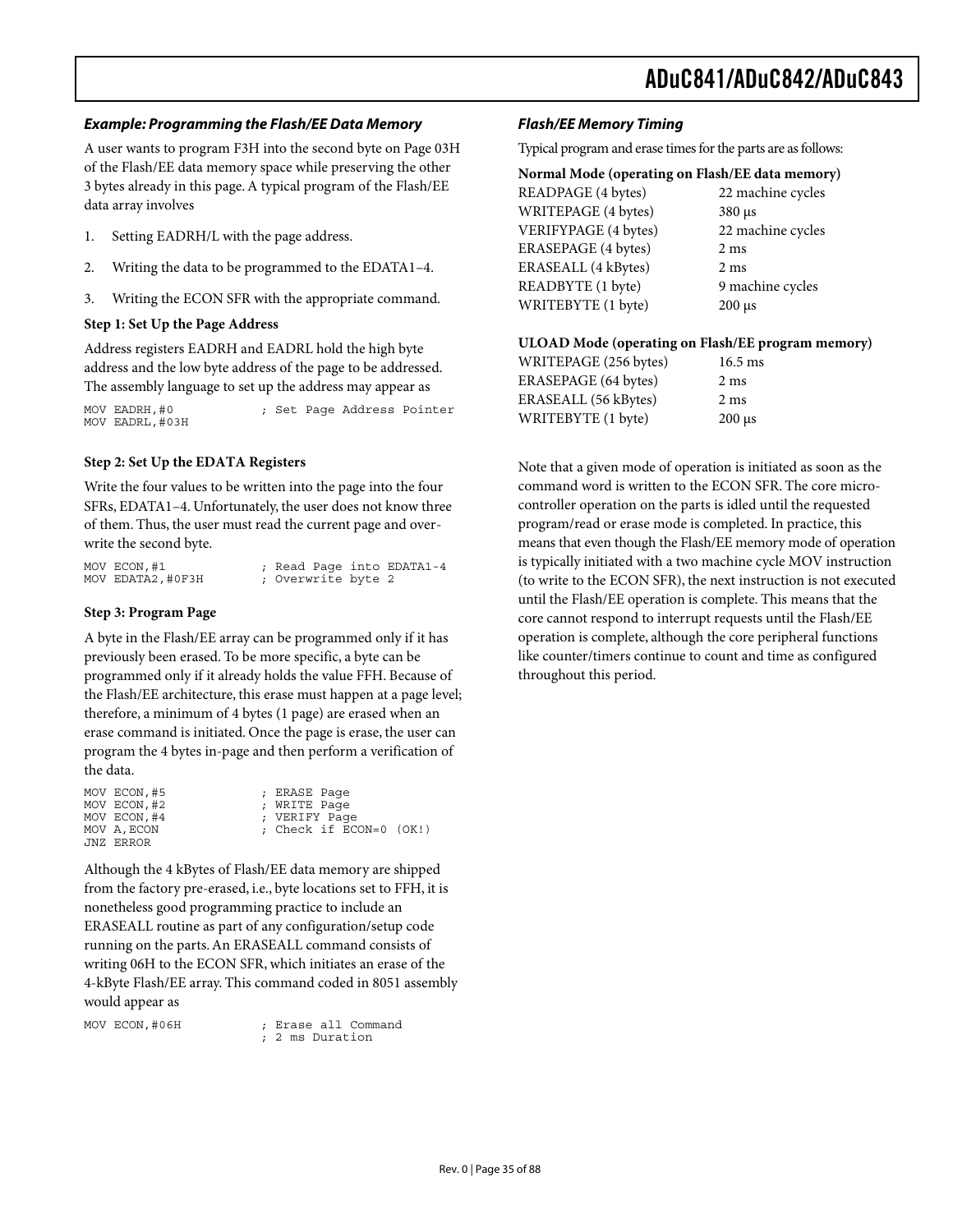#### **ADuC842/ADuC843 Configuration SFR (CFG842)**

The CFG842 SFR contains the necessary bits to configure the internal XRAM, external clock select, PWM output selection, DAC buffer, and the extended SP for both the ADuC842 and the ADuC843. By default, it configures the user into 8051 mode, i.e., extended SP is disabled and internal XRAM is disabled. On the ADuC841, this register is the CFG841 register and is described on the next page.

| <b>CFG842</b>      | ADuC842/ADuC843 Config SFR |
|--------------------|----------------------------|
| <b>SFR</b> Address | AFH                        |
| Power-On Default   | 00H                        |
| Bit Addressable    | Nο                         |

| <b>Bit No.</b> | <b>Name</b>   | <b>Description</b>                                                                                                                                         |
|----------------|---------------|------------------------------------------------------------------------------------------------------------------------------------------------------------|
| $\overline{7}$ | <b>EXSP</b>   | Extended SP Enable.                                                                                                                                        |
|                |               | When set to 1 by the user, the stack rolls over from $SPH/SP = OOFFH$ to 0100H.                                                                            |
|                |               | When set to 0 by the user, the stack rolls over from $SP = FFH$ to $SP = 00H$ .                                                                            |
| 6              | <b>PWPO</b>   | PWM Pin Out Selection.                                                                                                                                     |
|                |               | Set to 1 by the user to select P3.4 and P3.3 as the PWM output pins.                                                                                       |
|                |               | Set to 0 by the user to select P2.6 and P2.7 as the PWM output pins.                                                                                       |
| 5              | <b>DBUF</b>   | DAC Output Buffer.                                                                                                                                         |
|                |               | Set to 1 by the user to bypass the DAC output buffer.                                                                                                      |
|                |               | Set to 0 by the user to enable the DAC output buffer.                                                                                                      |
| 4              | <b>EXTCLK</b> | Set by the user to 1 to select an external clock input on P3.4.                                                                                            |
|                |               | Set by the user to 0 to use the internal PLL clock.                                                                                                        |
| 3              | <b>RSVD</b>   | Reserved. This bit should always contain 0.                                                                                                                |
| 2              | <b>RSVD</b>   | Reserved. This bit should always contain 0.                                                                                                                |
|                | <b>MSPI</b>   | Set to 1 by the user to move the SPI functionality of MISO, MOSI, and SCLOCK to P3.3, P3.4, and P3.5,<br>respectively.                                     |
|                |               | Set to 0 by the user to leave the SPI functionality as usual on MISO, MOSI, and SCLOCK pins.                                                               |
| 0              | <b>XRAMEN</b> | XRAM Enable Bit.                                                                                                                                           |
|                |               | When set to 1 by the user, the internal XRAM is mapped into the lower 2 kBytes of the external address<br>space.                                           |
|                |               | When set to 0 by the user, the internal XRAM is not accessible, and the external data memory is<br>mapped into the lower 2 kBytes of external data memory. |

#### **Table 13. CFG842 SFR Bit Designations**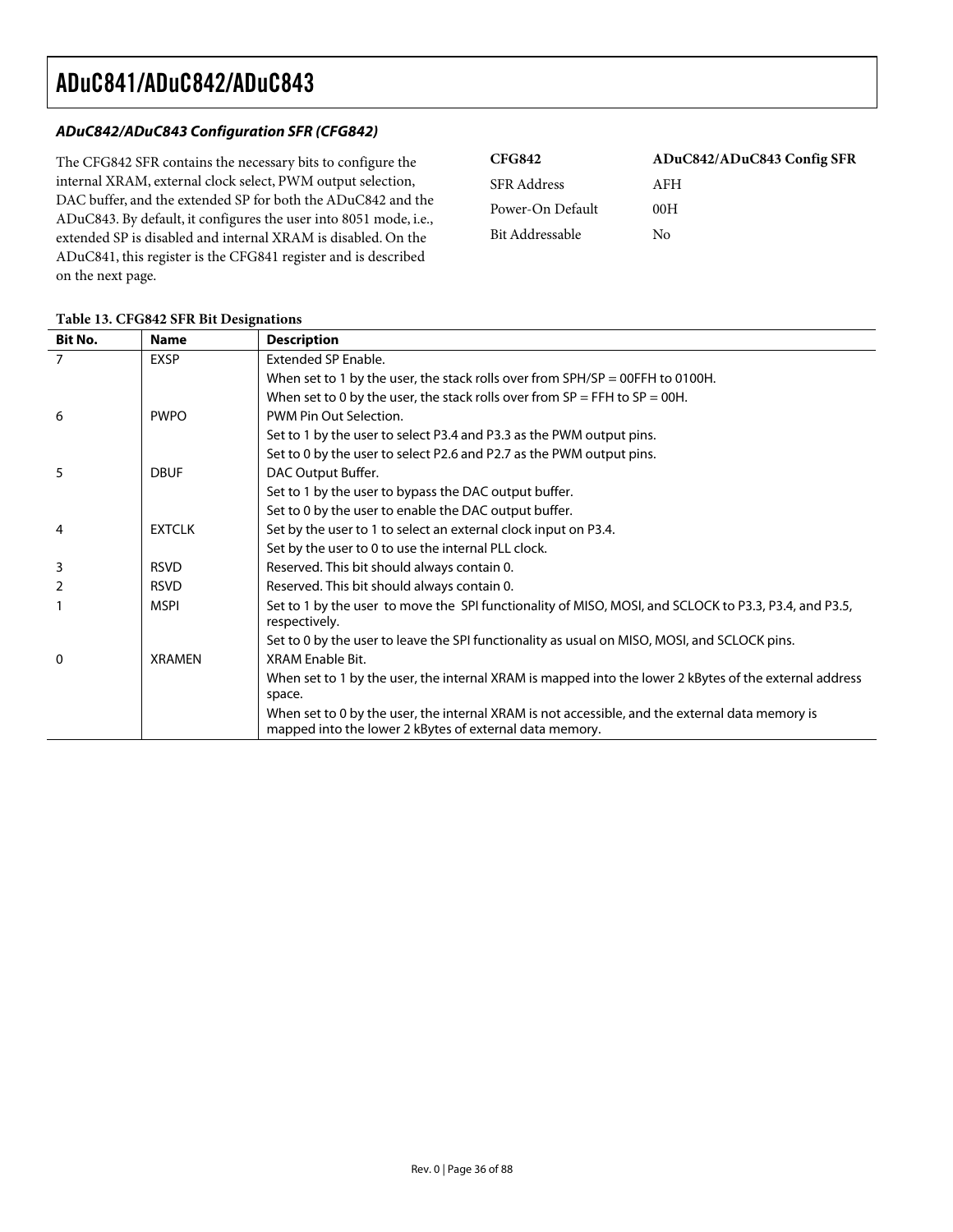| CFG841             | <b>ADuC841 Config SFR</b> |
|--------------------|---------------------------|
| <b>SFR</b> Address | AFH                       |
| Power-On Default   | 10H <sup>1</sup>          |
| Bit Addressable    | Nο                        |

#### **Table 14. CFG841 SFR Bit Designations**

| <b>Bit No.</b>                                | <b>Name</b>      | <b>Description</b>                                                                                                     |                        |      |                                                                                                                                                                                 |  |  |
|-----------------------------------------------|------------------|------------------------------------------------------------------------------------------------------------------------|------------------------|------|---------------------------------------------------------------------------------------------------------------------------------------------------------------------------------|--|--|
| 7                                             | <b>EXSP</b>      | <b>Extended SP Enable.</b>                                                                                             |                        |      |                                                                                                                                                                                 |  |  |
|                                               |                  | When set to 1 by the user, the stack rolls over from $SPH/SP = OOFFH$ to 0100H.                                        |                        |      |                                                                                                                                                                                 |  |  |
|                                               |                  | When set to 0 by the user, the stack rolls over from $SP = FFH$ to $SP = 00H$ .                                        |                        |      |                                                                                                                                                                                 |  |  |
| 6                                             | <b>PWPO</b>      |                                                                                                                        | PWM Pin Out Selection. |      |                                                                                                                                                                                 |  |  |
|                                               |                  |                                                                                                                        |                        |      | Set to 1 by the user to select P3.4 and P3.3 as the PWM output pins.                                                                                                            |  |  |
|                                               |                  |                                                                                                                        |                        |      | Set to 0 by the user to select P2.6 and P2.7 as the PWM output pins.                                                                                                            |  |  |
| 5                                             | <b>DBUF</b>      |                                                                                                                        | DAC Output Buffer.     |      |                                                                                                                                                                                 |  |  |
|                                               |                  |                                                                                                                        |                        |      | Set to 1 by the user to bypass the DAC output buffer.                                                                                                                           |  |  |
|                                               |                  |                                                                                                                        |                        |      | Set to 0 by the user to enable the DAC output buffer.                                                                                                                           |  |  |
| 4                                             | EPM <sub>2</sub> |                                                                                                                        |                        |      | Flash/EE Controller and PWM Clock Frequency Configuration Bits.                                                                                                                 |  |  |
|                                               |                  |                                                                                                                        |                        |      | Frequency should be configured such that Fosc/Divide Factor = 32 kHz + 50%.                                                                                                     |  |  |
| 3                                             | EPM1             | EPM <sub>2</sub>                                                                                                       | EPM1                   | EPM0 | Divide Factor                                                                                                                                                                   |  |  |
| $\overline{2}$                                | EPM <sub>0</sub> | 0                                                                                                                      | 0                      | 0    | 32                                                                                                                                                                              |  |  |
|                                               |                  | 0                                                                                                                      | 0                      |      | 64                                                                                                                                                                              |  |  |
|                                               |                  | 0                                                                                                                      |                        | 0    | 128                                                                                                                                                                             |  |  |
|                                               |                  | 0                                                                                                                      |                        |      | 256                                                                                                                                                                             |  |  |
|                                               |                  |                                                                                                                        | 0                      | 0    | 512                                                                                                                                                                             |  |  |
|                                               |                  |                                                                                                                        | $\Omega$               |      | 1024                                                                                                                                                                            |  |  |
| 1                                             | <b>MSPI</b>      | Set to 1 by the user to move the SPI functionality of MISO, MOSI, and SCLOCK to P3.3, P3.4, and P3.5,<br>respectively. |                        |      |                                                                                                                                                                                 |  |  |
|                                               |                  | Set to 0 by the user to leave the SPI functionality as usual on MISO, MOSI, and SCLOCK pins.                           |                        |      |                                                                                                                                                                                 |  |  |
| $\mathbf{0}$                                  | <b>XRAMEN</b>    | XRAM Fnable Bit.                                                                                                       |                        |      |                                                                                                                                                                                 |  |  |
|                                               |                  |                                                                                                                        |                        |      | When set to 1 by the user, the internal XRAM is mapped into the lower two kBytes of the external address                                                                        |  |  |
|                                               |                  | space.                                                                                                                 |                        |      |                                                                                                                                                                                 |  |  |
|                                               |                  |                                                                                                                        |                        |      | When set to 0 by the user, the internal XRAM is not accessible, and the external data memory is mapped into                                                                     |  |  |
| the lower two kBytes of external data memory. |                  |                                                                                                                        |                        |      |                                                                                                                                                                                 |  |  |
|                                               |                  |                                                                                                                        |                        |      | <sup>1</sup> Note that the Flash/EE controller bits EPM2, EPM1, EPM0 are set to their correct values depending on the crystal frequency at power-up. The user should not modify |  |  |

these bits so all instructions to the CFG841 register should use the ORL, XRL, or ANL instructions. Value of 10H is for 11.0592 MHz crystal.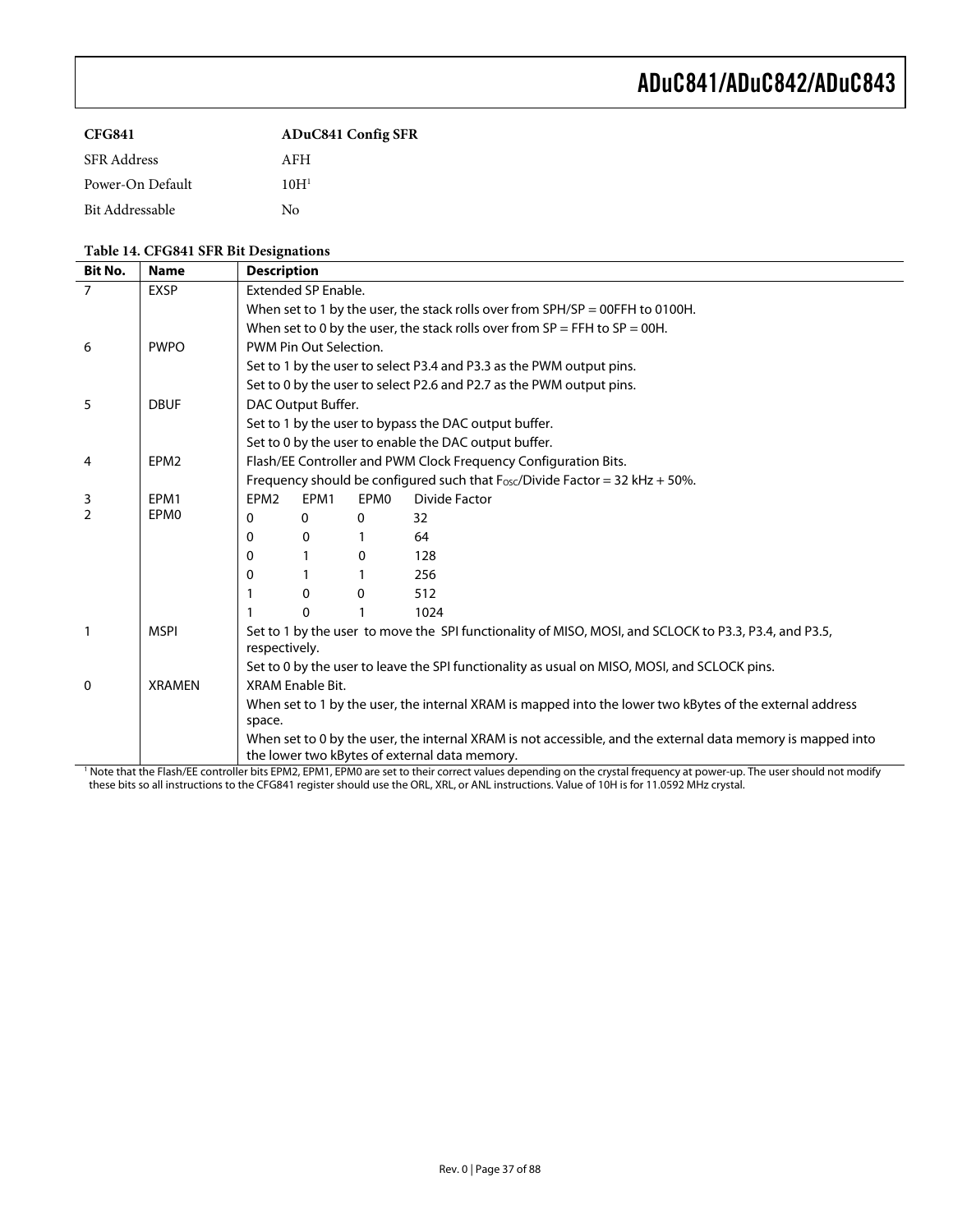## **USER INTERFACE TO ON-CHIP PERIPHERALS**

This section gives a brief overview of the various peripherals also available on-chip. A summary of the SFRs used to control and configure these peripherals is also given.

### **DAC**

The ADuC841/ADuC842 incorporate two 12-bit voltage output DACs on-chip. Each has a rail-to-rail voltage output buffer capable of driving 10 kΩ/100 pF. Each has two selectable ranges,  $0$  V to  $V_{REF}$  (the internal band gap 2.5 V reference) and  $0$  V to AVDD. Each can operate in 12-bit or 8-bit mode.

Both DACs share a control register, DACCON, and four data registers, DAC1H/L, DAC0/L. Note that in 12-bit asynchronous mode, the DAC voltage output is updated as soon as the DACL data SFR has been written; therefore, the DAC data registers should be updated as DACH first, followed by DACL. Note that for correct DAC operation on the 0 V to  $V_{REF}$  range, the ADC must be switched on. This results in the DAC using the correct reference value.

| <b>DACCON</b>      | <b>DAC Control Register</b> |
|--------------------|-----------------------------|
| <b>SFR</b> Address | FDH                         |
| Power-On Default   | 04H                         |
| Bit Addressable    | Nο                          |

#### **Table 15. DACCON SFR Bit Designations**

| <b>Bit No.</b> | <b>Name</b>                 | <b>Description</b>                                                                                                                                                                                                                                  |
|----------------|-----------------------------|-----------------------------------------------------------------------------------------------------------------------------------------------------------------------------------------------------------------------------------------------------|
| $\overline{7}$ | <b>MODE</b>                 | The DAC MODE bit sets the overriding operating mode for both DACs.                                                                                                                                                                                  |
|                |                             | Set to 1 by the user to select 8-bit mode (write 8 bits to DACxL SFR).                                                                                                                                                                              |
|                |                             | Set to 0 by the user to select 12-bit mode.                                                                                                                                                                                                         |
| 6              | RNG1                        | DAC1 Range Select Bit.                                                                                                                                                                                                                              |
|                |                             | Set to 1 by the user to select the range for DAC1 as 0 V to V <sub>DD</sub> .                                                                                                                                                                       |
|                |                             | Set to 0 by the user to select the range for DAC1 as 0 V to VREF.                                                                                                                                                                                   |
| 5              | RNG0                        | DAC0 Range Select Bit.                                                                                                                                                                                                                              |
|                |                             | Set to 1 by the user to select the range for DAC0 as 0 V to $V_{DD}$ .                                                                                                                                                                              |
|                |                             | Set to 0 by the user to select the range for DAC0 as 0 V to $V_{REF}$ .                                                                                                                                                                             |
| 4              | CLR1                        | DAC1 Clear Bit.                                                                                                                                                                                                                                     |
|                |                             | Set to 1 by the user to leave the output of DAC1 at its normal level.                                                                                                                                                                               |
|                |                             | Set to 0 by the user to force the output of DAC1 to 0 V.                                                                                                                                                                                            |
| 3              | CLR <sub>0</sub>            | DACO Clear Bit.                                                                                                                                                                                                                                     |
|                |                             | Set to 1 by the user to leave the output of DAC0 at its normal level.                                                                                                                                                                               |
|                |                             | Set to 0 by the user to force the output of DAC0 to 0 V.                                                                                                                                                                                            |
| 2              | <b>SYNC</b>                 | DAC0/1 Update Synchronization Bit.                                                                                                                                                                                                                  |
|                |                             | When set to 1, the DAC outputs update as soon as DACxL SFRs are written. The user can simultaneously update<br>both DACs by first updating the DACxL/H SFRs while SYNC is 0. Both DACs then update simultaneously when the<br>SYNC bit is set to 1. |
| 1              | P <sub>D</sub> 1            | DAC1 Power-Down Bit.                                                                                                                                                                                                                                |
|                |                             | Set to 1 by the user to power on DAC1.                                                                                                                                                                                                              |
|                |                             | Set to 0 by the user to power off DAC1.                                                                                                                                                                                                             |
| $\Omega$       | P <sub>D</sub> <sub>0</sub> | DAC0 Power-Down Bit.                                                                                                                                                                                                                                |
|                |                             | Set to 1 by the user to power on DAC0.                                                                                                                                                                                                              |
|                |                             | Set to 0 by the user to power off DAC0.                                                                                                                                                                                                             |

| DACxH/L            | <b>DAC Data Registers</b>                                             |                     |  |  |  |
|--------------------|-----------------------------------------------------------------------|---------------------|--|--|--|
| Function           | DAC data registers, written by the user to update the DAC output.     |                     |  |  |  |
| <b>SFR Address</b> | DACOL (DACO Data Low Byte) -> F9H; DAC1L (DAC1 Data Low Byte) -> FBH  |                     |  |  |  |
|                    | DACH (DAC0 Data High Byte) -> FAH; DAC1H (DAC1 Data High Byte) -> FCH |                     |  |  |  |
| Power-On Default   | 00H                                                                   | All Four Registers. |  |  |  |
| Bit Addressable    | No                                                                    | All Four Registers. |  |  |  |

The 12-bit DAC data should be written into DACxH/L right-justified such that DACxL contains the lower 8 bits, and the lower nibble of DACxH contains the upper 4 bits.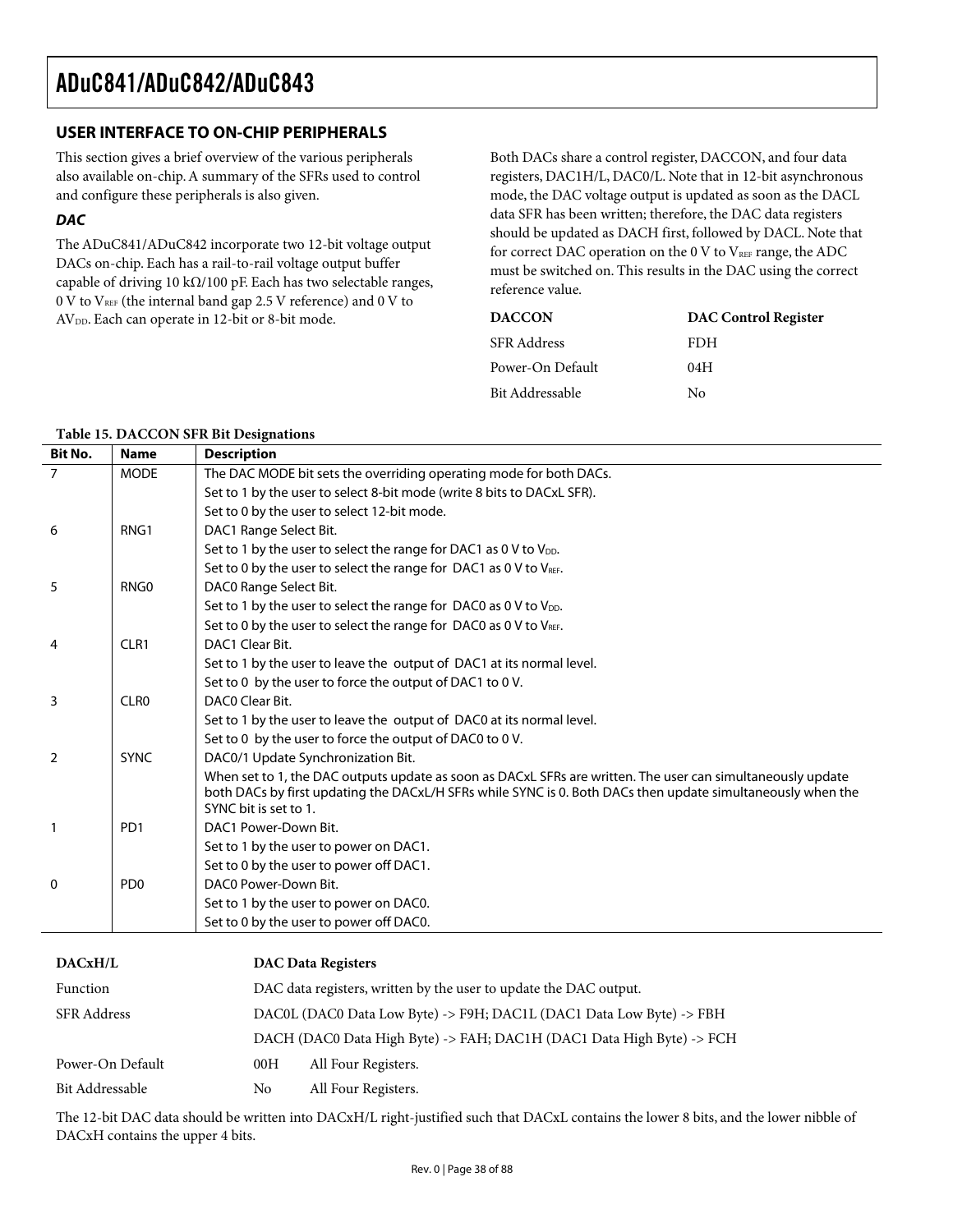#### **Using the DAC**

The on-chip DAC architecture consists of a resistor string DAC followed by an output buffer amplifier, the functional equivalent of which is illustrated in Figure 42. Details of the actual DAC architecture can be found in U.S. Patent Number 5969657 (www.uspto.gov). Features of this architecture include inherent guaranteed monotonicity and excellent differential linearity.



Figure 42. Resistor String DAC Functional Equivalent

As shown in Figure 42, the reference source for each DAC is user selectable in software. It can be either  $AV_{DD}$  or  $V_{REF}$ . In 0 V-to-AV<sub>DD</sub> mode, the DAC output transfer function spans from 0 V to the voltage at the AV<sub>DD</sub> pin. In 0 V-to-V<sub>REF</sub> mode, the DAC output transfer function spans from 0 V to the internal  $V_{REF}$  or, if an external reference is applied, the voltage at the  $C_{REF}$ pin. The DAC output buffer amplifier features a true rail-to-rail output stage implementation. This means that unloaded, each output is capable of swinging to within less than 100 mV of both AVDD and ground. Moreover, the DAC's linearity specification (when driving a 10 k $\Omega$  resistive load to ground) is guaranteed through the full transfer function except Codes 0 to 100, and, in 0 V-to-AVDD mode only, Codes 3995 to 4095. Linearity degradation near ground and V<sub>DD</sub> is caused by saturation of the output amplifier, and a general representation of its effects (neglecting offset and gain error) is illustrated in Figure 43. The dotted line in Figure 43 indicates the ideal transfer function, and the solid line represents what the transfer function might look like with endpoint nonlinearities due to saturation of the output amplifier. Note that Figure 43 represents a transfer function in  $0$  V-to-V<sub>DD</sub> mode only. In 0 V-to-V<sub>REF</sub> mode (with  $V_{REF}$  <  $V_{DD}$ ), the lower nonlinearity would be similar, but the upper portion of the transfer function would follow the ideal line right to the end ( $V_{REF}$  in this case, not  $V_{DD}$ ), showing no signs of endpoint linearity errors.



Figure 43. Endpoint Nonlinearities Due to Amplifier Saturation



Figure 44. Source and Sink Current Capability with  $V_{REF} = V_{DD} = 5 V$ 



Figure 45. Source and Sink Current Capability with  $V_{REF} = V_{DD} = 3 V$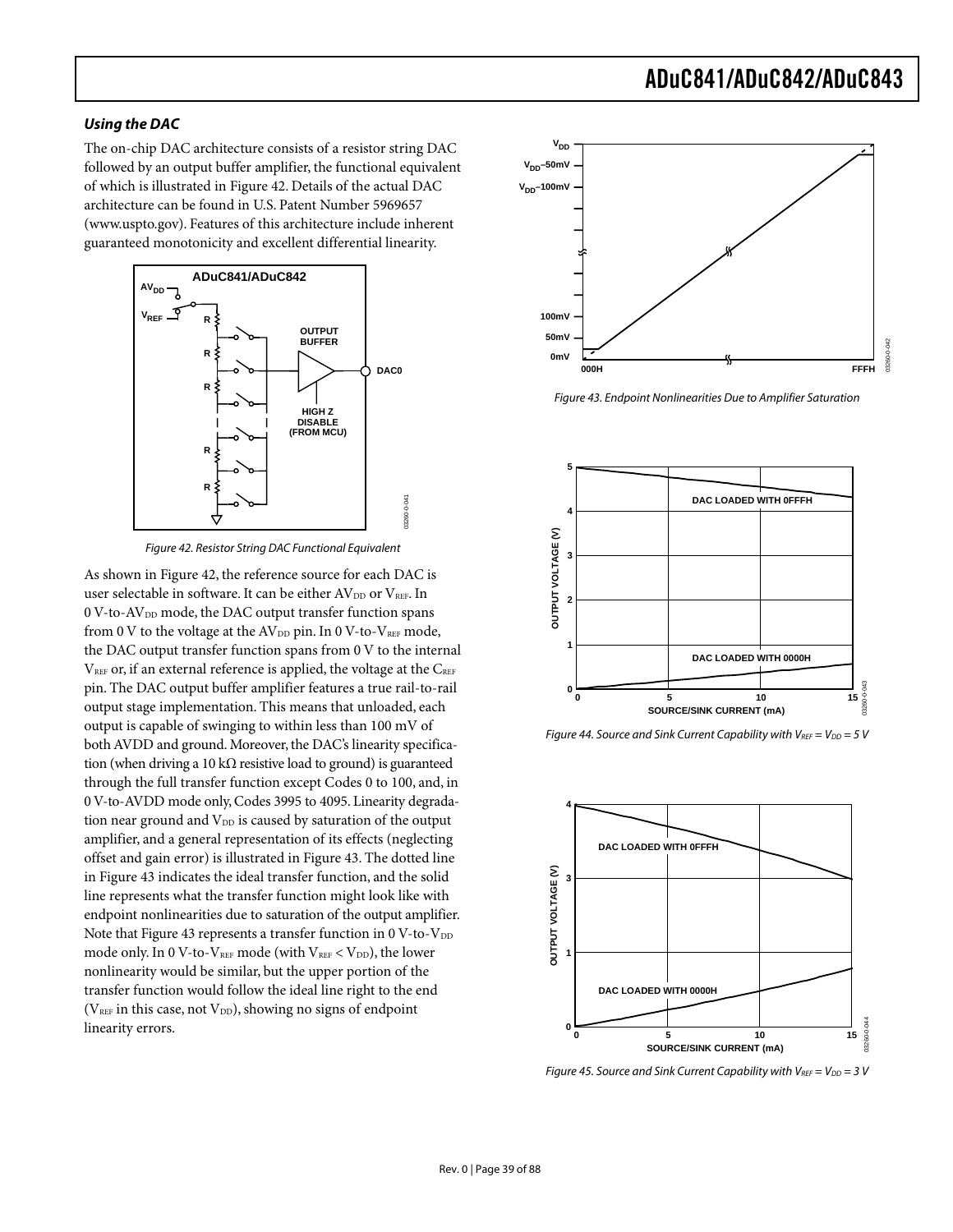The endpoint nonlinearities illustrated in Figure 43 become worse as a function of output loading. Most of the part's specifications assume a 10 k $\Omega$  resistive load to ground at the DAC output. As the output is forced to source or sink more current, the nonlinear regions at the top or bottom (respectively) of Figure 43 become larger. Larger current demands can significantly limit output voltage swing. Figure 44 and Figure 45 illustrate this behavior. Note that the upper trace in each of these figures is valid only for an output range selection of 0 V-to-AV<sub>DD</sub>. In 0 V-to-V<sub>REF</sub> mode, DAC loading does not cause high-side voltage drops as long as the reference voltage remains below the upper trace in the corresponding figure. For example, if  $AV_{DD} = 3$  V and  $V_{REF} = 2.5$  V, the high-side voltage is not be affected by loads less than 5 mA. But somewhere around 7 mA, the upper curve in Figure 45 drops below 2.5 V ( $V_{REF}$ ), indicating that at these higher currents the output is not capable of reaching V<sub>REF</sub>.

To reduce the effects of the saturation of the output amplifier at values close to ground and to give reduced offset and gain errors, the internal buffer can be bypassed. This is done by setting the DBUF bit in the CFG841/CFG842 register. This allows a full rail-to-rail output from the DAC, which should then be buffered externally using a dual-supply op amp in order to get a rail-torail output. This external buffer should be located as close as physically possible to the DAC output pin on the PCB. Note that the unbuffered mode works only in the 0 V to  $V_{REF}$  range.

To drive significant loads with the DAC outputs, external buffering may be required (even with the internal buffer enabled), as illustrated in Figure 46**.** Table 11 lists some recommended op amps.



Figure 46. Buffering the DAC Outputs

The DAC output buffer also features a high impedance disable function. In the chip's default power-on state, both DACs are disabled, and their outputs are in a high impedance state (or three-state) where they remain inactive until enabled in software. This means that if a zero output is desired during power-up or power-down transient conditions, then a pulldown resistor must be added to each DAC output. Assuming this resistor is in place, the DAC outputs remain at ground potential whenever the DAC is disabled.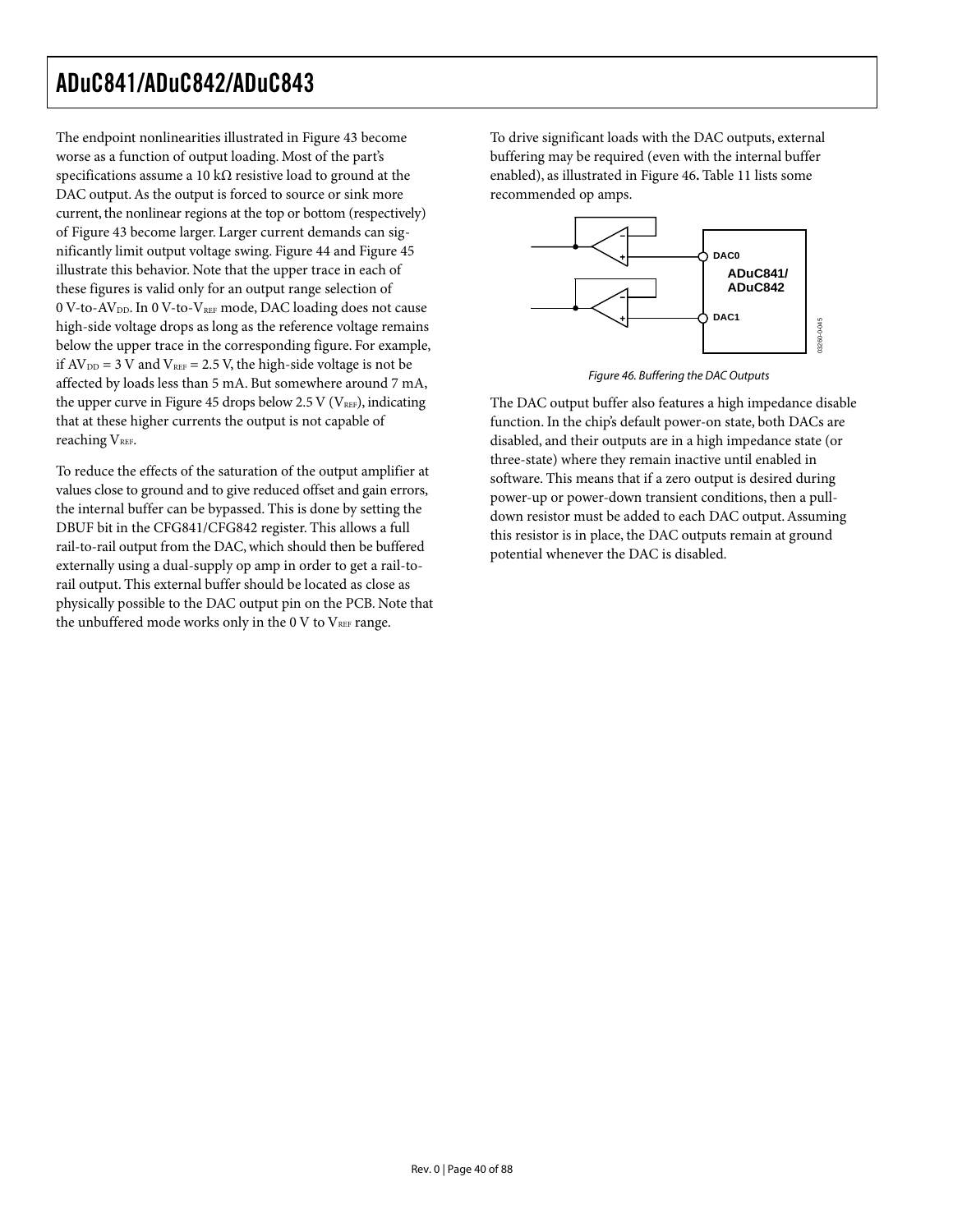## **ON-CHIP PLL**

The ADuC842 and ADuC843 are intended for use with a 32.768 kHz watch crystal. A PLL locks onto a multiple (512) of this to provide a stable 16.78 MHz clock for the system. The ADuC841 operates directly from an external crystal. The core can operate at this frequency or at binary submultiples of it to allow power saving in cases where maximum core performance is not required. The default core clock is the PLL clock divided by 8 or 2.097152 MHz. The ADC clocks are also derived from the PLL clock, with the modulator rate being the same as the crystal oscillator frequency. The preceding choice of frequencies ensures that the modulators and the core are synchronous, regardless of the core clock rate. The PLL control register is PLLCON.

At 5 V the core clock can be set to a maximum of 16.78 MHz, while at 3 V the maximum core clock setting is 8.38 MHz. The CD bits should not be set to 0 on a 3 V part.

Note that on the ADuC841, changing the CD bits in PLLCON causes the core speed to change. The core speed is crystal freq/ 2<sup>CD</sup>. The other bits in PLLCON are reserved in the case of the ADuC841 and should be written with 0.

| <b>PLLCON PLL</b> | <b>Control Register</b> |
|-------------------|-------------------------|
| SFR Address       | D7H                     |
| Power-On Default  | 53H                     |
| Bit Addressable   | Nο                      |

| <b>Bit No.</b> | <b>Name</b>                 | <b>Description</b>                                                                                                                                                                                                                                                                                           |                                                                     |                                     |                                                                                                                                                                                                                                                |  |
|----------------|-----------------------------|--------------------------------------------------------------------------------------------------------------------------------------------------------------------------------------------------------------------------------------------------------------------------------------------------------------|---------------------------------------------------------------------|-------------------------------------|------------------------------------------------------------------------------------------------------------------------------------------------------------------------------------------------------------------------------------------------|--|
| $\overline{7}$ | OSC_PD                      | Oscillator Power-Down Bit.                                                                                                                                                                                                                                                                                   |                                                                     |                                     |                                                                                                                                                                                                                                                |  |
|                |                             | Set by the user to halt the 32 kHz oscillator in power-down mode.                                                                                                                                                                                                                                            |                                                                     |                                     |                                                                                                                                                                                                                                                |  |
|                |                             |                                                                                                                                                                                                                                                                                                              |                                                                     |                                     | Cleared by the user to enable the 32 kHz oscillator in power-down mode.                                                                                                                                                                        |  |
|                |                             |                                                                                                                                                                                                                                                                                                              |                                                                     |                                     | This feature allows the TIC to continue counting even in power-down mode.                                                                                                                                                                      |  |
| 6              | <b>LOCK</b>                 | PLL Lock Bit.                                                                                                                                                                                                                                                                                                |                                                                     |                                     |                                                                                                                                                                                                                                                |  |
|                |                             |                                                                                                                                                                                                                                                                                                              | This is a read-only bit.                                            |                                     |                                                                                                                                                                                                                                                |  |
|                |                             |                                                                                                                                                                                                                                                                                                              |                                                                     |                                     | Set automatically at power-on to indicate that the PLL loop is correctly tracking the crystal clock. If the external<br>crystal subsequently becomes disconnected, the PLL will rail.                                                          |  |
|                |                             | $±20%$ .                                                                                                                                                                                                                                                                                                     |                                                                     |                                     | Cleared automatically at power-on to indicate that the PLL is not correctly tracking the crystal clock. This may be due<br>to the absence of a crystal clock or an external crystal at power-on. In this mode, the PLL output can be 16.78 MHz |  |
| 5              |                             |                                                                                                                                                                                                                                                                                                              |                                                                     | Reserved. Should be written with 0. |                                                                                                                                                                                                                                                |  |
| 4              | $---$                       |                                                                                                                                                                                                                                                                                                              |                                                                     | Reserved. Should be written with 0. |                                                                                                                                                                                                                                                |  |
| 3              | <b>FINT</b>                 | Fast Interrupt Response Bit.                                                                                                                                                                                                                                                                                 |                                                                     |                                     |                                                                                                                                                                                                                                                |  |
|                |                             | Set by the user enabling the response to any interrupt to be executed at the fastest core clock frequency, regardless<br>of the configuration of the CD2-0 bits (see below). Once user code has returned from an interrupt, the core resumes<br>code execution at the core clock selected by the CD2-0 bits. |                                                                     |                                     |                                                                                                                                                                                                                                                |  |
|                |                             |                                                                                                                                                                                                                                                                                                              | Cleared by the user to disable the fast interrupt response feature. |                                     |                                                                                                                                                                                                                                                |  |
| 2              | CD2                         | CPU (Core Clock) Divider Bits.                                                                                                                                                                                                                                                                               |                                                                     |                                     |                                                                                                                                                                                                                                                |  |
| 1              | CD1                         | This number determines the frequency at which the microcontroller core operates.                                                                                                                                                                                                                             |                                                                     |                                     |                                                                                                                                                                                                                                                |  |
| 0              | C <sub>D</sub> <sub>0</sub> | CD2                                                                                                                                                                                                                                                                                                          | CD1                                                                 | CD <sub>0</sub>                     | Core Clock Frequency (MHz)                                                                                                                                                                                                                     |  |
|                |                             | 0                                                                                                                                                                                                                                                                                                            | 0                                                                   | $\mathbf{0}$                        | 16.777216                                                                                                                                                                                                                                      |  |
|                |                             | 0                                                                                                                                                                                                                                                                                                            | 0                                                                   |                                     | 8.388608                                                                                                                                                                                                                                       |  |
|                |                             | 0                                                                                                                                                                                                                                                                                                            |                                                                     | $\Omega$                            | 4.194304                                                                                                                                                                                                                                       |  |
|                |                             | 0                                                                                                                                                                                                                                                                                                            |                                                                     |                                     | 2.097152 (Default Core Clock Frequency)                                                                                                                                                                                                        |  |
|                |                             |                                                                                                                                                                                                                                                                                                              | 0                                                                   | 0                                   | 1.048576                                                                                                                                                                                                                                       |  |
|                |                             |                                                                                                                                                                                                                                                                                                              | 0                                                                   |                                     | 0.524288                                                                                                                                                                                                                                       |  |
|                |                             | 1                                                                                                                                                                                                                                                                                                            | 1                                                                   | 0                                   | 0.262144                                                                                                                                                                                                                                       |  |
|                |                             | 1                                                                                                                                                                                                                                                                                                            | 1                                                                   |                                     | 0.131072                                                                                                                                                                                                                                       |  |

#### **Table 16. PLLCON SFR Bit Designations**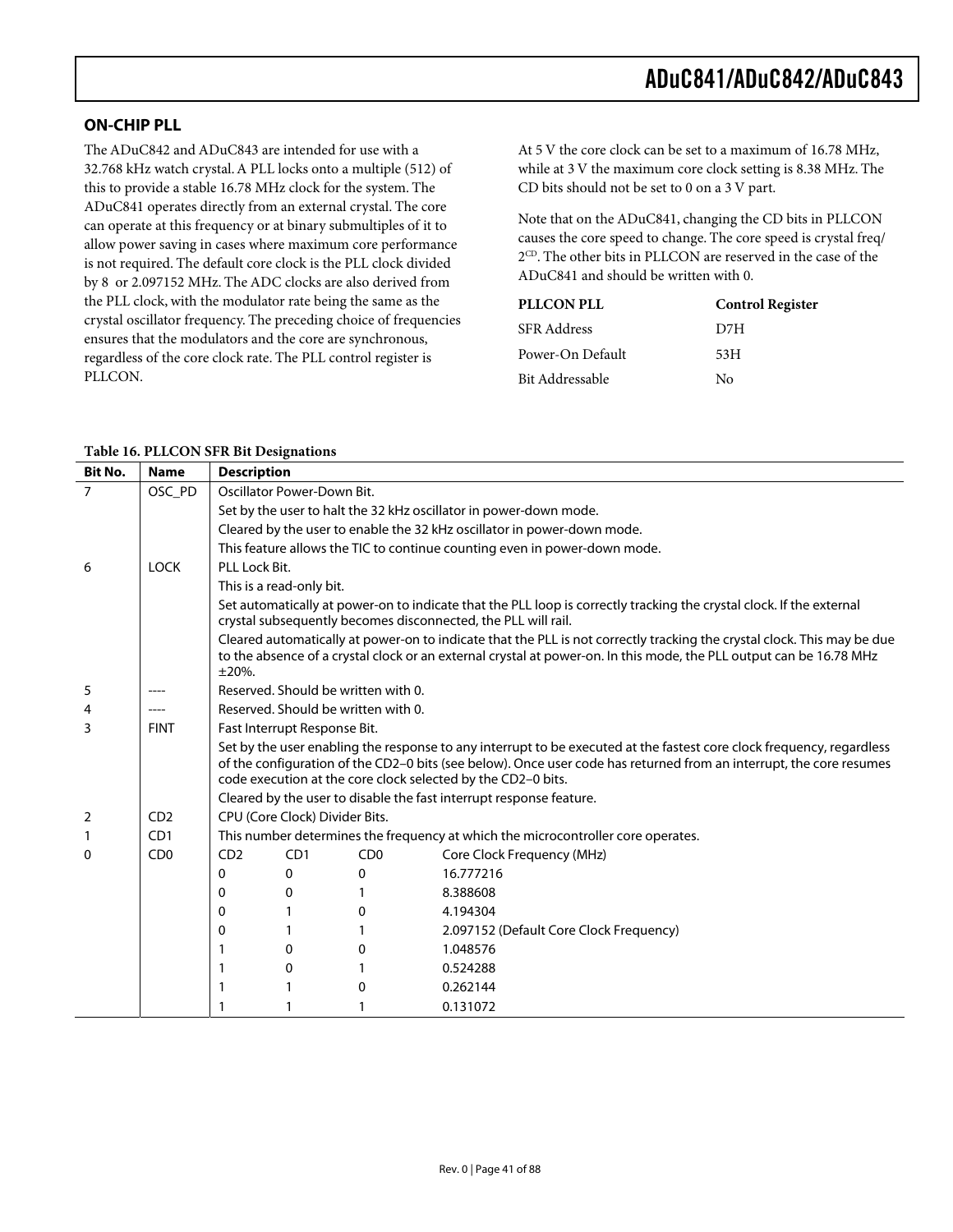## **PULSE-WIDTH MODULATOR (PWM)**

The PWM on the ADuC841/ADuC842/ADuC843 is a highly flexible PWM offering programmable resolution and an input clock, and can be configured for any one of six different modes of operation. Two of these modes allow the PWM to be configured as a ∑-∆ DAC with up to 16 bits of resolution. A block diagram of the PWM is shown in Figure 47. Note the PWM clock's sources are different for the ADuC841, and are given in Table 17.



Figure 47. PWM Block Diagram

The PWM uses five SFRs: the control SFR (PWMCON) and four data SFRs (PWM0H, PWM0L, PWM1H, and PWM1L).

| Table 17. PWMCON SFR Bit Designations |
|---------------------------------------|
|---------------------------------------|

PWMCON, as described in the following sections, controls the different modes of operation of the PWM as well as the PWM clock frequency.

PWM0H/L and PWM1H/L are the data registers that determine the duty cycles of the PWM outputs. The output pins that the PWM uses are determined by the CFG841/CFG842 register, and can be either P2.6 and P2.7 or P3.4 and P3.3. In this section of the data sheet, it is assumed that P2.6 and P2.7 are selected as the PWM outputs.

To use the PWM user software, first write to PWMCON to select the PWM mode of operation and the PWM input clock. Writing to PWMCON also resets the PWM counter. In any of the 16-bit modes of operation (Modes 1, 3, 4, 6), user software should write to the PWM0L or PWM1L SFRs first. This value is written to a hidden SFR. Writing to the PWM0H or PWM1H SFRs updates both the PWMxH and the PWMxL SFRs but does not change the outputs until the end of the PWM cycle in progress. The values written to these 16-bit registers are then used in the next PWM cycle.

| <b>PWMCON PWM</b> | <b>Control SFR</b> |
|-------------------|--------------------|
| SFR Address       | A E.H              |
| Power-On Default  | 00H                |
| Bit Addressable   | Nο                 |

| Bit No.      | <b>Name</b>                 | <b>Description</b>                                                               |                   |                                                        |                                                                                             |  |
|--------------|-----------------------------|----------------------------------------------------------------------------------|-------------------|--------------------------------------------------------|---------------------------------------------------------------------------------------------|--|
| 7            | SNGL                        | Turns off PMW output at P2.6 or P3.4, leaving the port pin free for digital I/O. |                   |                                                        |                                                                                             |  |
| 6            | MD <sub>2</sub>             | PWM Mode Bits.                                                                   |                   |                                                        |                                                                                             |  |
| 5            | MD1                         |                                                                                  |                   |                                                        | The MD2/1/0 bits choose the PWM mode as follows:                                            |  |
| 4            | M <sub>D</sub> <sub>0</sub> | MD <sub>2</sub>                                                                  | MD1               | MD <sub>0</sub>                                        | Mode                                                                                        |  |
|              |                             | 0                                                                                | 0                 | 0                                                      | Mode 0: PWM Disabled                                                                        |  |
|              |                             | 0                                                                                | 0                 |                                                        | Mode 1: Single variable resolution PWM on P2.7 or P3.3                                      |  |
|              |                             | 0                                                                                |                   | 0                                                      | Mode 2: Twin 8-bit PWM                                                                      |  |
|              |                             | 0                                                                                |                   |                                                        | Mode 3: Twin 16-bit PWM                                                                     |  |
|              |                             |                                                                                  | 0                 | 0                                                      | Mode 4: Dual NRZ 16-bit $\Sigma$ - $\Delta$ DAC                                             |  |
|              |                             |                                                                                  | 0                 |                                                        | Mode 5: Dual 8-bit PWM                                                                      |  |
|              |                             |                                                                                  |                   | 0                                                      | Mode 6: Dual RZ 16-bit $\Sigma$ - $\Delta$ DAC                                              |  |
|              |                             |                                                                                  |                   |                                                        | Reserved                                                                                    |  |
| 3            | CDIV <sub>1</sub>           | PWM Clock Divider.                                                               |                   |                                                        |                                                                                             |  |
| 2            | CDIV <sub>0</sub>           |                                                                                  |                   | Scale the clock source for the PWM counter as follows: |                                                                                             |  |
|              |                             | CDIV <sub>1</sub>                                                                | CDIV <sub>0</sub> |                                                        | Description                                                                                 |  |
|              |                             | 0                                                                                | 0                 |                                                        | PWM Counter = Selected Clock/1                                                              |  |
|              |                             | 0                                                                                |                   | PWM Counter = Selected Clock/4                         |                                                                                             |  |
|              |                             |                                                                                  |                   | PWM Counter = Selected Clock/16                        |                                                                                             |  |
|              |                             |                                                                                  |                   |                                                        | PWM Counter = Selected Clock/64                                                             |  |
| 1            | CSEL1                       | PWM Clock Divider.                                                               |                   |                                                        |                                                                                             |  |
| $\mathbf{0}$ | <b>CSEL0</b>                |                                                                                  |                   | Select the clock source for the PWM as follows:        |                                                                                             |  |
|              |                             | CSEL1                                                                            | <b>CSEL0</b>      | Description                                            |                                                                                             |  |
|              |                             | 0                                                                                | 0                 |                                                        | PWM Clock = $f_{XTAL}/15$ , ADuC841 = $f_{OCs}/DIVIDE$ FACTOR /15 (see the CFG841 register) |  |
|              |                             | 0                                                                                |                   |                                                        | PWM Clock = $f_{XTAL}$ , ADuC841 = $f_{OCS}/DIVIDE$ FACTOR (see the CFG841 register)        |  |
|              |                             |                                                                                  |                   |                                                        | PWM Clock = External input at P3.4/T0                                                       |  |
|              |                             |                                                                                  |                   |                                                        | PWM Clock = $f_{VCO}$ = 16.777216 MHz, ADuC841 = $f_{OSC}$                                  |  |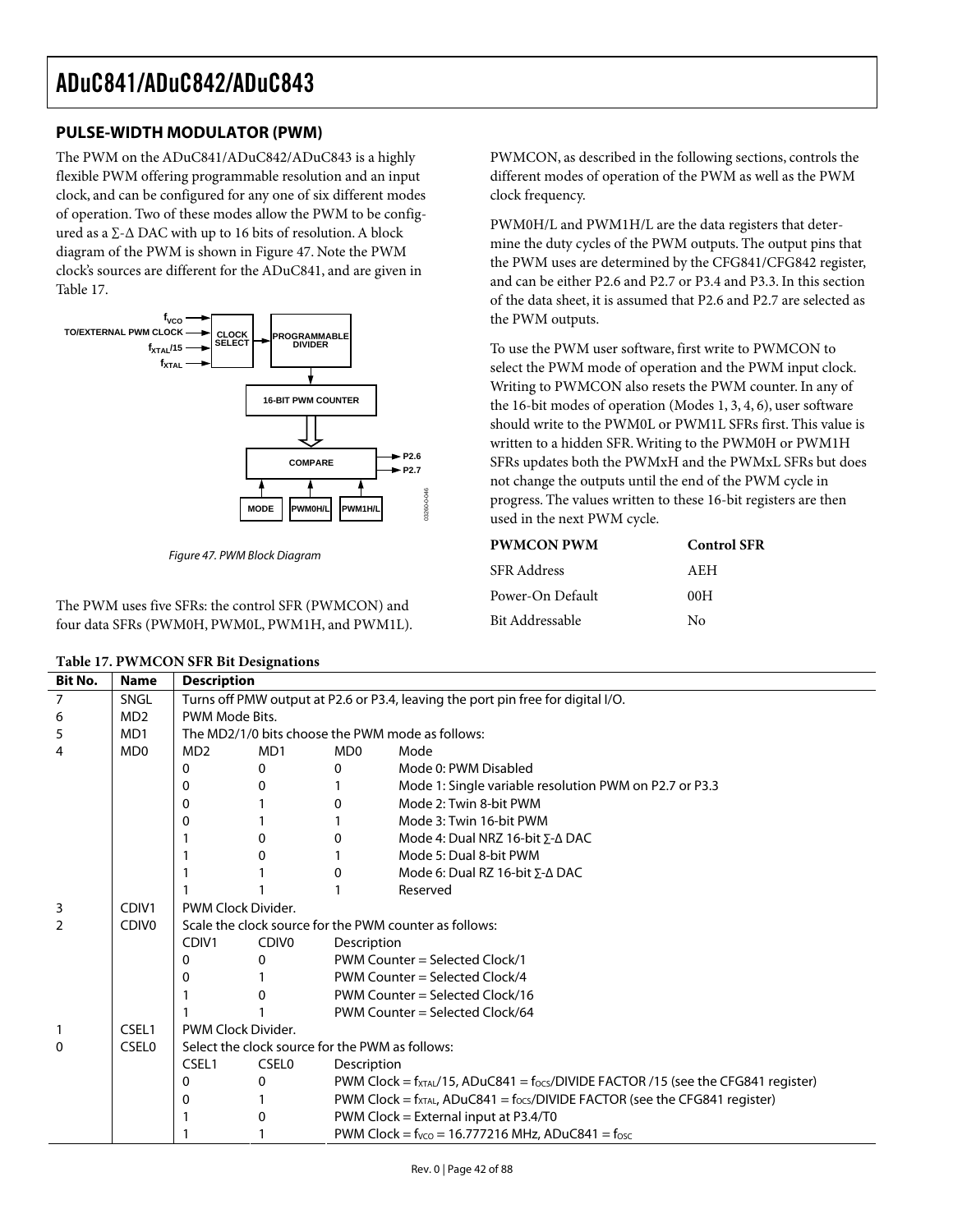#### **PWM Modes of Operation**

#### **Mode 0: PWM Disabled**

The PWM is disabled allowing P2.6 and P2.7 to be used as normal.

#### **Mode 1: Single Variable Resolution PWM**

In Mode 1, both the pulse length and the cycle time (period) are programmable in user code, allowing the resolution of the PWM to be variable.

PWM1H/L sets the period of the output waveform. Reducing PWM1H/L reduces the resolution of the PWM output but increases the maximum output rate of the PWM. For example, setting PWM1H/L to 65536 gives a 16-bit PWM with a maximum output rate of 266 Hz (16.777 MHz/65536). Setting PWM1H/L to 4096 gives a 12-bit PWM with a maximum output rate of 4096 Hz (16.777 MHz/4096).

PWM0H/L sets the duty cycle of the PWM output waveform, as shown in Figure 48.



Figure 48. PWM in Mode 1

#### **Mode 2: Twin 8-Bit PWM**

In Mode 2, the duty cycle of the PWM outputs and the resolution of the PWM outputs are both programmable. The maximum resolution of the PWM output is 8 bits.

PWM1L sets the period for both PWM outputs. Typically, this is set to 255 (FFH) to give an 8-bit PWM, although it is possible to reduce this as necessary. A value of 100 could be loaded here to give a percentage PWM, i.e., the PWM is accurate to 1%.

The outputs of the PWM at P2.6 and P2.7 are shown in Figure 49. As can be seen, the output of PWM0 (P2.6) goes low when the PWM counter equals PWM0L. The output of PWM1 (P2.7) goes high when the PWM counter equals PWM1H and goes low again when the PWM counter equals PWM0H. Setting PWM1H to 0 ensures that both PWM outputs start simultaneously.



#### **Mode 3: Twin 16-Bit PWM**

In Mode 3, the PWM counter is fixed to count from 0 to 65536, giving a fixed 16-bit PWM. Operating from the 16.777 MHz core clock results in a PWM output rate of 256 Hz. The duty cycle of the PWM outputs at P2.6 and P2.7 is independently programmable.

As shown in Figure 50, while the PWM counter is less than PWM0H/L, the output of PWM0 (P2.6) is high. Once the PWM counter equals PWM0H/L, PWM0 (P2.6) goes low and remains low until the PWM counter rolls over.

Similarly, while the PWM counter is less than PWM1H/L, the output of PWM1 (P2.7) is high. Once the PWM counter equals PWM1H/L, PWM1 (P2.7) goes low and remains low until the PWM counter rolls over.

In this mode, both PWM outputs are synchronized, i.e., once the PWM counter rolls over to 0, both PWM0 (P2.6) and PWM1 go high.



Figure 50. PWM Mode 3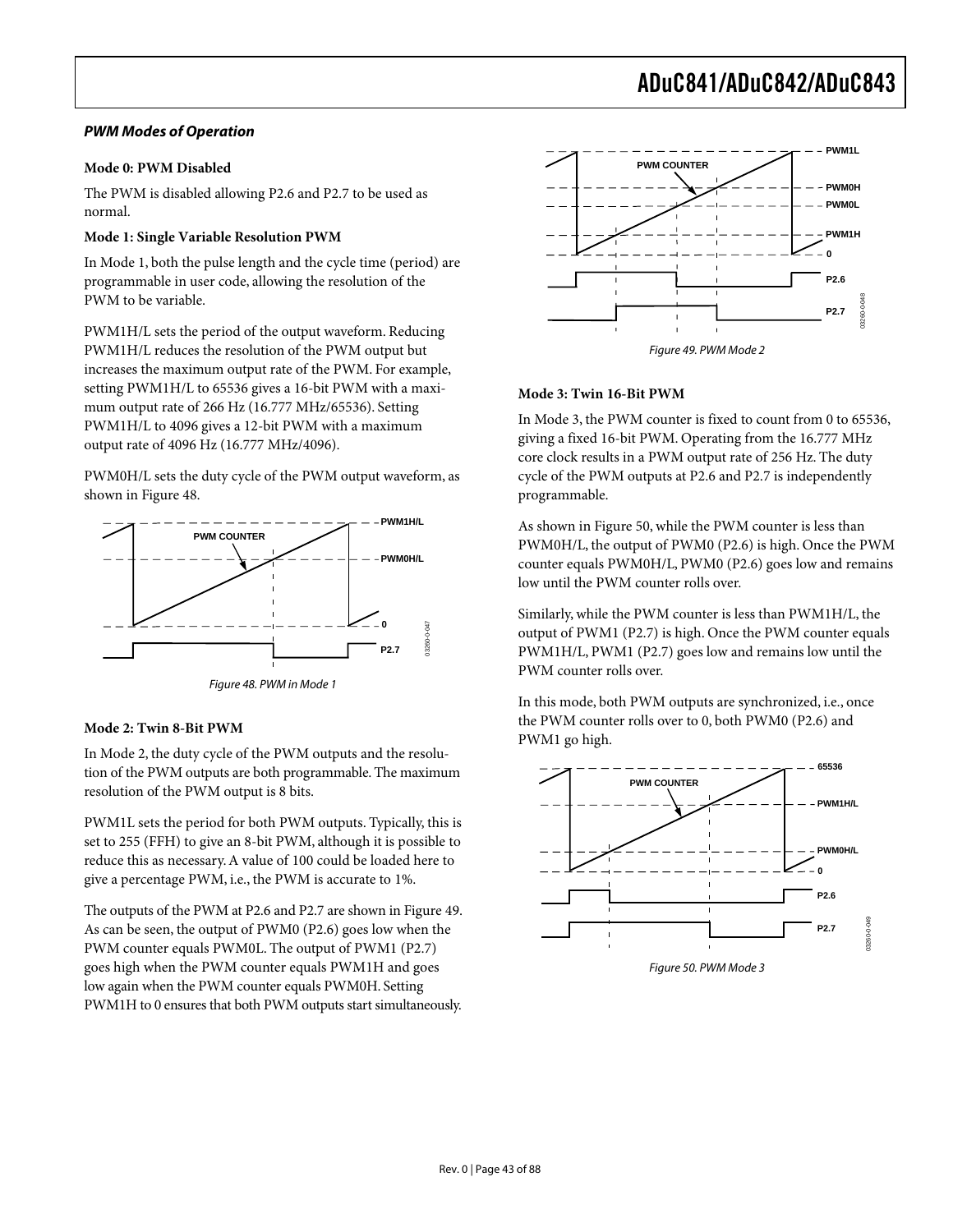### **Mode 4: Dual NRZ 16-Bit ∑-∆ DAC**

Mode 4 provides a high speed PWM output similar to that of a ∑-∆ DAC. Typically, this mode is used with the PWM clock equal to 16.777216 MHz. In this mode, P2.6 and P2.7 are updated every PWM clock (60 ns in the case of 16 MHz). Over any 65536 cycles (16-bit PWM) PWM0 (P2.6) is high for PWM0H/L cycles and low for (65536 – PWM0H/L) cycles. Similarly, PWM1 (P2.7) is high for PWM1H/L cycles and low for (65536 – PWM1H/L) cycles.

For example, if PWM1H is set to 4010H (slightly above one quarter of FS), then typically P2.7 will be low for three clocks and high for one clock (each clock is approximately 60 ns). Over every 65536 clocks, the PWM compensates for the fact that the output should be slightly above one quarter of full scale by having a high cycle followed by only two low cycles.



Figure 51. PWM Mode 4

For faster DAC outputs (at lower resolution), write 0s to the LSBs that are not required. If, for example, only 12-bit performance is required, write 0s to the four LSBs. This means that a 12-bit accurate ∑-∆ DAC output can occur at 4.096 kHz. Similarly writing 0s to the 8 LSBs gives an 8-bit accurate ∑-∆ DAC output at 65 kHz.

### **Mode 5: Dual 8-Bit PWM**

In Mode 5, the duty cycle of the PWM outputs and the resolution of the PWM outputs are individually programmable. The maximum resolution of the PWM output is 8 bits. The output resolution is set by the PWM1L and PWM1H SFRs for the P2.6 and P2.7 outputs, respectively. PWM0L and PWM0H sets the duty cycles of the PWM outputs at P2.6 and P2.7, respectively. Both PWMs have the same clock source and clock divider.



Figure 52. PWM Mode 5

#### **Mode 6: Dual RZ 16-Bit ∑-∆ DAC**

Mode 6 provides a high speed PWM output similar to that of a ∑-∆ DAC. Mode 6 operates very similarly to Mode 4. However, the key difference is that Mode 6 provides return-to-zero (RZ) ∑-∆ DAC output. Mode 4 provides non-return-to-zero ∑-∆ DAC outputs. The RZ mode ensures that any difference in the rise and fall times will not affect the ∑-∆ DAC INL. However, the RZ mode halves the dynamic range of the ∑-∆ DAC outputs from 0 V–AV<sub>DD</sub> down to 0 V–AV<sub>DD</sub>/2. For best results, this mode should be used with a PWM clock divider of 4.

If PWM1H is set to 4010H (slightly above one quarter of FS), typically P2.7 will be low for three full clocks  $(3 \times 60 \text{ ns})$ , high for half a clock (30 ns), and then low again for half a clock (30 ns) before repeating itself. Over every 65536 clocks, the PWM will compensate for the fact that the output should be slightly above one quarter of full scale by leaving the output high for two half clocks in four. The rate at which this happens depends on the value and degree of compensation required.



Figure 53. PWM Mode 6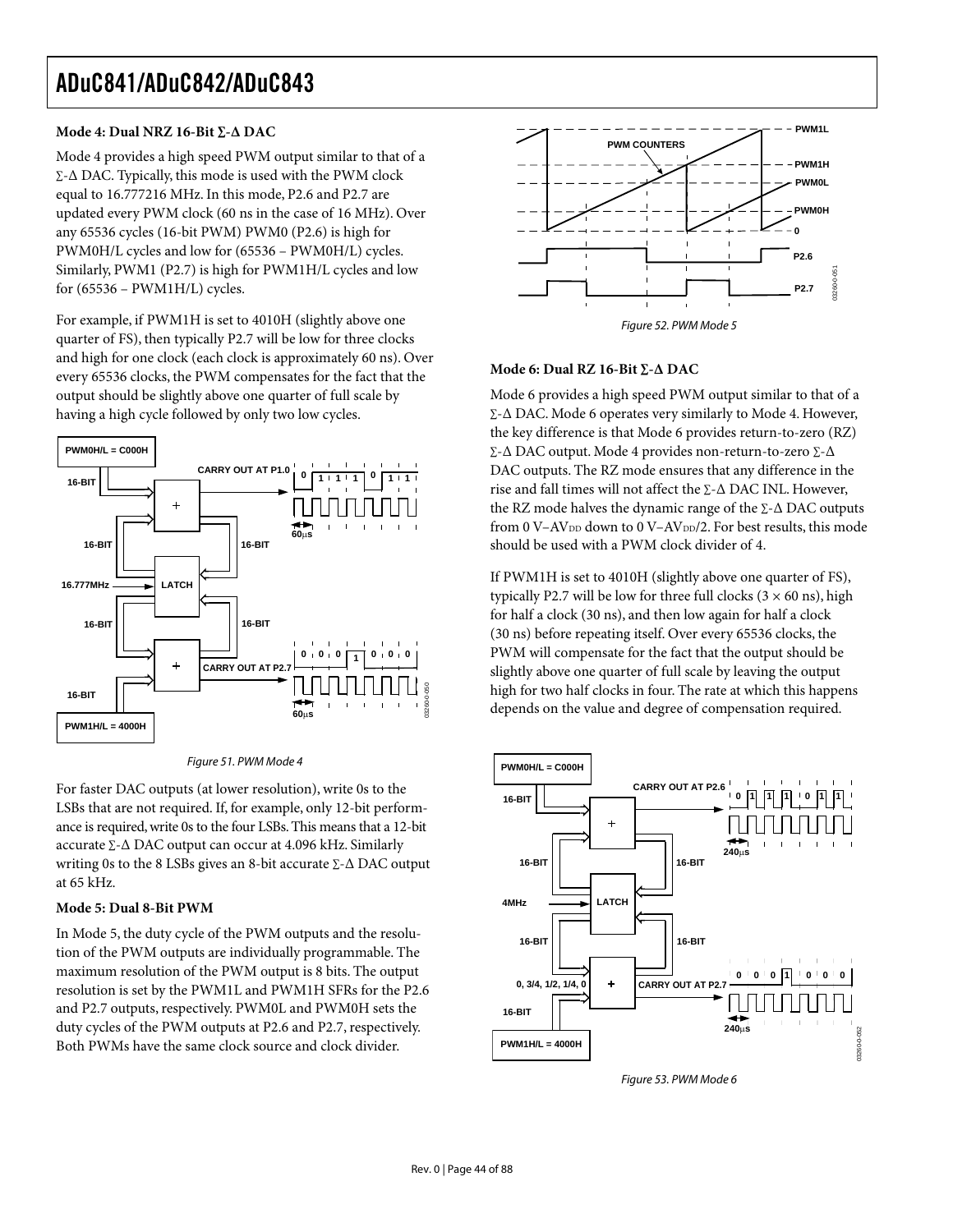## **SERIAL PERIPHERAL INTERFACE (SPI)**

The ADuC841/ADuC842/ADuC843 integrate a complete hardware serial peripheral interface on-chip. SPI is an industrystandard synchronous serial interface that allows 8 bits of data to be synchronously transmitted and received simultaneously, i.e., full duplex. Note that the SPI pins are shared with the I<sup>2</sup>C pins. Therefore, the user can enable only one interface or the other on these pins at any given time (see SPE in Table 18). SPI can be operated at the same time as the I<sup>2</sup> C interface if the MSPI bit in CFG841/CFG8842 is set. This moves the SPI outputs (MISO, MOSI, and SCLOCK) to P3.3, P3.4, and P3.5, respectively). The SPI port can be configured for master or slave operation and typically consists of four pins, described in the following sections.

### **MISO (Master In, Slave Out Data I/O Pin)**

The MISO pin is configured as an input line in master mode and as an output line in slave mode. The MISO line on the master (data in) should be connected to the MISO line in the slave device (data out). The data is transferred as byte-wide (8-bit) serial data, MSB first.

### **MOSI (Master Out, Slave In Pin)**

The MOSI pin is configured as an output line in master mode and as an input line in slave mode. The MOSI line on the master (data out) should be connected to the MOSI line in the slave device (data in). The data is transferred as byte-wide (8-bit) serial data, MSB first.

### **SCLOCK (Serial Clock I/O Pin)**

The master serial clock (SCLOCK) is used to synchronize the data being transmitted and received through the MOSI and MISO data lines. A single data bit is transmitted and received in each SCLOCK period. Therefore, a byte is transmitted/received after eight SCLOCK periods. The SCLOCK pin is configured as an output in master mode and as an input in slave mode. In master mode, the bit rate, polarity, and phase of the clock are controlled by the CPOL, CPHA, SPR0, and SPR1 bits in the SPICON SFR (see Table 18). In slave mode, the SPICON register must be configured with the phase and polarity (CPHA and CPOL) of the expected input clock. In both master and slave modes, the data is transmitted on one edge of the SCLOCK signal and sampled on the other. It is important, therefore, that CPHA and CPOL are configured the same for the master and slave devices.

## **SS (Slave Select Input Pin)**

The  $\overline{SS}$  pin is shared with the ADC5 input. To configure this pin as a digital input, the bit must be cleared, e.g., CLR P1.5. This line is active low. Data is received or transmitted in slave mode only when the  $\overline{SS}$  pin is low, allowing the parts to be used in single-master, multislave SPI configurations. If CPHA = 1, the  $\overline{SS}$  input may be permanently pulled low. If CPHA = 0, the  $\overline{SS}$ input must be driven low before the first bit in a byte-wide transmission or reception and return high again after the last bit in that byte-wide transmission or reception. In SPI slave mode, the logic level on the external  $\overline{\text{SS}}$  pin can be read via the SPR0 bit in the SPICON SFR. The SFR registers, described in the following tables, are used to control the SPI interface.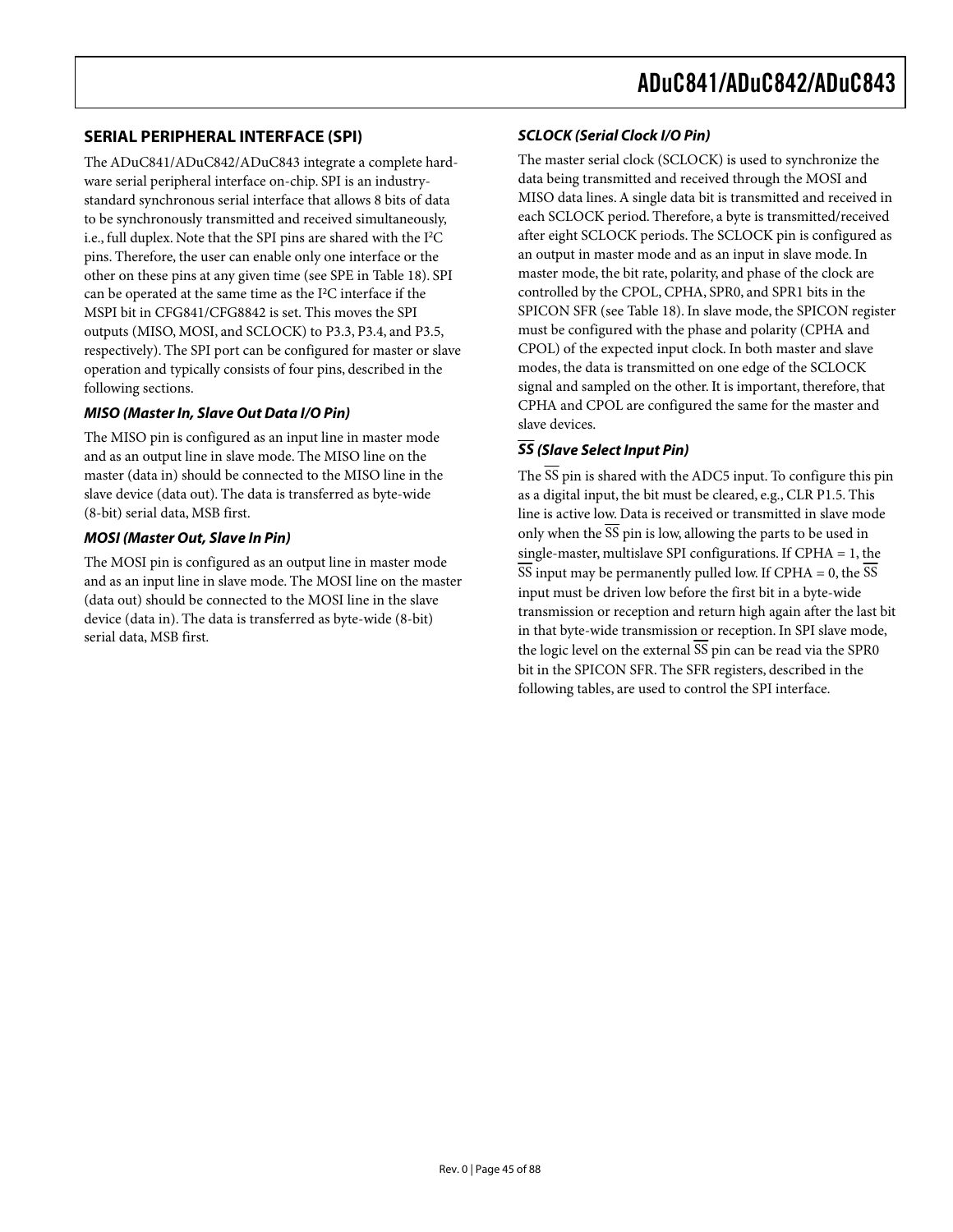### **SPICON SPI Control Register**

| <b>SFR</b> Address | F8H |
|--------------------|-----|
| Power-On Default   | 04H |
| Bit Addressable    | Yes |

### **Table 18. SPICON SFR Bit Designations**

| <b>Bit No.</b> | <b>Name</b>       | <b>Description</b>                                                                                                   |                                                            |                                                                                                                                                                                                                                          |  |  |  |  |
|----------------|-------------------|----------------------------------------------------------------------------------------------------------------------|------------------------------------------------------------|------------------------------------------------------------------------------------------------------------------------------------------------------------------------------------------------------------------------------------------|--|--|--|--|
| $\overline{7}$ | <b>ISPI</b>       | SPI Interrupt Bit.                                                                                                   |                                                            |                                                                                                                                                                                                                                          |  |  |  |  |
|                |                   |                                                                                                                      | Set by the MicroConverter at the end of each SPI transfer. |                                                                                                                                                                                                                                          |  |  |  |  |
|                |                   |                                                                                                                      |                                                            | Cleared directly by user code or indirectly by reading the SPIDAT SFR.                                                                                                                                                                   |  |  |  |  |
| 6              | <b>WCOL</b>       |                                                                                                                      | Write Collision Error Bit.                                 |                                                                                                                                                                                                                                          |  |  |  |  |
|                |                   |                                                                                                                      |                                                            | Set by the MicroConverter if SPIDAT is written to while an SPI transfer is in progress.                                                                                                                                                  |  |  |  |  |
|                |                   | Cleared by user code.                                                                                                |                                                            |                                                                                                                                                                                                                                          |  |  |  |  |
| 5              | <b>SPE</b>        |                                                                                                                      | SPI Interface Enable Bit.                                  |                                                                                                                                                                                                                                          |  |  |  |  |
|                |                   |                                                                                                                      |                                                            | Set by the user to enable the SPI interface.                                                                                                                                                                                             |  |  |  |  |
|                |                   |                                                                                                                      |                                                            | Cleared by the user to enable the I <sup>2</sup> C pins, this is not requiredto enable the I <sup>2</sup> C interface if the MSPI bit is set in<br>CFG841/CFG842. In this case, the I <sup>2</sup> C interface is automatically enabled. |  |  |  |  |
| 4              | <b>SPIM</b>       |                                                                                                                      | SPI Master/Slave Mode Select Bit.                          |                                                                                                                                                                                                                                          |  |  |  |  |
|                |                   |                                                                                                                      |                                                            | Set by the user to enable master mode operation (SCLOCK is an output).                                                                                                                                                                   |  |  |  |  |
|                |                   |                                                                                                                      |                                                            | Cleared by the user to enable slave mode operation (SCLOCK is an input).                                                                                                                                                                 |  |  |  |  |
| 3              | CPOL <sup>1</sup> |                                                                                                                      | Clock Polarity Select Bit.                                 |                                                                                                                                                                                                                                          |  |  |  |  |
|                |                   |                                                                                                                      | Set by the user if SCLOCK idles high.                      |                                                                                                                                                                                                                                          |  |  |  |  |
|                |                   | Cleared by the user if SCLOCK idles low.                                                                             |                                                            |                                                                                                                                                                                                                                          |  |  |  |  |
| 2              | CPHA <sup>1</sup> | Clock Phase Select Bit.                                                                                              |                                                            |                                                                                                                                                                                                                                          |  |  |  |  |
|                |                   | Set by the user if leading SCLOCK edge is to transmit data.                                                          |                                                            |                                                                                                                                                                                                                                          |  |  |  |  |
|                |                   | Cleared by the user if trailing SCLOCK edge is to transmit data.                                                     |                                                            |                                                                                                                                                                                                                                          |  |  |  |  |
|                | SPR <sub>1</sub>  |                                                                                                                      | SPI Bit Rate Select Bits.                                  |                                                                                                                                                                                                                                          |  |  |  |  |
| 0              | SPR <sub>0</sub>  |                                                                                                                      |                                                            | These bits select the SCLOCK rate (bit rate) in master mode as follows:                                                                                                                                                                  |  |  |  |  |
|                |                   | SPR <sub>1</sub>                                                                                                     | SPR <sub>0</sub>                                           | Selected Bit Rate                                                                                                                                                                                                                        |  |  |  |  |
|                |                   | 0                                                                                                                    | $\mathbf{0}$                                               | f <sub>osc</sub> /2                                                                                                                                                                                                                      |  |  |  |  |
|                |                   | 0                                                                                                                    |                                                            | f <sub>osc</sub> /4                                                                                                                                                                                                                      |  |  |  |  |
|                |                   |                                                                                                                      | 0                                                          | $f$ <sub>OSC</sub> $/8$                                                                                                                                                                                                                  |  |  |  |  |
|                |                   |                                                                                                                      |                                                            | f <sub>OSC</sub> /16                                                                                                                                                                                                                     |  |  |  |  |
|                |                   | In SPI slave mode, i.e., SPIM = 0, the logic level on the external $\overline{SS}$ pin can be read via the SPR0 bit. |                                                            |                                                                                                                                                                                                                                          |  |  |  |  |
|                |                   |                                                                                                                      |                                                            | <sup>1</sup> The CPOL and CPHA bits should both contain the same values for master and slave devices.                                                                                                                                    |  |  |  |  |

| <b>SPIDAT</b>    | <b>SPI Data Register</b>                                                                          |  |
|------------------|---------------------------------------------------------------------------------------------------|--|
| Function         | SPIDAT SFR is written by the user to transmit data over the SPI interface or read by user code to |  |
|                  | read data just received by the SPI interface.                                                     |  |
| SFR Address      | F7H                                                                                               |  |
| Power-On Default | 00H                                                                                               |  |
| Bit Addressable  | No                                                                                                |  |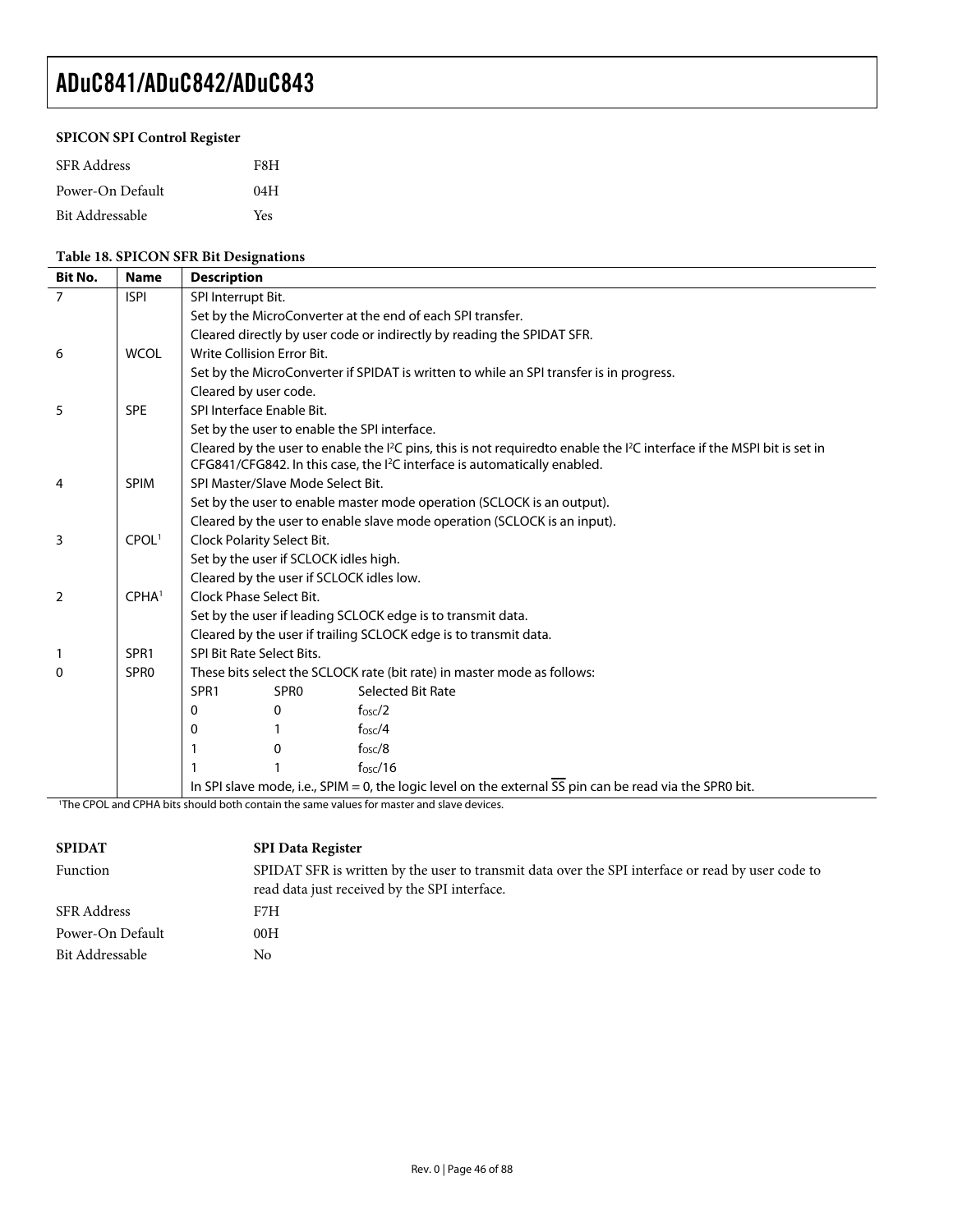#### **Using the SPI Interface**

Depending on the configuration of the bits in the SPICON SFR shown in Table 18, the ADuC841/ADuC842/ADuC843 SPI interface transmits or receives data in a number of possible modes. Figure 54 shows all possible SPI configurations for the parts, and the timing relationships and synchronization between the signals involved. Also shown in this figure is the SPI interrupt bit (ISPI) and how it is triggered at the end of each byte-wide communication.



Figure 54. SPI Timing, All Modes

#### **SPI Interface—Master Mode**

In master mode, the SCLOCK pin is always an output and generates a burst of eight clocks whenever user code writes to the SPIDAT register. The SCLOCK bit rate is determined by SPR0 and SPR1 in SPICON. Also note that the SS pin is not used in master mode. If the parts need to assert the  $\overline{SS}$  pin on an external slave device, a port digital output pin should be used.

In master mode, a byte transmission or reception is initiated by a write to SPIDAT. Eight clock periods are generated via the SCLOCK pin and the SPIDAT byte being transmitted via MOSI. With each SCLOCK period, a data bit is also sampled via MISO. After eight clocks, the transmitted byte will be completely transmitted, and the input byte will be waiting in the input shift register. The ISPI flag will be set automatically, and an interrupt will occur if enabled. The value in the shift register will be latched into SPIDAT.

### **SPI Interface—Slave Mode**

In slave mode, SCLOCK is an input. The SS pin must also be driven low externally during the byte communication. Transmission is also initiated by a write to SPIDAT. In slave mode, a data bit is transmitted via MISO, and a data bit is received via MOSI through each input SCLOCK period. After eight clocks, the transmitted byte will be completely transmitted, and the input byte will be waiting in the input shift register. The ISPI flag will be set automatically, and an interrupt will occur if enabled. The value in the shift register will be latched into SPIDAT only when the transmission/reception of a byte has been completed. The end of transmission occurs after the eighth clock has been received if CPHA = 1, or when SS returns high if  $CPHA = 0$ .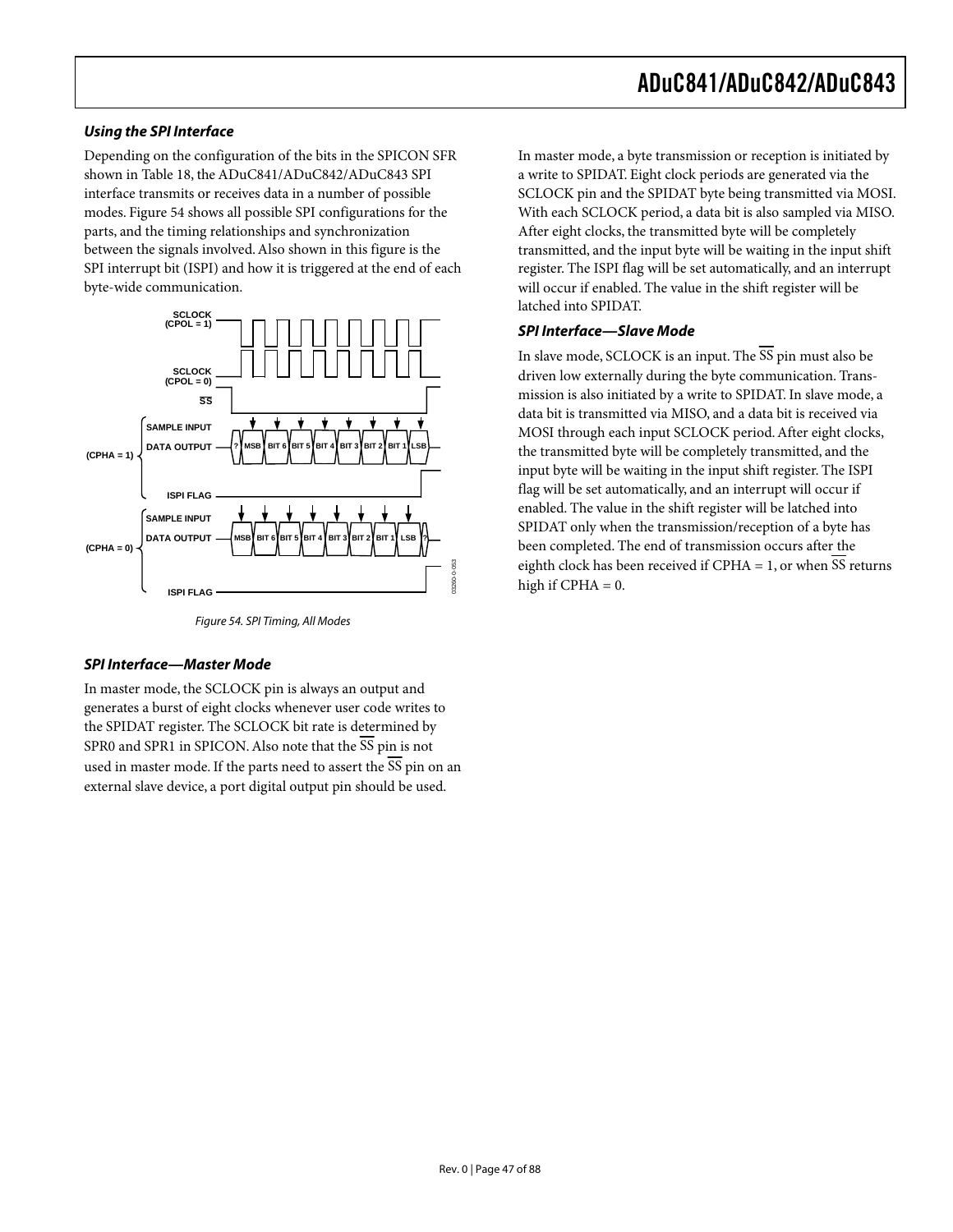## **I 2 C COMPATIBLE INTERFACE**

The ADuC841/ADuC842/ADuC843 support a fully licensed I<sup>2</sup>C serial interface. The I<sup>2</sup>C interface is implemented as a full hardware slave and software master. SDATA is the data I/O pin, and SCLOCK is the serial clock. These two pins are shared with the MOSI and SCLOCK pins of the on-chip SPI interface. To enable the I<sup>2</sup>C interface, the SPI interface must be turned off (see SPE in Table 18) or the SPI interface must be moved to P3.3, P3.4, and P3.5 via the CFG841.1/CFG842.1 bit. Application Note uC001 describes the operation of this interface as implemented and is available from the MicroConverter website at [www.analog.com/microconverter.](http://www.analog.com/microconverter)

Three SFRs are used to control the  $I^2C$  interface and are described in the following tables.

| I <sup>2</sup> C Control Register |
|-----------------------------------|
| E8H                               |
| 00H                               |
| Yes                               |
|                                   |

## **Table 19. I2CCON SFR Bit Designations, Master Mode**

| Bit No. | <b>Name</b>       | <b>Description</b>                                                                                                                                                                               |
|---------|-------------------|--------------------------------------------------------------------------------------------------------------------------------------------------------------------------------------------------|
|         | <b>MDO</b>        | I <sup>2</sup> C Software Master Data Output Bit (Master Mode Only).                                                                                                                             |
|         |                   | This data bit is used to implement a master <sup>2</sup> C transmitter interface in software. Data written to this bit is output on<br>the SDATA pin if the data output enable (MDE) bit is set. |
| 6       | <b>MDE</b>        | I <sup>2</sup> C Software Master Data Output Enable Bit (Master Mode Only).                                                                                                                      |
|         |                   | Set by the user to enable the SDATA pin as an output (Tx).                                                                                                                                       |
|         |                   | Cleared by the user to enable the SDATA pin as an input (Rx).                                                                                                                                    |
| 5       | <b>MCO</b>        | I <sup>2</sup> C Software Master Clock Output Bit (Master Mode Only).                                                                                                                            |
|         |                   | This data bit is used to implement a master <sup>12</sup> C transmitter interface in software. Data written to this bit is output on<br>the SCLOCK pin.                                          |
| 4       | <b>MDI</b>        | I <sup>2</sup> C Software Master Data Input Bit (Master Mode Only).                                                                                                                              |
|         |                   | This data bit is used to implement a master <sup>2</sup> C receiver interface in software. Data on the SDATA pin is latched into<br>this bit on SCLOCK if the data output enable (MDE) bit is 0. |
| 3       | I <sub>2</sub> CM | <sup>12</sup> C Master/Slave Mode Bit.                                                                                                                                                           |
|         |                   | Set by the user to enable <sup>2</sup> C software master mode.                                                                                                                                   |
|         |                   | Cleared by the user to enable I <sup>2</sup> C hardware slave mode.                                                                                                                              |
|         |                   | Reserved.                                                                                                                                                                                        |
|         |                   | Reserved.                                                                                                                                                                                        |
|         |                   | Reserved.                                                                                                                                                                                        |

#### **Table 20. I2CCON SFR Bit Designations, Slave Mode**

| <b>Bit No.</b> | <b>Name</b>        | <b>Description</b>                                                                                                                             |  |  |
|----------------|--------------------|------------------------------------------------------------------------------------------------------------------------------------------------|--|--|
| 7              | <b>I2CSI</b>       | I <sup>2</sup> C Stop Interrupt Enable Bit.                                                                                                    |  |  |
|                |                    | Set by the user to enable I <sup>2</sup> C stop interrupts. If set, a stop bit that follows a valid start condition generates an<br>interrupt. |  |  |
|                |                    | Cleared by the user to disable $l^2C$ stop interrupts.                                                                                         |  |  |
| 6              | I2CGC              | <sup>12</sup> C General Call Status Bit.                                                                                                       |  |  |
|                |                    | Set by hardware after receiving a general call address.                                                                                        |  |  |
|                |                    | Cleared by the user.                                                                                                                           |  |  |
| 5              | I2CID1             | <sup>12</sup> C Interrupt Decode Bits.                                                                                                         |  |  |
| 4              | I2CID <sub>0</sub> | Set by hardware to indicate the source of an <sup>2</sup> C interrupt.                                                                         |  |  |
|                |                    | Start and Matching Address.<br>00                                                                                                              |  |  |
|                |                    | Repeated Start and Matching Address.<br>01                                                                                                     |  |  |
|                |                    | User Data.<br>10                                                                                                                               |  |  |
|                |                    | Stop after a Start and Matching Address.<br>11                                                                                                 |  |  |
| 3              | I <sub>2</sub> CM  | <sup>12</sup> C Master/Slave Mode Bit.                                                                                                         |  |  |
|                |                    | Set by the user to enable <sup>2</sup> C software master mode.                                                                                 |  |  |
|                |                    | Cleared by the user to enable <sup>2</sup> C hardware slave mode.                                                                              |  |  |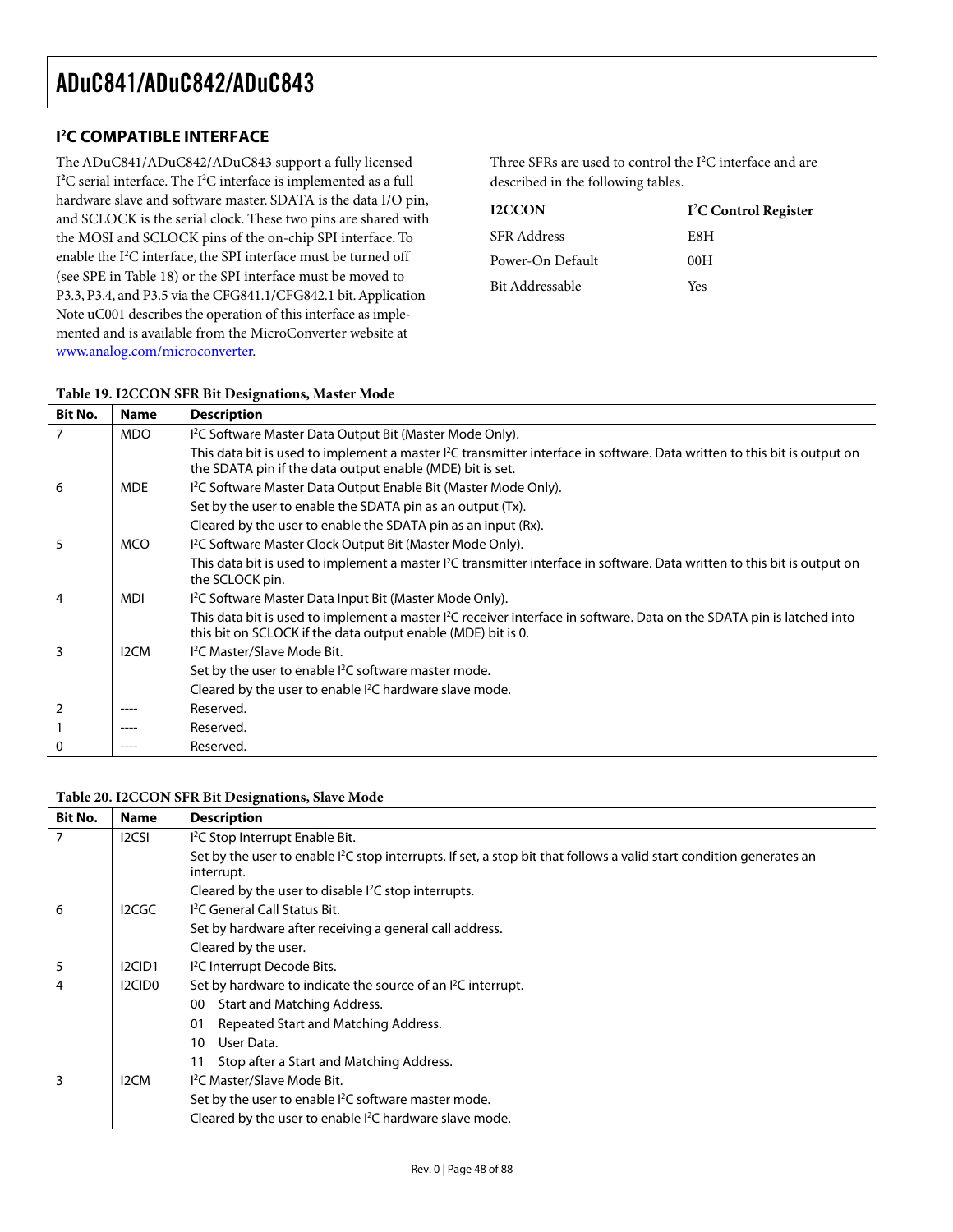| <b>Bit No.</b>         | <b>Name</b>      | <b>Description</b>                                                                                                                                                                                                                    |  |
|------------------------|------------------|---------------------------------------------------------------------------------------------------------------------------------------------------------------------------------------------------------------------------------------|--|
| 2                      | I2CRS            | I <sup>2</sup> C Reset Bit (Slave Mode Only).                                                                                                                                                                                         |  |
|                        |                  | Set by the user to reset the I <sup>2</sup> C interface.                                                                                                                                                                              |  |
|                        |                  | Cleared by the user code for normal I <sup>2</sup> C operation.                                                                                                                                                                       |  |
| $\mathbf{1}$           | <b>I2CTX</b>     | I <sup>2</sup> C Direction Transfer Bit (Slave Mode Only).                                                                                                                                                                            |  |
|                        |                  | Set by the MicroConverter if the interface is transmitting.<br>Cleared by the MicroConverter if the interface is receiving.                                                                                                           |  |
| 0                      | I <sub>2CI</sub> | I <sup>2</sup> C Interrupt Bit (Slave Mode Only).                                                                                                                                                                                     |  |
|                        |                  | Set by the MicroConverter after a byte has been transmitted or received.                                                                                                                                                              |  |
|                        |                  | Cleared automatically when user code reads the I2CDAT SFR (see I2CDAT below).                                                                                                                                                         |  |
|                        |                  |                                                                                                                                                                                                                                       |  |
| <b>I2CADD</b>          |                  | I <sup>2</sup> C Address Register                                                                                                                                                                                                     |  |
| Function               |                  | Holds the first I <sup>2</sup> C peripheral address for the part. It may be overwritten by user code. Application Note                                                                                                                |  |
|                        |                  | uC001 at www.analog.com/microconverter describes the format of the I <sup>2</sup> C standard 7-bit address in                                                                                                                         |  |
|                        |                  | detail.                                                                                                                                                                                                                               |  |
| <b>SFR</b> Address     |                  | 9BH                                                                                                                                                                                                                                   |  |
| Power-On Default       |                  | 55H                                                                                                                                                                                                                                   |  |
| <b>Bit Addressable</b> |                  | No                                                                                                                                                                                                                                    |  |
| I2CADD1                |                  | I <sup>2</sup> C Address Register                                                                                                                                                                                                     |  |
| Function               |                  | Holds the second I <sup>2</sup> C peripheral address for the part. It may be overwritten by user code.                                                                                                                                |  |
| <b>SFR</b> Address     |                  | 91H                                                                                                                                                                                                                                   |  |
| Power-On Default       |                  | 7FH                                                                                                                                                                                                                                   |  |
| Bit Addressable        |                  | No                                                                                                                                                                                                                                    |  |
| I2CADD2                |                  | I <sup>2</sup> C Address Register                                                                                                                                                                                                     |  |
| Function               |                  | Holds the third I <sup>2</sup> C peripheral address for the part. It may be overwritten by user code.                                                                                                                                 |  |
| <b>SFR</b> Address     |                  | 92H                                                                                                                                                                                                                                   |  |
| Power-On Default       |                  | 7FH                                                                                                                                                                                                                                   |  |
| Bit Addressable        |                  | No                                                                                                                                                                                                                                    |  |
| I2CADD3                |                  | I <sup>2</sup> C Address Register                                                                                                                                                                                                     |  |
| Function               |                  | Holds the fourth $I^2C$ peripheral address for the part. It may be overwritten by user code.                                                                                                                                          |  |
| <b>SFR</b> Address     |                  | 93H                                                                                                                                                                                                                                   |  |
| Power-On Default       |                  | 7FH                                                                                                                                                                                                                                   |  |
| Bit Addressable        |                  | N <sub>o</sub>                                                                                                                                                                                                                        |  |
| <b>I2CDAT</b>          |                  | I <sup>2</sup> C Data Register                                                                                                                                                                                                        |  |
| Function               |                  | Written by the user to transmit data over the $I^2C$ interface or read by user code to read data just<br>received by the I <sup>2</sup> C interface. Accessing I2CDAT automatically clears any pending I <sup>2</sup> C interrupt and |  |
|                        |                  | the I2CI bit in the I2CCON SFR. User software should access I2CDAT only once per interrupt cycle.                                                                                                                                     |  |
| <b>SFR</b> Address     |                  | 9AH                                                                                                                                                                                                                                   |  |
| Power-On Default       |                  | 00H                                                                                                                                                                                                                                   |  |
| Bit Addressable        |                  | No                                                                                                                                                                                                                                    |  |

The main features of the MicroConverter  $I^2C$  interface are

- Only two bus lines are required: a serial data line (SDATA) and a serial clock line (SCLOCK).
- An I<sup>2</sup>C master can communicate with multiple slave devices. Because each slave device has a unique 7-bit

address, single master/slave relationships can exist at all times even in a multislave environment.

• Ability to respond to four separate addresses when operating in slave mode.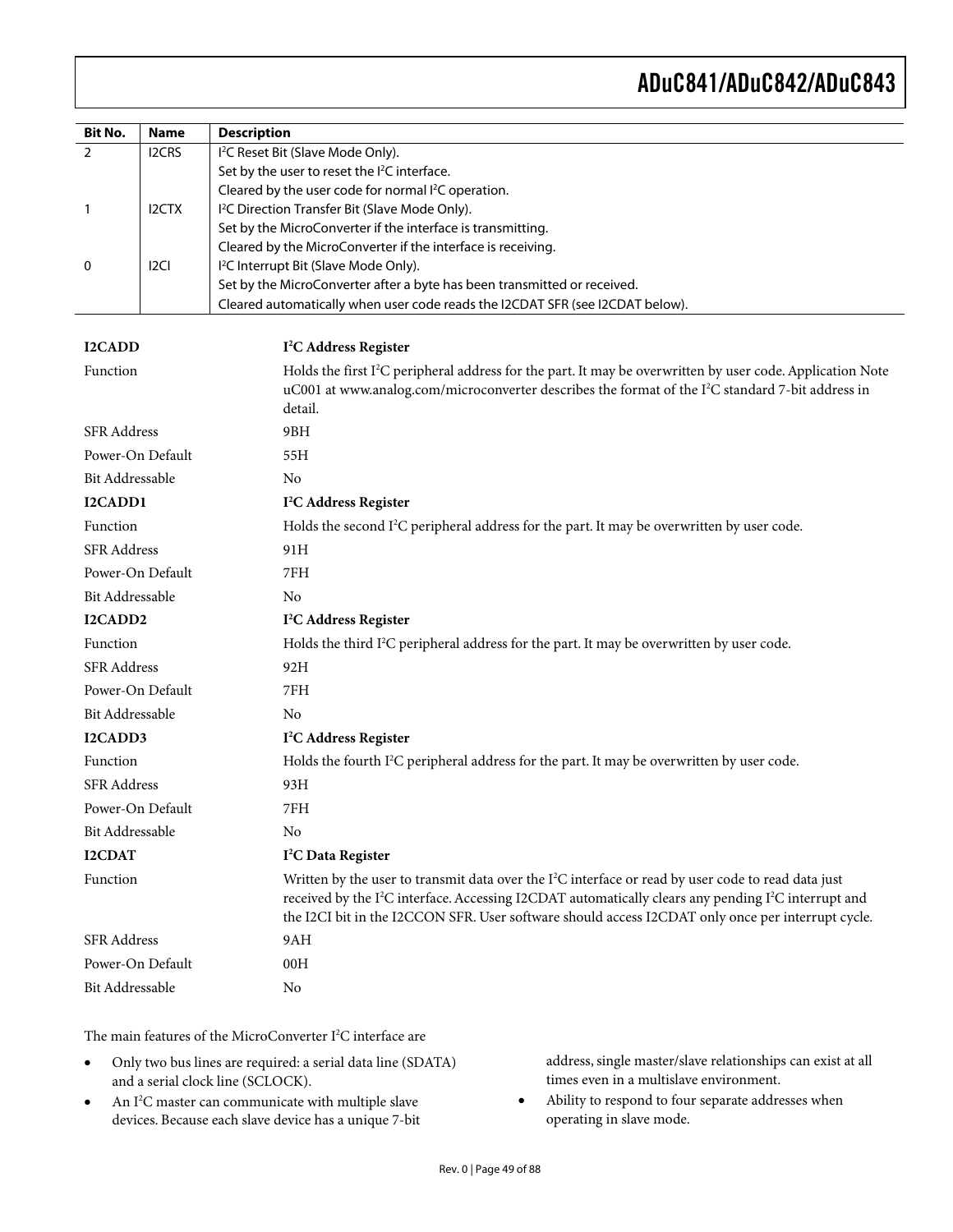- An I<sup>2</sup>C slave can respond to repeated start conditions without a stop bit in between. This allows a master to change direction of transfer without giving up the bus. Note that the repeated start is detected only when a slave has previously been configured as a receiver.
- On-chip filtering rejects <50 ns spikes on the SDATA and the SCLOCK lines to preserve data integrity.



Figure 55. Typical l<sup>2</sup>C System

### **Software Master Mode**

The ADuC841/ADuC842/ADuC843 can be used as I<sup>2</sup>C master devices by configuring the I<sup>2</sup>C peripheral in master mode and writing software to output the data bit by bit. This is referred to as a software master. Master mode is enabled by setting the I2CM bit in the I2CCON register.

To transmit data on the SDATA line, MDE must be set to enable the output driver on the SDATA pin. If MDE is set, the SDATA pin is pulled high or low depending on whether the MDO bit is set or cleared. MCO controls the SCLOCK pin and is always configured as an output in master mode. In master mode, the SCLOCK pin is pulled high or low depending on the whether MCO is set or cleared.

To receive data, MDE must be cleared to disable the output driver on SDATA. Software must provide the clocks by toggling the MCO bit and reading the SDATA pin via the MDI bit. If MDE is cleared, MDI can be used to read the SDATA pin. The value of the SDATA pin is latched into MDI on a rising edge of SCLOCK. MDI is set if the SDATA pin was high on the last rising edge of SCLOCK. MDI is clear if the SDATA pin was low on the last rising edge of SCLOCK.

Software must control MDO, MCO, and MDE appropriately to generate the start condition, slave address, acknowledge bits, data bytes, and stop conditions. These functions are described in Application Note uC001.

### **Hardware Slave Mode**

After reset, the ADuC841/ADuC842/ADuC843 default to hardware slave mode. The I<sup>2</sup>C interface is enabled by clearing the SPE bit in SPICON (this is not necessary if the MSPI bit is set). Slave mode is enabled by clearing the I2CM bit in I2CCON. The parts have a full hardware slave. In slave mode, the  $I^2C$ address is stored in the I2CADD register. Data received or to be transmitted is stored in the I2CDAT register.

Once enabled in I<sup>2</sup>C slave mode, the slave controller waits for a start condition. If the part detects a valid start condition, followed by a valid address, followed by the R/W bit, the I2CI interrupt bit is automatically set by hardware. The I<sup>2</sup>C peripheral generates a core interrupt only if the user has pre-configured the I<sup>2</sup>C interrupt enable bit in the IEIP2 SFR as well as the global interrupt bit, EA, in the IE SFR. i.e.,

;Enabling I2C Interrupts for the ADuC842 MOV IEIP2,#01h ; enable I2C interrupt SETB EA

An autoclear of the I2CI bit is implemented on the parts so that this bit is cleared automatically on a read or write access to the I2CDAT SFR.

|  | MOV I2CDAT, A |  | ; I2CI auto-cleared |
|--|---------------|--|---------------------|
|  | MOV A, I2CDAT |  | ; I2CI auto-cleared |

If for any reason the user tries to clear the interrupt more than once, i.e., access the data SFR more than once per interrupt, then the I<sup>2</sup>C controller will halt. The interface will then have to be reset using the I2CRS bit.

The user can choose to poll the I2CI bit or to enable the interrupt. In the case of the interrupt, the PC counter vectors to 003BH at the end of each complete byte. For the first byte, when the user gets to the I2CI ISR, the 7-bit address and the  $R/\overline{W}$  bit appear in the I2CDAT SFR.

The I2CTX bit contains the  $R/\overline{W}$  bit sent from the master. If I2CTX is set, the master is ready to receive a byte. Therefore the slave will transmit data by writing to the I2CDAT register. If I2CTX is cleared, the master is ready to transmit a byte. Therefore the slave will receive a serial byte. Software can interrogate the state of I2CTX to determine whether it should write to or read from I2CDAT.

Once the part has received a valid address, hardware holds SCLOCK low until the I2CI bit is cleared by software. This allows the master to wait for the slave to be ready before transmitting the clocks for the next byte.

The I2CI interrupt bit is set every time a complete data byte is received or transmitted, provided it is followed by a valid ACK. If the byte is followed by a NACK, an interrupt is not generated.

The part continues to issue interrupts for each complete data byte transferred until a stop condition is received or the interface is reset.

When a stop condition is received, the interface resets to a state in which it is waiting to be addressed (idle). Similarly, if the interface receives a NACK at the end of a sequence, it also returns to the default idle state. The I2CRS bit can be used to reset the I<sup>2</sup>C interface. This bit can be used to force the interface back to the default idle state.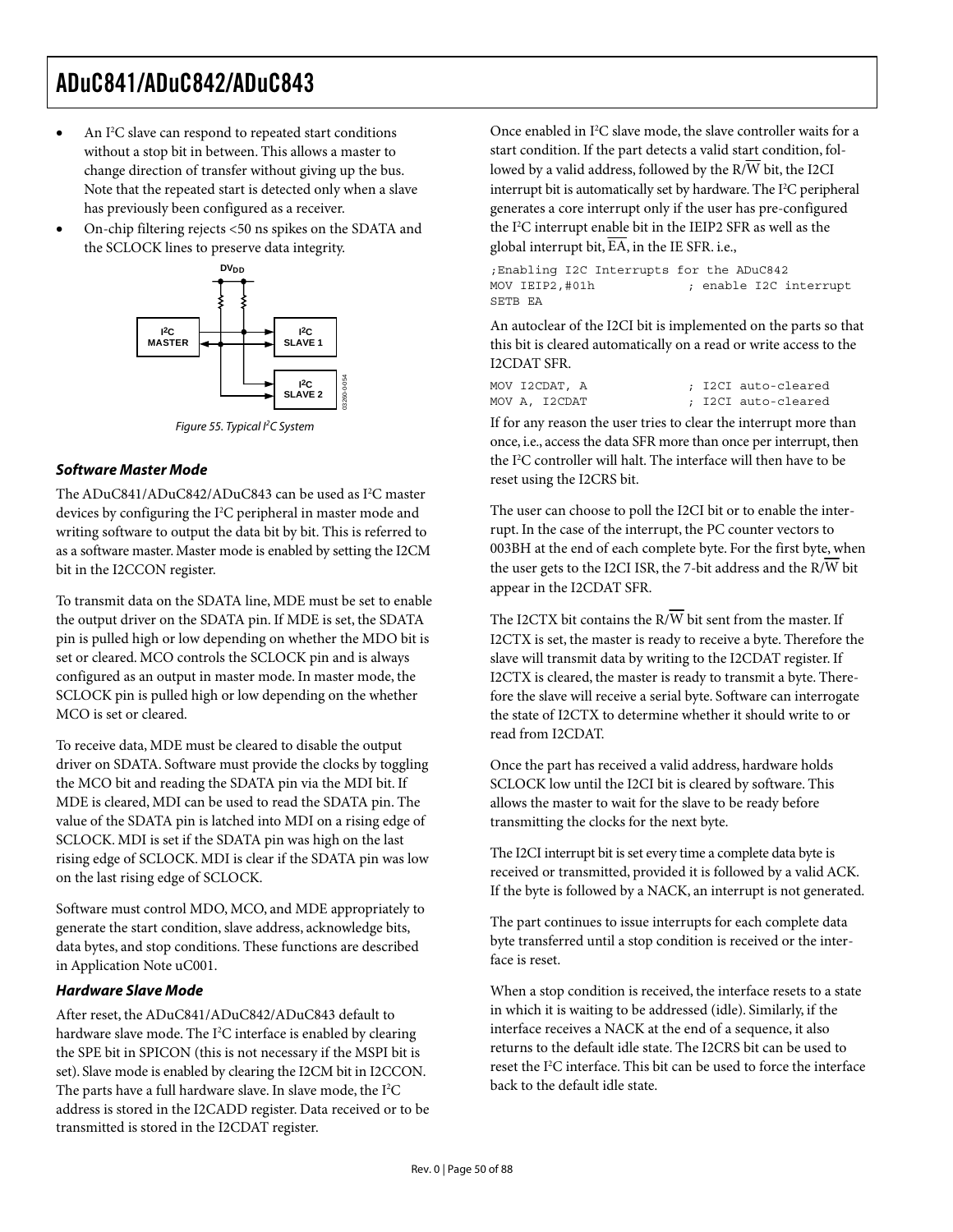## **DUAL DATA POINTER**

The ADuC841/ADuC842/ADuC843 incorporate two data pointers. The second data pointer is a shadow data pointer and is selected via the data pointer control SFR (DPCON). DPCON also includes some useful features such as automatic hardware post-increment and post-decrement as well as automatic data pointer toggle. DPCON is described in Table 21.

| <b>DPCON</b>       | <b>Data Pointer Control SFR</b> |
|--------------------|---------------------------------|
| <b>SFR</b> Address | A7H                             |
| Power-On Default   | 00H                             |
| Bit Addressable    | Nο                              |

| <b>Bit No.</b> | <b>Name</b>  | <b>Description</b>                                                                                                                                              |  |  |  |
|----------------|--------------|-----------------------------------------------------------------------------------------------------------------------------------------------------------------|--|--|--|
| $\overline{7}$ | ----         | Reserved.                                                                                                                                                       |  |  |  |
| 6              | <b>DPT</b>   | Data Pointer Automatic Toggle Enable.                                                                                                                           |  |  |  |
|                |              | Cleared by the user to disable autoswapping of the DPTR.                                                                                                        |  |  |  |
|                |              | Set in user software to enable automatic toggling of the DPTR after each each MOVX or MOVC instruction.                                                         |  |  |  |
| 5              | DP1m1        | Shadow Data Pointer Mode.                                                                                                                                       |  |  |  |
| 4              | DP1m0        | These two bits enable extra modes of the shadow data pointer's operation, allowing for more compact and more<br>efficient code size and execution.              |  |  |  |
|                |              | Behavior of the shadow data pointer.<br>m <sub>0</sub><br>m1                                                                                                    |  |  |  |
|                |              | 8052 behavior.<br>0<br>0                                                                                                                                        |  |  |  |
|                |              | DPTR is post-incremented after a MOVX or a MOVC instruction.<br>0                                                                                               |  |  |  |
|                |              | DPTR is post-decremented after a MOVX or MOVC instruction.<br>$\mathbf{0}$                                                                                      |  |  |  |
|                |              | DPTR LSB is toggled after a MOVX or MOVC instruction. (This instruction can be useful for moving<br>1<br>8-bit blocks to/from 16-bit devices.)                  |  |  |  |
| 3              | DP0m1        | Main Data Pointer Mode.                                                                                                                                         |  |  |  |
| $\overline{2}$ | DP0m0        | These two bits enable extra modes of the main data pointer operation, allowing for more compact and more efficient<br>code size and execution.                  |  |  |  |
|                |              | Behavior of the main data pointer.<br>m <sub>0</sub><br>m1                                                                                                      |  |  |  |
|                |              | 8052 behavior.<br>0<br>0                                                                                                                                        |  |  |  |
|                |              | DPTR is post-incremented after a MOVX or a MOVC instruction.<br>0                                                                                               |  |  |  |
|                |              | DPTR is post-decremented after a MOVX or MOVC instruction.<br>0<br>1                                                                                            |  |  |  |
|                |              | DPTR LSB is toggled after a MOVX or MOVC instruction.<br>1                                                                                                      |  |  |  |
|                |              | (This instruction can be useful for moving 8-bit blocks to/from 16-bit devices.)                                                                                |  |  |  |
| $\mathbf{1}$   | ----         | This bit is not implemented to allow the INC DPCON instruction toggle the data pointer without incrementing the rest<br>of the SFR.                             |  |  |  |
| 0              | <b>DPSEL</b> | Data Pointer Select.                                                                                                                                            |  |  |  |
|                |              | Cleared by the user to select the main data pointer. This means that the contents of this 24-bit register are placed into<br>the three SFRs: DPL, DPH, and DPP. |  |  |  |
|                |              | Set by the user to select the shadow data pointer. This means that the contents of a separate 24-bit register appears in<br>the three SFRs: DPL, DPH, and DPP.  |  |  |  |

#### **Table 21. DPCON SFR Bit Designations**

Note 1: This is the only place where the main and shadow data pointers are distinguished. Everywhere else in this data sheet wherever the DPTR is mentioned, operation on the active DPTR is implied.

Note 2: Only MOVC/MOVX @DPTR instructions are relevant above. MOVC/MOVX PC/@Ri instructions do not cause the DPTR to automatically post increment/decrement, and so on.

To illustrate the operation of DPCON, the following code copies 256 bytes of code memory at address D000H into XRAM starting from Address 0000H.

| MOV DPTR, #0<br>MOV DPCON, #55H         | : Main DPTR = 0<br>: Select shadow DPTR<br>; DPTR1 increment mode,<br>: DPTRO increment mode        |
|-----------------------------------------|-----------------------------------------------------------------------------------------------------|
| MOV DPTR, #0D000H<br>MOVELOOP:<br>CLR A | ; DPTR auto toggling ON<br>: Shadow DPTR = $D000H$                                                  |
| MOVC A, @A+DPTR                         | ; Get data<br>Post Inc DPTR                                                                         |
| MOVX @DPTR, A                           | Swap to Main DPTR (Data)<br>: Put ACC in XRAM<br>: Increment main DPTR<br>; Swap Shadow DPTR (Code) |
| MOV A, DPL<br>JNZ MOVELOOP              |                                                                                                     |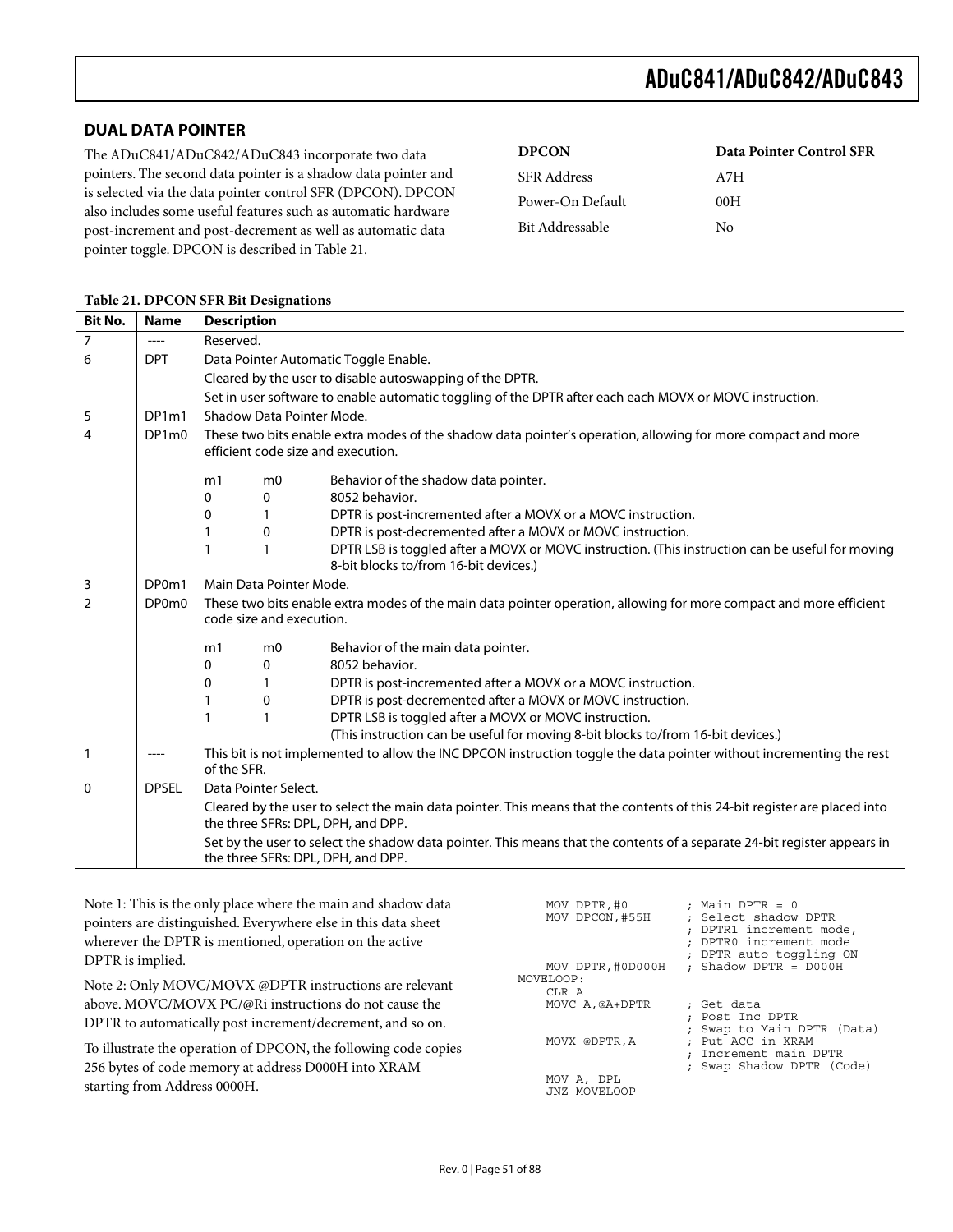## **POWER SUPPLY MONITOR**

As its name suggests, the power supply monitor, once enabled, monitors the DV<sub>DD</sub> supply on the ADuC841/ADuC842/ ADuC843. It indicates when any of the supply pins drops below one of two user selectable voltage trip points, 2.93 V and 3.08 V. For correct operation of the power supply monitor function, AV<sub>DD</sub> must be equal to or greater than 2.7 V. Monitor function is controlled via the PSMCON SFR. If enabled via the IEIP2 SFR, the monitor interrupts the core using the PSMI bit in the PSMCON SFR. This bit is not cleared until the failing power supply has returned above the trip point for at least 250 ms. This monitor function allows the user to save working registers to avoid possible data loss due to the low supply condition, and also ensures that normal code execution does not resume until a safe supply level has been well established. The supply monitor

is also protected against spurious glitches triggering the interrupt circuit.

Note that the 5 V part has an internal POR trip level of 4.5 V, which means that there are no usable PSM levels on the 5 V part. The 3 V part has a POR trip level of 2.45 V, allowing all PSM trip points to be used.

|                  | <b>Power Supply Monitor</b> |
|------------------|-----------------------------|
| <b>PSMCON</b>    | <b>Control Register</b>     |
| SFR Address      | DFH                         |
| Power-On Default | DEH                         |
| Bit Addressable  | Nο                          |

| <b>Bit No.</b> | <b>Name</b>      | <b>Description</b>                                                                                                                                                                                                                                                                                                                                                                                                                                          |                                                                                     |                                                                                       |  |
|----------------|------------------|-------------------------------------------------------------------------------------------------------------------------------------------------------------------------------------------------------------------------------------------------------------------------------------------------------------------------------------------------------------------------------------------------------------------------------------------------------------|-------------------------------------------------------------------------------------|---------------------------------------------------------------------------------------|--|
| 7              | ----             | Reserved.                                                                                                                                                                                                                                                                                                                                                                                                                                                   |                                                                                     |                                                                                       |  |
| 6              | <b>CMPD</b>      |                                                                                                                                                                                                                                                                                                                                                                                                                                                             | DV <sub>DD</sub> Comparator Bit.                                                    |                                                                                       |  |
|                |                  |                                                                                                                                                                                                                                                                                                                                                                                                                                                             |                                                                                     | This is a read-only bit that directly reflects the state of the $DV_{DD}$ comparator. |  |
|                |                  |                                                                                                                                                                                                                                                                                                                                                                                                                                                             | Read 1 indicates that the DV <sub>DD</sub> supply is above its selected trip point. |                                                                                       |  |
|                |                  |                                                                                                                                                                                                                                                                                                                                                                                                                                                             |                                                                                     | Read 0 indicates that the $DV_{DD}$ supply is below its selected trip point.          |  |
| 5              | <b>PSMI</b>      |                                                                                                                                                                                                                                                                                                                                                                                                                                                             |                                                                                     | Power Supply Monitor Interrupt Bit.                                                   |  |
|                |                  | This bit is set high by the MicroConverter if either CMPA or CMPD is low, indicating low analog or digital supply. The<br>PSMI bit can be used to interrupt the processor. Once CMPD and/or CMPA return (and remain) high, a 250 ms<br>counter is started. When this counter times out, the PSMI interrupt is cleared. PSMI can also be written by the user.<br>However, if either comparator output is low, it is not possible for the user to clear PSMI. |                                                                                     |                                                                                       |  |
| 4              | TPD1             |                                                                                                                                                                                                                                                                                                                                                                                                                                                             | DV <sub>DD</sub> Trip Point Selection Bits.                                         |                                                                                       |  |
| 3              | TPD <sub>0</sub> | These bits select the DV <sub>DD</sub> trip point voltage as follows:                                                                                                                                                                                                                                                                                                                                                                                       |                                                                                     |                                                                                       |  |
|                |                  | TPD1                                                                                                                                                                                                                                                                                                                                                                                                                                                        | TPD <sub>0</sub>                                                                    | Selected DV <sub>DD</sub> Trip Point (V)                                              |  |
|                |                  | 0                                                                                                                                                                                                                                                                                                                                                                                                                                                           | 0                                                                                   | Reserved                                                                              |  |
|                |                  | 0                                                                                                                                                                                                                                                                                                                                                                                                                                                           |                                                                                     | 3.08                                                                                  |  |
|                |                  |                                                                                                                                                                                                                                                                                                                                                                                                                                                             | $\Omega$                                                                            | 2.93                                                                                  |  |
|                |                  |                                                                                                                                                                                                                                                                                                                                                                                                                                                             |                                                                                     | Reserved                                                                              |  |
| $\overline{2}$ |                  | Reserved.                                                                                                                                                                                                                                                                                                                                                                                                                                                   |                                                                                     |                                                                                       |  |
|                |                  | Reserved.                                                                                                                                                                                                                                                                                                                                                                                                                                                   |                                                                                     |                                                                                       |  |
| 0              | <b>PSMEN</b>     | Power Supply Monitor Enable Bit.                                                                                                                                                                                                                                                                                                                                                                                                                            |                                                                                     |                                                                                       |  |
|                |                  |                                                                                                                                                                                                                                                                                                                                                                                                                                                             |                                                                                     | Set to 1 by the user to enable the power supply monitor circuit.                      |  |
|                |                  |                                                                                                                                                                                                                                                                                                                                                                                                                                                             | Cleared to 0 by the user to disable the power supply monitor circuit.               |                                                                                       |  |

#### **Table 22. PSMCON SFR Bit Designations**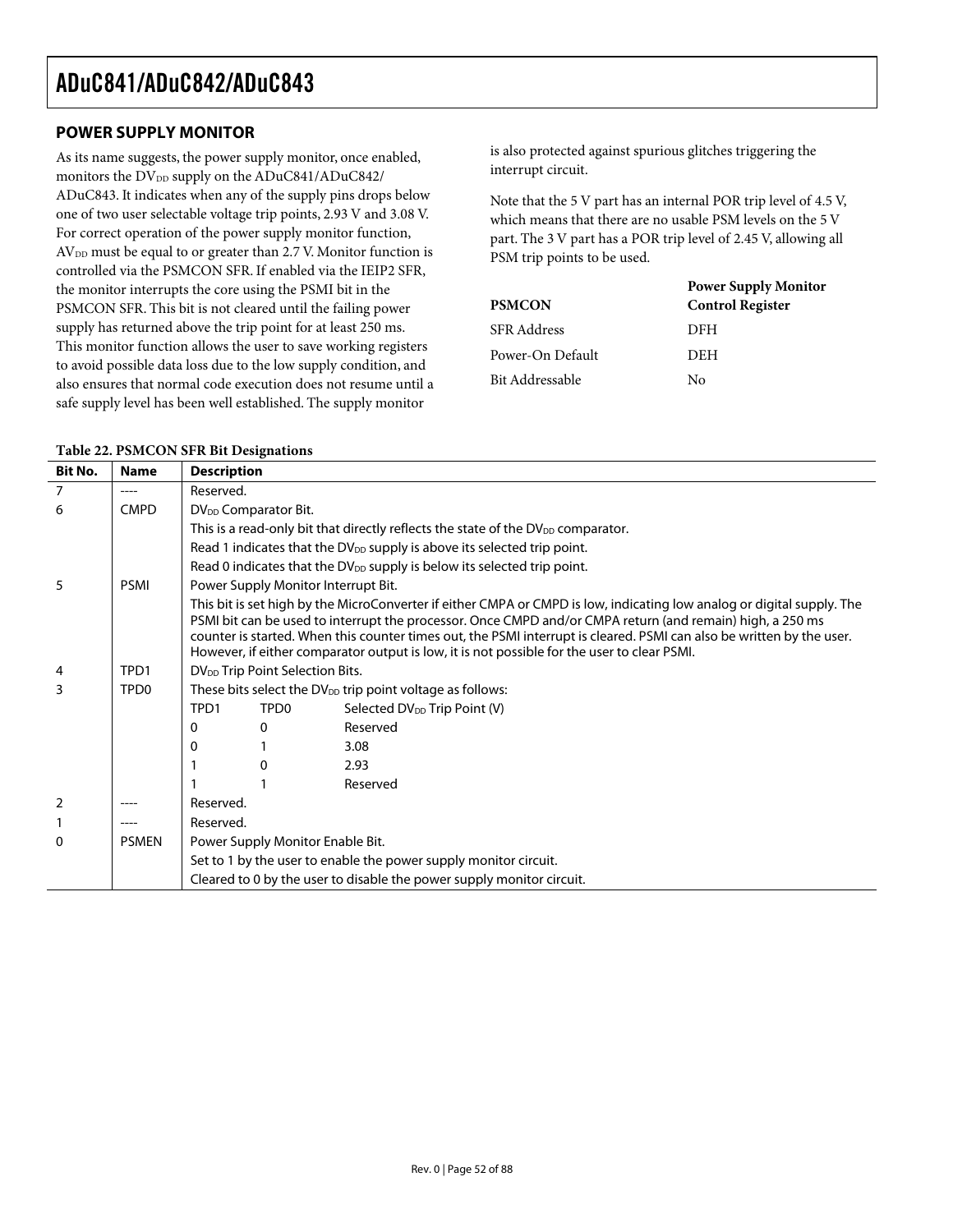### **WATCHDOG TIMER**

The purpose of the watchdog timer is to generate a device reset or interrupt within a reasonable amount of time if the ADuC841/ ADuC842/ADuC843 enter an erroneous state, possibly due to a programming error or electrical noise. The watchdog function can be disabled by clearing the WDE (watchdog enable) bit in the watchdog control (WDCON) SFR. When enabled, the watchdog circuit generates a system reset or interrupt (WDS) if the user program fails to set the watchdog (WDE) bit within a predetermined amount of time (see PRE3-0 bits in Table 23. The watchdog timer is clocked directly from the 32 kHz external crystal on the ADuC842/ADuC843. On the ADuC841,

the watchdog timer is clocked by an internal R/C oscillator at 32 kHz ±10%. The WDCON SFR can be written only by user software if the double write sequence described in WDWR below is initiated on every write access to the WDCON SFR.

| <b>WDCON Watchdog Timer</b> | <b>Control Register</b> |
|-----------------------------|-------------------------|
| <b>SFR Address</b>          | C <sub>0</sub> H        |
| Power-On Default            | 10H                     |
| Bit Addressable             | Yes                     |

| <b>Bit No.</b> | <b>Name</b> | <b>Description</b>                                                                                                                                                                                                                                                                                                                                                                                                                                                  |                            |                                         |          |                                                                              |                                                                                                                  |
|----------------|-------------|---------------------------------------------------------------------------------------------------------------------------------------------------------------------------------------------------------------------------------------------------------------------------------------------------------------------------------------------------------------------------------------------------------------------------------------------------------------------|----------------------------|-----------------------------------------|----------|------------------------------------------------------------------------------|------------------------------------------------------------------------------------------------------------------|
| 7              | PRE3        | Watchdog Timer Prescale Bits.                                                                                                                                                                                                                                                                                                                                                                                                                                       |                            |                                         |          |                                                                              |                                                                                                                  |
| 6              | PRE2        | The watchdog timeout period is given by the equation<br>$t_{WD} = (2^{PRE} \times (2^9 / f_{XTAL}))$                                                                                                                                                                                                                                                                                                                                                                |                            |                                         |          |                                                                              |                                                                                                                  |
| 5              | PRE1        |                                                                                                                                                                                                                                                                                                                                                                                                                                                                     |                            |                                         |          | (0 - PRE - 7; fxTAL = 32.768 kHz (ADuC842/ADuC843), or 32kHz ± 10%(ADuC841)) |                                                                                                                  |
| 4              | <b>PREO</b> | PRE3                                                                                                                                                                                                                                                                                                                                                                                                                                                                | PRE <sub>2</sub>           | PRE1                                    | PREO     | Timeout Period (ms)                                                          | Action                                                                                                           |
|                |             | 0                                                                                                                                                                                                                                                                                                                                                                                                                                                                   | 0                          | 0                                       | 0        | 15.6                                                                         | Reset or Interrupt                                                                                               |
|                |             | $\Omega$                                                                                                                                                                                                                                                                                                                                                                                                                                                            | $\Omega$                   | 0                                       | 1        | 31.2                                                                         | Reset or Interrupt                                                                                               |
|                |             | $\Omega$                                                                                                                                                                                                                                                                                                                                                                                                                                                            | $\Omega$                   | 1                                       | $\Omega$ | 62.5                                                                         | Reset or Interrupt                                                                                               |
|                |             | $\mathbf{0}$                                                                                                                                                                                                                                                                                                                                                                                                                                                        | $\Omega$                   | 1                                       | 1        | 125                                                                          | Reset or Interrupt                                                                                               |
|                |             | 0                                                                                                                                                                                                                                                                                                                                                                                                                                                                   |                            | 0                                       | 0        | 250                                                                          | Reset or Interrupt                                                                                               |
|                |             | 0                                                                                                                                                                                                                                                                                                                                                                                                                                                                   |                            | 0                                       | 1        | 500                                                                          | Reset or Interrupt                                                                                               |
|                |             | 0                                                                                                                                                                                                                                                                                                                                                                                                                                                                   |                            | 1                                       | 0        | 1000                                                                         | Reset or Interrupt                                                                                               |
|                |             | 0                                                                                                                                                                                                                                                                                                                                                                                                                                                                   |                            | 1                                       |          | 2000                                                                         | Reset or Interrupt                                                                                               |
|                |             | 1                                                                                                                                                                                                                                                                                                                                                                                                                                                                   | $\Omega$                   | $\Omega$                                | $\Omega$ | 0.0                                                                          | Immediate Reset                                                                                                  |
|                |             | $PRE3 - 0 > 1000$<br>Reserved                                                                                                                                                                                                                                                                                                                                                                                                                                       |                            |                                         |          |                                                                              |                                                                                                                  |
| 3              | <b>WDIR</b> |                                                                                                                                                                                                                                                                                                                                                                                                                                                                     |                            | Watchdog Interrupt Response Enable Bit. |          |                                                                              |                                                                                                                  |
|                |             | If this bit is set by the user, the watchdog generates an interrupt response instead of a system reset when the<br>watchdog timeout period has expired. This interrupt is not disabled by the CLR EA instruction, and it is also a fixed,<br>high priority interrupt. If the watchdog is not being used to monitor the system, it can be used alternatively as a<br>timer. The prescaler is used to set the timeout period in which an interrupt will be generated. |                            |                                         |          |                                                                              |                                                                                                                  |
| 2              | <b>WDS</b>  |                                                                                                                                                                                                                                                                                                                                                                                                                                                                     | Watchdog Status Bit.       |                                         |          |                                                                              |                                                                                                                  |
|                |             | Set by the watchdog controller to indicate that a watchdog timeout has occurred.                                                                                                                                                                                                                                                                                                                                                                                    |                            |                                         |          |                                                                              |                                                                                                                  |
|                |             | Cleared by writing a 0 or by an external hardware reset. It is not cleared by a watchdog reset.                                                                                                                                                                                                                                                                                                                                                                     |                            |                                         |          |                                                                              |                                                                                                                  |
| $\mathbf{1}$   | <b>WDE</b>  | Watchdog Enable Bit.                                                                                                                                                                                                                                                                                                                                                                                                                                                |                            |                                         |          |                                                                              |                                                                                                                  |
|                |             | Set by the user to enable the watchdog and clear its counters. If this bit is not set by the user within the watchdog<br>timeout period, the watchdog generates a reset or interrupt, depending on WDIR.                                                                                                                                                                                                                                                            |                            |                                         |          |                                                                              |                                                                                                                  |
|                |             |                                                                                                                                                                                                                                                                                                                                                                                                                                                                     |                            |                                         |          |                                                                              | Cleared under the following conditions: user writes 0, watchdog reset (WDIR = 0); hardware reset; PSM interrupt. |
| 0              | <b>WDWR</b> |                                                                                                                                                                                                                                                                                                                                                                                                                                                                     | Watchdog Write Enable Bit. |                                         |          |                                                                              |                                                                                                                  |
|                |             | To write data to the WDCON SFR involves a double instruction sequence. The WDWR bit must be set and the very<br>next instruction must be a write instruction to the WDCON SFR.                                                                                                                                                                                                                                                                                      |                            |                                         |          |                                                                              |                                                                                                                  |
|                |             | For example:                                                                                                                                                                                                                                                                                                                                                                                                                                                        |                            |                                         |          |                                                                              |                                                                                                                  |
|                |             | <b>CLR</b>                                                                                                                                                                                                                                                                                                                                                                                                                                                          | $E\overline{A}$            |                                         |          | ; disable interrupts while writing                                           |                                                                                                                  |
|                |             | <b>SETB</b>                                                                                                                                                                                                                                                                                                                                                                                                                                                         | <b>WDWR</b>                |                                         |          | ;to WDT<br>allow write to WDCON;                                             |                                                                                                                  |
|                |             | MOV<br><b>SETB</b>                                                                                                                                                                                                                                                                                                                                                                                                                                                  | ΕA                         | WDCON, #72H                             |          | ; enable WDT for 2.0s timeout<br>; enable interrupts again (if rqd)          |                                                                                                                  |

#### **Table 23. WDCON SFR Bit Designations**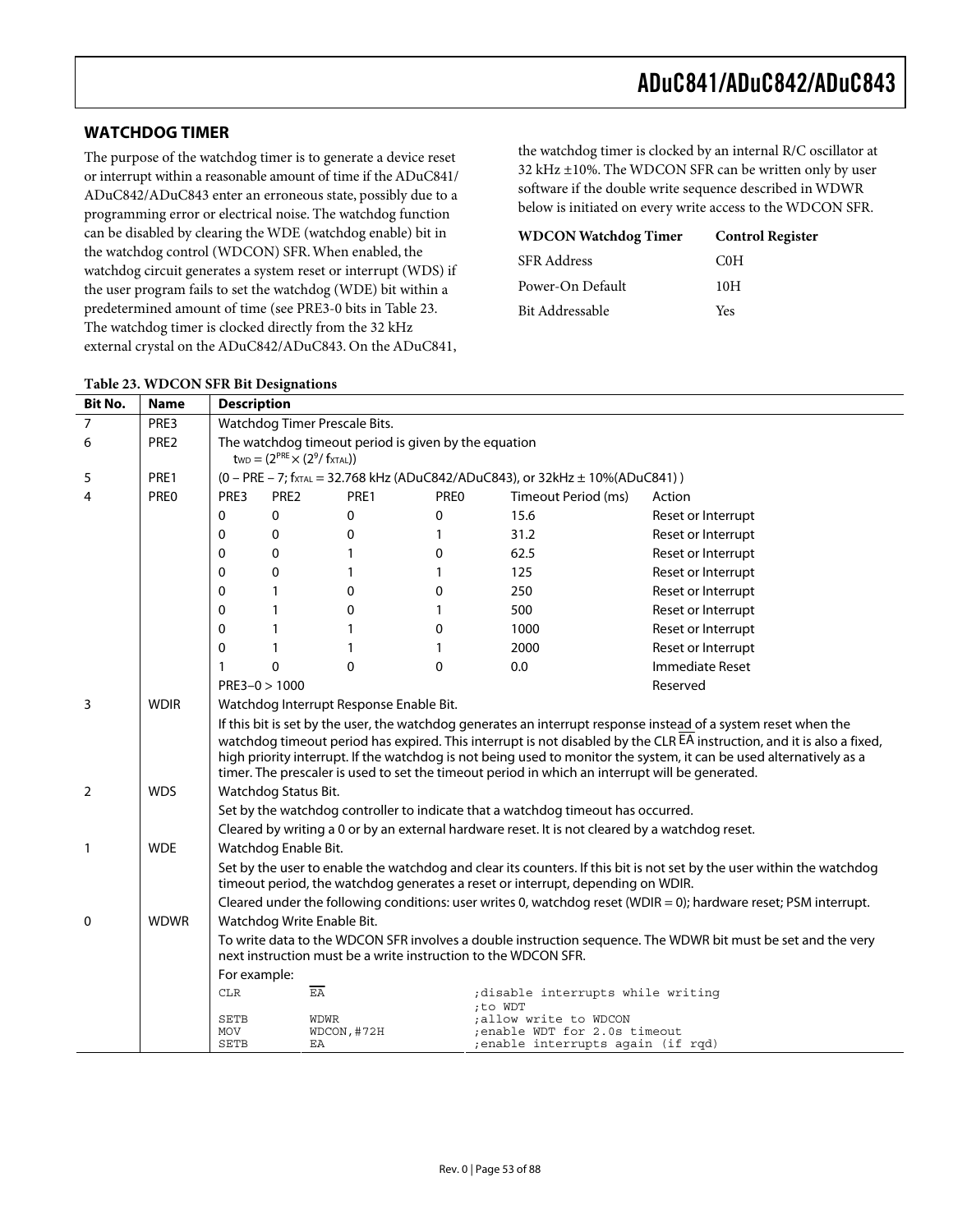## **TIME INTERVAL COUNTER (TIC)**

A TIC is provided on-chip for counting longer intervals than the standard 8051 compatible timers are capable of. The TIC is capable of timeout intervals ranging from 1/128 second to 255 hours. Furthermore, this counter is clocked by the external 32.768 kHz crystal rather than by the core clock, and it has the ability to remain active in power-down mode and time long power-down intervals. This has obvious applications for remote battery-powered sensors where regular widely spaced readings are required.

Six SFRs are associated with the time interval counter, TIMECON being its control register. Depending on the configuration of the IT0 and IT1 bits in TIMECON, the selected time counter register overflow clocks the interval counter. When this counter is equal to the time interval value loaded in the INTVAL SFR, the TII bit (TIMECON.2) is set and generates an interrupt if enabled. If the part is in power-down mode, again with TIC interrupt enabled, the TII bit wakes up the device and resumes code execution by vectoring directly to the TIC interrupt service vector address at 0053H. The TIC-related SFRs are described in Table 24. Note also that the time based SFRs can be written initially with the current time; the TIC can then be controlled and accessed by user software. In effect, this facilitates the implementation of a real-time clock. A block diagram of the TIC is shown in Figure 56.

The TIC is clocked directly from a 32 kHz external crystal on the ADuC842/ADuC843 and by the internal 32 kHz ±10% R/C oscillator on the ADuC841. Due to this, instructions that access the TIC registers will also be clocked at this speed. The user should ensure that there is sufficient time between instructions to these registers to allow them to execute correctly.



Figure 56. TIC, Simplified Block Diagram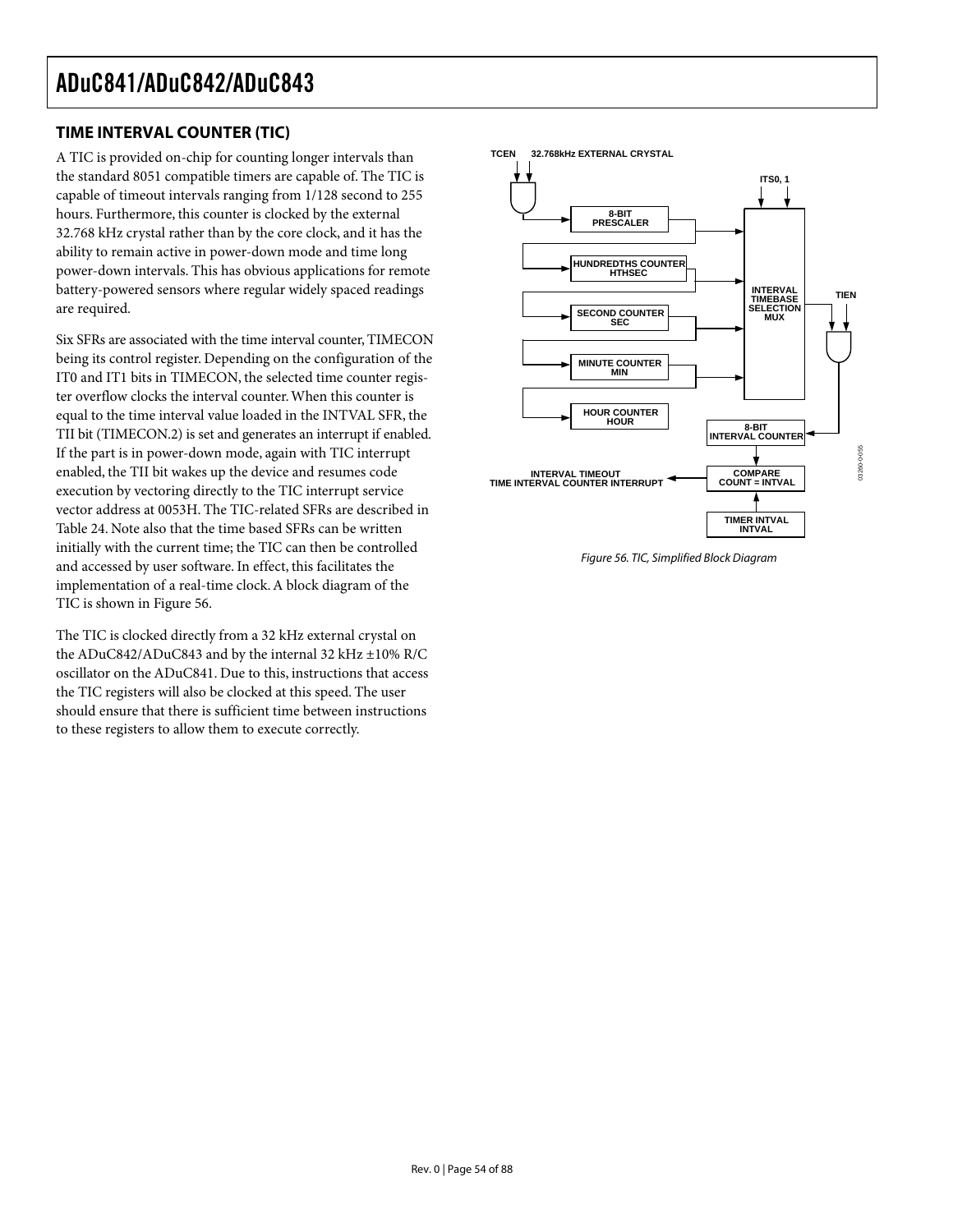| <b>TIMECON</b>     | <b>TIC Control Register</b> |
|--------------------|-----------------------------|
| <b>SFR</b> Address | A1H                         |
| Power-On Default   | 00H                         |
| Bit Addressable    | Nο                          |

## **Table 24. TIMECON SFR Bit Designations**

| <b>Bit No.</b> | <b>Name</b> | <b>Description</b>                                                                                                                                                                                                                             |                                   |                                                                        |
|----------------|-------------|------------------------------------------------------------------------------------------------------------------------------------------------------------------------------------------------------------------------------------------------|-----------------------------------|------------------------------------------------------------------------|
| $\overline{7}$ | ----        | Reserved.                                                                                                                                                                                                                                      |                                   |                                                                        |
| 6              | <b>TFH</b>  | Twenty-Four Hour Select Bit.                                                                                                                                                                                                                   |                                   |                                                                        |
|                |             |                                                                                                                                                                                                                                                |                                   | Set by the user to enable the hour counter to count from 0 to 23.      |
|                |             |                                                                                                                                                                                                                                                |                                   | Cleared by the user to enable the hour counter to count from 0 to 255. |
| 5              | ITS1        |                                                                                                                                                                                                                                                | Interval Timebase Selection Bits. |                                                                        |
| 4              | ITS0        |                                                                                                                                                                                                                                                |                                   | Written by user to determine the interval counter update rate.         |
|                |             | ITS1                                                                                                                                                                                                                                           | ITS <sub>0</sub>                  | Interval Timebase                                                      |
|                |             | 0                                                                                                                                                                                                                                              | $\Omega$                          | 1/128 Second                                                           |
|                |             | 0                                                                                                                                                                                                                                              |                                   | Seconds                                                                |
|                |             |                                                                                                                                                                                                                                                | $\Omega$                          | <b>Minutes</b>                                                         |
|                |             |                                                                                                                                                                                                                                                |                                   | Hours                                                                  |
| 3              | STI         |                                                                                                                                                                                                                                                | Single Time Interval Bit.         |                                                                        |
|                |             | Set by the user to generate a single interval timeout. If set, a timeout clears the TIEN bit.<br>Cleared by the user to allow the interval counter to be automatically reloaded and start counting again at each<br>interval timeout.          |                                   |                                                                        |
|                |             |                                                                                                                                                                                                                                                |                                   |                                                                        |
| $\overline{2}$ | TII         | TIC Interrupt Bit.                                                                                                                                                                                                                             |                                   |                                                                        |
|                |             | Set when the 8-bit interval counter matches the value in the INTVAL SFR.<br>Cleared by user software.                                                                                                                                          |                                   |                                                                        |
|                |             |                                                                                                                                                                                                                                                |                                   |                                                                        |
| $\mathbf{1}$   | <b>TIEN</b> | Time Interval Enable Bit.                                                                                                                                                                                                                      |                                   |                                                                        |
|                |             |                                                                                                                                                                                                                                                |                                   | Set by the user to enable the 8-bit time interval counter.             |
|                |             |                                                                                                                                                                                                                                                |                                   | Cleared by the user to disable the interval counter.                   |
| $\mathbf{0}$   | <b>TCEN</b> | Time Clock Enable Bit.                                                                                                                                                                                                                         |                                   |                                                                        |
|                |             | Set by the user to enable the time clock to the time interval counters.                                                                                                                                                                        |                                   |                                                                        |
|                |             | Cleared by the user to disable the clock to the time interval counters and reset the time interval SFRs to the last<br>value written to them by the user. The time registers (HTHSEC, SEC, MIN, and HOUR) can be written while TCEN<br>is low. |                                   |                                                                        |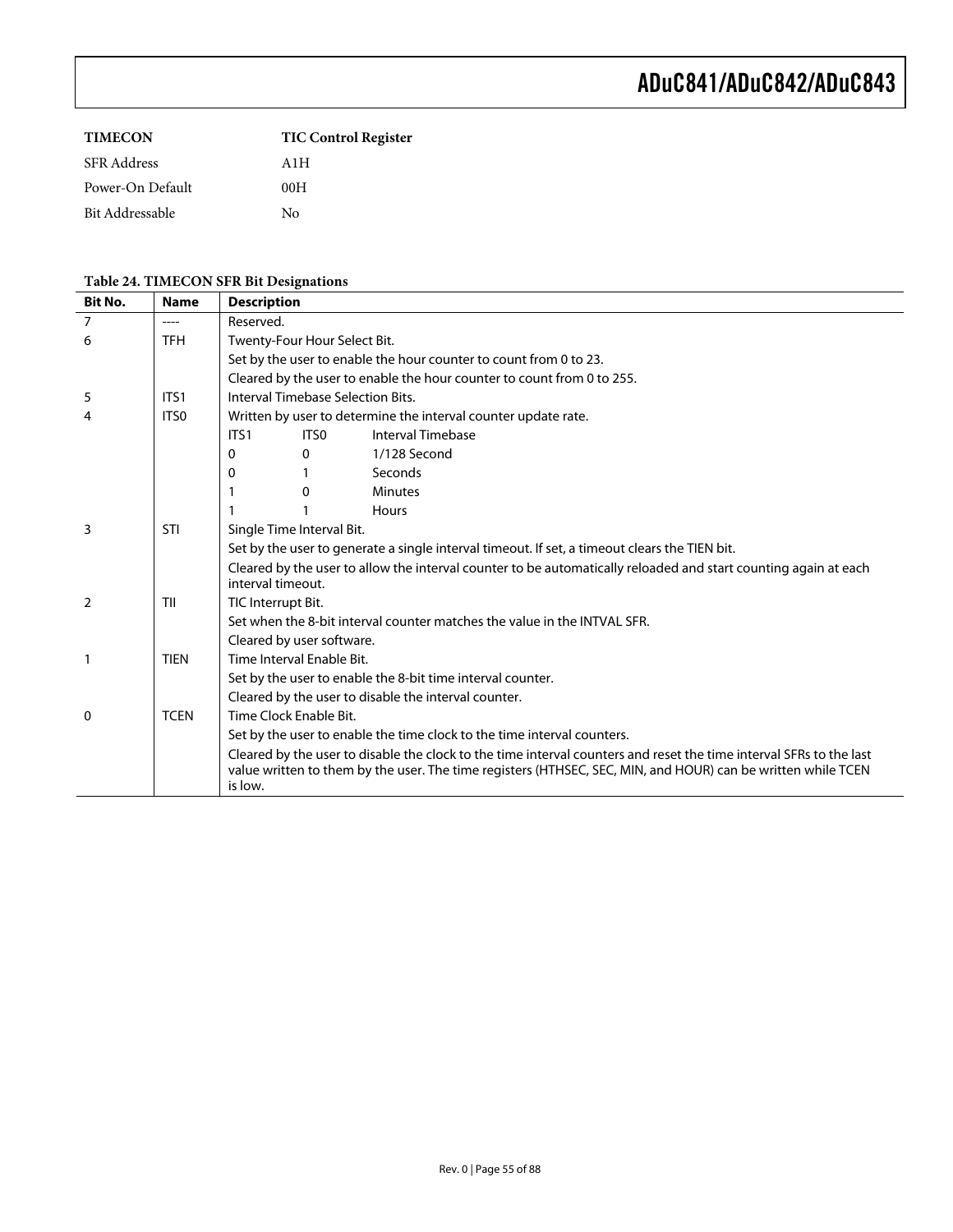| <b>INTVAL</b><br>Function                                                | User Time Interval Select Register<br>User code writes the required time interval to this register. When the 8-bit interval counter is equal to the<br>time interval value loaded in the INTVAL SFR, the TII bit (TIMECON.2) is set and generates an<br>interrupt if enabled. |
|--------------------------------------------------------------------------|-------------------------------------------------------------------------------------------------------------------------------------------------------------------------------------------------------------------------------------------------------------------------------|
| <b>SFR</b> Address<br>Power-On Default<br>Bit Addressable<br>Valid Value | A6H<br>00H<br>N <sub>0</sub><br>0 to 255 decimal                                                                                                                                                                                                                              |
| <b>HTHSEC</b>                                                            | <b>Hundredths Seconds Time Register</b>                                                                                                                                                                                                                                       |
| Function                                                                 | This register is incremented in 1/128 second intervals once TCEN in TIMECON is active. The HTHSEC<br>SFR counts from 0 to 127 before rolling over to increment the SEC time register.                                                                                         |
| <b>SFR</b> Address                                                       | A2H                                                                                                                                                                                                                                                                           |
| Power-On Default                                                         | 00H                                                                                                                                                                                                                                                                           |
| <b>Bit Addressable</b>                                                   | N <sub>0</sub>                                                                                                                                                                                                                                                                |
| Valid Value                                                              | 0 to 127 decimal                                                                                                                                                                                                                                                              |
| <b>SEC</b>                                                               | <b>Seconds Time Register</b>                                                                                                                                                                                                                                                  |
| Function                                                                 | This register is incremented in 1-second intervals once TCEN in TIMECON is active. The SEC SFR<br>counts from 0 to 59 before rolling over to increment the MIN time register.                                                                                                 |
| <b>SFR Address</b>                                                       | A3H                                                                                                                                                                                                                                                                           |
| Power-On Default                                                         | 00H                                                                                                                                                                                                                                                                           |
| <b>Bit Addressable</b>                                                   | N <sub>0</sub>                                                                                                                                                                                                                                                                |
| Valid Value                                                              | 0 to 59 decimal                                                                                                                                                                                                                                                               |
| <b>MIN</b>                                                               | <b>Minutes Time Register</b>                                                                                                                                                                                                                                                  |
| Function                                                                 | This register is incremented in 1-minute intervals once TCEN in TIMECON is active. The MIN SFR<br>counts from 0 to 59 before rolling over to increment the HOUR time register.                                                                                                |
| <b>SFR Address</b>                                                       | A4H                                                                                                                                                                                                                                                                           |
| Power-On Default                                                         | 00H                                                                                                                                                                                                                                                                           |
| Bit Addressable                                                          | No                                                                                                                                                                                                                                                                            |
| Valid Value                                                              | 0 to 59 decimal                                                                                                                                                                                                                                                               |
| <b>HOUR</b>                                                              | <b>Hours Time Register</b>                                                                                                                                                                                                                                                    |
| Function                                                                 | This register is incremented in 1-hour intervals once TCEN in TIMECON is active. The HOUR SFR<br>counts from 0 to 23 before rolling over to 0.                                                                                                                                |
| <b>SFR</b> Address                                                       | A5H                                                                                                                                                                                                                                                                           |
| Power-On Default                                                         | 00H                                                                                                                                                                                                                                                                           |
| Bit Addressable                                                          | No                                                                                                                                                                                                                                                                            |
| Valid Value                                                              | 0 to 23 decimal                                                                                                                                                                                                                                                               |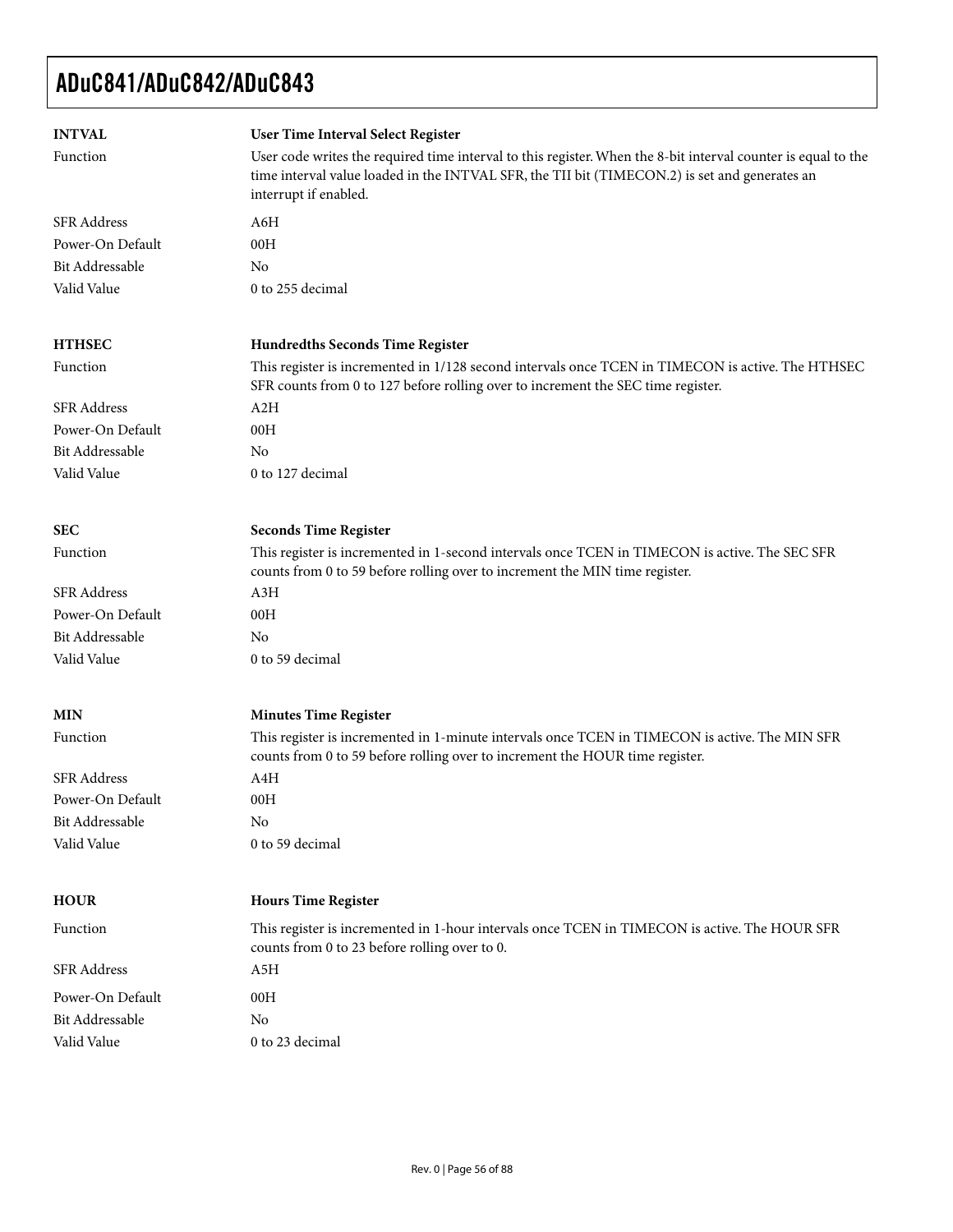## **8052 COMPATIBLE ON-CHIP PERIPHERALS**

This section gives a brief overview of the various secondary peripheral circuits that are also available to the user on-chip. These remaining functions are mostly 8052 compatible (with a few additional features) and are controlled via standard 8052 SFR bit definitions.

### **Parallel I/O**

The ADuC841/ADuC842/ADuC843 use four input/output ports to exchange data with external devices. In addition to performing general-purpose I/O, some ports are capable of external memory operations while others are multiplexed with alternate functions for the peripheral features on the device. In general, when a peripheral is enabled, that pin may not be used as a general-purpose I/O pin.

### **Port 0**

Port 0 is an 8-bit open-drain bidirectional I/O port that is directly controlled via the Port 0 SFR. Port 0 is also the multiplexed low order address and data bus during accesses to external program or data memory.

Figure 57 shows a typical bit latch and I/O buffer for a Port 0 port pin. The bit latch (one bit in the port's SFR) is represented as a Type D flip-flop, which clocks in a value from the internal bus in response to a write to latch signal from the CPU. The Q output of the flip-flop is placed on the internal bus in response to a read latch signal from the CPU. The level of the port pin itself is placed on the internal bus in response to a read pin signal from the CPU. Some instructions that read a port activate the read latch signal, and others activate the read pin signal. See the Read-Modify-Write Instructions section for details.



Figure 57. Port 0 Bit Latch and I/O Buffer

As shown in Figure 57, the output drivers of Port 0 pins are switchable to an internal ADDR and ADDR/DATA bus by an internal control signal for use in external memory accesses. During external memory accesses, the P0 SFR has 1s written to it, i.e., all of its bit latches become 1. When accessing external memory, the control signal in Figure 57 goes high, enabling push-pull operation of the output pin from the internal address or data bus (ADDR/DATA line). Therefore, no external pull-ups are required on Port 0 for it to access external memory.

In general-purpose I/O port mode, Port 0 pins that have 1s written to them via the Port 0 SFR are configured as open-drain and will therefore float. In this state, Port 0 pins can be used as high impedance inputs. This is represented in Figure 57 by the NAND gate whose output remains high as long as the control signal is low, thereby disabling the top FET. External pull-up resistors are therefore required when Port 0 pins are used as general-purpose outputs. Port 0 pins with 0s written to them drive a logic low output voltage  $(V<sub>OL</sub>)$  and are capable of sinking 1.6 mA.

### **Port 1**

Port 1 is also an 8-bit port directly controlled via the P1 SFR. Port 1 digital output capability is not supported on this device. Port 1 pins can be configured as digital inputs or analog inputs. By (power-on) default, these pins are configured as analog inputs, i.e., 1 written in the corresponding Port 1 register bit. To configure any of these pins as digital inputs, the user should write a 0 to these port bits to configure the corresponding pin as a high impedance digital input. These pins also have various secondary functions as described in Table 25.

#### **Table 25. Port 1 Alternate Pin Functions**

| Pin No.          | <b>Alternate Function</b>                     |
|------------------|-----------------------------------------------|
| P <sub>1.0</sub> | T2 (Timer/Counter 2 External Input)           |
| P <sub>1.1</sub> | T2EX (Timer/Counter 2 Capture/Reload Trigger) |
| P <sub>1.5</sub> | SS (Slave Select for the SPI Interface)       |



Figure 58. Port 1 Bit Latch and I/O Buffer

#### **Port 2**

Port 2 is a bidirectional port with internal pull-up resistors directly controlled via the P2 SFR. Port 2 also emits the highorder address bytes during fetches from external program memory, and middle and high order address bytes during accesses to the 24-bit external data memory space.

As shown in Figure 59, the output drivers of Port 2 are switchable to an internal ADDR and ADDR/DATA bus by an internal control signal for use in external memory accesses (as for Port 0). In external memory addressing mode (CONTROL = 1), the port pins feature push-pull operation controlled by the internal address bus (ADDR line). However, unlike the P0 SFR during external memory accesses, the P2 SFR remains unchanged.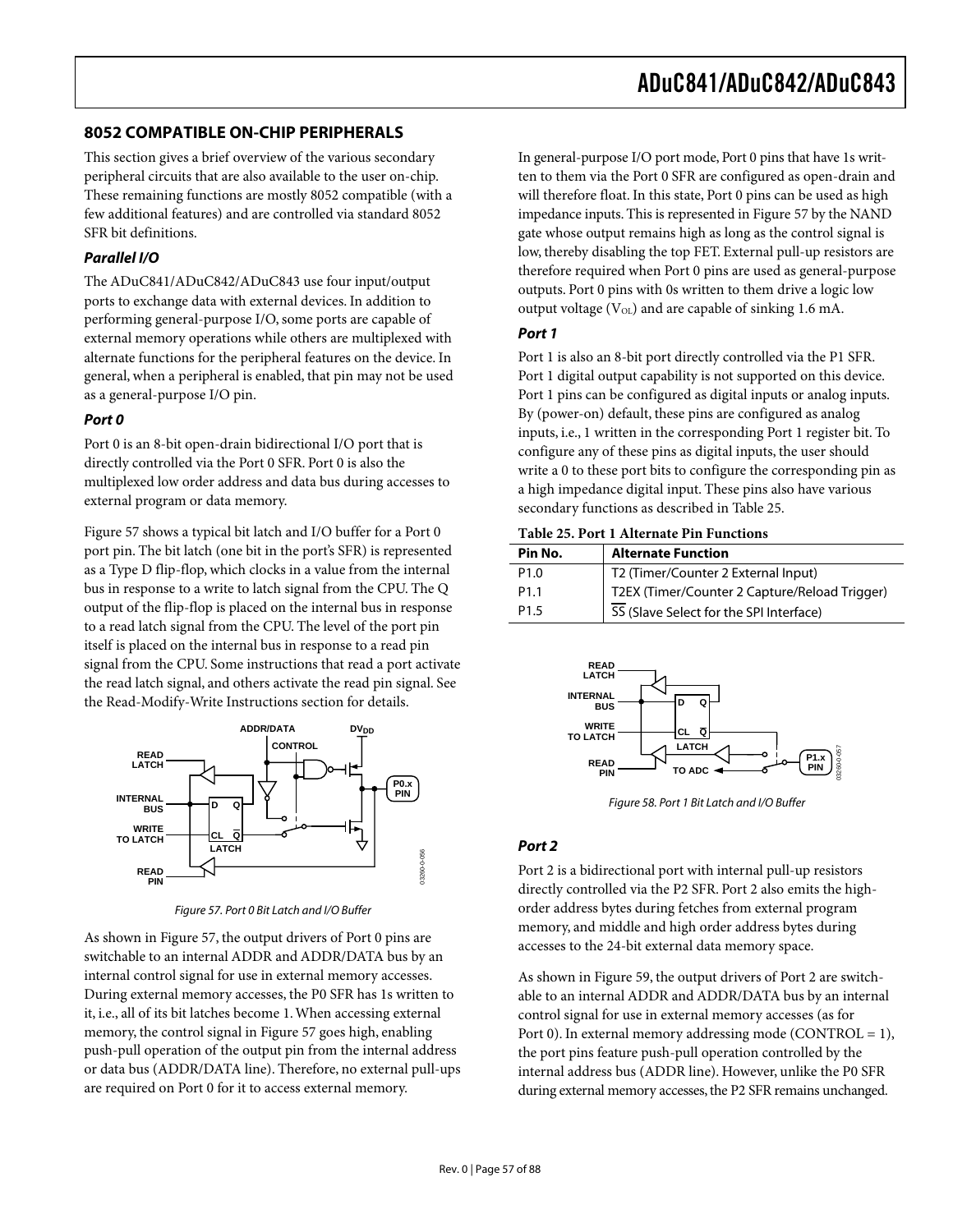In general-purpose I/O port mode, Port 2 pins that have 1s written to them are pulled high by the internal pull-ups (Figure 60) and, in that state, can be used as inputs. As inputs, Port 2 pins being pulled externally low source current because of the internal pull-up resistors. Port 2 pins with 0s written to them drive a logic low output voltage  $(V<sub>OL</sub>)$  and are capable of sinking 1.6 mA.

P2.6 and P2.7 can also be used as PWM outputs. When they are selected as the PWM outputs via the CFG841/CFG842 SFR, the PWM outputs overwrite anything written to P2.6 or P2.7.



Figure 59. Port 2 Bit Latch and I/O Buffer





#### **Port 3**

Port 3 is a bidirectional port with internal pull-ups directly controlled via the P3 SFR. Port 3 pins that have 1s written to them are pulled high by the internal pull-ups and, in that state, can be used as inputs. As inputs, Port 3 pins being pulled externally low source current because of the internal pull-ups.

Port 3 pins with 0s written to them will drive a logic low output voltage  $(V_{OL})$  and are capable of sinking 4 mA. Port 3 pins also have various secondary functions as described in Table 26. The alternate functions of Port 3 pins can be activated only if the corresponding bit latch in the P3 SFR contains a 1. Otherwise, the port pin is stuck at 0.

| Pin No.          | <b>Alternate Function</b>                                |
|------------------|----------------------------------------------------------|
| P3.0             | RxD (UART Input Pin) (or Serial Data I/O in Mode 0)      |
| P <sub>3.1</sub> | TxD (UART Output Pin) (or Serial Clock Output in Mode 0) |
| P <sub>3.2</sub> | INTO (External Interrupt 0)                              |
| P3.3             | INT1 (External Interrupt 1)/PWM 1/MISO                   |
| P <sub>3.4</sub> | T0 (Timer/Counter 0 External Input)                      |
|                  | PWM External Clock/PWM 0                                 |
| P <sub>3.5</sub> | T1 (Timer/Counter 1 External Input)                      |
| P3.6             | WR (External Data Memory Write Strobe)                   |
| P <sub>3.7</sub> | RD (External Data Memory Read Strobe)                    |

P3.3 and P3.4 can also be used as PWM outputs. When they are selected as the PWM outputs via the CFG841/CFG842 SFR, the PWM outputs overwrite anything written to P3.4 or P3.3.



Figure 61. Port 3 Bit Latch and I/O Buffer

### **Additional Digital I/O**

In addition to the port pins, the dedicated SPI/I<sup>2</sup>C pins (SCLOCK and SDATA/MOSI) also feature both input and output functions. Their equivalent I/O architectures are illustrated in Figure 62 and Figure 64, respectively, for SPI operation and in Figure 63 and Figure 65 for  $I^2C$  operation. Notice that in  $I^2C$ mode ( $SPE = 0$ ), the strong pull-up FET (Q1) is disabled, leaving only a weak pull-up (Q2) present. By contrast, in SPI mode ( $SPE = 1$ ) the strong pull-up FET (Q1) is controlled directly by SPI hardware, giving the pin push-pull capability.

In  $I^2C$  mode (SPE = 0), two pull-down FETs (Q3 and Q4) operate in parallel to provide an extra 60% or 70% of current sinking capability. In SPI mode (SPE = 1), however, only one of the pull-down FETs (Q3) operates on each pin, resulting in sink capabilities identical to that of Port 0 and Port 2 pins. On the input path of SCLOCK, notice that a Schmitt trigger conditions the signal going to the SPI hardware to prevent false triggers (double triggers) on slow incoming edges. For incoming signals from the SCLOCK and SDATA pins going to I<sup>2</sup>C hardware, a filter conditions the signals to reject glitches of up to 50 ns in duration.

Notice also that direct access to the SCLOCK and SDATA/ MOSI pins is afforded through the SFR interface in  $I^2C$  master mode. Therefore, if you are not using the SPI or I<sup>2</sup>C functions, you can use these two pins to give additional high current digital outputs.



Figure 62. SCLOCK Pin I/O Functional Equivalent in SPI Mode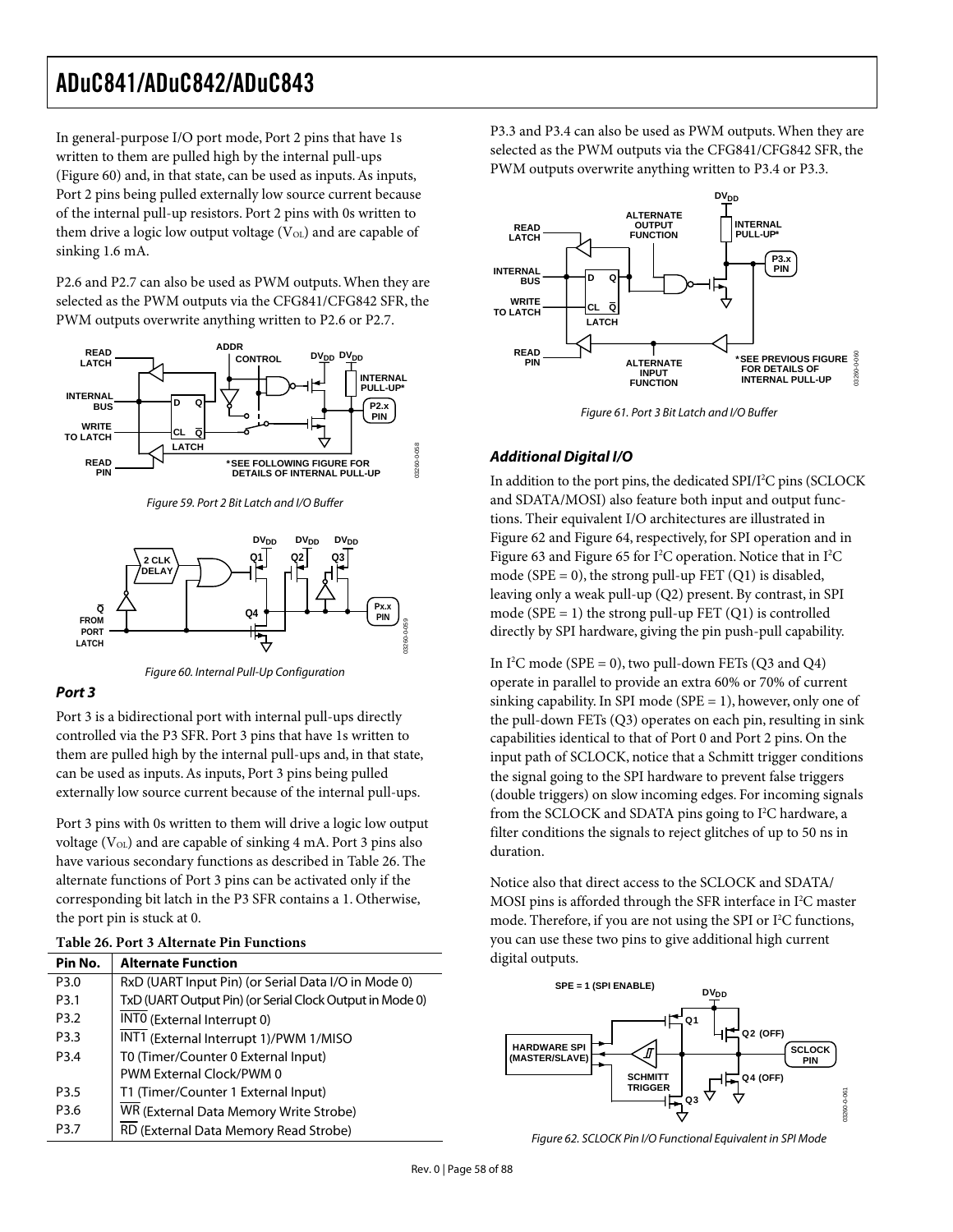MOSI is shared with P3.3 and, as such, has the same configuration as the one shown in Figure 61.



Figure 63. SCLOCK Pin I/O Functional Equivalent in <sup>P</sup>C Mode



Figure 64. SDATA/MOSI Pin I/O Functional Equivalent in SPI Mode



Figure 65. SDATA/MOSI Pin I/O Functional Equivalent in I<sup>2</sup>C Mode

### **Read-Modify-Write Instructions**

Some 8051 instructions that read a port read the latch while others read the pin. The instructions that read the latch rather than the pins are the ones that read a value, possibly change it, and then rewrite it to the latch. These are called read-modifywrite instructions, which are listed below. When the destination operand is a port or a port bit, these instructions read the latch rather than the pin.

| Table 27. Read-Write-Modify Instructions |  |
|------------------------------------------|--|
|------------------------------------------|--|

| <b>Instruction</b>      | <b>Description</b>                                        |
|-------------------------|-----------------------------------------------------------|
| ANL                     | Logical AND, e.g., ANL P1, A                              |
| ORL                     | (Logical OR, e.g., ORL P2, A                              |
| <b>XRL</b>              | (Logical EX-OR, e.g., XRL P3, A                           |
| <b>JBC</b>              | Jump if $Bit = 1$ and clear bit, e.g., JBC P1.1,<br>LABEL |
| <b>CPL</b>              | Complement bit, e.g., CPL P3.0                            |
| <b>INC</b>              | Increment, e.g., INC P2                                   |
| <b>DEC</b>              | Decrement, e.g., DEC P2                                   |
| <b>DJNZ</b>             | Decrement and Jump if Not Zero, e.g., DJNZ<br>P3, LABEL   |
| MOV PX.Y, $C1$          | Move Carry to Bit Y of Port X                             |
| $CLR$ PX.Y <sup>1</sup> | Clear Bit Y of Port X                                     |
| SETB PX.Y <sup>1</sup>  | Set Bit Y of Port X<br>$\cdot$ $\cdot$<br>.               |

These instructions read the port byte (all 8 bits), modify the addressed bit, and then write the new byte back to the latch.

Read-modify-write instructions are directed to the latch rather than to the pin to avoid a possible misinterpretation of the voltage level of a pin. For example, a port pin might be used to drive the base of a transistor. When 1 is written to the bit, the transistor is turned on. If the CPU then reads the same port bit at the pin rather than the latch, it reads the base voltage of the transistor and interprets it as a Logic 0. Reading the latch rather than the pin returns the correct value of 1.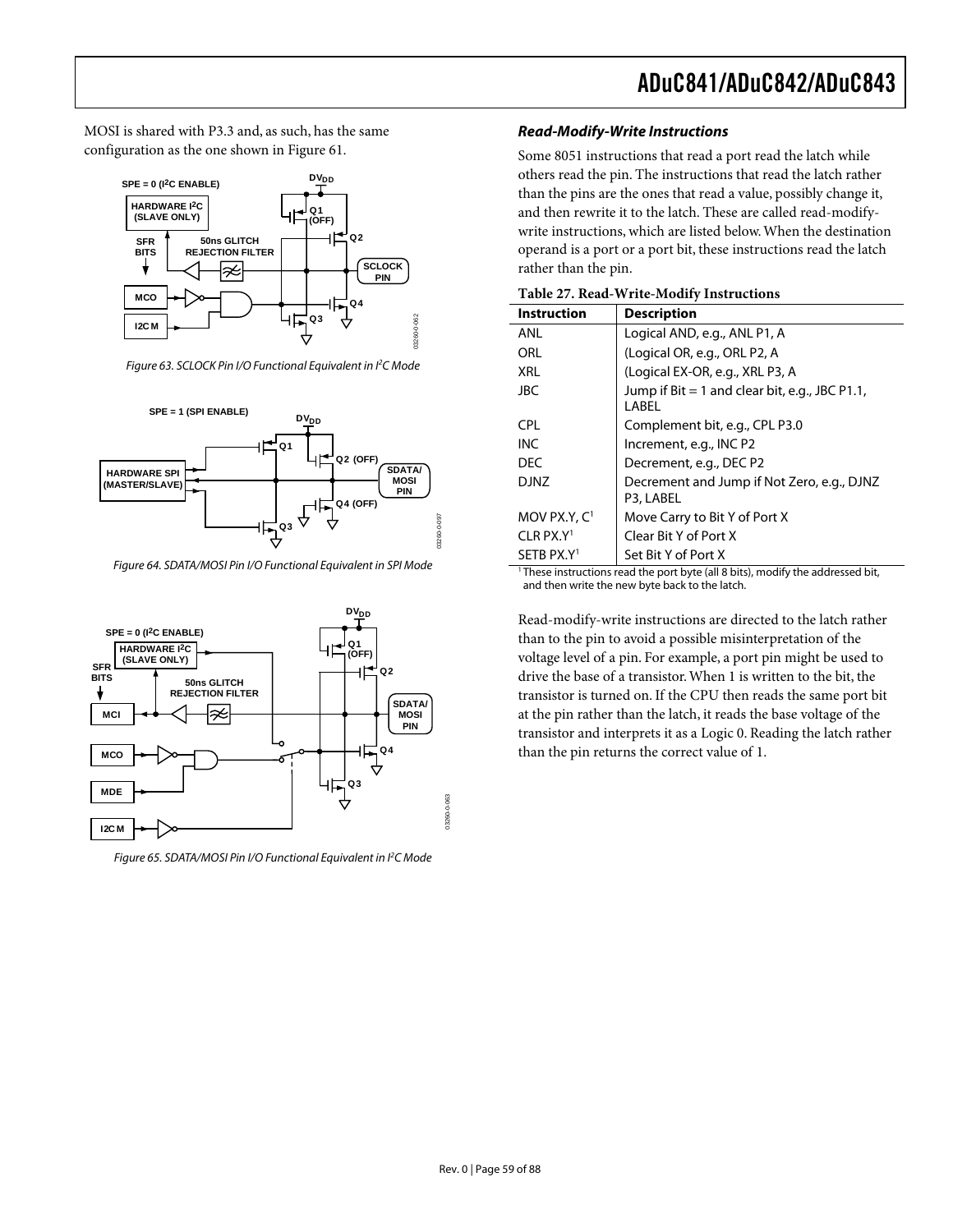### **Timers/Counters**

The ADuC841/ADuC842/ADuC843 have three 16-bit timer/ counters: Timer 0, Timer 1, and Timer 2. The timer/counter hardware is included on-chip to relieve the processor core of the overhead inherent in implementing timer/counter functionality in software. Each timer/counter consists of two 8-bit registers: THx and TLx ( $x = 0$ , 1, and 2). All three can be configured to operate either as timers or as event counters.

In timer function, the TLx register is incremented every machine cycle. Thus, one can think of it as counting machine cycles. Since a machine cycle on a single-cycle core consists of one core clock period, the maximum count rate is the core clock frequency.

In counter function, the TLx register is incremented by a 1-to-0 transition at its corresponding external input pin: T0, T1, or T2. When the samples show a high in one cycle and a low in the next cycle, the count is incremented. Since it takes two machine cycles (two core clock periods) to recognize a 1-to-0 transition, the maximum count rate is half the core clock frequency.

There are no restrictions on the duty cycle of the external input signal, but to ensure that a given level is sampled at least once before it changes, it must be held for a minimum of one full machine cycle. User configuration and control of all timer operating modes is achieved via three SFRs:

| TMOD, TCON         | Control and configuration for<br>Timers 0 and 1. |
|--------------------|--------------------------------------------------|
| <b>T2CON</b>       | Control and configuration for<br>Timer 2.        |
| <b>TMOD</b>        | Timer/Counter 0 and 1 Mode<br>Register           |
| <b>SFR</b> Address | 89H                                              |
| Power-On Default   | 00H                                              |
| Bit Addressable    | Nο                                               |

### **Table 28. TMOD SFR Bit Designations**

| <b>Bit No.</b> | <b>Name</b>    | <b>Description</b>                                                                                                           |  |  |  |  |  |
|----------------|----------------|------------------------------------------------------------------------------------------------------------------------------|--|--|--|--|--|
| $\overline{7}$ | Gate           | Timer 1 Gating Control.                                                                                                      |  |  |  |  |  |
|                |                | Set by software to enable Timer/Counter 1 only while the INT1 pin is high and the TR1 control bit is set.                    |  |  |  |  |  |
|                |                | Cleared by software to enable Timer 1 whenever the TR1 control bit is set.                                                   |  |  |  |  |  |
| 6              | C/T            | Timer 1 Timer or Counter Select Bit.                                                                                         |  |  |  |  |  |
|                |                | Set by software to select counter operation (input from T1 pin).                                                             |  |  |  |  |  |
|                |                | Cleared by software to select timer operation (input from internal system clock).                                            |  |  |  |  |  |
| 5              | M <sub>1</sub> | Timer 1 Mode Select Bit 1 (Used with M0 Bit).                                                                                |  |  |  |  |  |
| $\overline{4}$ | M <sub>0</sub> | Timer 1 Mode Select Bit 0.                                                                                                   |  |  |  |  |  |
|                |                | M1<br>M <sub>0</sub>                                                                                                         |  |  |  |  |  |
|                |                | TH1 operates as an 8-bit timer/counter. TL1 serves as 5-bit prescaler.<br>$\mathbf 0$                                        |  |  |  |  |  |
|                |                | 16-Bit Timer/Counter. TH1 and TL1 are cascaded; there is no prescaler.<br>$\mathbf{1}$                                       |  |  |  |  |  |
|                |                | 8-Bit Autoreload Timer/Counter. TH1 holds a value that is to be reloaded into TL1 each time it<br>$\mathbf{0}$<br>overflows. |  |  |  |  |  |
|                |                | Timer/Counter 1 Stopped.                                                                                                     |  |  |  |  |  |
| 3              | Gate           | Timer 0 Gating Control.                                                                                                      |  |  |  |  |  |
|                |                | Set by software to enable Timer/Counter 0 only while the INTO pin is high and the TRO control bit is set.                    |  |  |  |  |  |
|                |                | Cleared by software to enable Timer 0 whenever the TR0 control bit is set.                                                   |  |  |  |  |  |
| 2              | C/T            | Timer 0 Timer or Counter Select Bit.                                                                                         |  |  |  |  |  |
|                |                | Set by software to select counter operation (input from T0 pin).                                                             |  |  |  |  |  |
|                |                | Cleared by software to select timer operation (input from internal system clock).                                            |  |  |  |  |  |
| $\mathbf{1}$   | M <sub>1</sub> | Timer 0 Mode Select Bit 1.                                                                                                   |  |  |  |  |  |
| $\Omega$       | M <sub>0</sub> | Timer 0 Mode Select Bit 0.                                                                                                   |  |  |  |  |  |
|                |                | M <sub>0</sub><br>M1                                                                                                         |  |  |  |  |  |
|                |                | THO operates as an 8-bit timer/counter. TLO serves as a 5-bit prescaler.<br>$\mathbf 0$                                      |  |  |  |  |  |
|                |                | 16-Bit Timer/Counter. TH0 and TL0 are cascaded; there is no prescaler.<br>1                                                  |  |  |  |  |  |
|                |                | 8-Bit Autoreload Timer/Counter. TH0 holds a value that is to be reloaded into TL0 each time it<br>$\mathbf{0}$<br>overflows. |  |  |  |  |  |
|                |                | TL0 is an 8-bit timer/counter controlled by the standard Timer 0 control bits.<br>1                                          |  |  |  |  |  |
|                |                | TH0 is an 8-bit timer only, controlled by Timer 1 control bits.                                                              |  |  |  |  |  |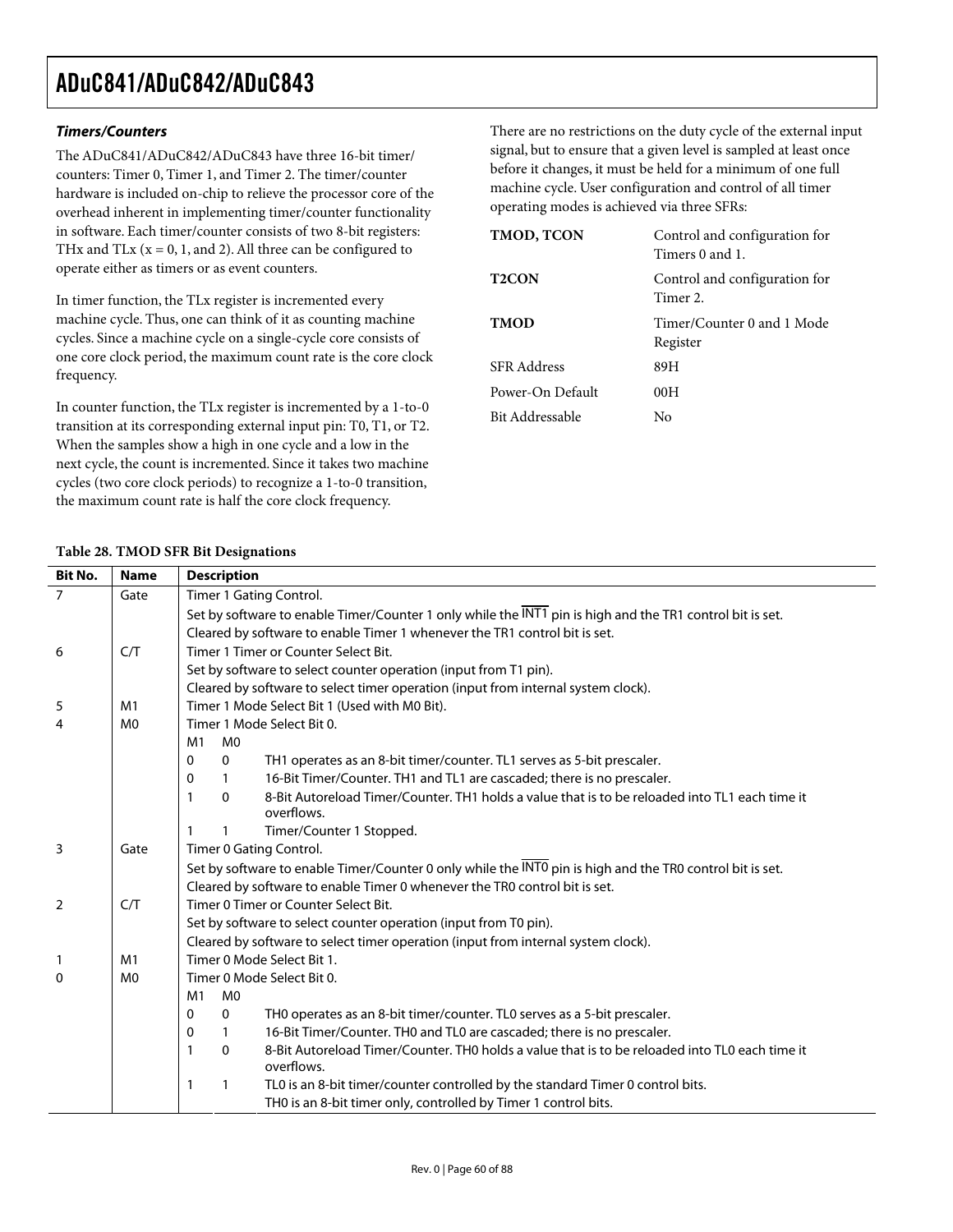|                    | Timer/Counter 0 and 1   |
|--------------------|-------------------------|
| <b>TCON</b>        | <b>Control Register</b> |
| <b>SFR</b> Address | 88H                     |
| Power-On Default   | 00H                     |
| Bit Addressable    | Yes                     |

#### **Table 29. TCON SFR Bit Designations**

| <b>Bit No.</b> | <b>Name</b>      | <b>Description</b>                                                                                                                                                             |
|----------------|------------------|--------------------------------------------------------------------------------------------------------------------------------------------------------------------------------|
| $\overline{7}$ | TF <sub>1</sub>  | Timer 1 Overflow Flag.                                                                                                                                                         |
|                |                  | Set by hardware on a Timer/Counter 1 overflow.                                                                                                                                 |
|                |                  | Cleared by hardware when the program counter (PC) vectors to the interrupt service routine.                                                                                    |
| 6              | TR <sub>1</sub>  | Timer 1 Run Control Bit.                                                                                                                                                       |
|                |                  | Set by the user to turn on Timer/Counter 1.                                                                                                                                    |
|                |                  | Cleared by the user to turn off Timer/Counter 1.                                                                                                                               |
| 5              | TF <sub>0</sub>  | Timer 0 Overflow Flag.                                                                                                                                                         |
|                |                  | Set by hardware on a Timer/Counter 0 overflow.                                                                                                                                 |
|                |                  | Cleared by hardware when the PC vectors to the interrupt service routine.                                                                                                      |
| 4              | TR <sub>0</sub>  | Timer 0 Run Control Bit.                                                                                                                                                       |
|                |                  | Set by the user to turn on Timer/Counter 0.                                                                                                                                    |
|                |                  | Cleared by the user to turn off Timer/Counter 0.                                                                                                                               |
| 3              | IE1 <sup>1</sup> | External Interrupt 1 (INT1) Flag.                                                                                                                                              |
|                |                  | Set by hardware by a falling edge or by a zero level being applied to the external interrupt pin, INT1, depending on                                                           |
|                |                  | the state of Bit IT1.                                                                                                                                                          |
|                |                  | Cleared by hardware when the PC vectors to the interrupt service routine only if the interrupt was transition-                                                                 |
|                |                  | activated. If level-activated, the external requesting source controls the request flag, rather than the on-chip<br>hardware.                                                  |
| $\overline{2}$ | IT1 <sup>1</sup> | External Interrupt 1 (IE1) Trigger Type.                                                                                                                                       |
|                |                  | Set by software to specify edge-sensitive detection, i.e., 1-to-0 transition.                                                                                                  |
|                |                  | Cleared by software to specify level-sensitive detection, i.e., zero level.                                                                                                    |
| $\mathbf{1}$   | IEO <sup>1</sup> | External Interrupt 0 (INTO) Flag.                                                                                                                                              |
|                |                  | Set by hardware by a falling edge or by a zero level being applied to external interrupt pin INTO, depending on the                                                            |
|                |                  | state of Bit ITO.                                                                                                                                                              |
|                |                  | Cleared by hardware when the PC vectors to the interrupt service routine only if the interrupt was transition-                                                                 |
|                |                  | activated. If level-activated, the external requesting source controls the request flag, rather than the on-chip                                                               |
|                |                  | hardware.                                                                                                                                                                      |
| $\mathbf{0}$   | ITO <sup>1</sup> | External Interrupt 0 (IE0) Trigger Type.                                                                                                                                       |
|                |                  | Set by software to specify edge-sensitive detection, i.e., 1-to-0 transition.                                                                                                  |
|                |                  | Cleared by software to specify level-sensitive detection, i.e., zero level.                                                                                                    |
|                |                  | <sup>1</sup> These bits are not used in the control of Timer/Counter 0 and 1, but are used instead in the control and monitoring of the external INTO and INT1 interrupt pins. |

#### **Timer/Counter 0 and 1 Data Registers**

Each timer consists of two 8-bit registers. These can be used as independent registers or combined into a single 16-bit register depending on the timer mode configuration.

#### **TH0 and TL0**

Timer 0 high byte and low byte. SFR Address = 8CH 8AH, respectively.

#### **TH1 and TL1**

Timer 1 high byte and low byte. SFR Address = 8DH, 8BH, respectively.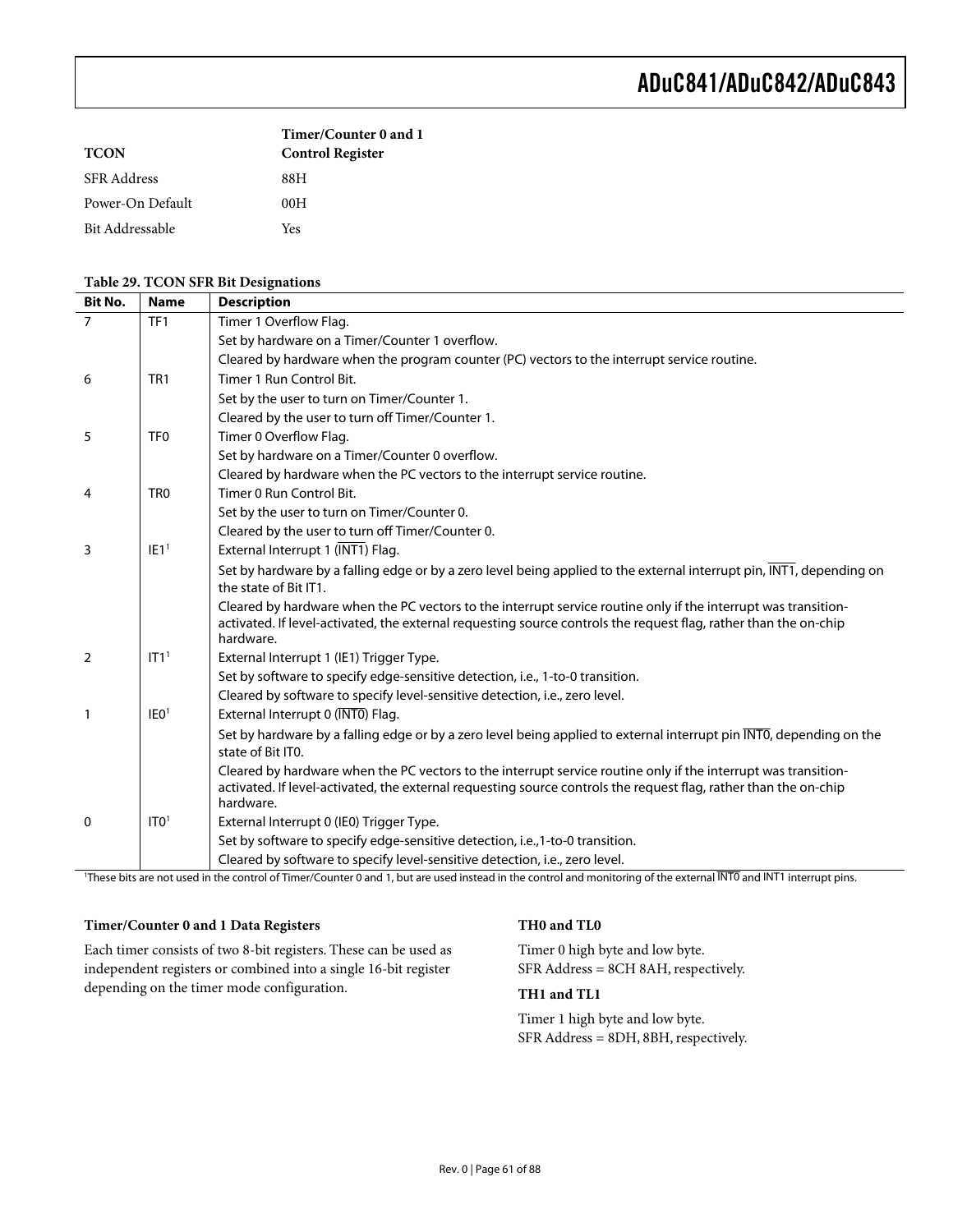### **TIMER/COUNTER 0 AND 1 OPERATING MODES**

The following sections describe the operating modes for Timer/Counters 0 and 1. Unless otherwise noted, assume that these modes of operation are the same for both Timer 0 and Timer 1.

### **Mode 0 (13-Bit Timer/Counter)**

Mode 0 configures an 8-bit timer/counter. Figure 66 shows Mode 0 operation. Note that the divide-by-12 prescaler is not present on the single-cycle core.



Figure 66. Timer/Counter 0, Mode 0

In this mode, the timer register is configured as a 13-bit register. As the count rolls over from all 1s to all 0s, it sets the timer overflow flag, TF0. TF0 can then be used to request an interrupt. The counted input is enabled to the timer when TR0 = 1 and either Gate = 0 or  $\overline{INT0}$  = 1. Setting Gate = 1 allows the timer to be controlled by external input INT0 to facilitate pulse-width measurements. TR0 is a control bit in the special function register TCON; Gate is in TMOD. The 13-bit register consists of all 8 bits of TH0 and the lower five bits of TL0. The upper 3 bits of TL0 are indeterminate and should be ignored. Setting the run flag (TR0) does not clear the registers.

#### **Mode 1 (16-Bit Timer/Counter)**

Mode 1 is the same as Mode 0, except that the Mode 1 timer register is running with all 16 bits. Mode 1 is shown in Figure 67.



Figure 67. Timer/Counter 0, Mode 1

#### **Mode 2 (8-Bit Timer/Counter with Autoreload)**

Mode 2 configures the timer register as an 8-bit counter (TL0) with automatic reload, as shown in Figure 68. Overflow from TL0 not only sets TF0, but also reloads TL0 with the contents of TH0, which is preset by software. The reload leaves TH0 unchanged.



Figure 68. Timer/Counter 0, Mode 2

### **Mode 3 (Two 8-Bit Timer/Counters)**

Mode 3 has different effects on Timer 0 and Timer 1. Timer 1 in Mode 3 simply holds its count. The effect is the same as setting TR1 = 0. Timer 0 in Mode 3 establishes TL0 and TH0 as two separate counters. This configuration is shown in Figure 69. TL0 uses the Timer 0 control bits: C/T, Gate, TR0, INT0, and TF0. TH0 is locked into a timer function (counting machine cycles) and takes over the use of TR1 and TF1 from Timer 1. Thus, TH0 now controls the Timer 1 interrupt. Mode 3 is provided for applications requiring an extra 8-bit timer or counter.

When Timer 0 is in Mode 3, Timer 1 can be turned on and off by switching it out of and into its own Mode 3, or it can still be used by the serial interface as a baud rate generator. In fact, it can be used in any application not requiring an interrupt from Timer 1 itself.



Figure 69. Timer/Counter 0, Mode 3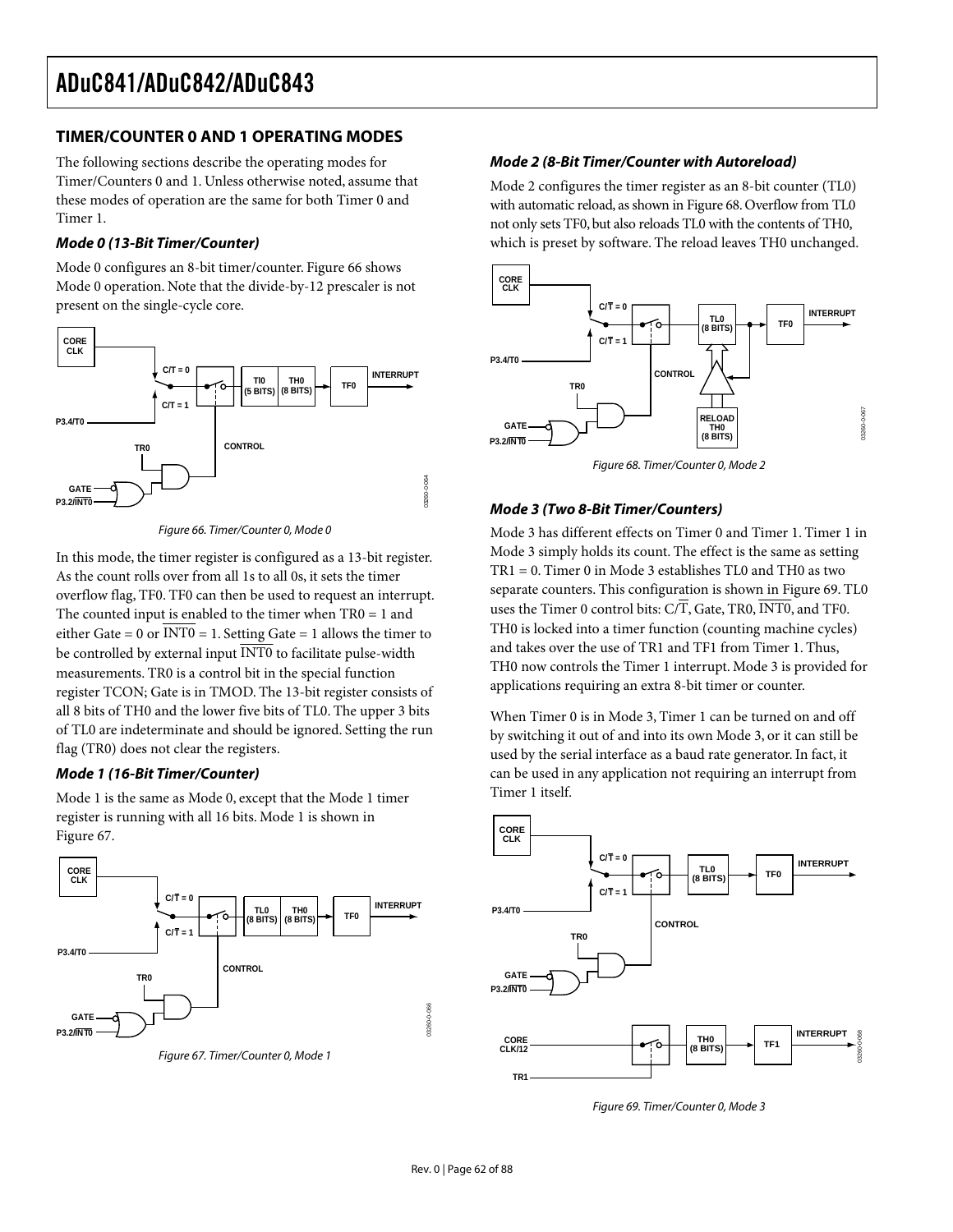| <b>T2CON</b>       | Timer/Counter 2 Control Register |
|--------------------|----------------------------------|
| <b>SFR Address</b> | C8H                              |
| Power-On Default   | 00H                              |
| Bit Addressable    | Yes                              |

### **Table 30. T2CON SFR Bit Designations**

| <b>Bit No.</b> | <b>Name</b>      | <b>Description</b>                                                                                                                                                                                                                   |
|----------------|------------------|--------------------------------------------------------------------------------------------------------------------------------------------------------------------------------------------------------------------------------------|
| $\overline{7}$ | TF <sub>2</sub>  | Timer 2 Overflow Flag.                                                                                                                                                                                                               |
|                |                  | Set by hardware on a Timer 2 overflow. TF2 cannot be set when either RCLK = 1 or TCLK = 1.                                                                                                                                           |
|                |                  | Cleared by user software.                                                                                                                                                                                                            |
| 6              | EXF <sub>2</sub> | Timer 2 External Flag.                                                                                                                                                                                                               |
|                |                  | Set by hardware when either a capture or reload is caused by a negative transition on T2EX and EXEN2 = 1.                                                                                                                            |
|                |                  | Cleared by user software.                                                                                                                                                                                                            |
| 5              | <b>RCLK</b>      | Receive Clock Enable Bit.                                                                                                                                                                                                            |
|                |                  | Set by the user to enable the serial port to use Timer 2 overflow pulses for its receive clock in serial port Modes 1 and 3.                                                                                                         |
|                |                  | Cleared by the user to enable Timer 1 overflow to be used for the receive clock.                                                                                                                                                     |
| 4              | <b>TCLK</b>      | Transmit Clock Enable Bit.                                                                                                                                                                                                           |
|                |                  | Set by the user to enable the serial port to use Timer 2 overflow pulses for its transmit clock in serial port Modes 1 and 3.                                                                                                        |
|                |                  | Cleared by the user to enable Timer 1 overflow to be used for the transmit clock.                                                                                                                                                    |
| 3              | EXEN2            | Timer 2 External Enable Flag.                                                                                                                                                                                                        |
|                |                  | Set by the user to enable a capture or reload to occur as a result of a negative transition on T2EX if Timer 2 is not being<br>used to clock the serial port.                                                                        |
|                |                  | Cleared by the user for Timer 2 to ignore events at T2EX.                                                                                                                                                                            |
| $\overline{2}$ | TR <sub>2</sub>  | Timer 2 Start/Stop Control Bit.                                                                                                                                                                                                      |
|                |                  | Set by the user to start Timer 2.                                                                                                                                                                                                    |
|                |                  | Cleared by the user to stop Timer 2.                                                                                                                                                                                                 |
|                | CNT <sub>2</sub> | Timer 2 Timer or Counter Function Select Bit.                                                                                                                                                                                        |
|                |                  | Set by the user to select counter function (input from external T2 pin).                                                                                                                                                             |
|                |                  | Cleared by the user to select timer function (input from on-chip core clock).                                                                                                                                                        |
| $\mathbf{0}$   | CAP <sub>2</sub> | Timer 2 Capture/Reload Select Bit.                                                                                                                                                                                                   |
|                |                  | Set by the user to enable captures on negative transitions at T2EX if EXEN2 = 1.                                                                                                                                                     |
|                |                  | Cleared by the user to enable autoreloads with Timer 2 overflows or negative transitions at T2EX when EXEN2 = 1.<br>When either RCLK = 1 or TCLK = 1, this bit is ignored and the timer is forced to autoreload on Timer 2 overflow. |

#### **Timer/Counter 2 Data Registers**

Timer/Counter 2 also has two pairs of 8-bit data registers associated with it. These are used as both timer data registers and as timer capture/reload registers.

#### **TH2 and TL2**

Timer 2, data high byte and low byte. SFR Address = CDH, CCH, respectively.

#### **RCAP2H and RCAP2L**

Timer 2, capture/reload byte and low byte. SFR Address = CBH, CAH, respectively.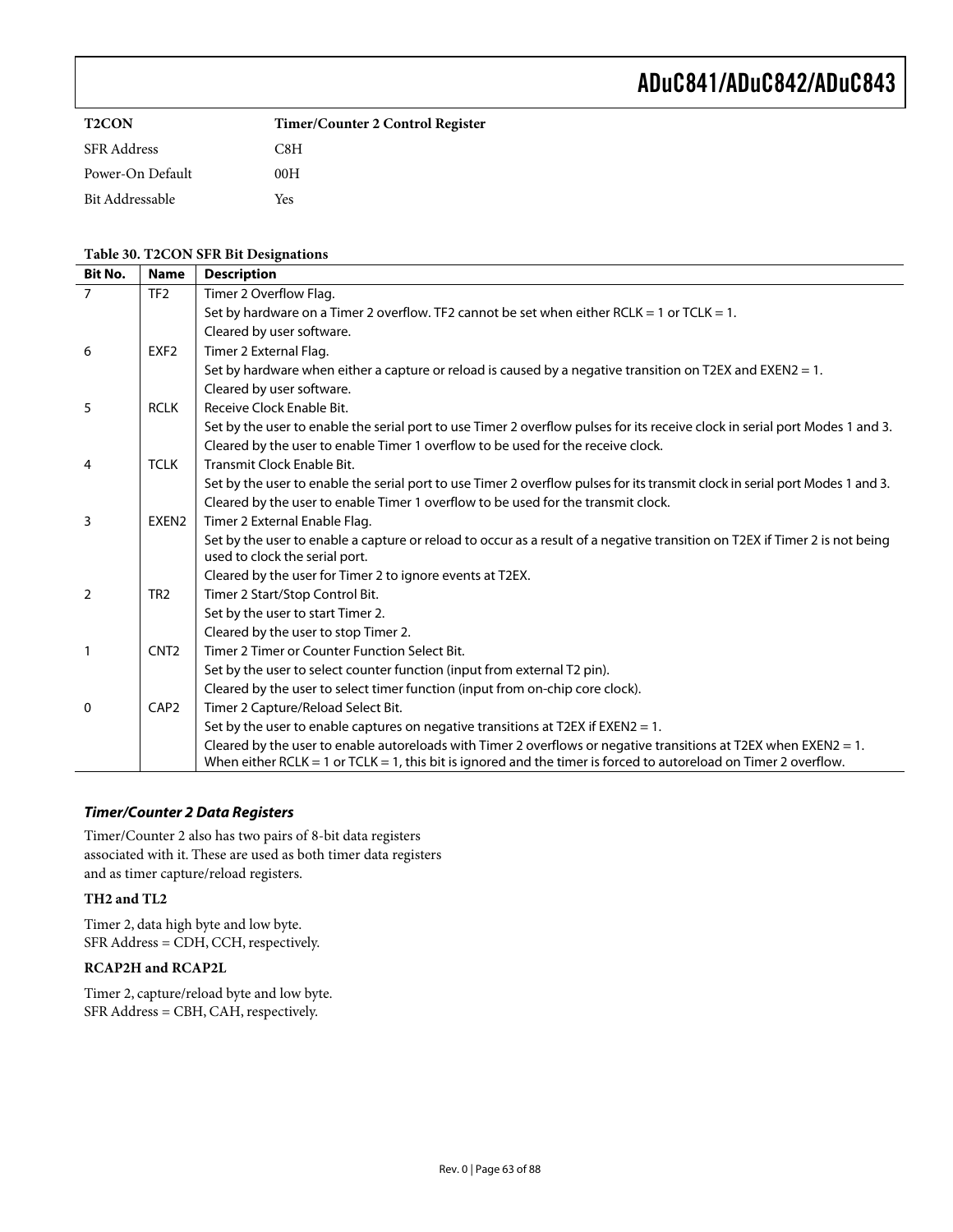### **TIMER/COUNTER OPERATING MODES**

The following sections describe the operating modes for Timer/Counter 2. The operating modes are selected by bits in the T2CON SFR, as shown in Table 31.

#### **Table 31. T2CON Operating Modes**

| <b>RCLK (or) TCLK</b> | CAP <sub>2</sub> | TR2 | Mode              |
|-----------------------|------------------|-----|-------------------|
|                       |                  |     | 16-Bit Autoreload |
|                       |                  |     | 16-Bit Capture    |
|                       | v<br>́           |     | <b>Baud Rate</b>  |
|                       | v                |     | OFF               |

#### **16-Bit Autoreload Mode**

Autoreload mode has two options that are selected by Bit EXEN2 in T2CON. If EXEN2 = 0, then when Timer 2 rolls over, it not only sets TF2 but also causes the Timer 2 registers to be reloaded with the 16-bit value in registers RCAP2L and RCAP2H, which are preset by software. If  $EXEN2 = 1$ , then Timer 2 still performs the above, but with the added feature that a 1-to-0 transition at external input T2EX will also trigger the 16-bit reload and set EXF2. Autoreload mode is illustrated in Figure 70.

#### **16-Bit Capture Mode**

Capture mode also has two options that are selected by bit EXEN2 in T2CON. If EXEN2 = 0, then Timer 2 is a 16-bit timer or counter that, upon overflowing, sets Bit TF2, the Timer 2 overflow bit, which can be used to generate an interrupt. If  $EXEN2 = 1$ , then Timer 2 still performs the above, but a l-to-0 transition on external input T2EX causes the current value in the Timer 2 registers, TL2 and TH2, to be captured into registers RCAP2L and RCAP2H, respectively. In addition, the transition at T2EX causes Bit EXF2 in T2CON to be set, and EXF2, like TF2, can generate an interrupt. Capture mode is illustrated in Figure 71. The baud rate generator mode is selected by  $RCLK = 1$  and/or  $TCLK = 1$ .

In either case, if Timer 2 is being used to generate the baud rate, the TF2 interrupt flag will not occur. Therefore, Timer 2 interrupts will not occur, so they do not have to be disabled. In this mode, the EXF2 flag, however, can still cause interrupts, which can be used as a third external interrupt. Baud rate generation is described as part of the UART serial port operation in the following section.



Figure 70. Timer/Counter 2, 16-Bit Autoreload Mode



Figure 71. Timer/Counter 2, 16-Bit Capture Mode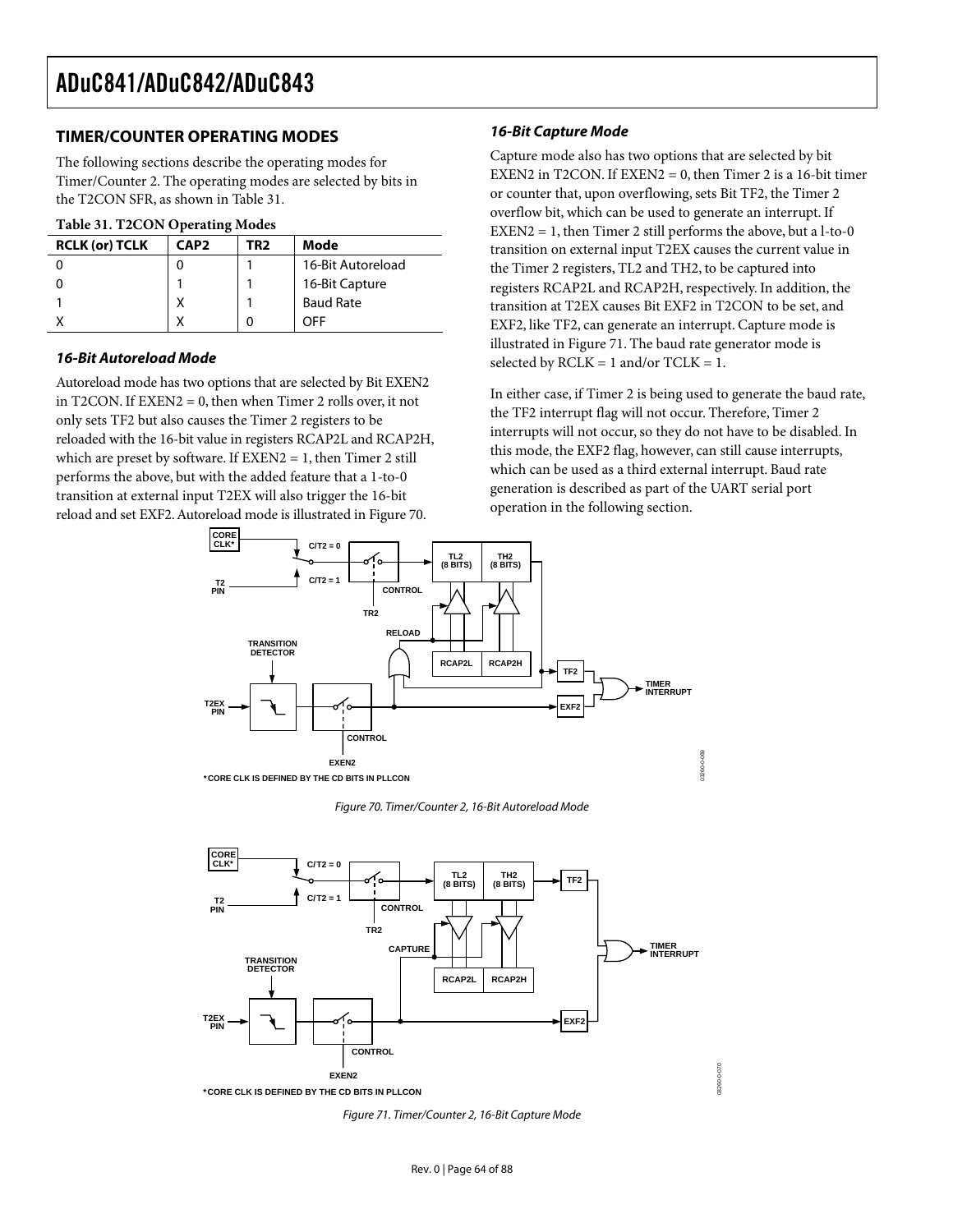### **UART SERIAL INTERFACE**

The serial port is full-duplex, meaning it can transmit and receive simultaneously. It is also receive-buffered, meaning it can begin receiving a second byte before a previously received byte has been read from the receive register. However, if the first byte still has not been read by the time reception of the second byte is complete, the first byte is lost. The physical interface to the serial data network is via Pins RxD(P3.0) and TxD(P3.1), while the SFR interface to the UART is comprised of SBUF and SCON, as described below.

## **SBUF**

Both the serial port receive and transmit registers are accessed through the SBUF SFR (SFR address = 99H). Writing to SBUF loads the transmit register, and reading SBUF accesses a physically separate receive register.

| <b>SCON UART</b>   | <b>Serial Port Control Register</b> |
|--------------------|-------------------------------------|
| <b>SFR Address</b> | 98H                                 |
| Power-On Default   | 00H                                 |
| Bit Addressable    | Yes                                 |

| Bit No.        | <b>Name</b>     | <b>Description</b>                                           |                                                                                               |                                                                                                                                 |  |  |  |
|----------------|-----------------|--------------------------------------------------------------|-----------------------------------------------------------------------------------------------|---------------------------------------------------------------------------------------------------------------------------------|--|--|--|
| $\overline{7}$ | SM <sub>0</sub> |                                                              | <b>UART Serial Mode Select Bits.</b>                                                          |                                                                                                                                 |  |  |  |
| 6              | SM <sub>1</sub> | These bits select the serial port operating mode as follows: |                                                                                               |                                                                                                                                 |  |  |  |
|                |                 | <b>SMO</b>                                                   | SM <sub>1</sub>                                                                               | Selected Operating Mode.                                                                                                        |  |  |  |
|                |                 | 0                                                            | 0                                                                                             | Mode 0: Shift Register, fixed baud rate (Core_Clk/2).                                                                           |  |  |  |
|                |                 | 0                                                            |                                                                                               | Mode 1: 8-bit UART, variable baud rate.                                                                                         |  |  |  |
|                |                 | 1                                                            | $\Omega$                                                                                      | Mode 2: 9-bit UART, fixed baud rate (Core_Clk/32) or (Core_Clk/16).                                                             |  |  |  |
|                |                 |                                                              |                                                                                               | Mode 3: 9-bit UART, variable baud rate.                                                                                         |  |  |  |
| 5              | SM <sub>2</sub> |                                                              |                                                                                               | Multiprocessor Communication Enable Bit.                                                                                        |  |  |  |
|                |                 |                                                              |                                                                                               | Enables multiprocessor communication in Modes 2 and 3.                                                                          |  |  |  |
|                |                 |                                                              | In Mode 0, SM2 must be cleared.                                                               |                                                                                                                                 |  |  |  |
|                |                 |                                                              |                                                                                               | In Mode 1, if SM2 is set, RI is not activated if a valid stop bit was not received. If SM2 is cleared, RI is set as soon as the |  |  |  |
|                |                 |                                                              | byte of data has been received.                                                               |                                                                                                                                 |  |  |  |
|                |                 |                                                              | In Modes 2 or 3, if SM2 is set, RI is not activated if the received 9th data bit in RB8 is 0. |                                                                                                                                 |  |  |  |
|                |                 |                                                              |                                                                                               | If SM2 is cleared, RI is set as soon as the byte of data has been received.                                                     |  |  |  |
| 4              | <b>REN</b>      |                                                              | Serial Port Receive Enable Bit.                                                               |                                                                                                                                 |  |  |  |
|                |                 |                                                              |                                                                                               | Set by user software to enable serial port reception.                                                                           |  |  |  |
|                |                 |                                                              | Cleared by user software to disable serial port reception.                                    |                                                                                                                                 |  |  |  |
| 3              | TB8             |                                                              | Serial Port Transmit (Bit 9).                                                                 |                                                                                                                                 |  |  |  |
|                |                 |                                                              |                                                                                               | The data loaded into TB8 is the 9th data bit transmitted in Modes 2 and 3.                                                      |  |  |  |
| 2              | RB <sub>8</sub> |                                                              | Serial Port Receiver Bit 9.                                                                   |                                                                                                                                 |  |  |  |
|                |                 |                                                              |                                                                                               | The 9th data bit received in Modes 2 and 3 is latched into RB8. For Mode 1, the stop bit is latched into RB8.                   |  |  |  |
| 1              | TI              |                                                              | Serial Port Transmit Interrupt Flag.                                                          |                                                                                                                                 |  |  |  |
|                |                 |                                                              |                                                                                               | Set by hardware at the end of the 8th bit in Mode 0, or at the beginning of the stop bit in Modes 1, 2, and 3.                  |  |  |  |
|                |                 |                                                              |                                                                                               | TI must be cleared by user software.                                                                                            |  |  |  |
| 0              | R <sub>l</sub>  |                                                              | Serial Port Receive Interrupt Flag.                                                           |                                                                                                                                 |  |  |  |
|                |                 |                                                              |                                                                                               | Set by hardware at the end of the 8th bit in Mode 0, or halfway through the stop bit in Modes 1, 2, and 3.                      |  |  |  |
|                |                 |                                                              | RI must be cleared by software.                                                               |                                                                                                                                 |  |  |  |

#### **Table 32. SCON SFR Bit Designations**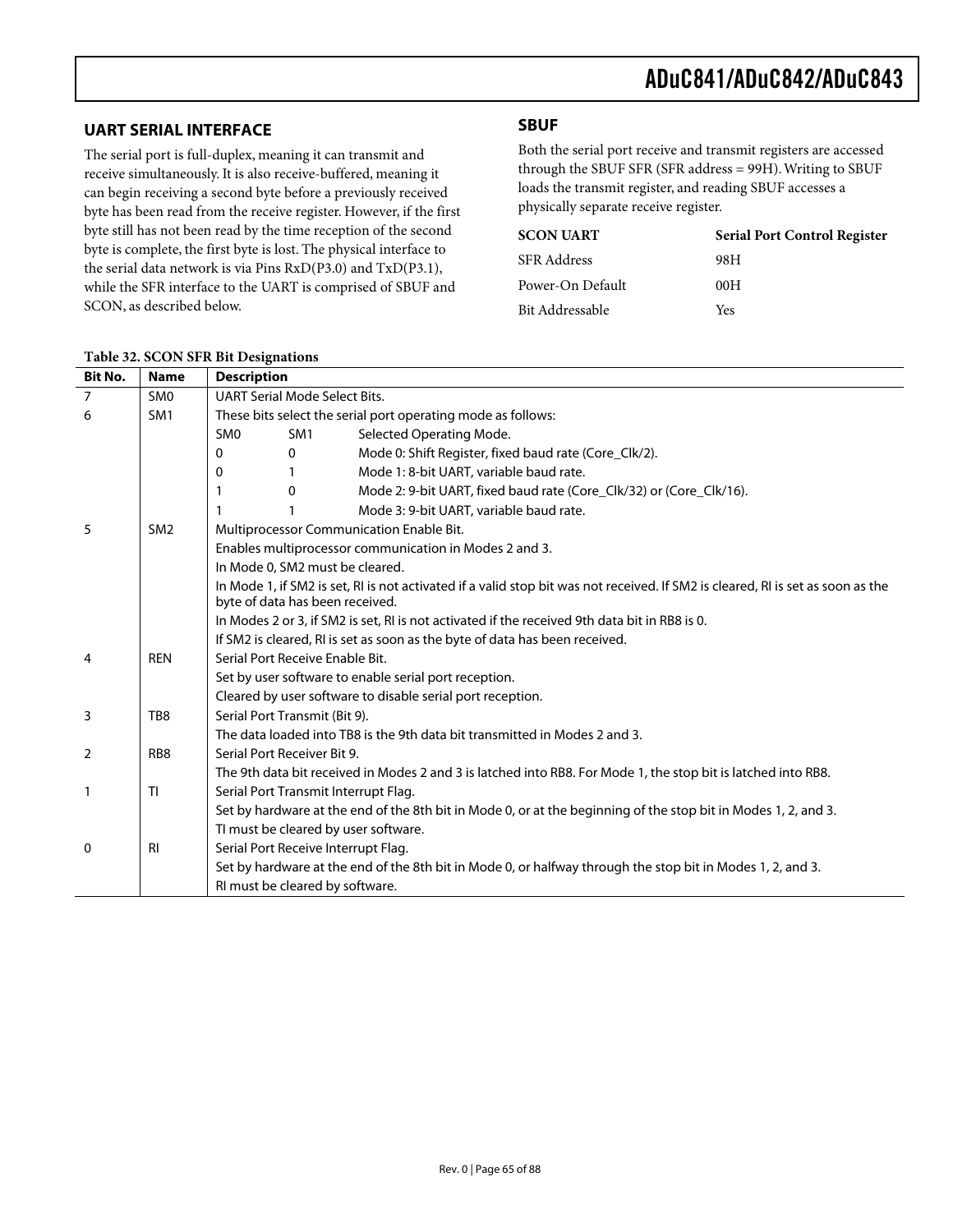### **Mode 0: 8-Bit Shift Register Mode**

Mode 0 is selected by clearing both the SM0 and SM1 bits in the SFR SCON. Serial data enters and exits through RxD. TxD outputs the shift clock. Eight data bits are transmitted or received. Transmission is initiated by any instruction that writes to SBUF. The data is shifted out of the RxD line. The 8 bits are transmitted with the least significant bit (LSB) first.

Reception is initiated when the receive enable bit (REN) is 1 and the receive interrupt bit (RI) is 0. When RI is cleared, the data is clocked into the RxD line, and the clock pulses are output from the TxD line.

#### **Mode 1: 8-Bit UART, Variable Baud Rate**

Mode 1 is selected by clearing SM0 and setting SM1. Each data byte (LSB first) is preceded by a start bit (0) and followed by a stop bit (1). Therefore, 10 bits are transmitted on TxD or are received on RxD. The baud rate is set by the Timer 1 or Timer 2 overflow rate, or a combination of the two (one for transmission and the other for reception).

Transmission is initiated by writing to SBUF. The write to SBUF signal also loads a 1 (stop bit) into the 9th bit position of the transmit shift register. The data is output bit by bit until the stop bit appears on TxD and the transmit interrupt flag (TI) is automatically set, as shown in Figure 72.



Figure 72. UART Serial Port Transmission, Mode 1

Reception is initiated when a 1-to-0 transition is detected on RxD. Assuming a valid start bit is detected, character reception continues. The start bit is skipped and the 8 data bits are clocked into the serial port shift register. When all 8 bits have been clocked in, the following events occur:

- The 8 bits in the receive shift register are latched into SBUF.
- The 9th bit (stop bit) is clocked into RB8 in SCON.
- The receiver interrupt flag (RI) is set.

This is the case if, and only if, all of the following conditions are met at the time the final shift pulse is generated:

- $RI = 0$
- Either  $SM2 = 0$  or  $SM2 = 1$
- The received stop bit  $= 1$

If any of these conditions is not met, the received frame is irretrievably lost, and RI is not set.

#### **Mode 2: 9-Bit UART with Fixed Baud Rate**

Mode 2 is selected by setting SM0 and clearing SM1. In this mode, the UART operates in 9-bit mode with a fixed baud rate. The baud rate is fixed at Core\_Clk/32 by default, although by setting the SMOD bit in PCON, the frequency can be doubled to Core\_Clk/16. Eleven bits are transmitted or received: a start bit (0), 8 data bits, a programmable 9th bit, and a stop bit (1). The 9th bit is most often used as a parity bit, although it can be used for anything, including a 9th data bit if required.

To transmit, the 8 data bits must be written into SBUF. The 9th bit must be written to TB8 in SCON. When transmission is initiated, the 8 data bits (from SBUF) are loaded onto the transmit shift register (LSB first). The contents of TB8 are loaded into the 9th bit position of the transmit shift register. The transmission starts at the next valid baud rate clock. The TI flag is set as soon as the stop bit appears on TxD.

Reception for Mode 2 is similar to that of Mode 1. The 8 data bytes are input at RxD (LSB first) and loaded onto the receive shift register. When all 8 bits have been clocked in, the following events occur:

- The 8 bits in the receive shift register are latched into SBUF.
- The 9th data bit is latched into RB8 in SCON.
- The receiver interrupt flag (RI) is set.

This is the case if, and only if, all of the following conditions are met at the time the final shift pulse is generated:

- $RI = 0$
- Either  $SM2 = 0$  or  $SM2 = 1$
- The received stop bit  $= 1$

If any of these conditions is not met, the received frame is irretrievably lost, and RI is not set.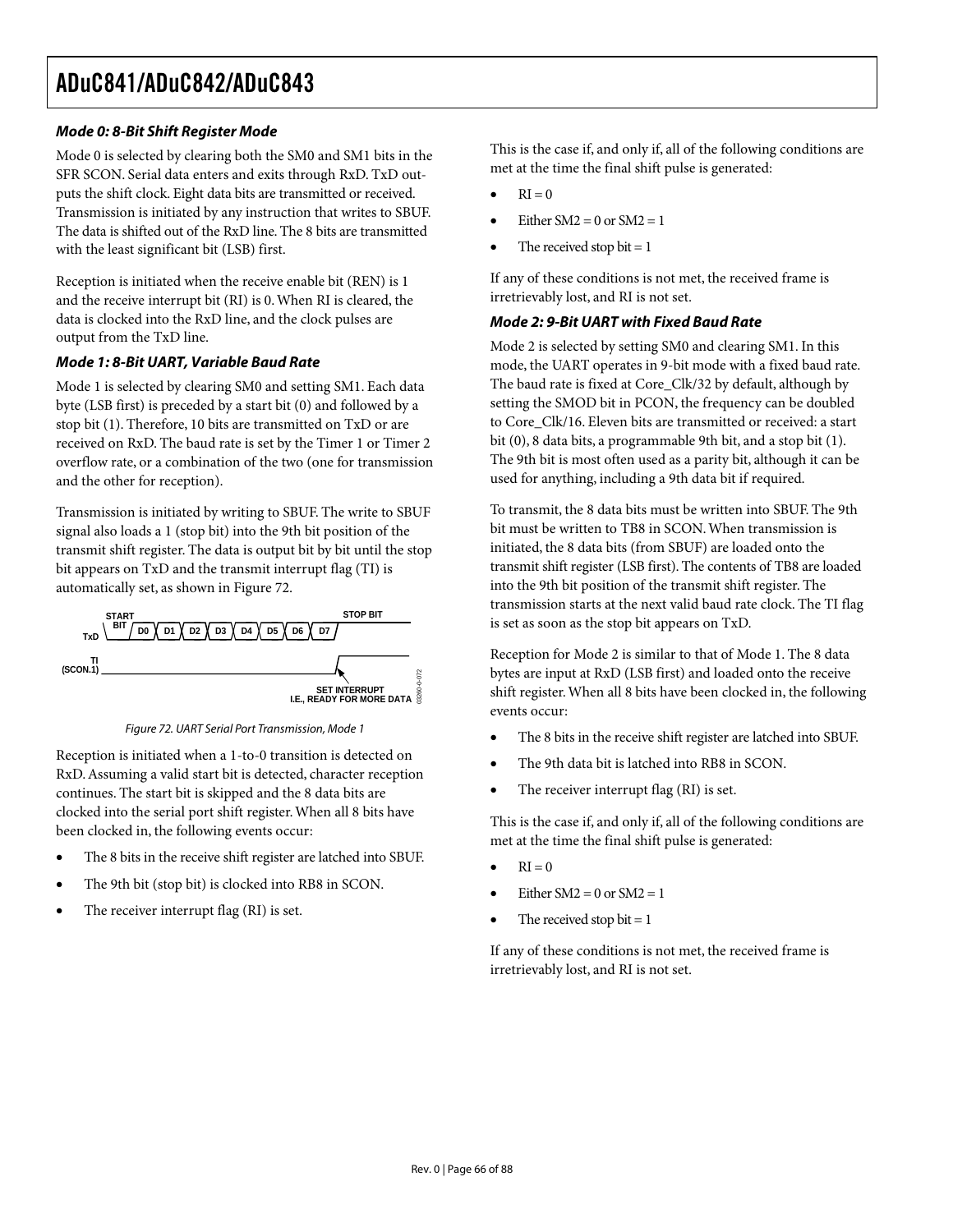#### **Mode 3: 9-Bit UART with Variable Baud Rate**

Mode 3 is selected by setting both SM0 and SM1. In this mode, the 8051 UART serial port operates in 9-bit mode with a variable baud rate determined by either Timer 1 or Timer 2. The operation of the 9-bit UART is the same as for Mode 2, but the baud rate can be varied as for Mode 1.

In all four modes, transmission is initiated by any instruction that uses SBUF as a destination register. Reception is initiated in Mode 0 by the condition  $RI = 0$  and  $REN = 1$ . Reception is initiated in the other modes by the incoming start bit if  $REN = 1$ .

#### **UART Serial Port Baud Rate Generation**

#### **Mode 0 Baud Rate Generation**

The baud rate in Mode 0 is fixed.

*Mode 0 Baud Rate* = (*Core Clock Frequency*/12)

#### **Mode 2 Baud Rate Generation**

The baud rate in Mode 2 depends on the value of the SMOD bit in the PCON SFR. If  $SMOD = 0$ , the baud rate is  $1/32$  of the core clock. If  $SMOD = 1$ , the baud rate is  $1/16$  of the core clock:

*Mode 2 Baud Rate* = (2*SMOD*/32 × [*Core Clock Frequency*])

#### **Modes 1 and 3 Baud Rate Generation**

The baud rates in Modes 1 and 3 are determined by the overflow rate in Timer 1 or Timer 2, or in both (one for transmit and the other for receive).

#### **Timer 1 Generated Baud Rates**

When Timer 1 is used as the baud rate generator, the baud rates in Modes 1 and 3 are determined by the Timer 1 overflow rate and the value of SMOD as follows:

*Modes* 1 *and* 3 *Baud Rate* =  $(2^{5 \text{MOD}}/32 \times (Timer 10)$  *Dverflow Rate*)

The Timer 1 interrupt should be disabled in this application. The timer itself can be configured for either timer or counter operation, and in any of its three running modes. In the most typical application, it is configured for timer operation in the autoreload mode (high nibble of TMOD = 0010 binary). In that case, the baud rate is given by the formula

*Modes 1 and 3 Baud Rate* = (2*SMOD*/32) × (*Core Clock*/ [256 − *TH1*])

#### **Timer 2 Generated Baud Rates**

Baud rates can also be generated using Timer 2. Using Timer 2 is similar to using Timer 1 in that the timer must overflow 16 times before a bit is transmitted/received. Because Timer 2 has a 16-bit autoreload mode, a wider range of baud rates is possible using Timer 2.

*Modes 1 and 2 Baud Rate* = (1/16) × (*Timer 2 Overflow Rate*)

Therefore, when Timer 2 is used to generate baud rates, the timer increments every two clock cycles rather than every core machine cycle as before. Thus, it increments six times faster than Timer 1, and therefore baud rates six times faster are possible. Because Timer 2 has 16-bit autoreload capability, very low baud rates are still possible.

Timer 2 is selected as the baud rate generator by setting the TCLK and/or RCLK in T2CON. The baud rates for transmit and receive can be simultaneously different. Setting RCLK and/ or TCLK puts Timer 2 into its baud rate generator mode as shown in Figure 73.

In this case, the baud rate is given by the formula

*Modes 1 and 3 Baud Rate* = (*Core Clock*)/(16 × [65536 − (*RCAP 2H, RCAP 2L*)])



Figure 73. Timer 2, UART Baud Rates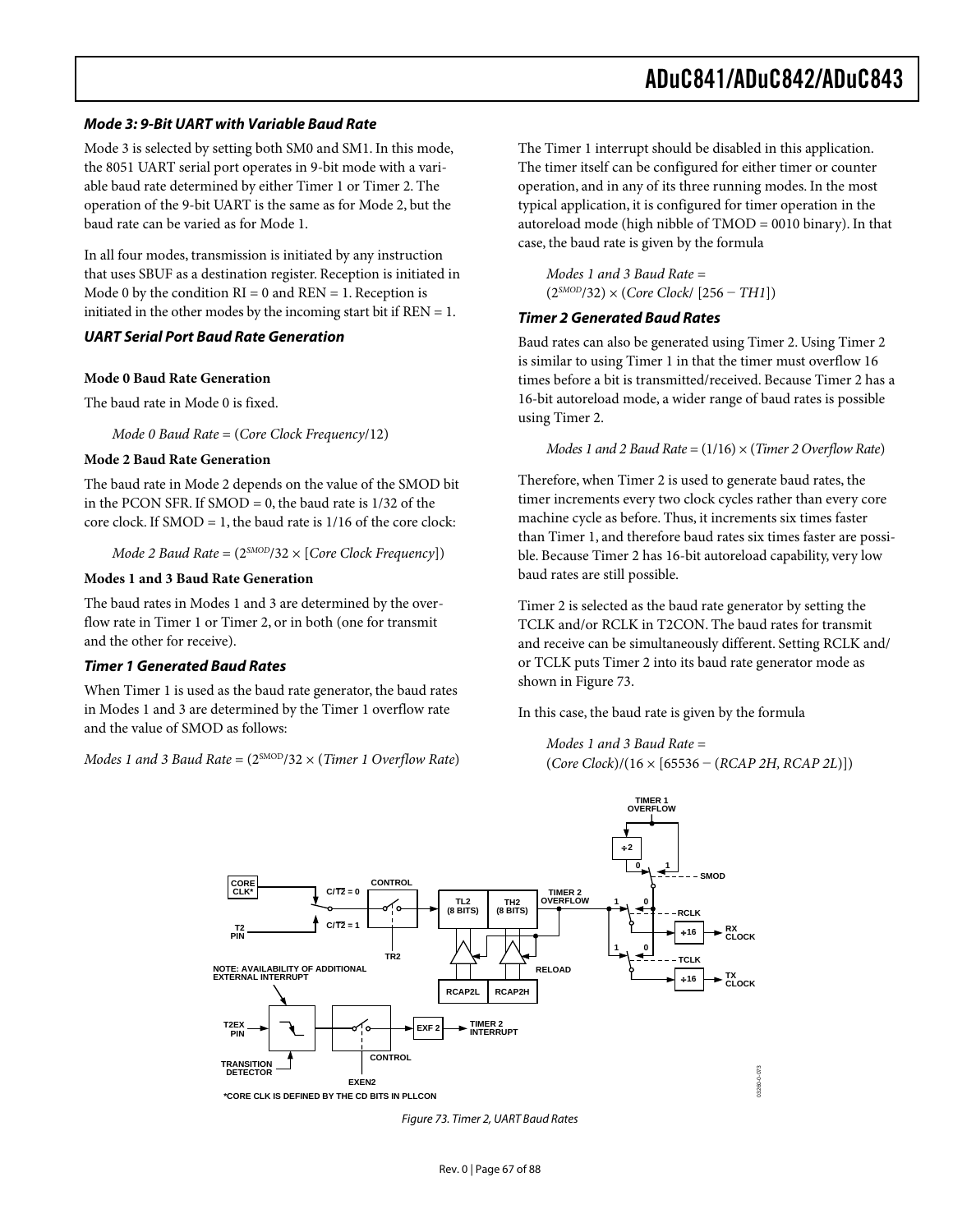#### **Timer 3 Generated Baud Rates**

The high integer dividers in a UART block mean that high speed baud rates are not always possible using some particular crystals. For example, using a 12 MHz crystal, a baud rate of 115200 is not possible. To address this problem, the part has added a dedicated baud rate timer (Timer 3) specifically for generating highly accurate baud rates. Timer 3 can be used instead of Timer 1 or Timer 2 for generating very accurate high speed UART baud rates including 115200 and 230400. Timer 3 also allows a much wider range of baud rates to be obtained. In fact, every desired bit rate from 12 bit/s to 393216 bit/s can be generated to within an error of ±0.8%. Timer 3 also frees up the other three timers, allowing them to be used for different applications. A block diagram of Timer 3 is shown in Figure 74.



Figure 74. Timer 3, UART Baud Rates

Two SFRs (T3CON and T3FD) are used to control Timer 3. T3CON is the baud rate control SFR, allowing Timer 3 to be used to set up the UART baud rate, and setting up the binary divider (DIV).

The appropriate value to write to the DIV2-1-0 bits can be calculated using the following formula where *fcoRE* is defined in PLLCON SFR. Note that the DIV value must be rounded down.

$$
DIV = \frac{\log\left(\frac{f_{CORE}}{16 \times Baud Rate}\right)}{\log(2)}
$$

T3FD is the fractional divider ratio required to achieve the required baud rate. The appropriate value for T3FD can be calculated with the following formula:

$$
T3FD = \frac{2 \times f_{CORE}}{2^{DIV-1} \times Baud Rate} - 64
$$

Note that *T3FD* should be rounded to the nearest integer. Once the values for *DIV* and *T3FD* are calculated, the actual baud rate can be calculated with the following formula:

$$
Actual\;Baud\;Rate = \frac{2 \times f_{CORE}}{2^{DV-1} \times (T3FD + 64)}
$$

For example, to get a baud rate of 115200 while operating at 16.7 MHz, i.e.,  $CD = 0$ 

 $DIV = log(16777216/(16 \times 115200))/log 2 = 3.18 = 3$  $T3FD = (2 \times 16777216)/(2^2 \times 115200) - 64 = 9 = 09H$ 

|  | Therefore, the actual baud rate is 114912 bit/s. |  |  |  |
|--|--------------------------------------------------|--|--|--|
|  |                                                  |  |  |  |

| Table 55. T5CON SFR BILDesignations |                  |                                                                                                      |                  |                  |                    |  |
|-------------------------------------|------------------|------------------------------------------------------------------------------------------------------|------------------|------------------|--------------------|--|
| <b>Bit No.</b>                      | <b>Name</b>      | <b>Description</b>                                                                                   |                  |                  |                    |  |
|                                     | T3BAUDEN         | T3UARTBAUD Enable.                                                                                   |                  |                  |                    |  |
|                                     |                  | Set to enable Timer 3 to generate the baud rate. When set, PCON.7, T2CON.4, and T2CON.5 are ignored. |                  |                  |                    |  |
|                                     |                  | Cleared to let the baud rate be generated as per a standard 8052.                                    |                  |                  |                    |  |
| 6                                   |                  | Reserved.                                                                                            |                  |                  |                    |  |
| 5                                   |                  | Reserved.                                                                                            |                  |                  |                    |  |
|                                     |                  | Reserved.                                                                                            |                  |                  |                    |  |
|                                     |                  | Reserved.                                                                                            |                  |                  |                    |  |
|                                     | DIV <sub>2</sub> | Binary Divider Factor.                                                                               |                  |                  |                    |  |
|                                     | DIV <sub>1</sub> | DIV <sub>2</sub>                                                                                     | DIV <sub>1</sub> | DIV <sub>0</sub> | <b>Bin Divider</b> |  |
|                                     | DIV <sub>0</sub> | 0                                                                                                    |                  |                  |                    |  |
|                                     |                  | 0                                                                                                    |                  |                  |                    |  |
|                                     |                  | 0                                                                                                    |                  |                  |                    |  |
|                                     |                  | O                                                                                                    |                  |                  |                    |  |
|                                     |                  |                                                                                                      |                  |                  |                    |  |
|                                     |                  |                                                                                                      |                  |                  |                    |  |
|                                     |                  |                                                                                                      |                  |                  |                    |  |
|                                     |                  |                                                                                                      |                  |                  |                    |  |

|  | Table 33. T3CON SFR Bit Designations |
|--|--------------------------------------|
|--|--------------------------------------|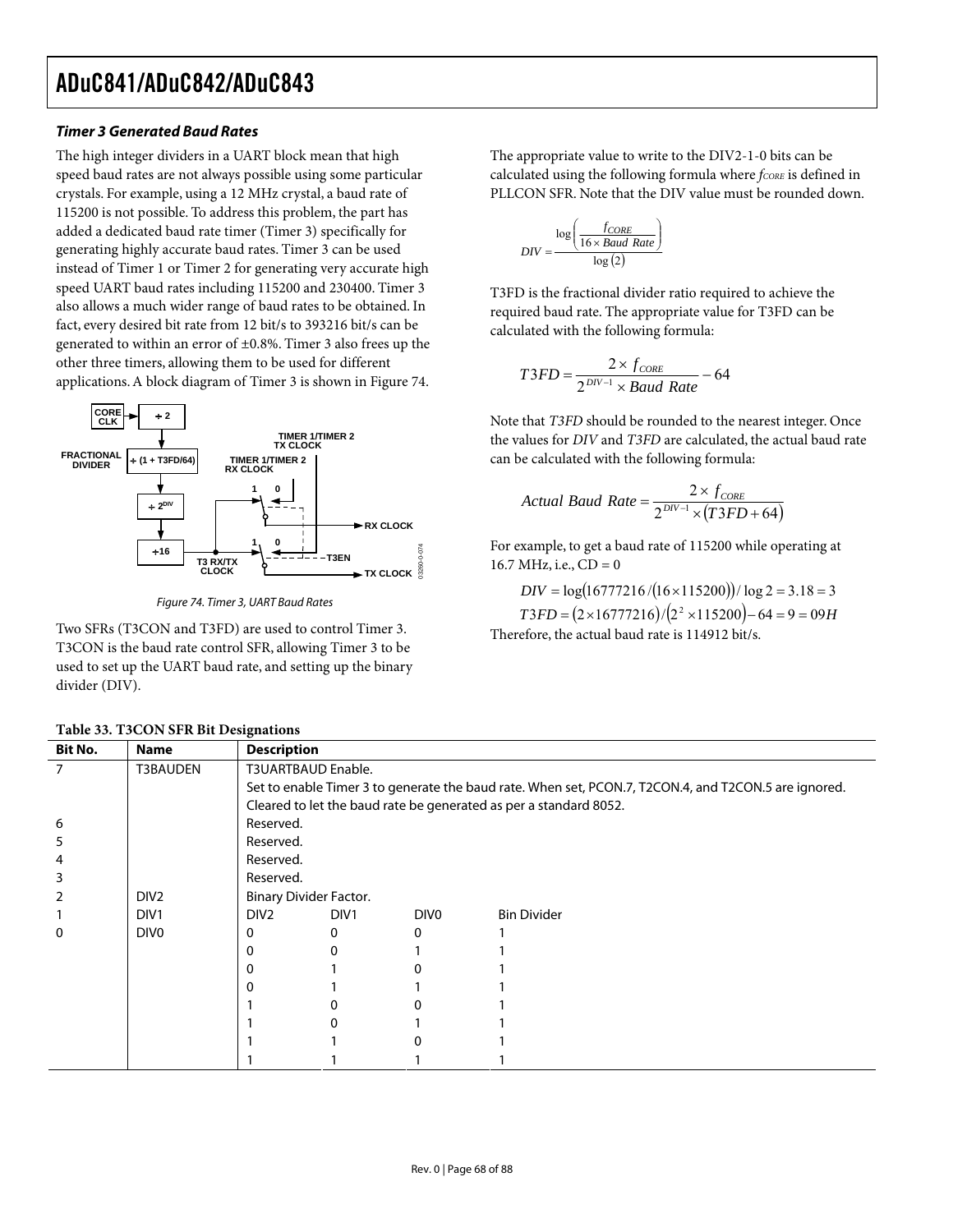| <b>Ideal Baud</b> | ${\sf CD}$     | Ð<br><b>DIV</b> | <b>T3CON</b> | T3FD | % Error |
|-------------------|----------------|-----------------|--------------|------|---------|
| 230400            | $\mathsf 0$    | $\mathbf 2$     | 82H          | 09H  | 0.25    |
|                   |                |                 |              |      |         |
| 115200            | 0              | $\mathsf 3$     | 83H          | 09H  | 0.25    |
| 115200            | 1              | $\mathbf 2$     | 82H          | 09H  | 0.25    |
| 115200            | 2              | $\mathbf{1}$    | 81H          | 09H  | 0.25    |
|                   |                |                 |              |      |         |
| 57600             | 0              | 4               | 84H          | 09H  | 0.25    |
| 57600             | 1              | $\mathsf 3$     | 83H          | 09H  | 0.25    |
| 57600             | 2              | $\mathbf 2$     | 82H          | 09H  | 0.25    |
| 57600             | 3              | $\mathbf{1}$    | 81H          | 09H  | 0.25    |
|                   |                |                 |              |      |         |
| 38400             | $\mathbf 0$    | $\overline{4}$  | 84H          | 2DH  | 0.2     |
| 38400             | 1              | $\mathsf 3$     | 83H          | 2DH  | $0.2\,$ |
| 38400             | $\overline{2}$ | $\mathbf 2$     | 82H          | 2DH  | 0.2     |
| 38400             | 3              | $\mathbf{1}$    | 81H          | 2DH  | 0.2     |
|                   |                |                 |              |      |         |
| 19200             | 0              | 5               | 85H          | 2DH  | 0.2     |
| 19200             | 1              | 4               | 84H          | 2DH  | 0.2     |
| 19200             | 2              | 3               | 83H          | 2DH  | $0.2\,$ |
| 19200             | 3              | $\mathbf 2$     | 82H          | 2DH  | 0.2     |
| 19200             | 4              | $\mathbf{1}$    | 81H          | 2DH  | $0.2\,$ |
|                   |                |                 |              |      |         |
| 9600              | 0              | 6               | 86H          | 2DH  | $0.2\,$ |
| 9600              |                | 5               | 85H          | 2DH  | 0.2     |
| 9600              | 2              | 4               | 84H          | 2DH  | 0.2     |
| 9600              | 3              | 3               | 83H          | 2DH  | 0.2     |
| 9600              | 4              | $\mathbf 2$     | 82H          | 2DH  | $0.2\,$ |
| 9600              | 5              | $\mathbf{1}$    | 81H          | 2DH  | $0.2\,$ |

**Table 34. Commonly Used Baud Rates Using Timer 3 with the 16.777216 MHz PLL Clock**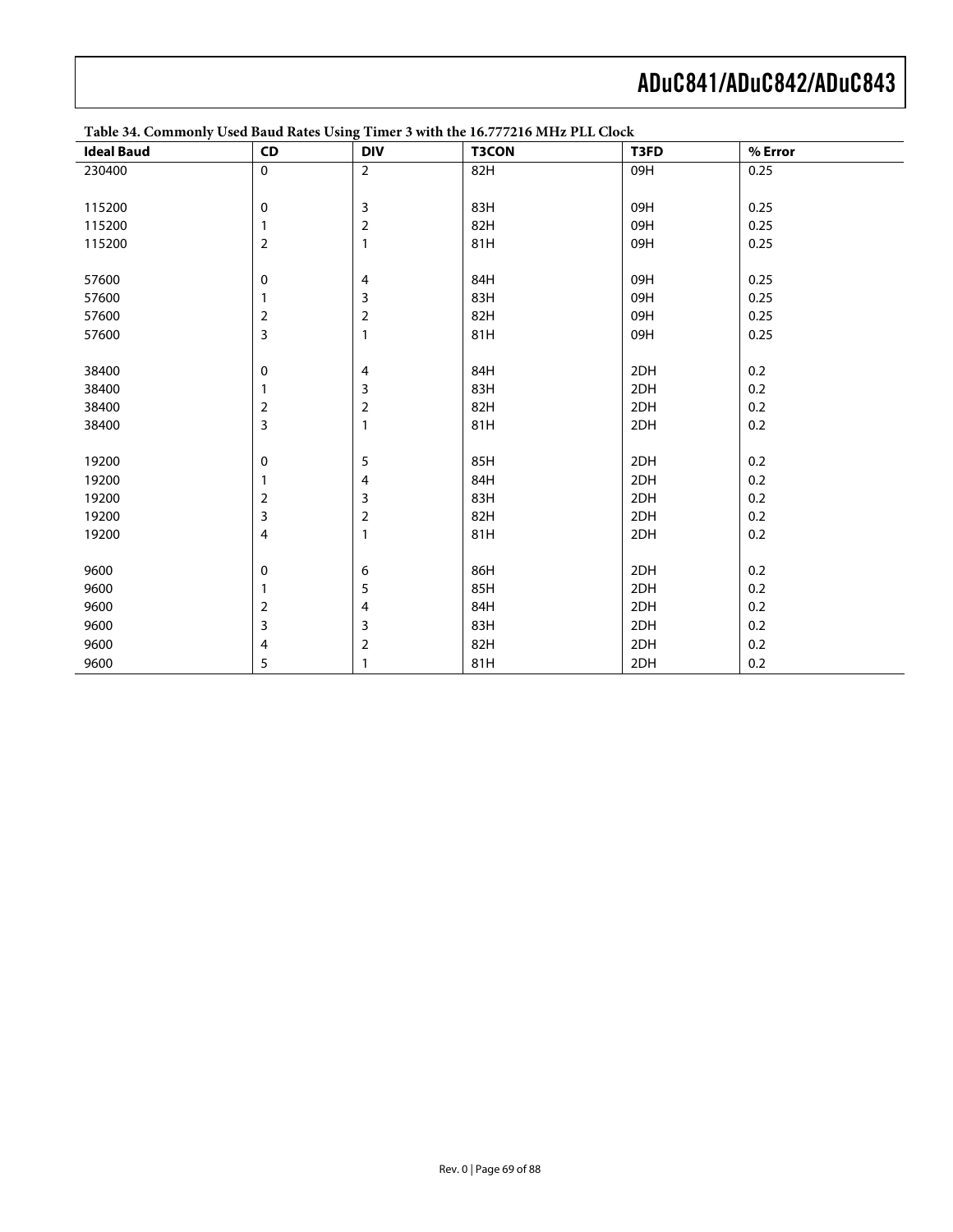### **INTERRUPT SYSTEM**

The ADuC841/ADuC842/ADuC843 provide a total of nine interrupt sources with two priority levels. The control and configuration of the interrupt system is carried out through three interrupt-related SFRs:

| IE                | Interrupt Enable Register           |
|-------------------|-------------------------------------|
| <b>IP</b>         | <b>Interrupt Priority Register</b>  |
| IEIP <sub>2</sub> | Secondary Interrupt Enable Register |

| TE.                | <b>Interrupt Enable Register</b> |
|--------------------|----------------------------------|
| <b>SFR Address</b> | A8H                              |
| Power-On Default   | 00 H                             |
| Bit Addressable    | Yes                              |

#### **Table 35. IE SFR Bit Designations**

| <b>Bit No.</b> | <b>Name</b>     | <b>Description</b>                                                            |
|----------------|-----------------|-------------------------------------------------------------------------------|
|                | EA              | Set by the user to enable, or cleared to disable all interrupt sources.       |
| 6              | EADC            | Set by the user to enable, or cleared to disable ADC interrupts.              |
|                | ET <sub>2</sub> | Set by the user to enable, or cleared to disable Timer 2 interrupts.          |
|                | ES              | Set by the user to enable, or cleared to disable UART serial port interrupts. |
|                | ET <sub>1</sub> | Set by the user to enable, or cleared to disable 0 Timer 1 interrupts.        |
|                | EX <sub>1</sub> | Set by the user to enable, or cleared to disable External Interrupt 1.        |
|                | ET0             | Set by the user to enable, or cleared to disable Timer 0 interrupts.          |
|                | EX0             | Set by the user to enable, or cleared to disable External Interrupt 0.        |

| <b>IP</b>          | <b>Interrupt Priority Register</b> |
|--------------------|------------------------------------|
| <b>SFR Address</b> | B8H                                |
| Power-On Default   | 00H                                |
| Bit Addressable    | Yes                                |

#### **Table 36. IP SFR Bit Designations**

| <b>Bit No.</b> | <b>Name</b>     | <b>Description</b>                                                                            |
|----------------|-----------------|-----------------------------------------------------------------------------------------------|
|                | ----            | Reserved.                                                                                     |
| 6              | PADC            | Written by the user to select the ADC interrupt priority $(1 = High; 0 = Low)$ .              |
|                | PT <sub>2</sub> | Written by the user to select the Timer 2 interrupt priority $(1 = High; 0 = Low)$ .          |
|                | PS              | Written by the user to select the UART serial port interrupt priority $(1 = High; 0 = Low)$ . |
|                | PT <sub>1</sub> | Written by the user to select the Timer 1 interrupt priority $(1 = High; 0 = Low)$ .          |
|                | PX <sub>1</sub> | Written by the user to select External Interrupt 1 priority $(1 = High; 0 = Low)$ .           |
|                | PT <sub>0</sub> | Written by the user to select the Timer 0 interrupt priority $(1 = High; 0 = Low)$ .          |
|                | PX <sub>0</sub> | Written by the user to select External Interrupt 0 priority $(1 = High; 0 = Low)$ .           |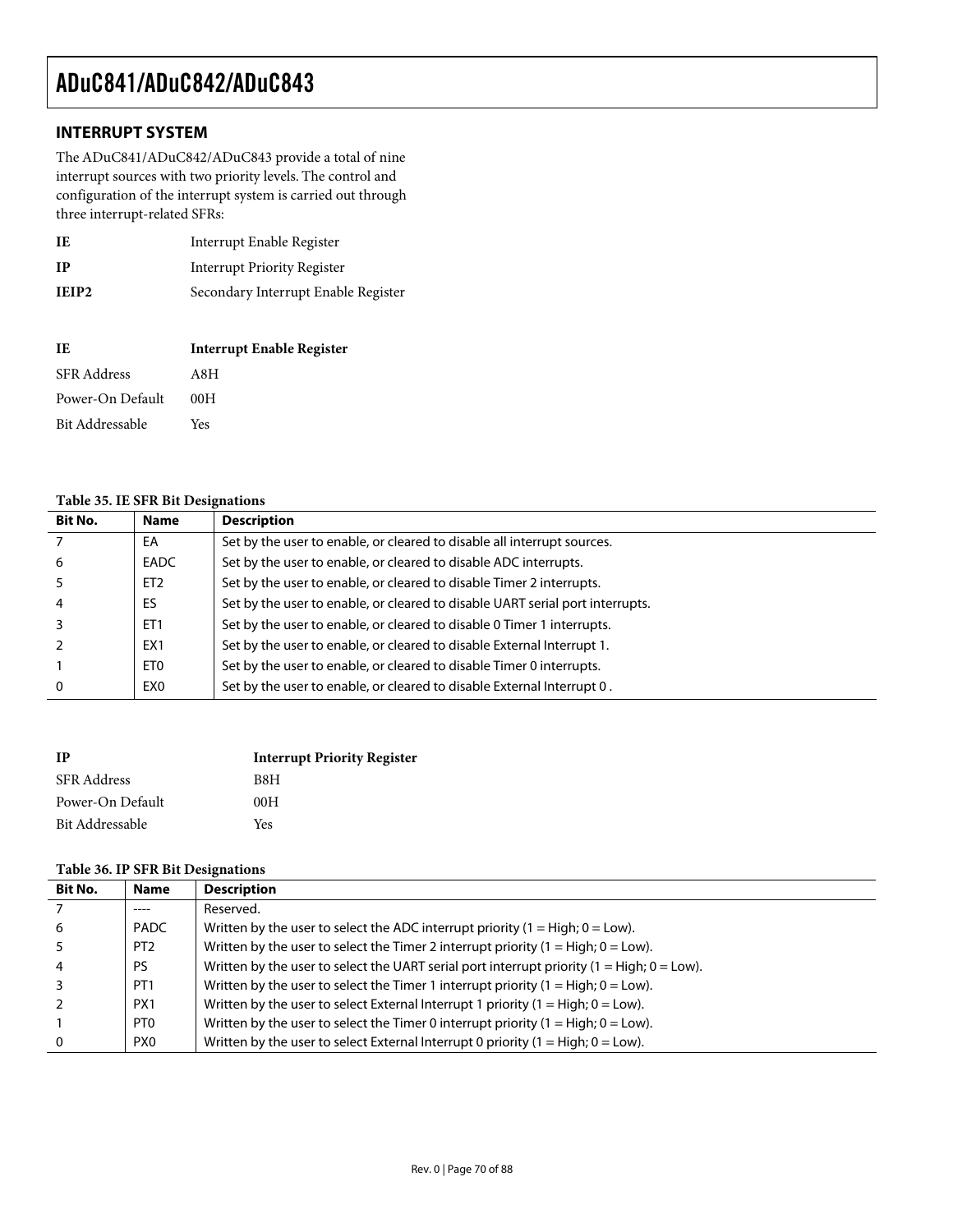| IEIP2            | Secondary Interrupt Enable Register |
|------------------|-------------------------------------|
| SFR Address      | A9H                                 |
| Power-On Default | A0H                                 |
| Bit Addressable  | Nο                                  |

#### **Table 37. IEIP2 SFR Bit Designations**

| <b>Bit No.</b> | <b>Name</b> | <b>Description</b>                                                                               |
|----------------|-------------|--------------------------------------------------------------------------------------------------|
|                | -----       | Reserved.                                                                                        |
| 6              | PTI         | Priority for time interval interrupt.                                                            |
|                | <b>PPSM</b> | Priority for power supply monitor interrupt.                                                     |
|                | PSI         | Priority for SPI/I <sup>2</sup> C interrupt.                                                     |
|                | -----       | This bit must contain zero.                                                                      |
|                | <b>ETI</b>  | Set by the user to enable, or cleared to disable time interval counter interrupts.               |
|                | EPSMI       | Set by the user to enable, or cleared to disable power supply monitor interrupts.                |
| 0              | ESI         | Set by the user to enable, or cleared to disable SPI or I <sup>2</sup> C serial port interrupts. |

#### **Interrupt Priority**

The interrupt enable registers are written by the user to enable individual interrupt sources, while the interrupt priority registers allow the user to select one of two priority levels for each interrupt. An interrupt of a high priority may interrupt the service routine of a low priority interrupt, and if two interrupts of different priority occur at the same time, the higher level interrupt is serviced first. An interrupt cannot be interrupted by another interrupt of the same priority level. If two interrupts of the same priority level occur simultaneously, a polling sequence is observed as shown in Table 38.

| Source          | <b>Priority</b> | <b>Description</b>                        |
|-----------------|-----------------|-------------------------------------------|
| <b>PSMI</b>     | 1 (Highest)     | Power Supply Monitor Interrupt.           |
| <b>WDS</b>      | 2               | Watchdog Timer Interrupt.                 |
| IE0             | 2               | External Interrupt 0.                     |
| <b>ADCI</b>     | 3               | ADC Interrupt.                            |
| TF0             | 4               | Timer/Counter 0 Interrupt.                |
| IF <sub>1</sub> | 5               | External Interrupt 1.                     |
| TF <sub>1</sub> | 6               | Timer/Counter 1 Interrupt.                |
| ISPI/I2CI       | 7               | SPI Interrupt/I <sup>2</sup> C Interrupt. |
| $RI + TI$       | 8               | Serial Interrupt.                         |
| $TF2 + EXF2$    | 9               | Timer/Counter 2 Interrupt.                |
| TII             | 11(Lowest)      | Time Interval Counter Interrupt.          |

#### **Table 38. Priority within an Interrupt Level**

#### **Interrupt Vectors**

When an interrupt occurs, the program counter is pushed onto the stack, and the corresponding interrupt vector address is loaded into the program counter. The interrupt vector addresses are shown in Table 39.

#### **Table 39. Interrupt Vector Addresses**

| Source          | <b>Vector Address</b> |
|-----------------|-----------------------|
| IE <sub>0</sub> | 0003H                 |
| TF <sub>0</sub> | 000BH                 |
| IE <sub>1</sub> | 0013H                 |
| TF <sub>1</sub> | 001BH                 |
| $RI + TI$       | 0023H                 |
| $TF2 + EXF2$    | 002BH                 |
| <b>ADCI</b>     | 0033H                 |
| ISPI/I2CI       | 003BH                 |
| <b>PSMI</b>     | 0043H                 |
| TII             | 0053H                 |
| <b>WDS</b>      | 005BH                 |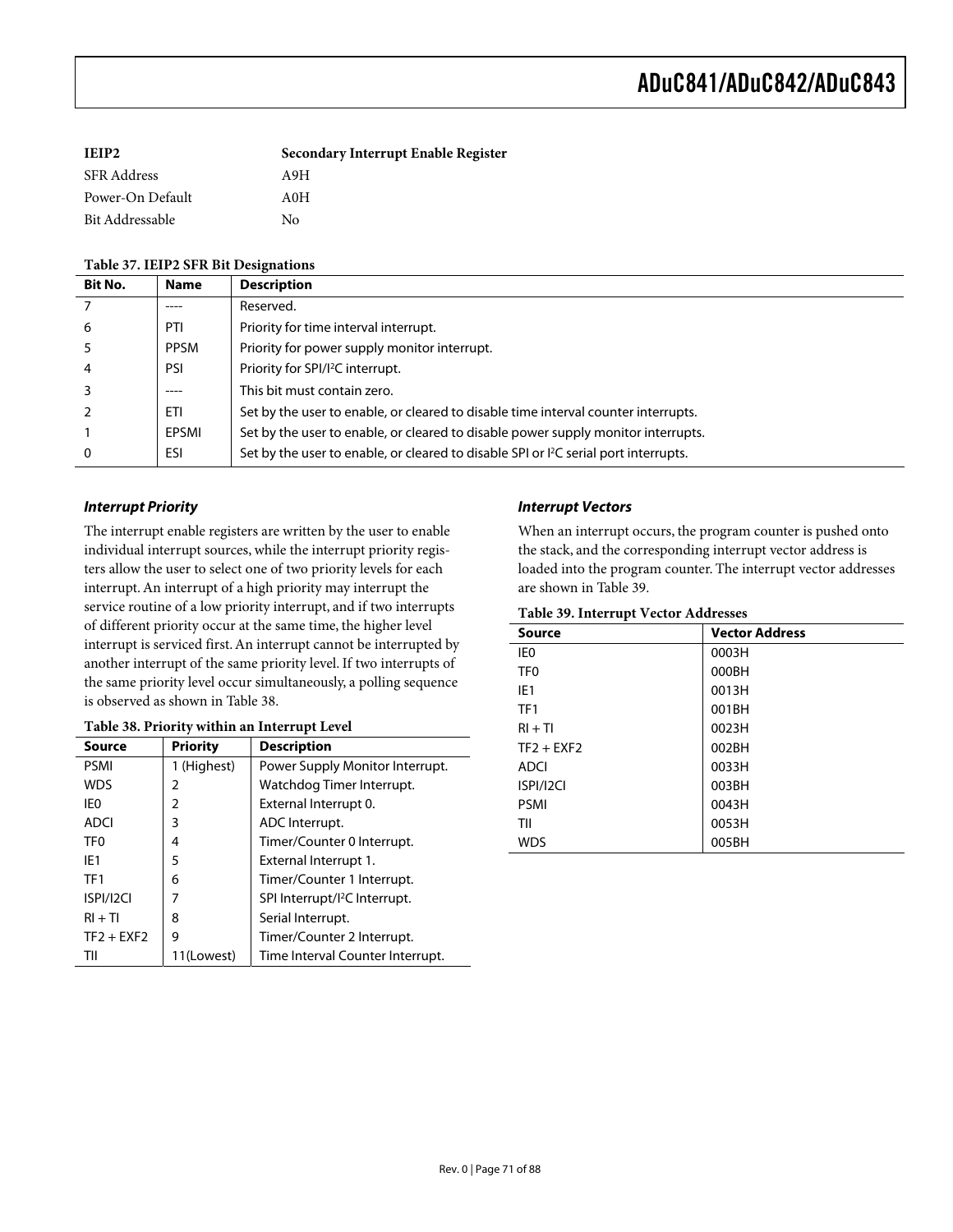## **HARDWARE DESIGN CONSIDERATIONS**

This section outlines some of the key hardware design considerations that must be addressed when integrating the ADuC841/ADuC842/ADuC843 into any hardware system.

### **Clock Oscillator**

The clock source for the parts can be generated by the internal PLL or by an external clock input. To use the internal PLL, connect a 32.768 kHz parallel resonant crystal between XTAL1 and XTAL2, and connect a capacitor from each pin to ground as shown in Figure 75. The parts contain an internal capacitance of 18 pF on the XTAL1 and XTAL2 pins, which is sufficient for most watch crystals. This crystal allows the PLL to lock correctly to give an  $f_{VCO}$  of 16.777216 MHz. If no crystal is present, the PLL will free run, giving an fVCO of 16.7 MHz ±20%. In this mode, the CD bits are limited to  $CD = 1$ , giving a max core clock of 8.38 MHz. This is useful if an external clock input is required. The part powers up and the PLL will free run; the user then writes to the CFG842 SFR in software to enable the external clock input on P3.4. Note that double the required clock must be provided externally since the part runs at  $CD = 1$ . A better solution is to use the ADuC841 with the external clock.

For the ADuC841, connect the crystal in the same manner; external capacitors should be connected as per the crystal manufacturer's recommendations. A minimum capacitance of 20 pF is recommended on XTAL1 and XTAL2. The ADuC841 will not operate if no crystal is present.

An external clock may be connected as shown in Figure 76 and Figure 77.



Figure 75. External Parallel Resonant Crystal Connections



Figure 76. Connecting an External Clock Source (ADuC841)



Figure 77. Connecting an External Clock Source (ADuC842/ADuC843)

Whether using the internal PLL or an external clock source, the parts' specified operational clock speed range is 400 kHz to 16.777216 MHz, (20 MHz, ADuC841). The core itself is static, and functions all the way down to dc. But at clock speeds slower that 400 kHz, the ADC can no longer function correctly. Therefore, to ensure specified operation, use a clock frequency of at least 400 kHz and no more than 20 MHz.

#### **External Memory Interface**

In addition to its internal program and data memories, the parts can access up to 16 MBytes of external data memory (SRAM). Note that the parts cannot access external program memory.

Figure 78 shows a hardware configuration for accessing up to 64 kBytes of external RAM. This interface is standard to any 8051 compatible MCU.



Figure 78. External Data Memory Interface (64 kBytes Address Space)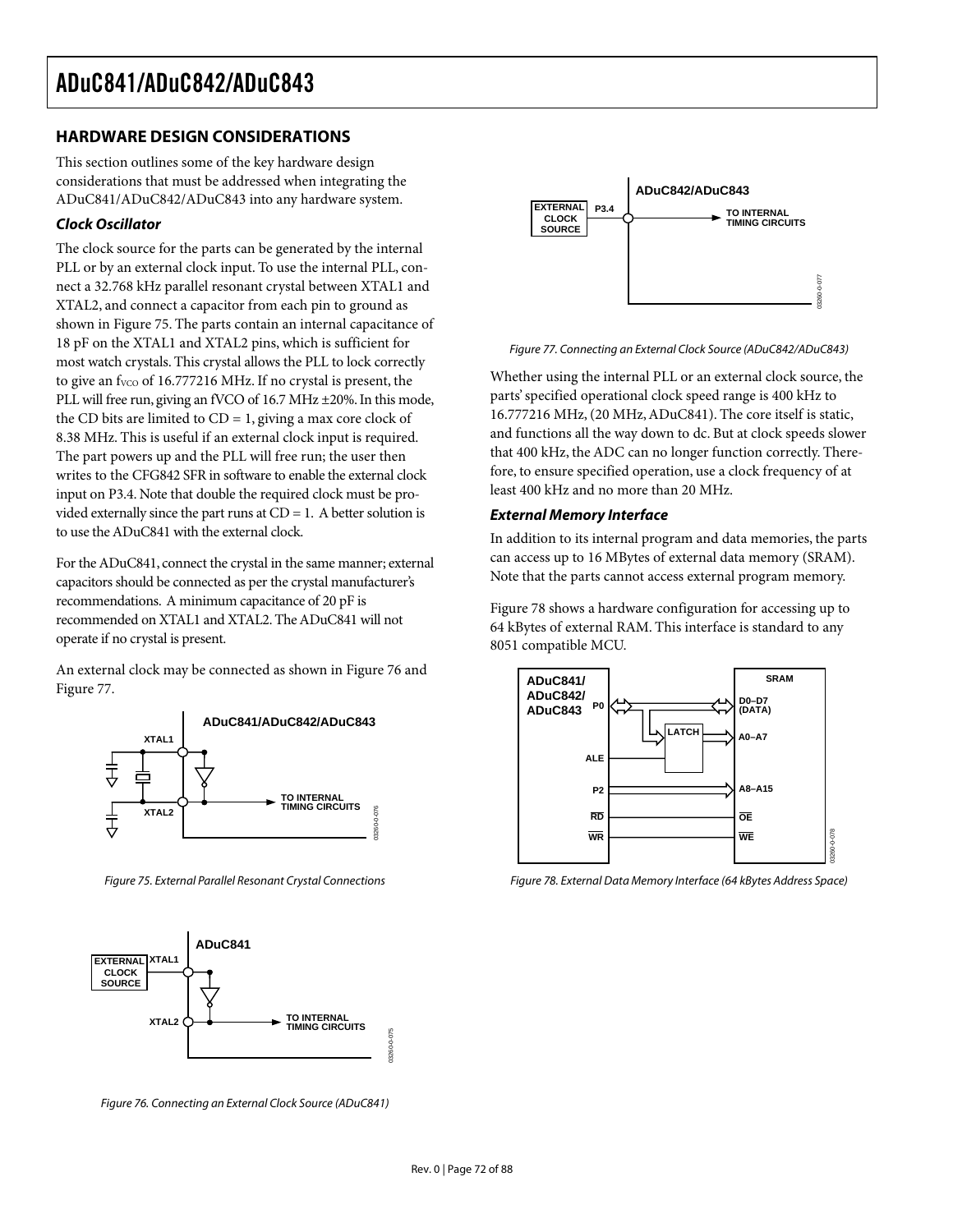If access to more than 64 kBytes of RAM is desired, a feature unique to the ADuC841/ADuC842/ADuC843 allows addressing up to 16 MBytes of external RAM simply by adding an additional latch as illustrated in Figure 79.



Figure 79. External Data Memory Interface (16 MBytes Address Space)

In either implementation, Port 0 (P0) serves as a multiplexed address/data bus. It emits the low byte of the data pointer (DPL) as an address, which is latched by a pulse of ALE prior to data being placed on the bus by the ADuC841/ADuC842/ADuC843 (write operation) or by the SRAM (read operation). Port 2 (P2) provides the data pointer page byte (DPP) to be latched by ALE, followed by the data pointer high byte (DPH). If no latch is connected to P2, DPP is ignored by the SRAM, and the 8051 standard of 64 kBytes external data memory access is maintained.

#### **Power Supplies**

The operational power supply voltage of the parts depends on whether the part is the 3 V version or the 5 V version. The specifications are given for power supplies within 2.7 V to 3.6 V or ±5% of the nominal 5 V level.

Note that Figure 80 and Figure 81 refer to the PQFP package. For the CSP package, connect the extra  $DV_{DD}$ , DGND,  $AV_{DD}$ , and AGND in the same manner. Also, the paddle on the bottom of the package should be soldered to a metal plate to provide mechanical stability. This metal plate should not be connected to ground.

Separate analog and digital power supply pins  $(AV_{DD}$  and  $DV_{DD}$ , respectively) allow  $AV_{DD}$  to be kept relatively free of the noisy digital signals that are often present on the system  $DV_{DD}$  line. However, though you can power  $AV_{DD}$  and  $DV_{DD}$  from two separate supplies if desired, you must ensure that they remain within ±0.3 V of one another at all times to avoid damaging the chip (as per the Absolute Maximum Ratings section). Therefore, it is recommended that unless  $AV_{DD}$  and  $DV_{DD}$  are connected directly together, back-to-back Schottky diodes should be connected between them, as shown in Figure 80.



Figure 80. External Dual-Supply Connections

As an alternative to providing two separate power supplies, the user can help keep AV<sub>DD</sub> quiet by placing a small series resistor and/or ferrite bead between it and  $DV_{DD}$ , and then decoupling  $AV<sub>DD</sub>$  separately to ground. An example of this configuration is shown in Figure 81. With this configuration, other analog circuitry (such as op amps and voltage reference) can be powered from the  $AV<sub>DD</sub>$  supply line as well. The user will still want to include back-to-back Schottky diodes between  $AV_{DD}$  and  $DV_{DD}$ to protect them from power-up and power-down transient conditions that could momentarily separate the two supply voltages.



Figure 81. External Single-Supply Connections

Notice that in both Figure 80 and Figure 81, a large value (10  $\mu$ F) reservoir capacitor sits on DV<sub>DD</sub> and a separate 10  $\mu$ F capacitor sits on  $AV_{DD}$ . Also, local small-value (0.1  $\mu$ F) capacitors are located at each V<sub>DD</sub> pin of the chip. As per standard design practice, be sure to include all of these capacitors, and ensure the smaller capacitors are close to each AV<sub>DD</sub> pin with trace lengths as short as possible. Connect the ground terminal of each of these capacitors directly to the underlying ground plane. Finally, note that at all times, the analog and digital ground pins on the part must be referenced to the same system ground reference point.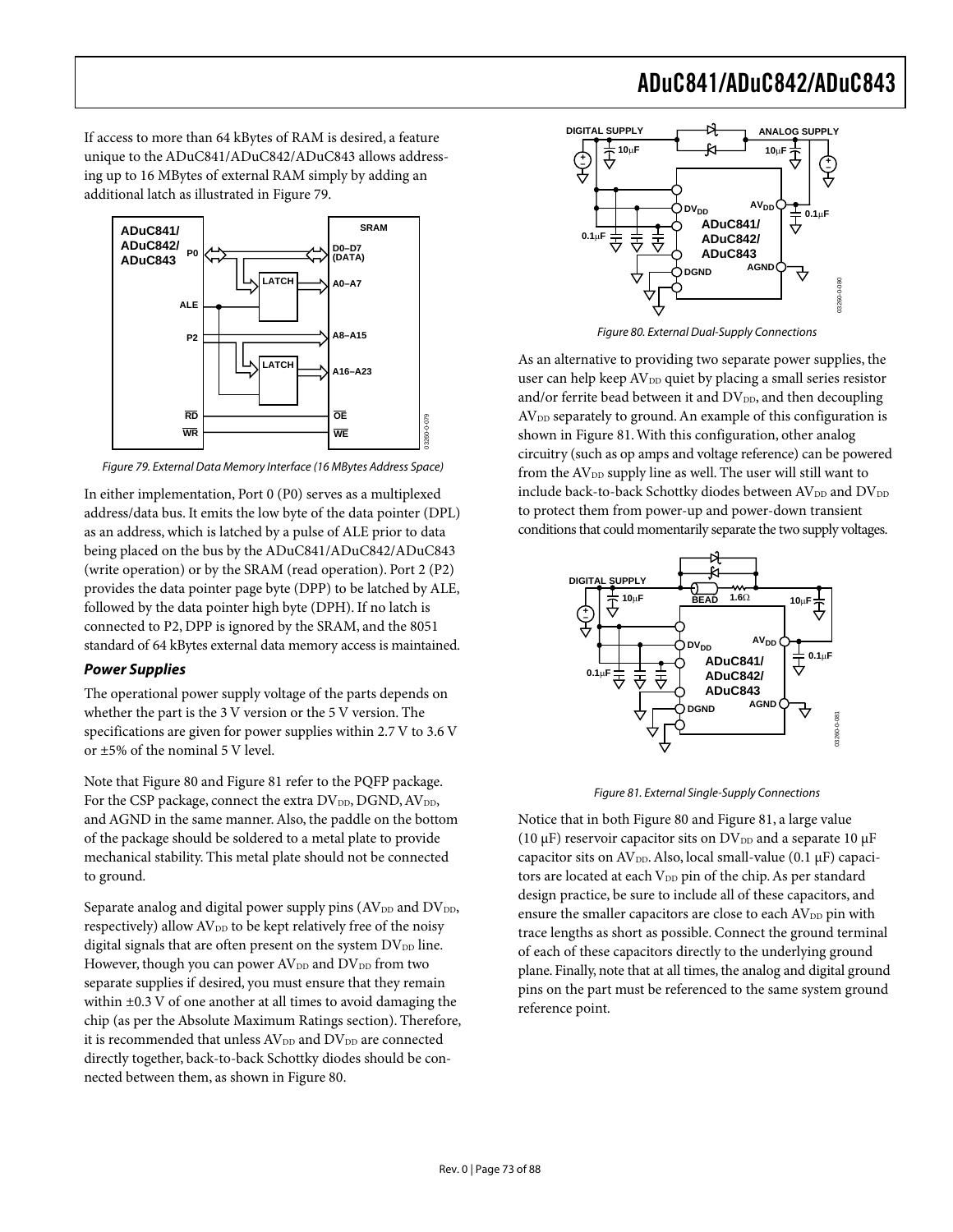## **Power Consumption**

The currents consumed by the various sections of the part are shown in Table 40. The core values given represent the current drawn by  $DV_{DD}$ , while the rest (ADC, DAC, voltage ref) are pulled by the AV<sub>DD</sub> pin and can be disabled in software when not in use. The other on-chip peripherals (such as the watchdog timer and the power supply monitor) consume negligible current, and are therefore lumped in with the core operating current here. Of course, the user must add any currents sourced by the parallel and serial I/O pins, and sourced by the DAC, in order to determine the total current needed at the supply pins. Also, current drawn from the  $DV_{DD}$  supply increases by approximately 10 mA during Flash/EE erase and program cycles.

#### Table 40. Typical I<sub>DD</sub> of Core and Peripherals

|                    | $V_{DD} = 5 V$            | $V_{DD} = 3 V$            |
|--------------------|---------------------------|---------------------------|
| Core (Normal Mode) | $(2.2 nA \times M_{CLK})$ | $(1.4 nA \times M_{CLK})$ |
| ADC.               | 1.7 <sub>m</sub> A        | 1.7 mA                    |
| DAC (Each)         | $250 \mu A$               | $200 \mu A$               |
| Voltage Ref        | 200 µA                    | 150 µA                    |

Since operating  $DV_{DD}$  current is primarily a function of clock speed, the expressions for core supply current in Table 40 are given as functions of  $M<sub>CLK</sub>$ , the core clock frequency. Plug in a value for MCLK in hertz to determine the current consumed by the core at that oscillator frequency. Since the ADC and DACs can be enabled or disabled in software, add only the currents from the peripherals you expect to use. And again, do not forget to include current sourced by I/O pins, serial port pins, DAC outputs, and so forth, plus the additional current drawn during Flash/EE erase and program cycles. A software switch allows the chip to be switched from normal mode into idle mode, and also into full power-down mode. Brief descriptions of idle and power-down modes follow.

## **Power Saving Modes**

In idle mode, the oscillator continues to run, but the core clock generated from the PLL is halted. The on-chip peripherals continue to receive the clock, and remain functional. The CPU status is preserved with the stack pointer and program counter, and all other internal registers maintain their data during idle mode. Port pins and DAC output pins retain their states in this mode. The chip recovers from idle mode upon receiving any enabled interrupt, or upon receiving a hardware reset.

In full power-down mode, both the PLL and the clock to the core are stopped. The on-chip oscillator can be halted or can continue to oscillate, depending on the state of the oscillator power-down bit in the PLLCON SFR. The TIC, being driven directly from the oscillator, can also be enabled during powerdown. All other on-chip peripherals are, however, shut down. Port pins retain their logic levels in this mode, but the DAC output goes to a high impedance state (three-state). During full power-down mode, the part consumes a total of approximately 20 µA. There are five ways of terminating power-down mode:

### **Asserting the RESET Pin (Pin 15)**

Returns to normal mode. All registers are set to their default state and program execution starts at the reset vector once the RESET pin is de-asserted.

### **Cycling Power**

All registers are set to their default state and program execution starts at the reset vector approximately 128 ms later.

### **Time Interval Counter (TIC) Interrupt**

Power-down mode is terminated, and the CPU services the TIC interrupt. The RETI at the end of the TIC ISR returns the core to the instruction after the one that enabled power-down.

### **I2 C or SPI Interrupt**

Power-down mode is terminated, and the CPU services the I 2 C/SPI interrupt. The RETI at the end of the ISR returns the core to the instruction after the one that enabled power-down. Note that the I<sup>2</sup>C/SPI power-down interrupt enable bit (SERIPD) in the PCON SFR must be set to allow this mode of operation.

## **INT0 Interrupt**

Power-down mode is terminated, and the CPU services the INT0 interrupt. The RETI at the end of the ISR returns the core to the instruction after the one that enabled power-down. The INT0 pin must not be driven low during or within two machine cycles of the instruction that initiates power-down mode. Note that the  $\overline{\text{INT0}}$  power-down interrupt enable bit (INT0PD) in the PCON SFR must be set to allow this mode of operation.

### **Power-On Reset (POR)**

An internal POR is implemented on the ADuC841/ADuC842/ ADuC843.

## **3 V Part**

For DV<sub>DD</sub> below 2.45 V, the internal POR holds the part in reset. As DV<sub>DD</sub> rises above 2.45 V, an internal timer times out for approximately 128 ms before the part is released from reset. The user must ensure that the power supply has reached a stable 2.7 V minimum level by this time. Likewise on power-down, the internal POR holds the part in reset until the power supply has dropped below 1 V. Figure 82 illustrates the operation of the internal POR in detail.



Figure 82. Internal POR Operation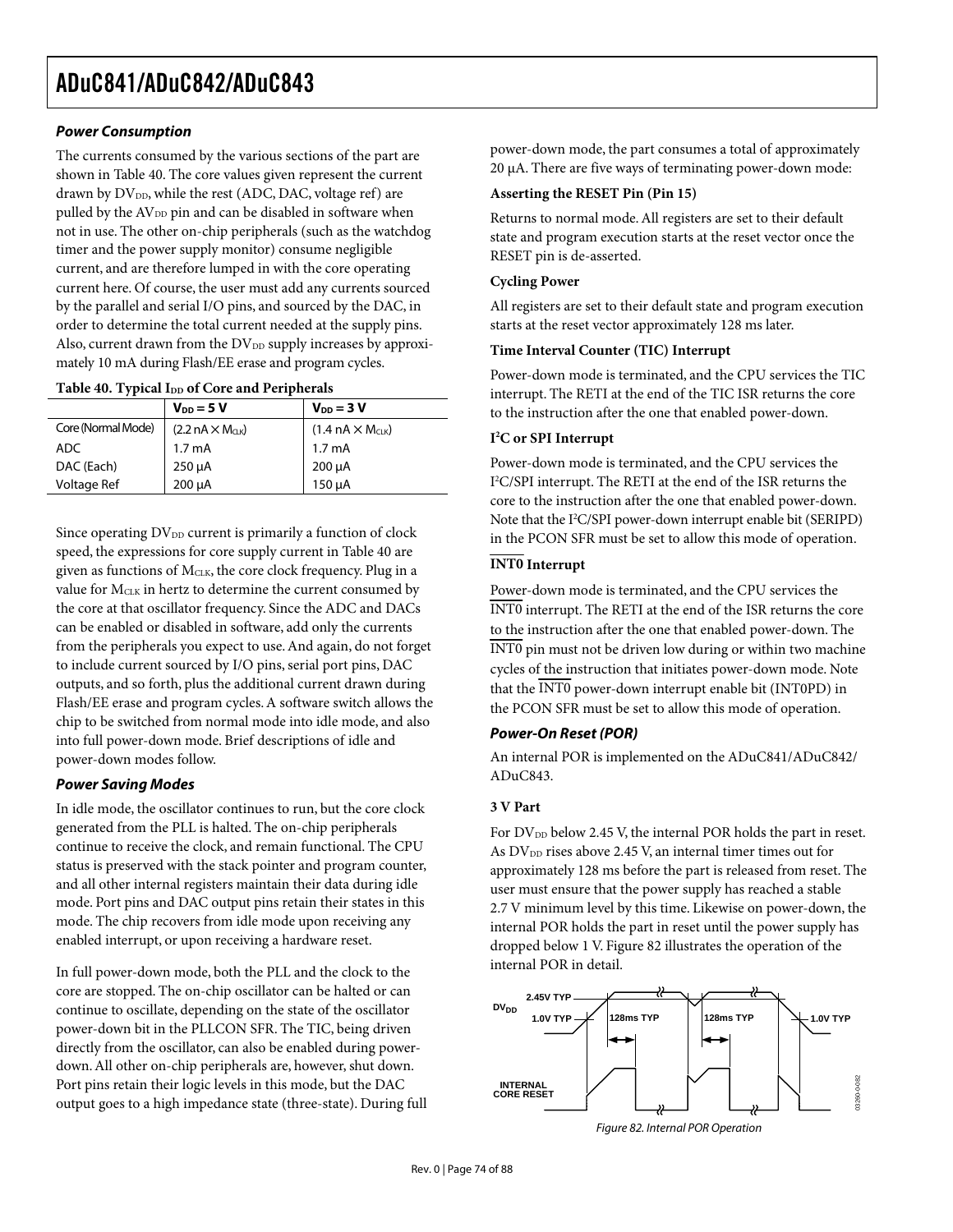#### **5 V Part**

For  $DV_{DD}$  below 4.5 V, the internal POR holds the part in reset. As  $DV_{DD}$  rises above 4.5 V, an internal timer times out for approximately 128 ms before the part is released from reset. The user must ensure that the power supply has reached a stable 4.75 V minimum level by this time. Likewise on power-down, the internal POR holds the part in reset until the power supply has dropped below 1 V. Figure 83 illustrates the operation of the internal POR in detail.



Figure 83. Internal POR Operation

#### **Grounding and Board Layout Recommendations**

As with all high resolution data converters, special attention must be paid to grounding and PC board layout of ADuC841/ ADuC842/ADuC843 based designs to achieve optimum performance from the ADC and the DACs. Although the parts have separate pins for analog and digital ground (AGND and DGND), the user must not tie these to two separate ground planes unless the two ground planes are connected together very close to the part, as illustrated in the simplified example of Figure 84a. In systems where digital and analog ground planes are connected together somewhere else (for example, at the system's power supply), they cannot be connected again near the part since a ground loop would result. In these cases, tie all the part's AGND and DGND pins to the analog ground plane, as illustrated in Figure 84b. In systems with only one ground plane, ensure that the digital and analog components are physically separated onto separate halves of the board such that digital return currents do not flow near analog circuitry and vice versa. The part can then be placed between the digital and analog sections, as illustrated in Figure 84c.

In all of these scenarios, and in more complicated real-life applications, keep in mind the flow of current from the supplies and back to ground. Make sure the return paths for all currents are as close as possible to the paths that the currents took to

reach their destinations. For example, do not power components on the analog side of Figure 84b with  $DV_{DD}$  since that would force return currents from  $DV_{DD}$  to flow through AGND. Also, try to avoid digital currents flowing under analog circuitry, which could happen if the user places a noisy digital chip on the left half of the board in Figure 84c. Whenever possible, avoid large discontinuities in the ground plane(s) (like those formed by a long trace on the same layer), since they force return signals to travel a longer path. And of course, make all connections to the ground plane directly, with little or no trace separating the pin from its via to ground.

If the user plans to connect fast logic signals (rise/fall time < 5 ns) to any of the part's digital inputs, a series resistor should be added to each relevant line to keep rise and fall times longer than 5 ns at the part's input pins. A value of 100  $\Omega$  or 200  $\Omega$  is usually sufficient to prevent high speed signals from coupling capacitively into the part and from affecting the accuracy of ADC conversions.



Figure 84. System Grounding Schemes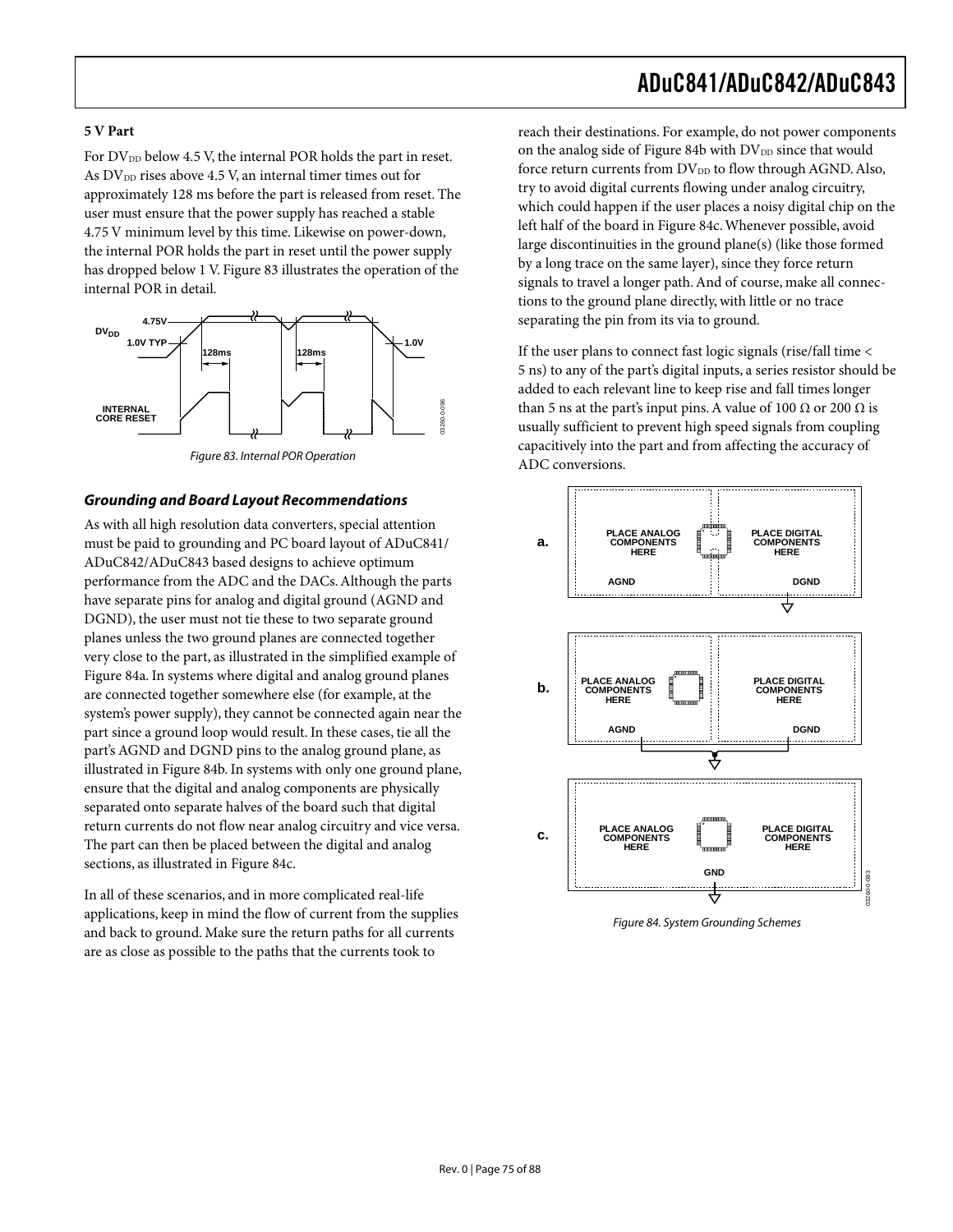

Figure 85. Example System (PQFP Package), DACs Not Present on ADuC843

## **OTHER HARDWARE CONSIDERATIONS**

To facilitate in-circuit programming, plus in-circuit debug and emulation options, users will want to implement some simple connection points in their hardware to allow easy access to download, debug, and emulation modes.

### **In-Circuit Serial Download Access**

Nearly all ADuC841/ADuC842/ADuC843 designs want to take advantage of the in-circuit reprogrammability of the chip. This is accomplished by a connection to the ADuC841/ADuC842/ ADuC843's UART, which requires an external RS-232 chip for level translation if downloading code from a PC. Basic configuration of an RS-232 connection is illustrated in Figure 85 with a simple ADM202 based circuit. If users would rather not design an RS-232 chip onto a board, refer to Application Note uC006, *A 4-Wire UART-to-PC Interface*, (at www.analog.com/microconverter)

for a simple (and zero-cost-per-board) method of gaining incircuit serial download access to the part.

In addition to the basic UART connections, users also need a way to trigger the chip into download mode. This is accomplished via a 1 kΩ pull-down resistor that can be jumpered onto the PSEN pin, as shown in Figure 85. To get the part into download mode, simply connect this jumper and power-cycle the device (or manually reset the device, if a manual reset button is available), and it will be ready to serially receive a new program. With the jumper removed, the device comes up in normal mode (and runs the program) whenever power is cycled or RESET is toggled.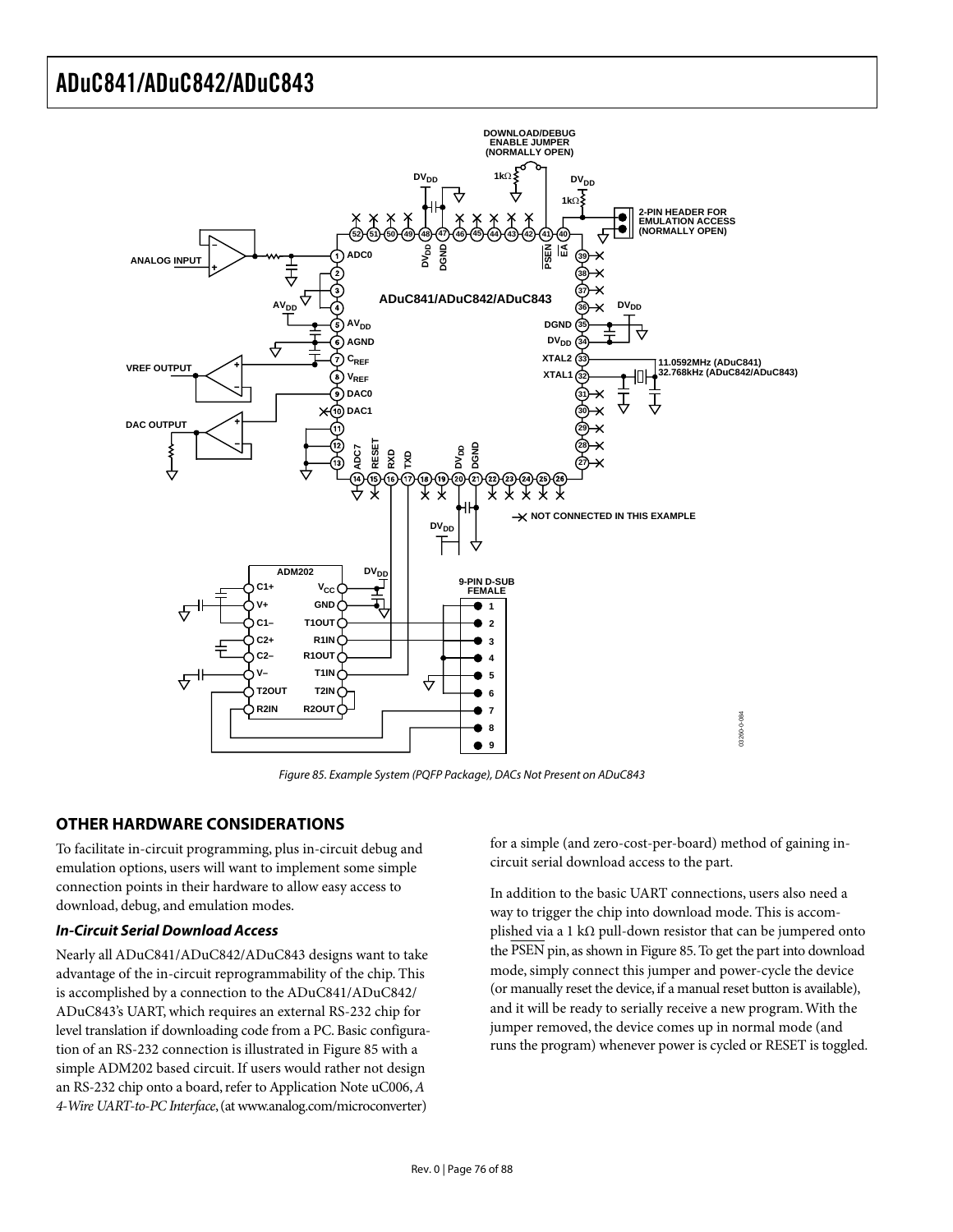Note that PSEN is normally an output (as described in the External Memory Interface section) and is sampled as an input only on the falling edge of RESET, i.e., at power-up or upon an external manual reset. Note also that if any external circuitry unintentionally pulls  $\overline{PSEN}$  low during power-up or reset events, it could cause the chip to enter download mode and therefore fail to begin user code execution as it should. To prevent this, ensure that no external signals are capable of pulling the PSEN pin low, except for the external PSEN jumper itself.

## **Embedded Serial Port Debugger**

From a hardware perspective, entry into serial port debug mode is identical to the serial download entry sequence described in the preceding section. In fact, both serial download and serial port debug modes can be thought of as essentially one mode of operation used in two different ways. Note that the serial port debugger is fully contained on the part (unlike ROM monitor type debuggers), and therefore no external memory is needed to enable in-system debug sessions.

### **Single-Pin Emulation Mode**

Also built into the part is a dedicated controller for single-pin in-circuit emulation (ICE) using standard production ADuC841/ ADuC842/ADuC843 devices. In this mode, emulation access is gained by connection to a single pin, the  $\overline{EA}$  pin. Normally, this pin is hardwired either high or low to select execution from internal or external program memory space, as described earlier. To enable single-pin emulation mode, however, users need to pull the  $\overline{EA}$  pin high through a 1 kΩ resistor, as shown in Figure 85. The emulator then connects to the 2-pin header also shown in Figure 85. To be compatible with the standard connector that comes with the single-pin emulator available from Accutron Limited (www.accutron.com), use a 2-pin 0.1 inch pitch friction lock header from Molex (www.molex.com) such as their part number 22-27-2021. Be sure to observe the polarity of this header. As represented in Figure 85, when the friction lock tab is at the right, the ground pin should be the lower of the two pins (when viewed from the top).

### **Typical System Configuration**

The typical configuration shown in Figure 85 summarizes some of the hardware considerations that were discussed in previous sections.

## **DEVELOPMENT TOOLS**

There are two models of development tools available for the ADuC841/ADuC842/ADuC843:

- QuickStartTM—Entry-level development system
- QuickStart Plus—Comprehensive development system

These systems are described briefly in the following sections.

## **QUICKSTART DEVELOPMENT SYSTEM**

The QuickStart Development System is an entry-level, low cost development tool suite supporting the parts. The system consists of the following PC based (Windows® compatible) hardware and software development tools.

| Hardware      | Evaluation board and serial port              |
|---------------|-----------------------------------------------|
|               | programming cable.                            |
| Software      | Serial download software.                     |
| Miscellaneous | CD-ROM documentation and prototype<br>device. |

A brief description of some of the software tools and components in the QuickStart Development System follows.

### **Download—In-Circuit Serial Downloader**

The serial downloader is a Windows application that allows the user to serially download an assembled program (Intel® hexadecimal format file) to the on-chip program flash memory via the serial COM1 port on a standard PC. Application Note uC004 details this serial download protocol and is available from www.analog.com/microconverter.

### **ASPIRE—IDE**

The ASPIRE integrated development environment is a Windows application that allows the user to compile, edit, and debug code in the same environment. The ASPIRE software allows users to debug code execution on silicon using the MicroConverter UART serial port. The debugger provides access to all on-chip peripherals during a typical debug session as well as single step, animate, and break-point code execution control.

Note that the ASPIRE IDE is also included as part of the QuickStart Plus System. As part of the QuickStart Plus System, the ASPIRE IDE also supports mixed level and C source debug. This is not available in the QuickStart System, but there is an example project that demonstrates this capability.

### **QuickStart Plus Development System**

The QuickStart Plus Development System offers users enhanced nonintrusive debug and emulation tools. The system consists of the following PC based (Windows compatible) hardware and software development tools.

| Hardware      | Prototype Board. Accutron Nonintrusive<br>Single-Pin Emulator. |
|---------------|----------------------------------------------------------------|
|               |                                                                |
| Software      | <b>ASPIRE Integrated Development</b>                           |
|               | Environment. Features full C and assembly                      |
|               | emulation using the Accutron single pin                        |
|               | emulator.                                                      |
| Miscellaneous | CD-ROM documentation.                                          |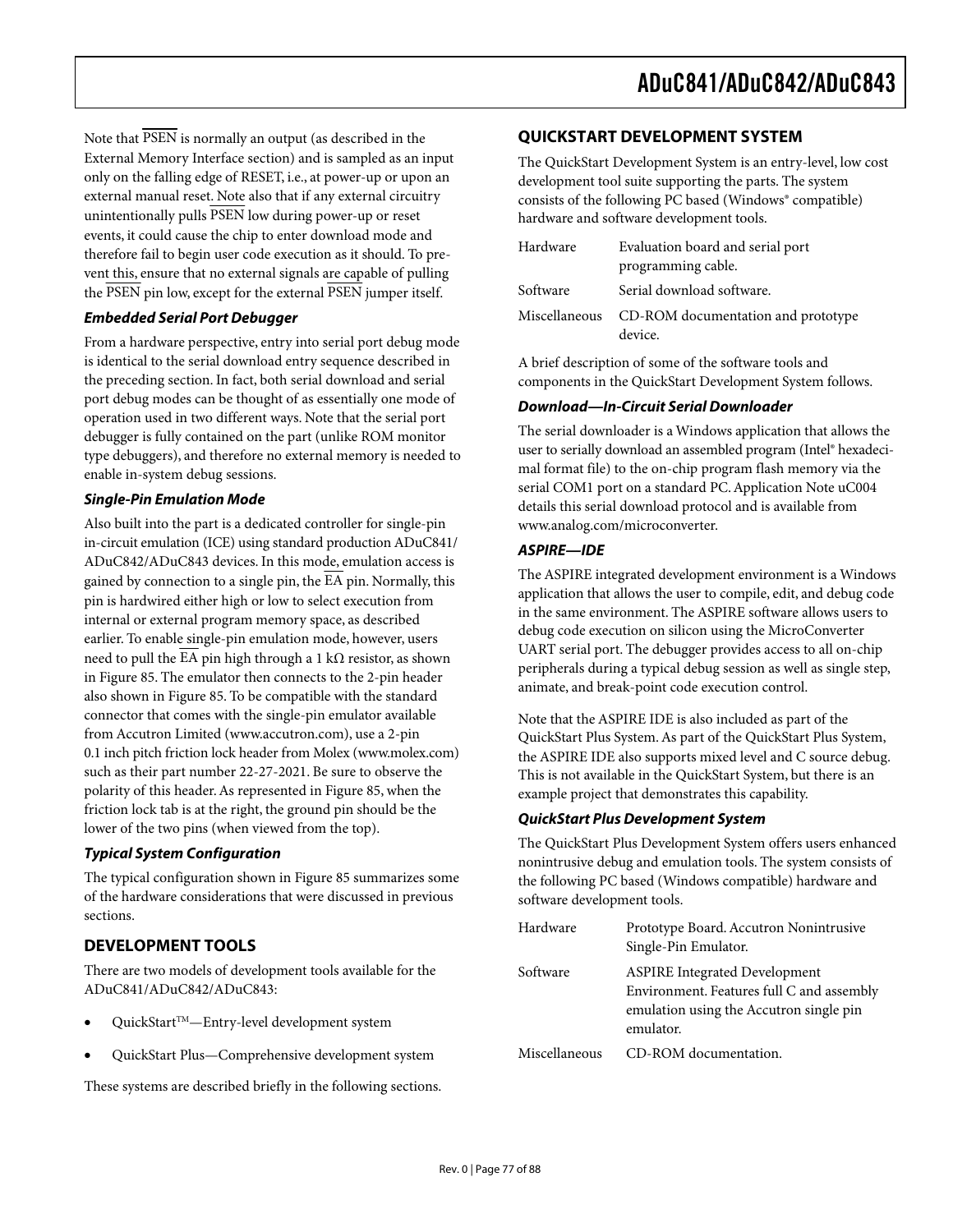## TIMING SPECIFICATIONS1, 2, 3

Table 41. AV<sub>DD</sub> = 2.7 V to 3.6 V or 4.75 V to 5.25 V, DV<sub>DD</sub> = 2.7 V to 3.6 V or 4.75 V to 5.25 V; all specifications T<sub>MIN</sub> to T<sub>MAX</sub>, **unless otherwise noted** 

| <b>Parameter</b>    |                                                                  |       | 32.768 kHz External Crystal |       |      |  |
|---------------------|------------------------------------------------------------------|-------|-----------------------------|-------|------|--|
|                     | <b>ADuC842/ADuC843 CLOCK INPUT (External Clock Driven XTAL1)</b> | Min   | Typ                         | Max   | Unit |  |
| tck                 | XTAL1 Period                                                     |       | 30.52                       |       | μs   |  |
| t <sub>CKL</sub>    | XTAL1 Width Low                                                  |       | 6.26                        |       | μs   |  |
| tckh                | XTAL1 Width High                                                 |       | 6.26                        |       | μs   |  |
| tckr                | XTAL1 Rise Time                                                  |       | 9                           |       | ns   |  |
| t <sub>CKF</sub>    | XTAL1 Fall Time                                                  |       | 9                           |       | ns   |  |
| $1/t_{\text{CORE}}$ | ADuC842/ADuC843 Core Clock Frequency <sup>4</sup>                | 0.131 |                             | 16.78 | MHz  |  |
| tcore               | ADuC842/ADuC843 Core Clock Period <sup>5</sup>                   |       | 0.476                       |       | μs   |  |
| tcyc                | ADuC842/ADuC843 Machine Cycle Time <sup>6</sup>                  | 0.059 | 0.476                       | 7.63  | us   |  |

 $^{\rm 1}$  AC inputs during testing are driven at DV $_{\rm DD}$  – 0.5 V for a Logic 1 and 0.45 V for Logic 0. Timing measurements are made at V $_{\rm IH}$  min for Logic 1 and V $_{\rm IL}$  max for Logic 0, as shown in Figure 87.

2 For timing purposes, a port pin is no longer floating when a 100 mV change from load voltage occurs. A port pin begins to float when a 100 mV change from the loaded  $V_{OH}/V_{OL}$  level occurs, as shown in Figure 87.

 $3 C_{\text{LOAD}}$  for all outputs = 80 pF, unless otherwise noted.

 $\overline{a}$ 

 ADuC842/ADuC843 internal PLL locks onto a multiple (512 times) of the 32.768 kHz external crystal frequency to provide a stable 16.78 MHz internal clock for the system. The core can operate at this frequency or at a binary submultiple called Core\_Clk, selected via the PLLCON SFR.

<sup>5</sup> This number is measured at the default Core\_Clk operating frequency of 2.09 MHz.

6 ADuC842/ADuC843 machine cycle time is nominally defined as 1/Core\_CLK.

| <b>Parameter</b>                                         |                              |       |       |      |      |
|----------------------------------------------------------|------------------------------|-------|-------|------|------|
| <b>ADuC841 CLOCK INPUT</b> (External Clock Driven XTAL1) |                              | Min   | Typ   | Max  | Unit |
| t <sub>CK</sub>                                          | XTAL1 Period                 | 62.5  |       | 1000 | ns   |
| t <sub>CKL</sub>                                         | <b>XTAL1 Width Low</b>       | 20    |       |      | ns   |
| t <sub>CKH</sub>                                         | XTAL1 Width High             | 20    |       |      | ns   |
| t <sub>CKR</sub>                                         | XTAL1 Rise Time              |       |       | 20   | ns   |
| t <sub>CKF</sub>                                         | <b>XTAL1 Fall Time</b>       |       |       | 20   | ns   |
| $1/t_{\text{CORE}}$                                      | ADuC841 Core Clock Frequency | 0.131 |       | 20   | MHz  |
| tcore                                                    | ADuC841 Core Clock Period    |       | 0.476 |      | μs   |
| $t_{\text{CYC}}$                                         | ADuC841 Machine Cycle Time   | 0.05  | 0.476 | 7.63 | us   |





Figure 87. Timing Waveform Characteristics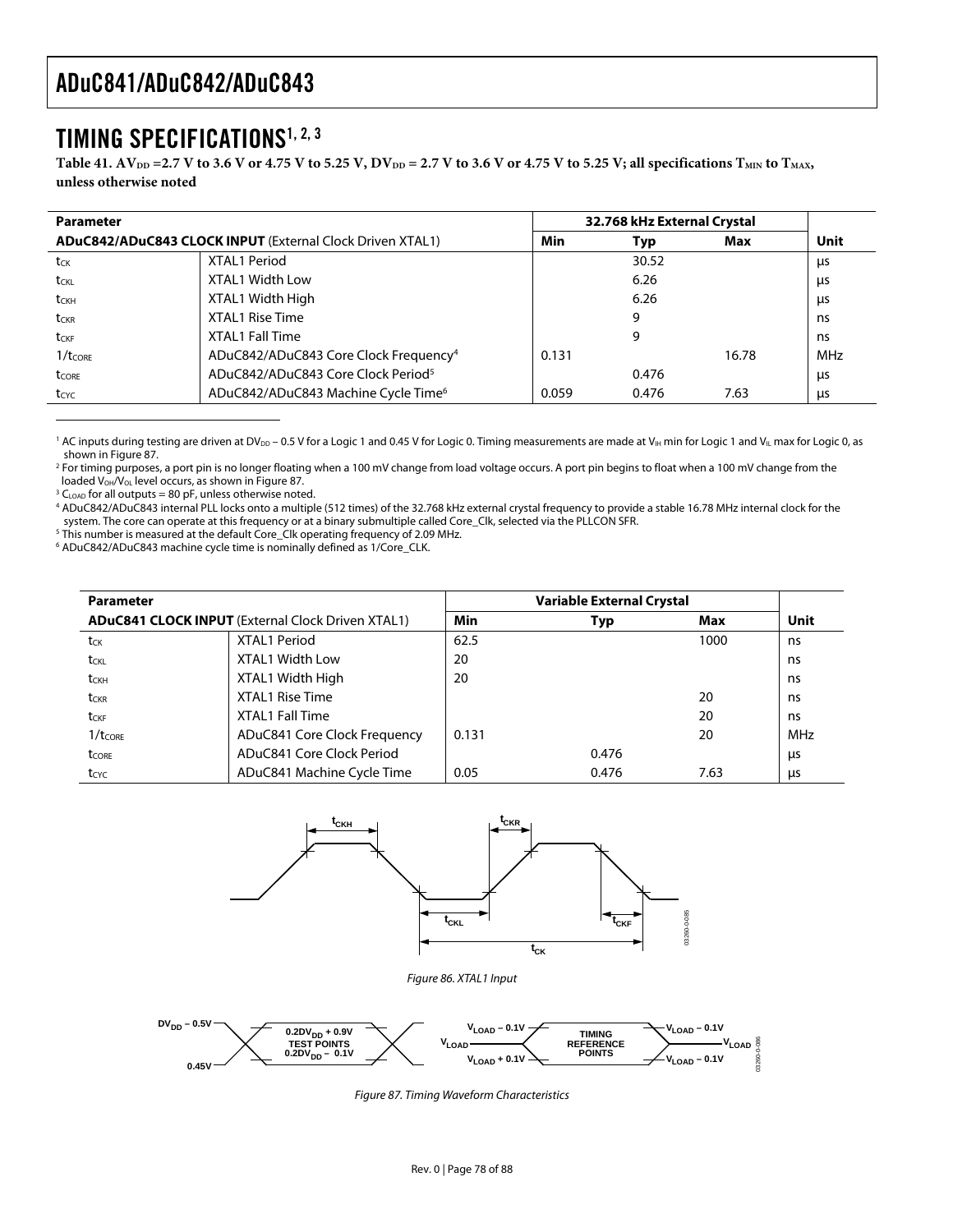| <b>Parameter</b>         |                                                                   |     | <b>16 MHz Core Clk</b> |     | <b>8 MHz Core Clock</b> |           |
|--------------------------|-------------------------------------------------------------------|-----|------------------------|-----|-------------------------|-----------|
|                          | <b>EXTERNAL DATA MEMORY READ CYCLE</b>                            | Min | Max                    | Min | Max                     | Unit      |
| <b>TRLRH</b>             | <b>RD Pulse Width</b>                                             | 60  |                        | 125 |                         | ns        |
| t <sub>AVLL</sub>        | Address Valid after ALE Low                                       | 60  |                        | 120 |                         | ns        |
| <b>t</b> <sub>LLAX</sub> | Address Hold after ALE Low                                        | 145 |                        | 290 |                         | ns        |
| t <sub>rld</sub>         | <b>RD</b> Low to Valid Data In                                    |     | 48                     |     | 100                     | <b>Ns</b> |
| <b>t</b> RHDX            | Data and Address Hold after RD                                    | 0   |                        | 0   |                         | ns        |
| t <sub>RHDZ</sub>        | Data Float after RD                                               |     | 150                    |     | 625                     | ns        |
| <b>t</b> LLDV            | ALE Low to Valid Data In                                          |     | 170                    |     | 350                     | ns        |
| t <sub>AVDV</sub>        | Address to Valid Data In                                          |     | 230                    |     | 470                     | ns        |
| <b>t</b> LLWL            | ALE Low to $\overline{\text{RD}}$ or $\overline{\text{WR}}$ Low   | 130 |                        | 255 |                         | ns        |
| t <sub>AVWL</sub>        | Address Valid to RD or WR Low                                     | 190 |                        | 375 |                         | ns        |
| t <sub>RLAZ</sub>        | RD Low to Address Float                                           |     | 15                     |     | 35                      | ns        |
| twhlh                    | $\overline{\text{RD}}$ or $\overline{\text{WR}}$ High to ALE High | 60  |                        | 120 |                         | ns        |



Figure 88. External Data Memory Read Cycle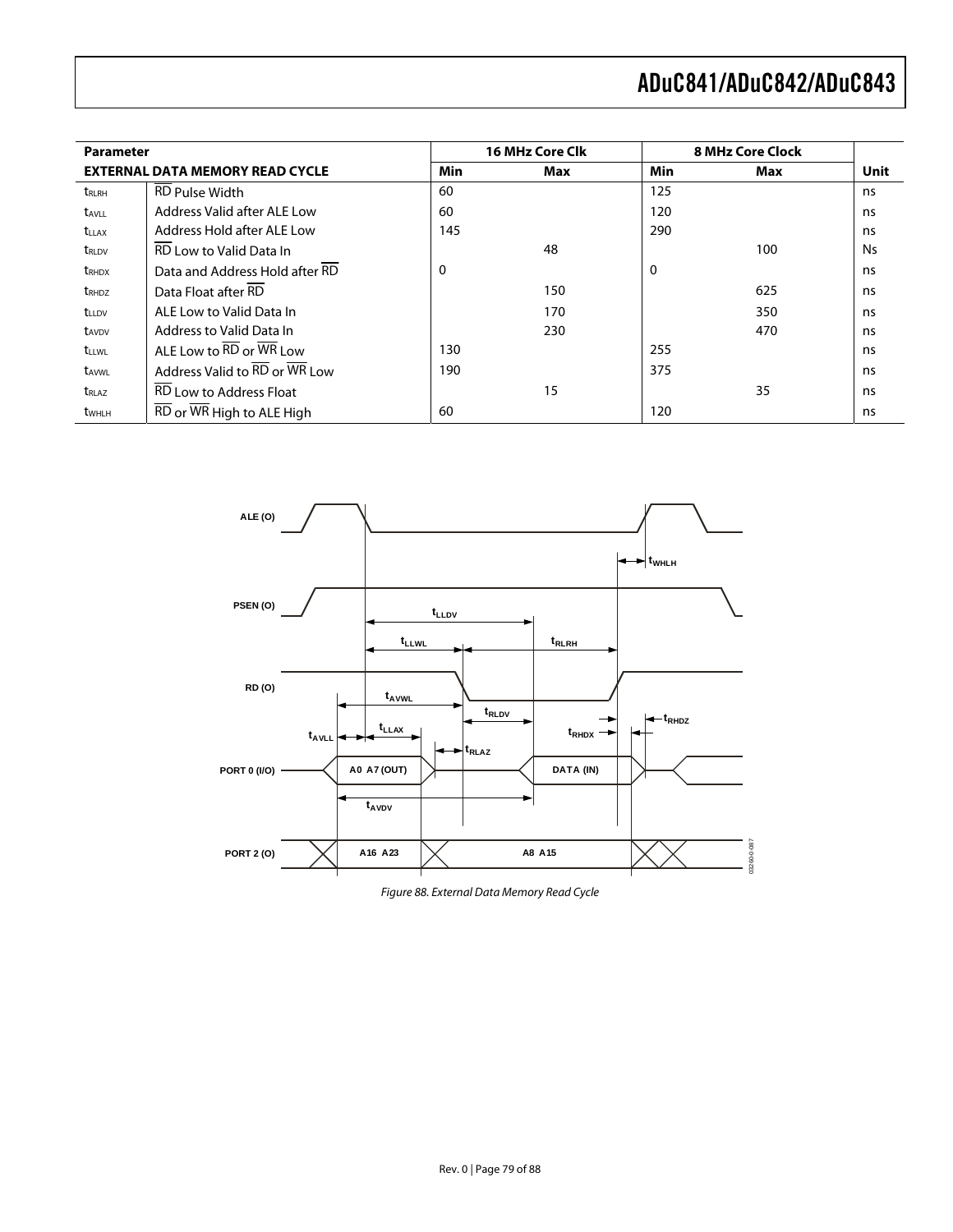| <b>Parameter</b>         |                                                                       |     | <b>16 MHz Core Clk</b> |     | <b>8 MHz Core Clock</b> |      |  |
|--------------------------|-----------------------------------------------------------------------|-----|------------------------|-----|-------------------------|------|--|
|                          | <b>EXTERNAL DATA MEMORY WRITE CYCLE</b>                               | Min | Max                    | Min | Max                     | Unit |  |
| twlwh                    | WR Pulse Width                                                        | 65  |                        | 130 |                         | ns   |  |
| <b>t</b> <sub>AVIL</sub> | Address Valid after ALE Low                                           | 60  |                        | 120 |                         | ns   |  |
| <b>t</b> <sub>LLAX</sub> | Address Hold after ALE Low                                            | 65  |                        | 135 |                         | ns   |  |
| <b>t</b> <sub>LLWL</sub> | ALE Low to RD or WR Low                                               |     | 130                    |     | 260                     | ns   |  |
| <b>t</b> <sub>AVWL</sub> | Address Valid to $\overline{\text{RD}}$ or $\overline{\text{WR}}$ Low | 190 |                        | 375 |                         | ns   |  |
| towy                     | Data Valid to WR Transition                                           | 60  |                        | 120 |                         | ns   |  |
| town                     | Data Setup before WR                                                  | 120 |                        | 250 |                         | ns   |  |
| t <sub>whox</sub>        | Data and Address Hold after WR                                        | 380 |                        | 755 |                         | ns   |  |
| t <sub>whlH</sub>        | RD or WR High to ALE High                                             | 60  |                        | 125 |                         | ns   |  |



Figure 89. External Data Memory Write Cycle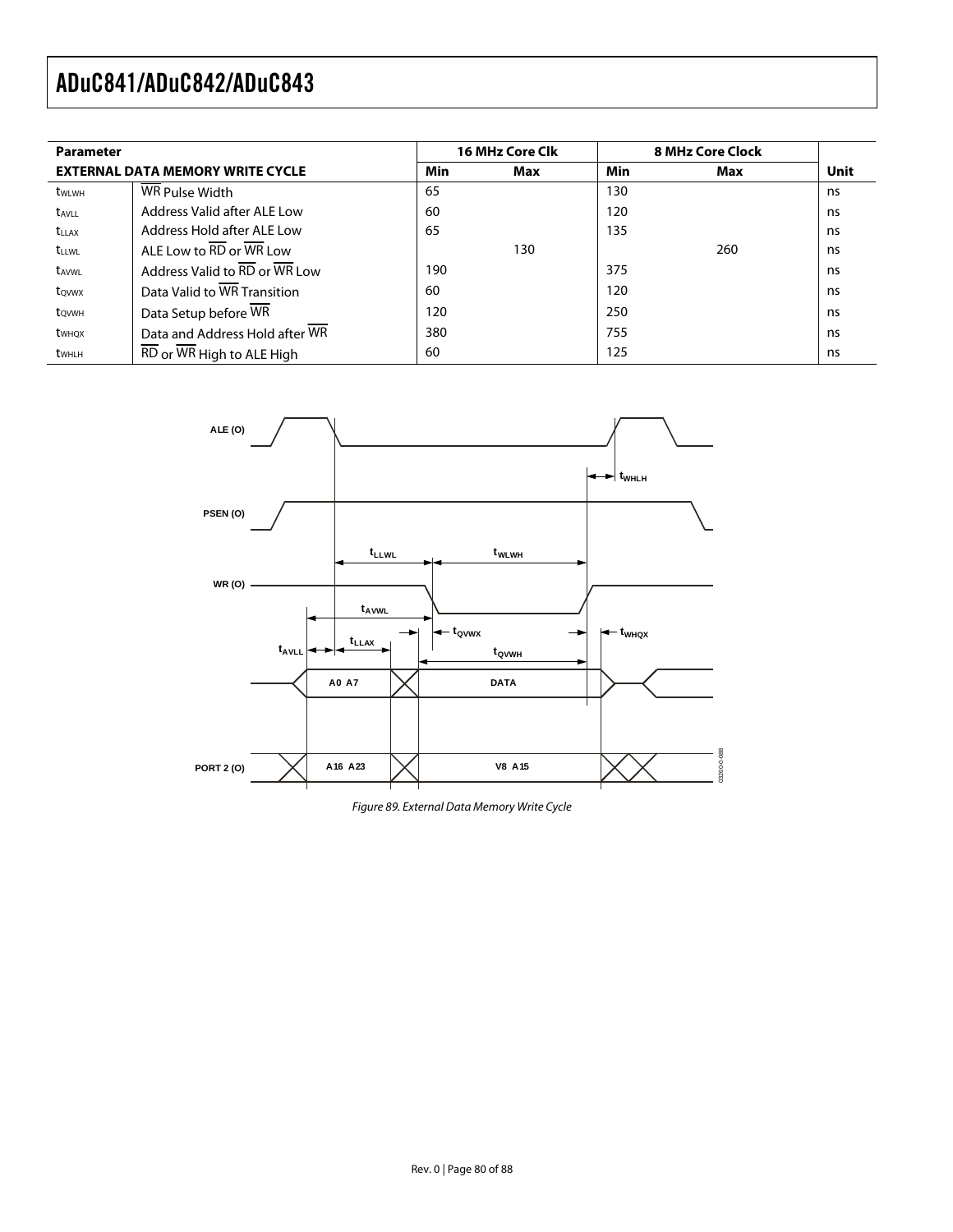| <b>Parameter</b>                                                        |                                                                                                           |     |     |    |
|-------------------------------------------------------------------------|-----------------------------------------------------------------------------------------------------------|-----|-----|----|
| Min<br>Unit<br><b>I<sup>2</sup>C COMPATIBLE INTERFACE TIMING</b><br>Max |                                                                                                           |     |     |    |
| tı                                                                      | <b>SCLOCK Low Pulse Width</b>                                                                             | 1.3 |     | μs |
| tн                                                                      | <b>SCLOCK High Pulse Width</b>                                                                            | 0.6 |     | μs |
| t <sub>SHD</sub>                                                        | <b>Start Condition Hold Time</b>                                                                          | 0.6 |     | μs |
| t <sub>DSU</sub>                                                        | Data Setup Time                                                                                           | 100 |     | μs |
| t <sub>DHD</sub>                                                        | Data Hold Time                                                                                            |     | 0.9 | μs |
| t <sub>rsu</sub>                                                        | Setup Time for Repeated Start                                                                             | 0.6 |     | μs |
| t <sub>PSU</sub>                                                        | <b>Stop Condition Setup Time</b>                                                                          | 0.6 |     | μs |
| t <sub>BUF</sub>                                                        | Bus Free Time between a Stop Conditionand a Start Condition                                               | 1.3 |     | μs |
| t <sub>R</sub>                                                          | Rise Time of Both SCLOCK and SDATA                                                                        |     | 300 | ns |
| tr                                                                      | Fall Time of Both SCLOCK and SDATA                                                                        |     | 300 | ns |
| t <sub>sup</sub>                                                        | Pulse Width of Spike Suppressed                                                                           |     | 50  | ns |
|                                                                         | <sup>1</sup> Input filtering on both the SCLOCK and SDATA inputs suppresses noise spikes less than 50 ns. |     |     |    |



Figure 90. I<sup>2</sup>C Compatible Interface Timing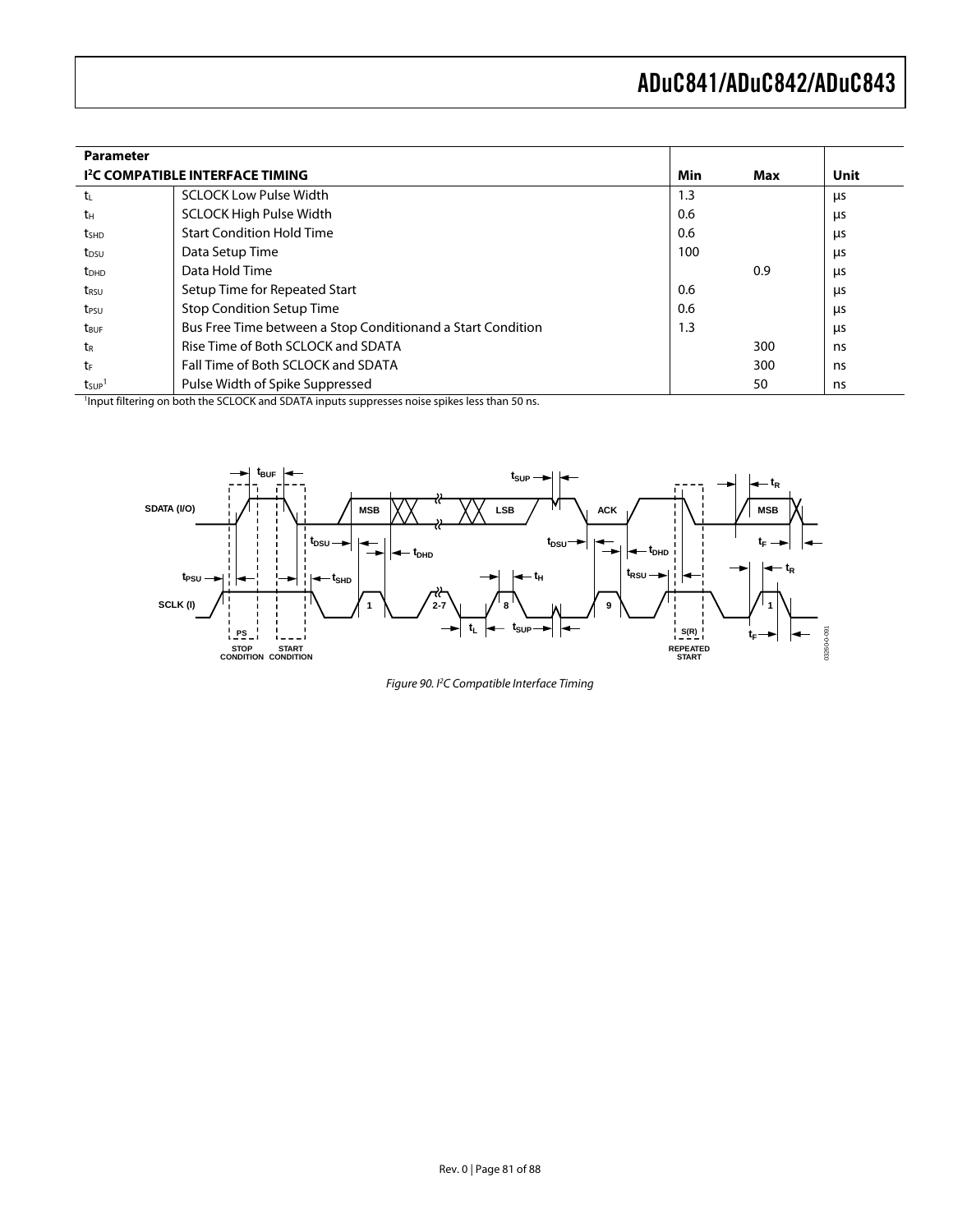| <b>Parameter</b> |                                                            |     |     |     |      |
|------------------|------------------------------------------------------------|-----|-----|-----|------|
|                  | SPI MASTER MODE TIMING (CPHA = 1)                          | Min | Typ | Max | Unit |
| tsL              | SCLOCK Low Pulse Width <sup>1</sup>                        |     | 476 |     | ns   |
| tsh              | SCLOCK High Pulse Width <sup>1</sup>                       |     | 476 |     | ns   |
| t <sub>DAV</sub> | Data Output Valid after SCLOCK Edge                        |     |     | 50  | ns   |
| t <sub>DSU</sub> | Data Input Setup Time before SCLOCK Edge                   | 100 |     |     | ns   |
| $t_{DHD}$        | Data Input Hold Time after SCLOCK Edge                     | 100 |     |     | ns   |
| t <sub>DF</sub>  | Data Output Fall Time                                      |     | 10  | 25  | ns   |
| $t_{\sf DR}$     | Data Output Rise Time                                      |     | 10  | 25  | ns   |
| tsr              | <b>SCLOCK Rise Time</b>                                    |     | 10  | 25  | ns   |
| tsF              | <b>SCLOCK Fall Time</b>                                    |     | 10  | 25  | ns   |
|                  | <sup>1</sup> Characterized under the following conditions: |     |     |     |      |

a. Core clock divider bits CD2, CD1, and CD0 bits in PLLCON SFR set to 0, 1, and 1, respectively, i.e., core clock frequency = 2.09 MHz.

b. SPI bit-rate selection bits SPR1 and SPR0 in SPICON SFR set to 0 and 0, respectively.



Figure 91. SPI Master Mode Timing (CPHA = 1)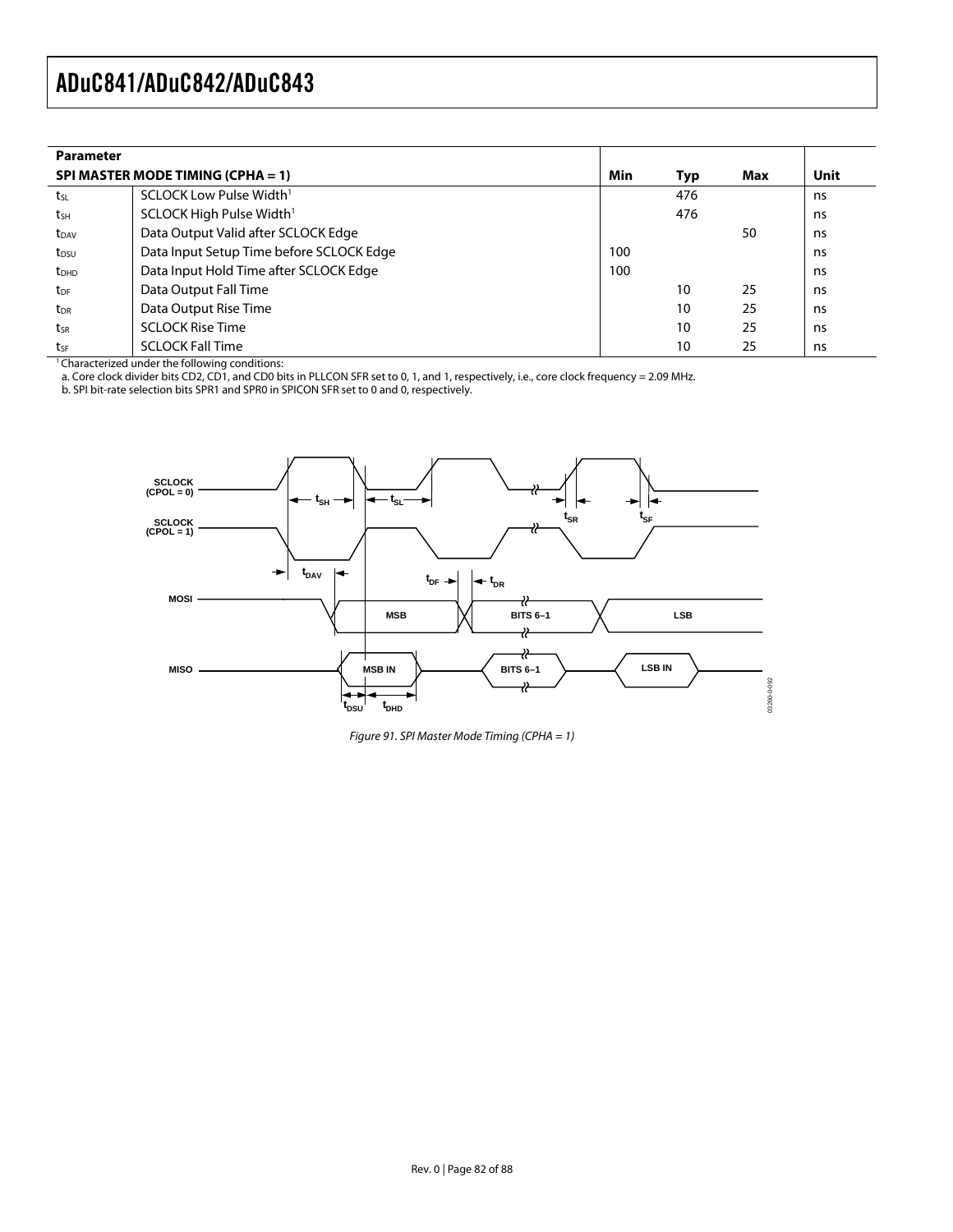| <b>Parameter</b>        |                                          |     |     |     |      |
|-------------------------|------------------------------------------|-----|-----|-----|------|
|                         | SPI MASTER MODE TIMING (CPHA = 0)        | Min | Typ | Max | Unit |
| tsL                     | SCLOCK Low Pulse Width <sup>1</sup>      |     | 476 |     | ns   |
| tsh                     | SCLOCK High Pulse Width <sup>1</sup>     |     | 476 |     | ns   |
| t <sub>DAV</sub>        | Data Output Valid after SCLOCK Edge      |     |     | 50  | ns   |
| t <sub>DOSU</sub>       | Data Output Setup before SCLOCK Edge     |     |     | 150 | ns   |
| t <sub>DSU</sub>        | Data Input Setup Time before SCLOCK Edge | 100 |     |     | ns   |
| <b>t</b> <sub>DHD</sub> | Data Input Hold Time after SCLOCK Edge   | 100 |     |     | ns   |
| t <sub>DF</sub>         | Data Output Fall Time                    |     | 10  | 25  | ns   |
| t <sub>DR</sub>         | Data Output Rise Time                    |     | 10  | 25  | ns   |
| tsr                     | <b>SCLOCK Rise Time</b>                  |     | 10  | 25  | ns   |
| tsF                     | <b>SCLOCK Fall Time</b>                  |     | 10  | 25  | ns   |

<sup>1</sup> Characterized under the following conditions:

a. Core clock divider bits CD2, CD1, and CD0 bits in PLLCON SFR set to 0, 1, and 1, respectively, i.e., core clock frequency = 2.09 MHz.

b. SPI bit-rate selection bits SPR1 and SPR0 in SPICON SFR set to 0 and 0, respectively.



Figure 92. SPI Master Mode Timing (CPHA = 0)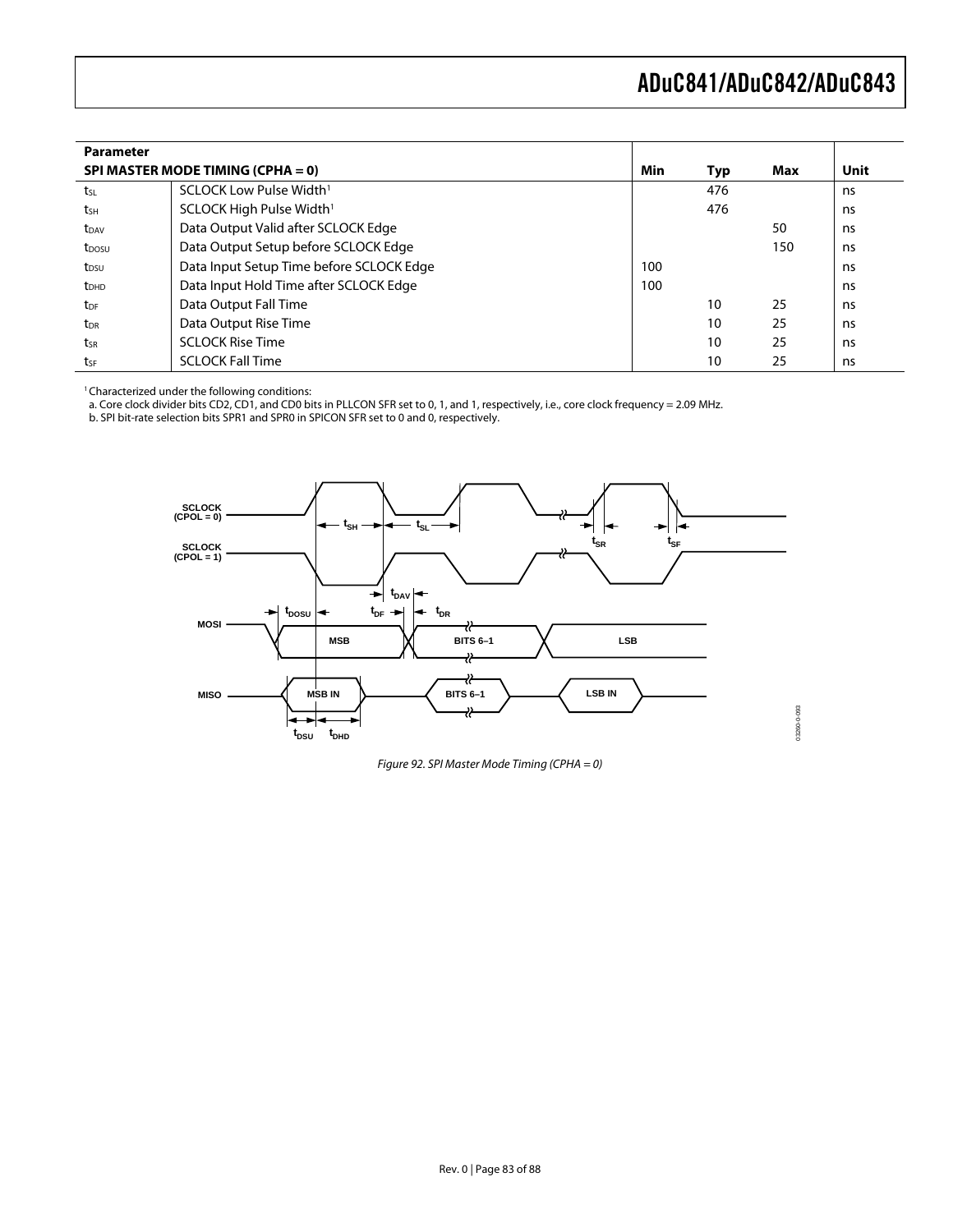| <b>Parameter</b>        |                                          |          |     |     |      |
|-------------------------|------------------------------------------|----------|-----|-----|------|
|                         | SPI SLAVE MODE TIMING (CPHA = 1)         | Min      | Typ | Max | Unit |
| tss                     | SS to SCLOCK Edge                        | $\Omega$ |     |     | ns   |
| tsL                     | <b>SCLOCK Low Pulse Width</b>            |          | 330 |     | ns   |
| tsh                     | <b>SCLOCK High Pulse Width</b>           |          | 330 |     | ns   |
| t <sub>DAV</sub>        | Data Output Valid after SCLOCK Edge      |          |     | 50  | ns   |
| t <sub>DSU</sub>        | Data Input Setup Time before SCLOCK Edge | 100      |     |     | ns   |
| <b>t</b> <sub>DHD</sub> | Data Input Hold Time after SCLOCK Edge   | 100      |     |     | ns   |
| $t_{DF}$                | Data Output Fall Time                    |          | 10  | 25  | ns   |
| t <sub>DR</sub>         | Data Output Rise Time                    |          | 10  | 25  | ns   |
| tsr                     | <b>SCLOCK Rise Time</b>                  |          | 10  | 25  | ns   |
| tsF                     | <b>SCLOCK Fall Time</b>                  |          | 10  | 25  | ns   |
| t <sub>SFS</sub>        | SS High after SCLOCK Edge                | 0        |     |     | ns   |



Figure 93. SPI Slave Mode Timing (CPHA = 1)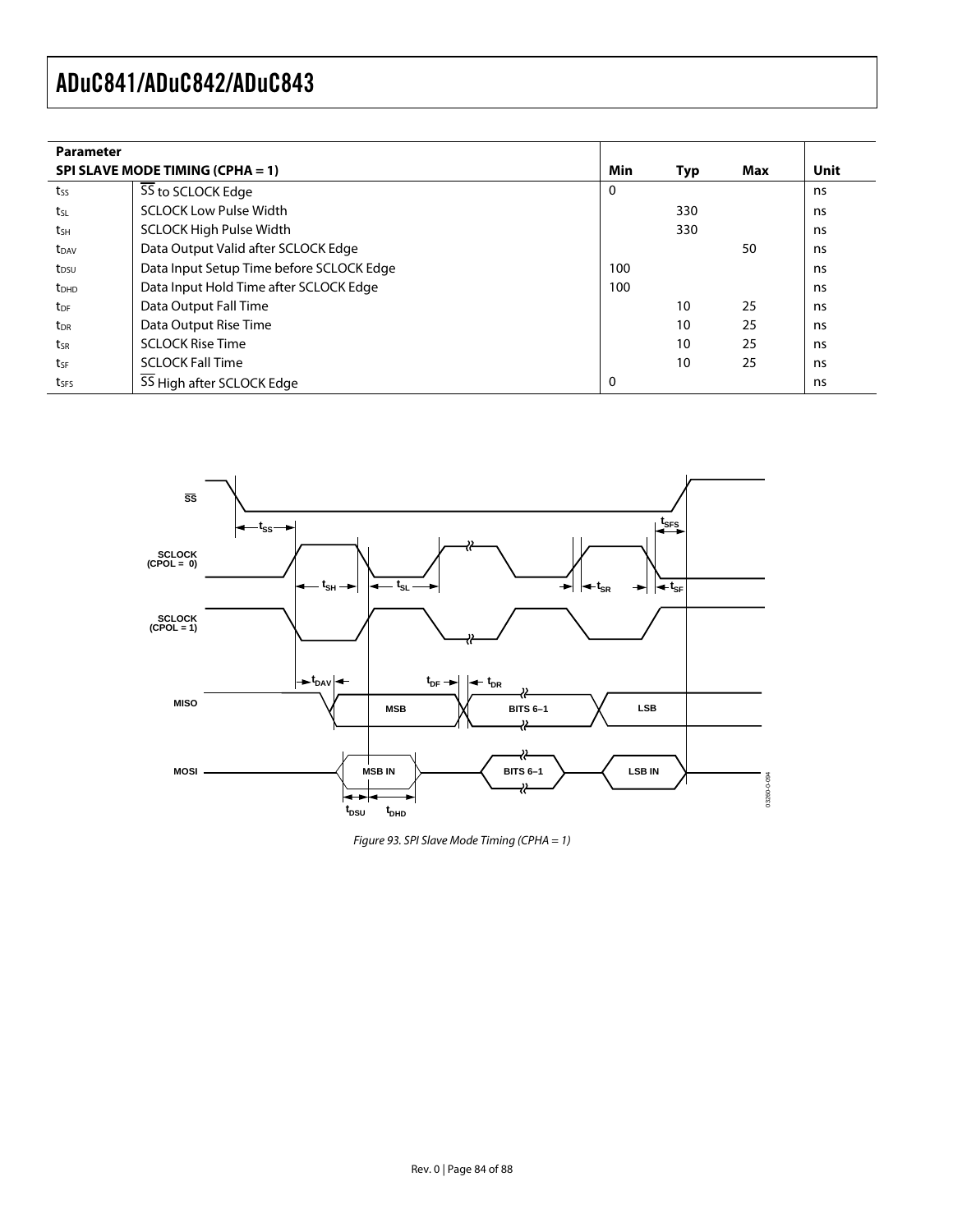| <b>Parameter</b>  |                                          |     |     |     |      |
|-------------------|------------------------------------------|-----|-----|-----|------|
|                   | SPI SLAVE MODE TIMING (CPHA = 0)         | Min | Typ | Max | Unit |
| tss               | 55 to SCLOCK Edge                        | 0   |     |     | ns   |
| tsL               | <b>SCLOCK Low Pulse Width</b>            |     | 330 |     | ns   |
| tsh               | <b>SCLOCK High Pulse Width</b>           |     | 330 |     | ns   |
| t <sub>DAV</sub>  | Data Output Valid after SCLOCK Edge      |     |     | 50  | ns   |
| t <sub>DSU</sub>  | Data Input Setup Time before SCLOCK Edge | 100 |     |     | ns   |
| t <sub>DHD</sub>  | Data Input Hold Time after SCLOCK Edge   | 100 |     |     | ns   |
| t <sub>DF</sub>   | Data Output Fall Time                    |     | 10  | 25  | ns   |
| t <sub>DR</sub>   | Data Output Rise Time                    |     | 10  | 25  | ns   |
| tsr               | <b>SCLOCK Rise Time</b>                  |     | 10  | 25  | ns   |
| tsf               | <b>SCLOCK Fall Time</b>                  |     | 10  | 25  | ns   |
| t <sub>poss</sub> | Data Output Valid after SS Edge          |     |     | 20  | ns   |
| tses              | 55 High after SCLOCK Edge                |     |     |     | ns   |



Figure 94. SPI Slave Mode Timing (CPHA = 0)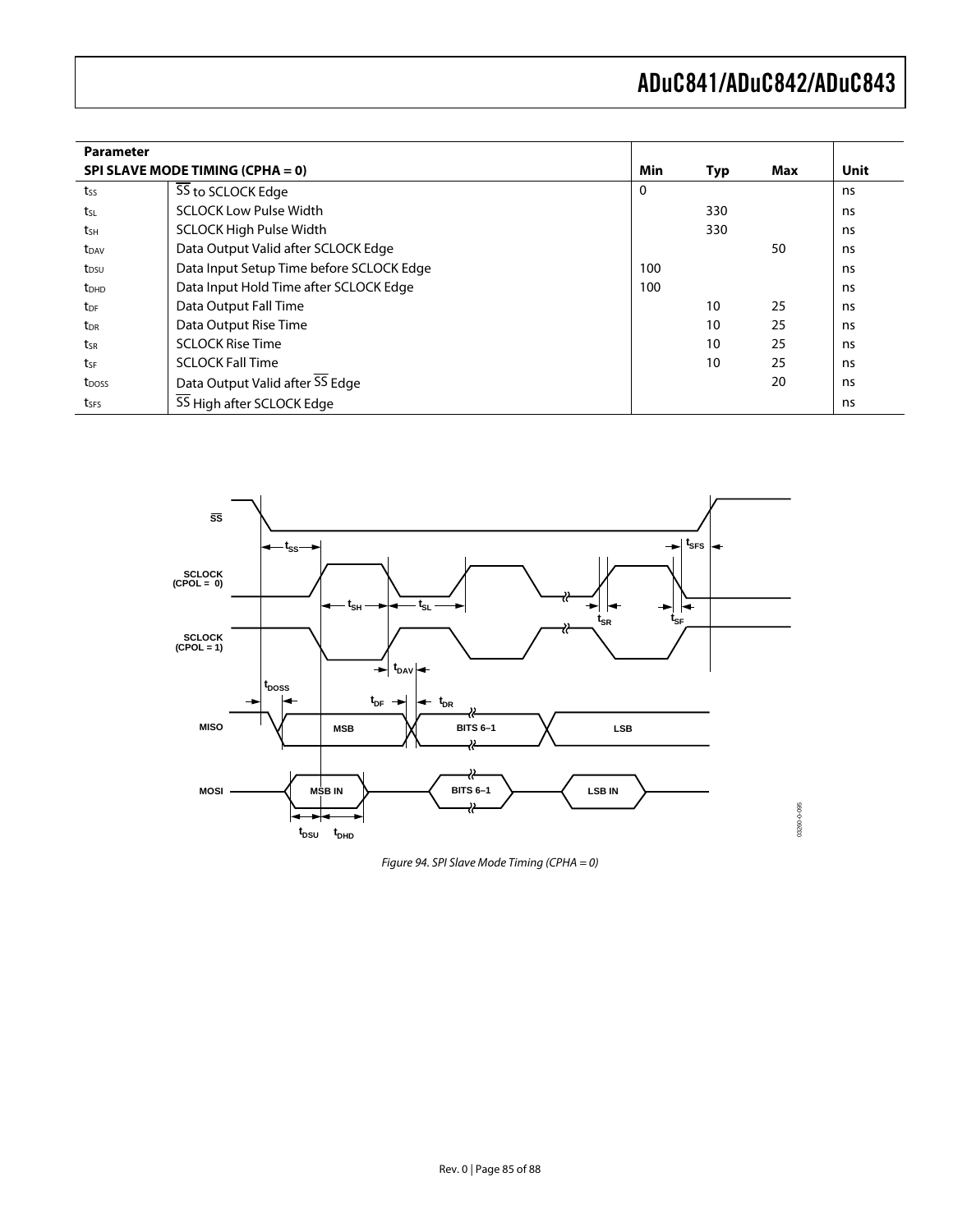## OUTLINE DIMENSIONS



**COMPLIANT TO JEDEC STANDARDS MO-112-AC-1**

Figure 95. 52-Lead Plastic Quad Flatpack [MQFP] (S-52) Dimensions shown in millimeters



Figure 96. 56-Lead Frame Chip Scale Package [LFCSP]  $8$  mm  $\times$  8 mm Body (CP-56) Dimensions shown in millimeters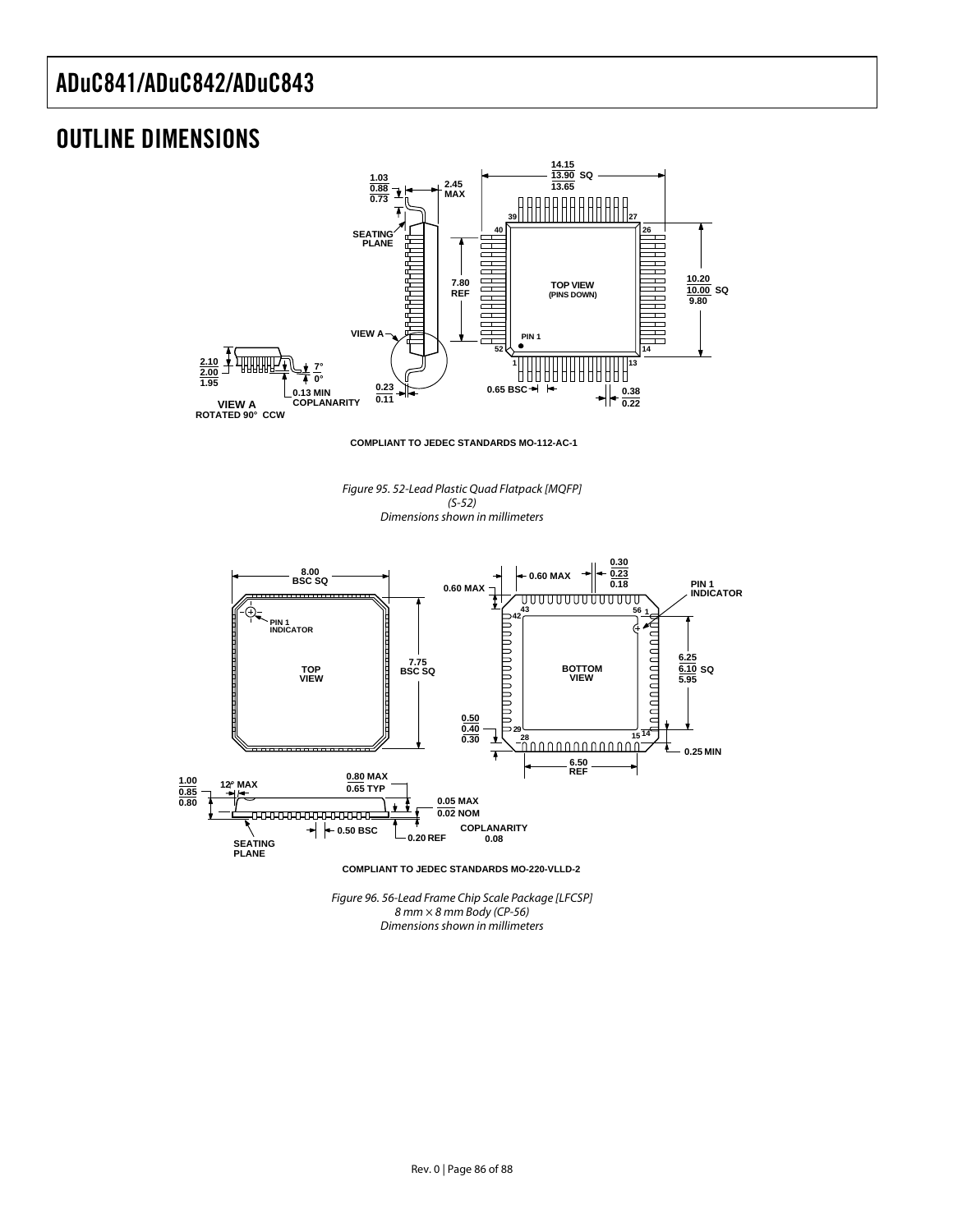## ORDERING GUIDES

**Table 42. ADuC841 Ordering Guide** 

| Model                        | <b>Supply Voltage</b><br><b>V</b> <sub>DD</sub> | <b>User Program</b><br><b>Code Space</b> | Temperature<br>Range               | <b>Package Description</b>           | Package<br><b>Option</b> |
|------------------------------|-------------------------------------------------|------------------------------------------|------------------------------------|--------------------------------------|--------------------------|
| ADuC841BS62-5                | 5                                               | 62                                       | $-40^{\circ}$ C to $+85^{\circ}$ C | 52-Lead Plastic Quad Flatpack        | $S-52$                   |
| ADuC841BS62-3                |                                                 | 62                                       | $-40^{\circ}$ C to $+85^{\circ}$ C | 52-Lead Plastic Quad Flatpack        | $S-52$                   |
| ADuC841BCP62-5               | 5                                               | 62                                       | $-40^{\circ}$ C to $+85^{\circ}$ C | 56-Lead Chip Scale Package           | $CP-56$                  |
| ADuC841BCP62-3               | 3                                               | 62                                       | $-40^{\circ}$ C to $+85^{\circ}$ C | 56-Lead Chip Scale Package           | $CP-56$                  |
| ADuC841BCP8-5                |                                                 | 8                                        | $-40^{\circ}$ C to $+85^{\circ}$ C | 56-Lead Chip Scale Package           | $CP-56$                  |
| ADuC841BCP8-3                | 3                                               | 8                                        | $-40^{\circ}$ C to $+85^{\circ}$ C | 56-Lead Chip Scale Package           | $CP-56$                  |
| EVAL-ADuC841OS               | 5                                               |                                          |                                    | <b>QuickStart Development System</b> |                          |
| EVAL-ADuC841OSP <sup>2</sup> | 5                                               |                                          |                                    | QuickStart Plus Development System   |                          |

#### **Table 43. ADuC842 Ordering Guide**

|                              | <b>Supply Voltage</b> | <b>User Program</b> | Temperature                        |                                    | Package       |
|------------------------------|-----------------------|---------------------|------------------------------------|------------------------------------|---------------|
| Model                        | VDD                   | <b>Code Space</b>   | Range                              | <b>Package Description</b>         | <b>Option</b> |
| ADuC842BS62-5                |                       | 62                  | $-40^{\circ}$ C to $+85^{\circ}$ C | 52-Lead Plastic Quad Flatpack      | $S-52$        |
| ADuC842BS62-3                |                       | 62                  | $-40^{\circ}$ C to $+85^{\circ}$ C | 52-Lead Plastic Quad Flatpack      | $S-52$        |
| ADuC842BCP62-5               |                       | 62                  | $-40^{\circ}$ C to $+85^{\circ}$ C | 56-Lead Chip Scale Package         | $CP-56$       |
| ADuC842BCP62-3               | 3                     | 62                  | $-40^{\circ}$ C to $+85^{\circ}$ C | 56-Lead Chip Scale Package         | CP-56         |
| ADuC842BCP32-5               | 5                     | 32                  | $-40^{\circ}$ C to $+85^{\circ}$ C | 56-Lead Chip Scale Package         | $CP-56$       |
| ADuC842BCP32-3               |                       | 32                  | $-40^{\circ}$ C to $+85^{\circ}$ C | 56-Lead Chip Scale Package         | $CP-56$       |
| ADuC842BCP8-5                |                       | 8                   | $-40^{\circ}$ C to $+85^{\circ}$ C | 56-Lead Chip Scale Package         | $CP-56$       |
| ADuC842BCP8-3                |                       | 8                   | $-40^{\circ}$ C to $+85^{\circ}$ C | 56-Lead Chip Scale Package         | $CP-56$       |
| EVAL-ADuC842OS               |                       |                     |                                    | QuickStart Development System      |               |
| EVAL-ADuC842OSP <sup>2</sup> | 5                     |                     |                                    | QuickStart Plus Development System |               |

#### **Table 44. ADuC843 Ordering Guide**

|                                                                                                                                                                      | <b>Supply Voltage</b>  | <b>User Program</b> | <b>Temperature</b>                 |                                      | Package |  |
|----------------------------------------------------------------------------------------------------------------------------------------------------------------------|------------------------|---------------------|------------------------------------|--------------------------------------|---------|--|
| Model                                                                                                                                                                | <b>V</b> <sub>DD</sub> | <b>Code Space</b>   | Range                              | <b>Package Description</b>           | Option  |  |
| ADuC843BS62-5                                                                                                                                                        | 5                      | 62                  | $-40^{\circ}$ C to $+85^{\circ}$ C | 52-Lead Plastic Quad Flatpack        | $S-52$  |  |
| ADuC843BS62-3                                                                                                                                                        | 3                      | 62                  | $-40^{\circ}$ C to $+85^{\circ}$ C | 52-Lead Plastic Quad Flatpack        | $S-52$  |  |
| ADuC843BCP62-5                                                                                                                                                       | 5                      | 62                  | $-40^{\circ}$ C to $+85^{\circ}$ C | 56-Lead Chip Scale Package           | $CP-56$ |  |
| ADuC843BCP62-3                                                                                                                                                       | 3                      | 62                  | $-40^{\circ}$ C to $+85^{\circ}$ C | 56-Lead Chip Scale Package           | $CP-56$ |  |
| ADuC843BCP32-5                                                                                                                                                       |                        | 32                  | $-40^{\circ}$ C to $+85^{\circ}$ C | 56-Lead Chip Scale Package           | $CP-56$ |  |
| ADuC843BCP32-3                                                                                                                                                       | 3                      | 32                  | $-40^{\circ}$ C to $+85^{\circ}$ C | 56-Lead Chip Scale Package           | CP-56   |  |
| ADuC843BCP8-5                                                                                                                                                        |                        | 8                   | $-40^{\circ}$ C to $+85^{\circ}$ C | 56-Lead Chip Scale Package           | CP-56   |  |
| ADuC843BCP8-3                                                                                                                                                        | 3                      | 8                   | $-40^{\circ}$ C to $+85^{\circ}$ C | 56-Lead Chip Scale Package           | $CP-56$ |  |
| EVAL-ADuC842OS <sup>1</sup>                                                                                                                                          |                        |                     |                                    | <b>QuickStart Development System</b> |         |  |
| EVAL-ADuC842OSP $1,2$                                                                                                                                                | 5                      |                     |                                    | QuickStart Plus Development System   |         |  |
| <sup>1</sup> The only difference between the ADuC842 and ADuC843 parts is the voltage output DACs on the ADuC842; thus the evaluation system for the ADuC842 is also |                        |                     |                                    |                                      |         |  |

suitable for the ADuC843.

2 The Quickstart Plus system can only be ordered directly from Accutron. It can be purchased from the website www.accutron.com.